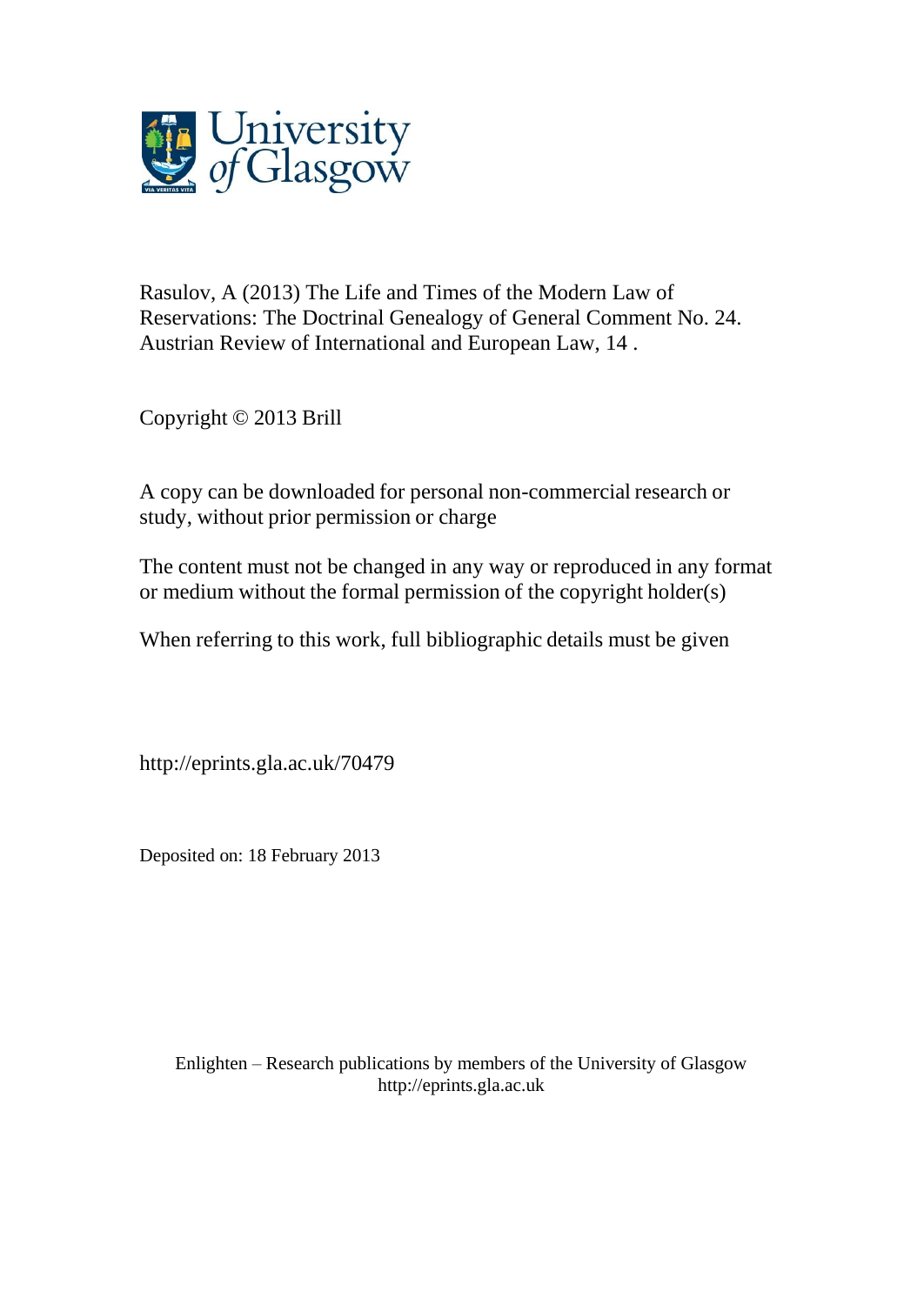# **THE LIFE AND TIMES OF THE MODERN LAW OF RESERVATIONS: THE DOCTRINAL GENEALOGY OF GENERAL COMMENT NO. 24**

## Akbar Rasulov\*

Method, then, is distinguished by the fact that it outlives the case for which it was developed. It can become autonomous, so to speak; one can abstract method from the motivating causes as well as formalize and generalize it.

#### Reinhart Koselleck

[The ideal solution would be] one that would combine practical convenience and reasonable ease and liberality in the matter of making unilateral reservations, with adequate control, a regard for realities, sound legal doctrine, and respect for the rule of law in the international treaty relations of States.

Gerald Fitzmaurice

#### **INTRODUCTION**

This article represents the first stage of a larger investigative project. Its principal aim is to prepare the ground for a systematic legal-historical examination of a particular international legal document. The document in question is General Comment No. 24  $(52)$ , a non-binding commentary dealing with the subject of multilateral treaty reservations,<sup>2</sup> issued on 2 November 1994 by the United Nations Human Rights Committee, a treaty-monitoring body established under the International Covenant on Civil and Political Rights.<sup>3</sup> The immediate goal behind the exercise is to develop a critically-inflected reading of this document by conceptualising it, firstly, as an international legal *event*, that is to say, as an act of an essentially legal-historical – as opposed to 'simply' legal – significance; and, secondly, as a formal representation of a historically symptomatic development in the structure of the contemporary *international legal consciousness*.

Two central assumptions inform the logic of the present inquiry. The first concerns the question of the historical relevance of General Comment No. 24. Put briefly, what I am going to

<sup>\*</sup> School of Law, University of Glasgow. Special thanks are due to Stefan Wittich for his consistent encouragement and endless editorial patience, to Gulchekhra Rasulova, for her unfailing support and conversational talents, to Arnulf Becker Lorca, for repeatedly drawing my attention to the methodological dilemmas of international legal historiography, and to Duncan Kennedy, who has not read any part of this article, but whose impact on it has been tremendous. All errors and omissions are mine alone.

<sup>1</sup> Human Rights Committee, *General Comment No. 24 (52)* (1994): 'General comment on issues relating to reservations made upon ratification or accession to the Covenant or the Optional Protocols thereto, or in relation to declarations under article 41 of the Covenant', UN Doc. CCPR/C/21/Rev.1/Add.6 (1994).

 $2$  As traditionally defined, the concept of reservation in international law is understood to describe any unilateral statement, however phrased or named, made by a contracting party at the time of signing, ratifying, accepting, approving or acceding to the treaty in question, whereby that party purports to exclude or modify the legal effects of one or more of that treaty's provisions in their application to that party. See for further discussion IAN SINCLAIR, THE VIENNA CONVENTION ON THE LAW OF TREATIES 51-4 (2<sup>nd</sup> edn.; 1984).

<sup>3</sup> *International Covenant on Civil and Political Rights*, 999 U.N.T.S. 171 (1966).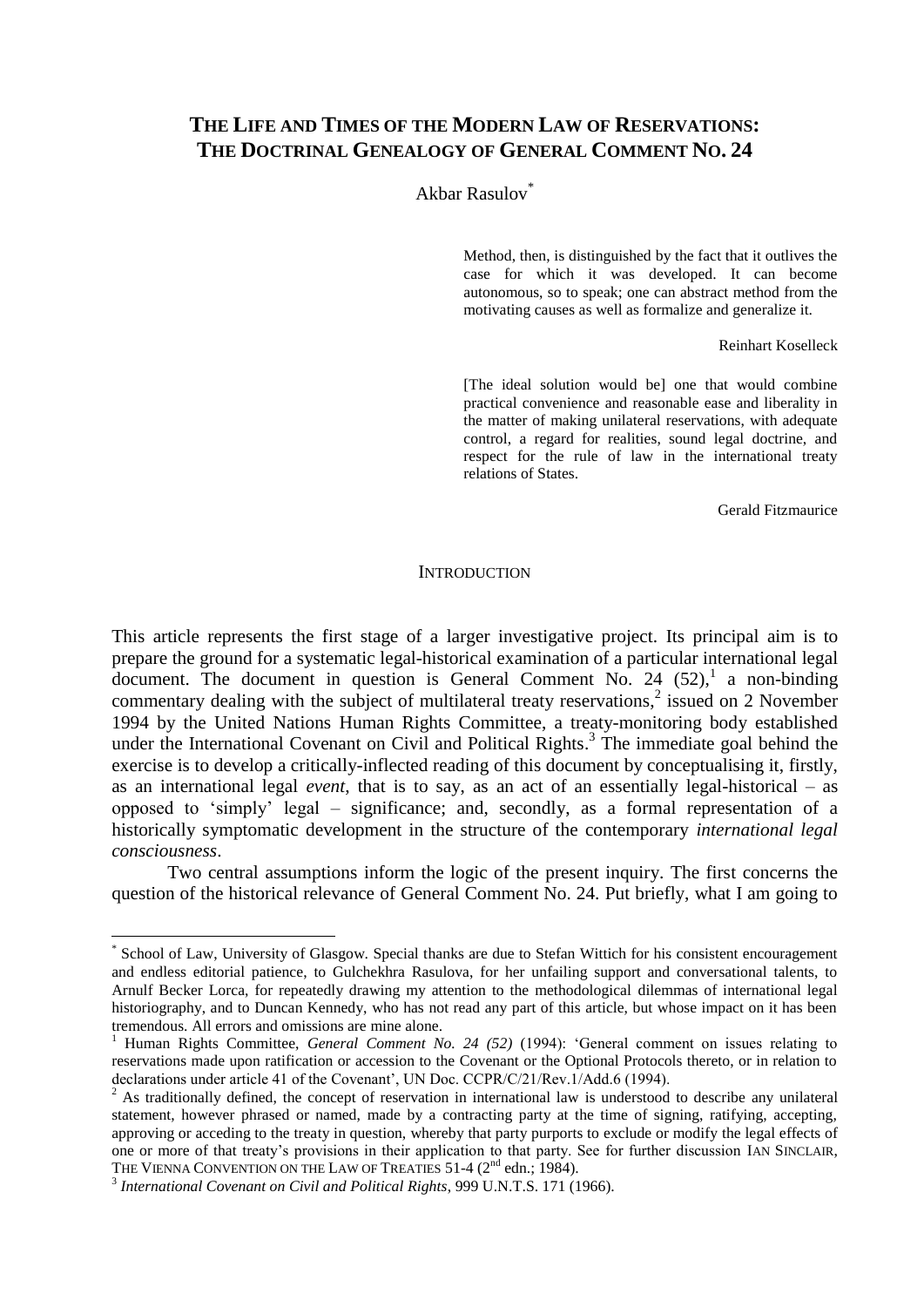propose in these pages is that the publication of this document not only established an extremely important precedent in the development of a certain, very specific mode of international legal governance but also marked one of the most significant turning points in the evolutionary trajectory of the contemporary international legal system. A close, analytically rigorous examination of the principal formative factors that influenced the effectuation of this turning point, follows the argument accordingly, should enable us to obtain a better sense of the essential legal-historical implications of the various epochal transformations that took place in the architecture of the international legal order during this period and thus work out a potentially more insightful understanding of its basic structural limits.

The second assumption concerns what one might call the question of *international legal historiography*. In a nutshell, my main methodological premise in these pages derives from the standard positivist thesis that Law, like every other form of social life, should be essentially considered as a fundamentally self-contained aspect of social reality*.* Applied to the present context, the most immediate implication of this hypothesis, as I see it, has to be that the *'movement' of legal history* (if one can use that phrase) should be regarded, in principle, as a *process that is entirely immanent in itself*. That is to say, the principal epistemological presumption implied by the positivist theoretical outlook must be that, firstly, the course of legal history unfolds quite independently from that of 'economic relations', 'culture', and 'political struggles'; and, secondly, even though it might be over-determined in some exceptional circumstances by the impact of various external forces, the course of legal history is always inscribed *wholly within its own, field-specific, distinctly legal-historical 'medium'*. Inasmuch as one accepts the general logic of this conclusion, it follows at this point essentially that the two main theoretical questions which must inevitably be confronted by every legal-historical inquiry are: (i) what exactly do legal-historical events consist in as a matter of practical realisation, i.e. what is that specific 'material' from which legal history is 'comprised'?; and (ii) how exactly can the course of legal-historical development be objectively established, i.e. how does one measure 'movement' in the field of legal history?

Needless to say, no single answer to these questions would be able to satisfy every legal historian. Nor, in all fairness, would it make any sense to expect otherwise. In the house of legal history, there exist many mansions. There seems to be no reason why all of us should have to stay in the same quarters.

Still, every method, in the end, lives and dies by its capacity for generalisation and formalization. What is the essential formula according to which the concept of international legal historiography has been constructed in these pages? For the purposes of an introductory synopsis, the following five points can be said to provide the answer:

(1) *Epistemology is not ontology*. It remains a common truism that in most contemporary contexts the word 'history' is typically used to describe at one and the same time two entirely different concepts. The first of these concepts has as its primary purported referent the idea of a certain objectively expressed movement-of-things-through-time; the second, the enterprise of recording and measuring the course of this movement as a matter of more or less conscious discursive representation. The distinction between the two concepts, being essentially a product of a particular cultural sensibility, appears in some elementary sense to be fundamentally random. For the purposes of the present inquiry, however, it also seems extremely fortunate inasmuch as its basic semantic implication helps quite effectively to foreground the central theoretical insight of *ontological realism*, viz.: the world as we know it exists more or less independently of our representations of it; this does not mean, however, that we should therefore necessarily be able to tell how the world 'really is' or where exactly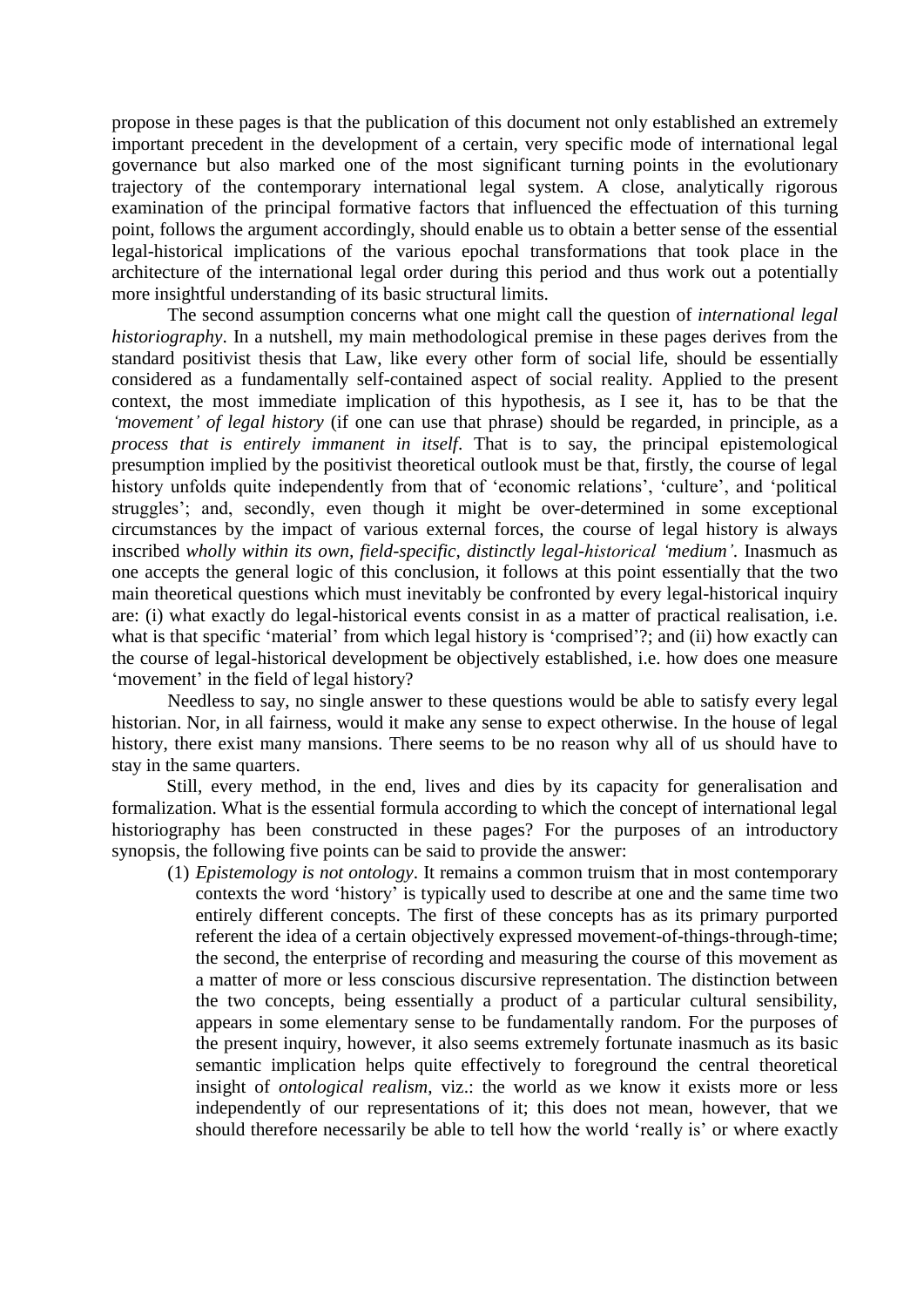in it we 'belong', even if we may feel fairly certain about how it 'is not' and what we aren't. 4

- (a) To distinguish between the two different meanings of 'history', the first of them (movement through time) will be henceforth described in these pages as 'history' with the small 'h'; the second (representation), accordingly, as 'History' with the capital 'H'.
- (2) *Directionality: the process of international legal history is irreversible and nonteleological.* The course of legal history has no preordained sense of direction and no inherent tendency towards any form of 'progressive development' (the 'history has no script' thesis). It is not circular, loopified, or sequentially patterned ('history is not a process of eternal return' thesis); nor does it repeat itself in any meaningful sense, especially not in the first-as-a-tragedy-then-as-a-farce mode.<sup>5</sup> Most importantly, no amount of 'constructive interpretation' should be ever allowed to obscure our awareness of that basic incontrovertible truth that as an entirely objective process history *always* moves from an earlier stage to a later stage which grows out of it, but at the same time remains entirely distinct from it, and thus *ad infinitum* (the 'history is an aspect of objective reality, not a product of History' thesis).
- (3) *Cognisability: the process of international legal history can only be accessed at an abstract level.* In the most obvious sense, this statement means that the objective reality of international legal history cannot be studied in the context of whatever interactive relations may occur between physical human individuals but only in the context involving a certain, very particular class of abstract 'collective' entities. In the more technical sense, it means that even though like all other kinds of history the history of international law is ultimately rooted in 'natural time', its ontology is not, as a matter of fact, identical with  $it - that$  is to say, its objective procession as an ontologically independent fact cannot be immediately read in the flow of any natural (physical, chemical, biological, etc.) process. Rather, like every other comparable historical process, it can *only* be intellectually recovered at a certain level of analytical abstraction (see point 4 below).

Put differently, the course of international legal history is not directly detectible in any 'visible' aspect of the immediate lived experience, even if it can, at times, leave directly observable imprints within it (e.g. by sanctioning the outbreak of military action). Just like the experience of an international legal event can only be had within the phenomenological plane of international law (but not within the plane of physical, chemical, biological, etc. processes), the experience of international legal history can only be had as a function of entering the plane of international legal events.

(a) How one recognises an international legal event is ultimately a function of how one defines 'international law'. The concept of international law that is assumed in these pages derives from the classical positivist tradition as articulated, for example, in the works of (among others) Ian Brownlie,  $6$  Bruno Simma,<sup>7</sup> or the *later* Hans Kelsen.<sup>8</sup> It is not, admittedly, the only conception

<sup>4</sup> See JOHN R. SEARLE, THE CONSTRUCTION OF SOCIAL REALITY 153-7 (1995).

<sup>&</sup>lt;sup>5</sup> For further elaboration, see generally LOUIS ALTHUSSER, PHILOSOPHY OF THE ENCOUNTER (2006).

<sup>&</sup>lt;sup>6</sup> See, e.g., Ian Brownlie, 'International Law at the Fiftieth Anniversary of the United Nations', 255 RCADI 9  $(1995)$ .

See, e.g., Bruno Simma and Andreas Paulus, *The Responsibility of Individuals for Human Rights Abuses in Internal Conflicts: a Positivist View*, 93 AJIL 302 (1999)

<sup>8</sup> See, e.g., HANS KELSEN, THE LAW OF UNITED NATIONS (1950).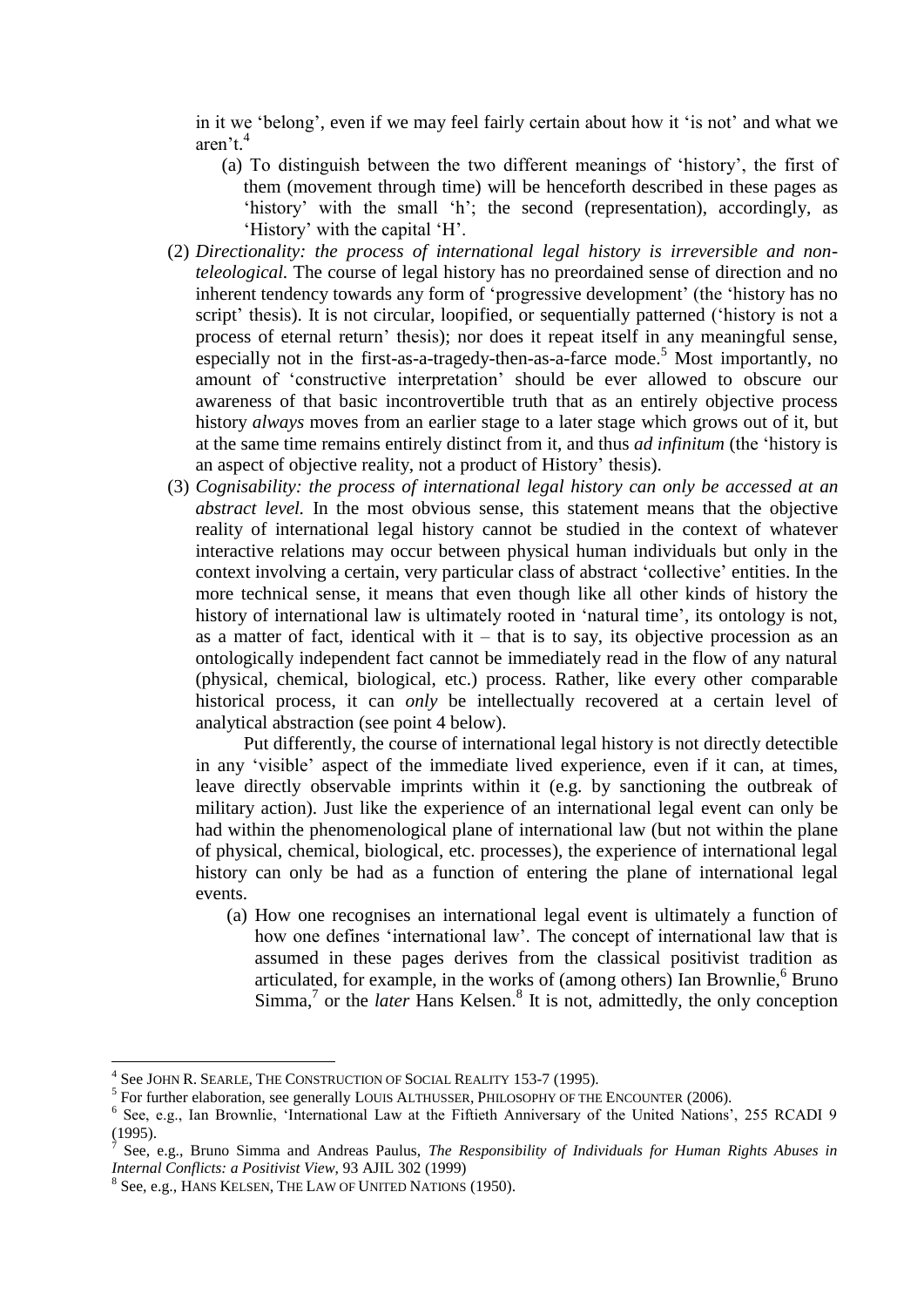that could be adopted in the present context, but it is one that appears to be the most rewarding to work with.

(4) *Continuity: the process of international legal history unfolds in a staggered, nonlinear fashion.* If the ontology of international legal time differs from that of 'natural time', the same it follows should also hold true for the internal rhythm and structure of international legal history. What this is supposed to mean for the purposes of a legal-historical inquiry can be gleaned from the following argument developed by the French Marxist philosopher Louis Althusser (writing in this context about the 'rules' of economic-historical investigation):

To go even further, I should say that we cannot restrict ourselves to reflecting the existence of *visible* and measurable times …; we must, of absolute necessity, pose the question of the mode of existence of *invisible* times, of the invisible rhythms and punctuations concealed beneath the surface of each visible time. Merely reading *Capital* shows that Marx was highly sensitive to this requirement. It shows, for example, that the time of economic production … is a complex and non-linear time – a time of times, a complex time that cannot be *read* in the continuity of the time of life or clocks, but has to be *constructed* out of the peculiar structures of production. The time of the capitalist economic production that Marx analysed must be *constructed* in its concept. The concept of this time must be constructed out of the reality of the different rhythms which punctuate the different operations of production, circulation and distribution: out of the concepts of these different operations.<sup>9</sup>

The key to developing a theoretically defensible model of international legal History, it is proposed, lies in completing the exact same analytical task as outlined in the excerpted passage. To be sure, one would have to replace first the concepts of 'production', 'circulation', and 'distribution' with similarly positioned legaltheoretical concepts, but the rest of the exercise will then follow the same general logic: the first and the most indispensable theoretical step will be to discard the assumption that international legal history must necessarily unfold at the same speed or according to the same internal rhythm as 'natural time'; once this theoretical adjustment is made, the next step will be to develop the concept of a multi-layered historical space and, as its logical derivation, the idea of a distinctly *international legal* time. Following that, it will be then only a matter of straight logical deduction to develop the argument that just as 'history as a whole' tends to unfold at different speeds in its different 'sectors', so too in all probability should international legal history. There exists, in other words, no convincing reason to believe that the evolution of, for instance, *jus ad bellum* or the law of international legal sources ought to proceed at the same speed or according to the same internal rhythm as that of international trade law or the international law of minority rights. Indeed, given the relative independence of all these legal regimes from one another, it would seem, in fact, a lot more reasonable to conclude, as a matter of general presumption, that they must typically follow entirely different historical-developmental trajectories defined by entirely different internal rhythmic structures.

(5) *Vertical heterogeneity: the process of international legal history unfolds at several different levels, each of which follows its own tempo*. From the idea of a multirhythmic structure of international legal history in which the separation of the

<sup>9</sup> Louis Althusser, 'The Errors of Classical Economics: An Outline for a Concept of Historical Time', in LOUIS ALTHUSSER AND ETIENNE BALIBAR, READING CAPITAL 100 (trans. by Ben Brewster; 1970).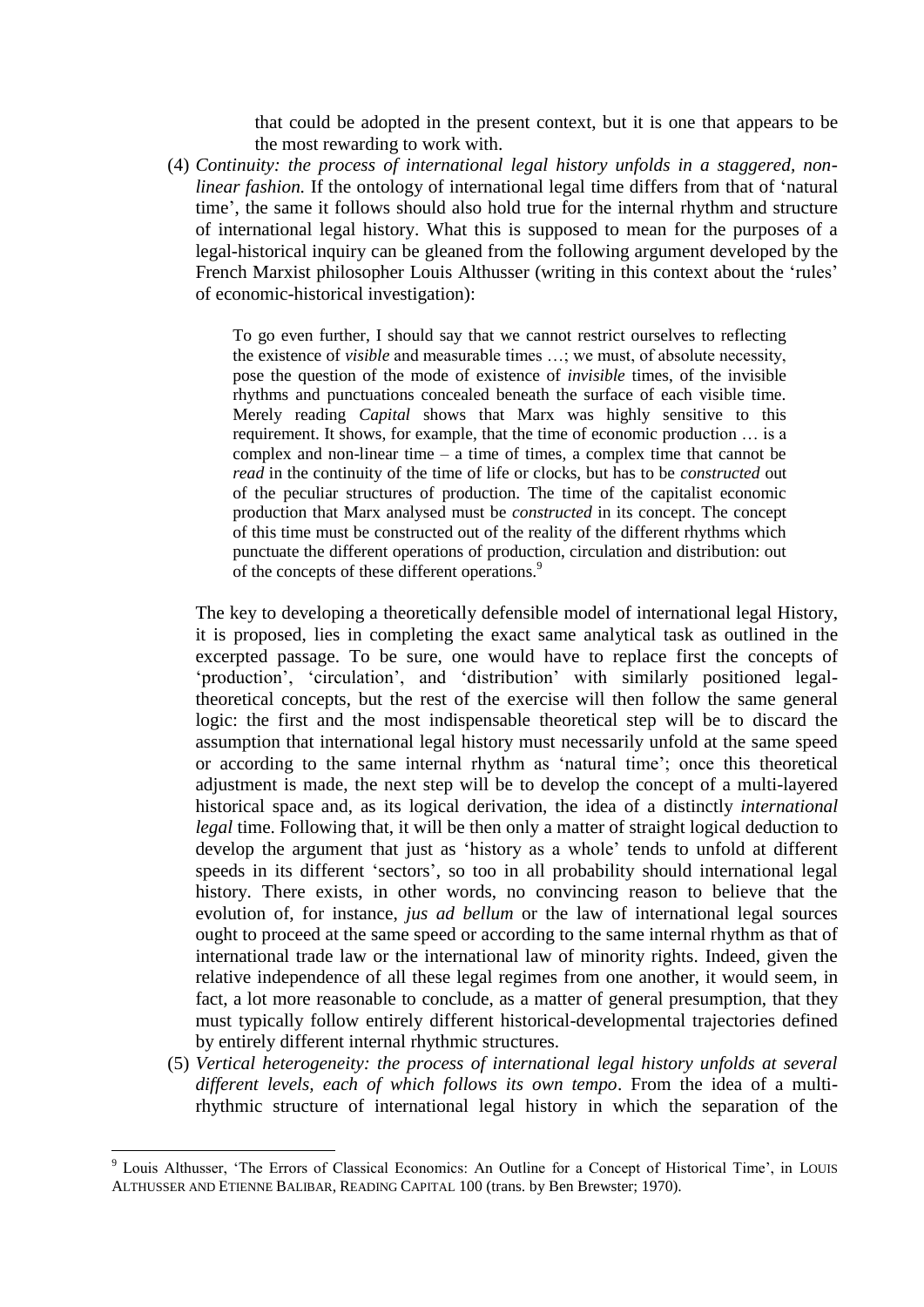rhythmic lines is determined by the external differentiation between the respective legal regimes, the most obvious next step theoretically will be to develop the concept of a multi-rhythmic structure in which the taxonomy of the field's mutually autonomous elements (differently accelerating sub-fields) is presumed to follow not so much from the internal patterning of the law's purported objects of regulation (horizontal fragmentation of the international legal regime) but from the experiential differentiation in the transformative processes permeating the international legal system as a whole (vertical fragmentation). The principal point of reference here, in methodological terms, could be found in the standard historiographic distinction between the idea of *history as the immediately recognisable process of transition from one discernible chronological event to another* and the idea of *history as a field of temporal structures* reflecting 'contexts of activity reaching over several human generations', $^{10}$  that is to say, 'those temporal aspects of [human] relations [which are] not covered by the strict sequence of experienced events' and 'which do not [therefore] change from one day to the next' the way chronological events do, but which instead represent those very conditions which ontologically make these events possible in the first place.<sup>11</sup>

(a) In the field of what one may call self-consciously historiographic scholarship about international law, one finds today three different models for how such long-term temporal structures can be theoretically articulated. The first comes from Wilhelm Grewe's (in)famous attempt to establish the logic of international legal history as one determined by a quasi-Hegelian pattern of linear succession between different 'national ages' (international legal history as a progression through phases of imperial geopolitics).<sup>12</sup> The second comes from Martti Koskenniemi's still on-going attempt to re-describe the course of international law's historical development as a succession of 'intellectual sensibilities' (international legal history as a movement through Foucauldianstyle *epistemes*).<sup>13</sup> The third comes from Antony Anghie's field-redefining account of the mutually constitutive relationship between international law and the (neo)colonial political project (international legal history as a movement through various modes of hegemonic dominance).<sup>14</sup> While one can argue about the relative strengths and weaknesses of each of these approaches, none of them seems sufficiently suitable for the purposes of the present investigative task. Hence the present excursus.

<sup>&</sup>lt;sup>10</sup> REINHART KOSELLECK, FUTURES PAST: ON THE SEMANTICS OF HISTORICAL TIME 102 (trans. by Keith Tribe; 2004).

 $11$  Id., 107.

<sup>&</sup>lt;sup>12</sup> See WILHELM GREWE, THE EPOCHS OF INTERNATIONAL LAW (trans. by Michael Byers; 2001).

<sup>&</sup>lt;sup>13</sup> See MARTTI KOSKENNIEMI, THE GENTLE CIVILIZER OF NATIONS: THE RISE AND FALL OF INTERNATIONAL LAW 1870-1960 (2001) and more recently Martti Koskenniemi, *Empire and International Law: The Real Spanish Contribution*, 61 U. Toronto L. J. 1 (2011).

<sup>&</sup>lt;sup>14</sup> See ANTONY ANGHIE, IMPERIALISM, SOVEREIGNTY AND THE MAKING OF INTERNATIONAL LAW (2004).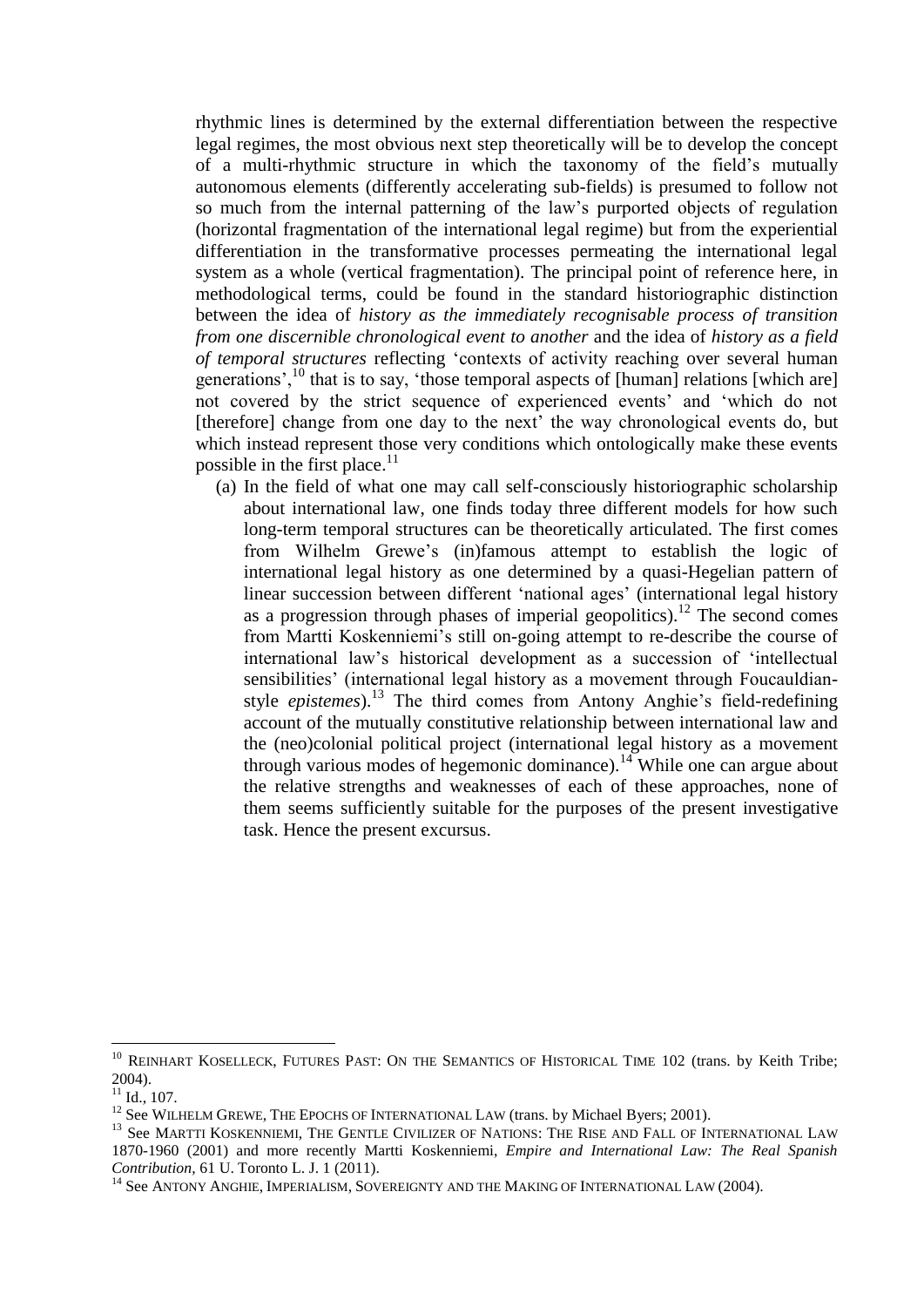#### SECTION 1. GENERAL COMMENT NO. 24 IN ITS IMMEDIATE CONTEXT

#### *a. The Riddle of General Comment No. 24*

That General Comment No. 24 was going to 'make history' was pretty much obvious right from the outset. What was not so obvious was why exactly it ended up happening in the first place. For, indeed, however one looks at it, as an act of international legal practice, it seems safe to say, it has turned out to be a complete and utter failure. Its essential argument seems to have found no support among the member states; the force of the doctrinal opinion for the most part has turned entirely against it; and, having been cited approvingly only once in the nearly two decades that have passed since its adoption (and even that in a case decided by the Committee itself),  $^{15}$  it seems rather obvious now that no part of its substantive vision has (yet) found its way into international custom.<sup>16</sup>

What is more, it seems, any international lawyer worth their professional salt should have been able to foresee all this right from the very beginning. One would not need to know much about the law of treaty reservations to be able to figure out just how much of a backlash a legal reform initiative proposed by a treaty-monitoring body that seeks to remove all powers of appraisal and validation from the member states of that treaty regime *in favour of the treatymonitoring body itself* was likely going to provoke. Nor would one need to have a particularly extensive grounding in the comparative constitutional law tradition to be able to notice that the essential operative logic of such an initiative seems suspiciously close to that of judicial selfaggrandizement. Even the briefest acquaintance with the basic argument formula deployed in *Marbury v. Madison* would be enough to confirm this conclusion.<sup>17</sup> Considering the undeniable quality of the legal talent on the bench, it seems highly unlikely that none of the members of the Committee involved in the drafting process behind General Comment No. 24 would have been able to spot this. And yet still they went ahead and after all that time that they had to deliberate over it decided nonetheless to press on with this initiative and formulate it in that particular language that they did. Why?

#### *b. Anxieties of a Latent Discourse: What the Structure of the Received Wisdom Reveals*

Much has been written on the question of treaty reservations over the last two decades. Scholars from many different traditions and backgrounds have tried to tackle the subject in one way or another. Some have approached it from the perspective of the traditional doctrine of sources.<sup>18</sup>

<sup>15</sup> See *Rawle Kennedy v. Trinidad and Tobago*, Communication No. 845/1999, CCPR/C/67/D/845/1999.

<sup>&</sup>lt;sup>16</sup> Even those commentators who otherwise seemed to sympathise with the Committee's vision acknowledged as much. See, e.g., MALCOLM SHAW, INTERNATIONAL LAW 923 (6<sup>th</sup> edn.; 2008); ALAN BOYLE AND CHRISTINE CHINKIN, THE MAKING OF INTERNATIONAL LAW 156 (2007); ANTHONY AUST, HANDBOOK OF INTERNATIONAL LAW 76 (2005); SARAH JOSEPH ET AL., THE INTERNATIONAL COVENANT ON CIVIL AND POLITICAL RIGHTS: CASES, MATERIALS, AND COMMENTARY 807 (2nd edn.; 2004); D. W. Grieg, *Reservations: Equity as a Balancing Factor?*, 16 Aust.Yb.I.L. 21, 78 (1995).

<sup>17</sup> Arguably one of the most important cases in the history of US constitutional law, *Marbury v. Madison* (2 L. Ed. 60 (1803)) marks the exact point at which the US Supreme Court began to assert the power of judicial review over the acts of the US Congress. No such power, of course, had been envisaged in the text of the American Constitution. Nevertheless, as the Court famously explained, it would be far too 'extravagant' and possibly even 'immoral' if the Court were recognized not to possess that kind of power, since otherwise the limits on Congressional powers could be effectively amended through a regular legislative process, and that, of course, would endanger the ideals of democracy and reduce to nothing the idea of a written constitution. For further background on *Marbury v. Madison*, see MARK GRABER AND MICHAEL PERHAC (EDS.), *MARBURY VERSUS MADISON*: DOCUMENTS AND COMMENTARY (2002); William van Alstyne, *A Critical Guide to Marbury v. Madison*, 1969 Duke L. J. 1.

 $18$  See, e.g., BOYLE AND CHINKIN, supra n.16.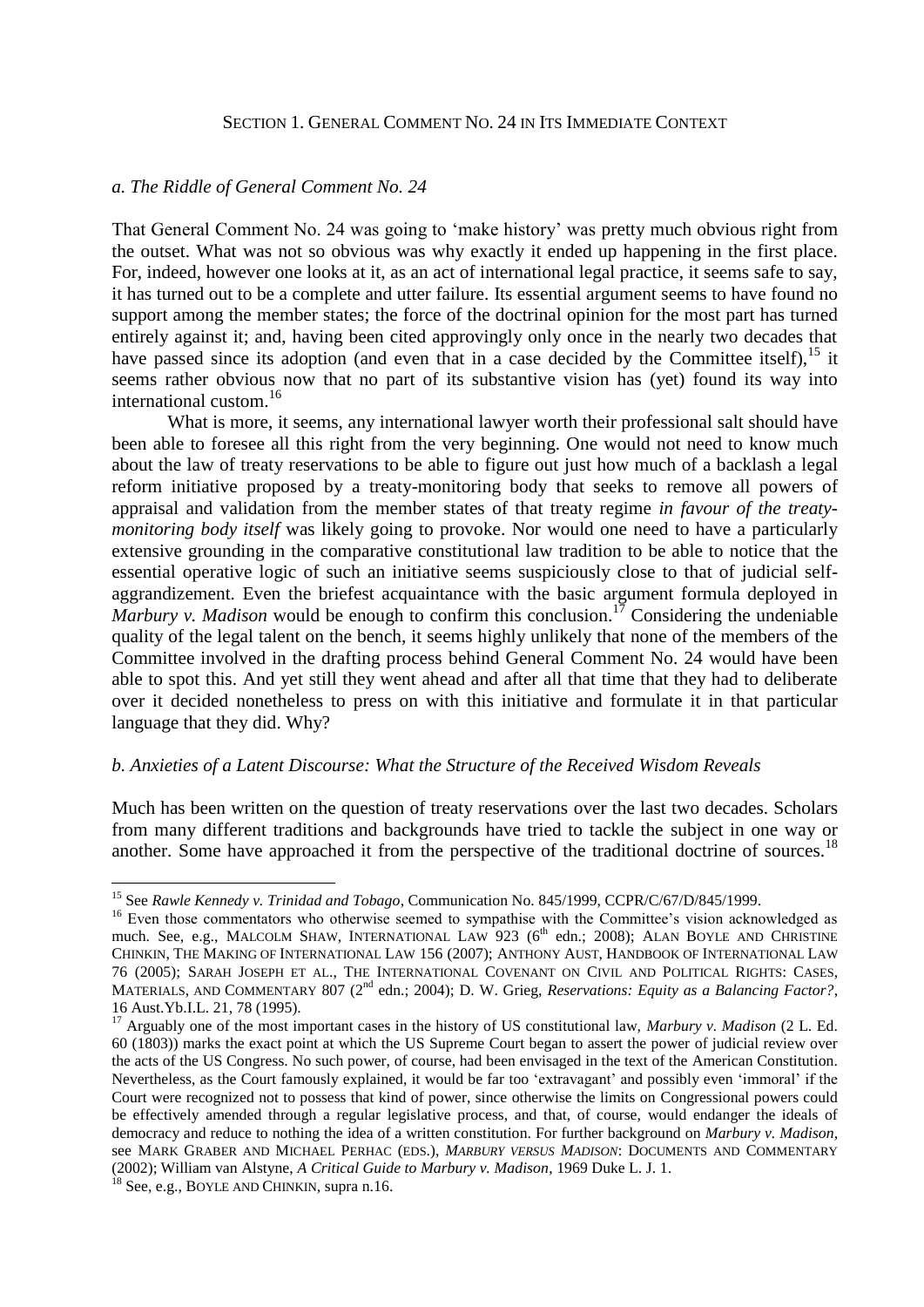Others addressed it under the more theoretically adventurous rubric of 'international legal constitutionalism'.<sup>19</sup> Still others restricted themselves to simply restating whatever black-letter rules they could be vouched for, without going into any bigger questions of political or legal theory.<sup>20</sup> Each group clearly believed theirs was the most valuable contribution. And yet not a single page in all of this output addressed the basic legal-historical riddle behind General Comment No. 24: why did this document come to be the way that it turned out?

Or at least that is the initial impression one would typically get from surveying the state of the discourse at its surface. For, indeed, beneath every pattern of silence, there always lies the possibility of a hidden systematicity: the absence of an open discussion, as Michel Foucault has so brilliantly demonstrated on so many different occasions, as often as not can signify the establishment of an area of tact and discretion, and neither tact nor discretion, of course, are the enemies of discursive transmission.<sup>21</sup>

Behind every regime of apparent ignorance as often as not a careful investigation will discover the presence of a fully functional discursive formation, latent and anonymous in its existence, but not for all that any less effective or ambitious. To be sure, this 'law', to the extent to which one can call it that, at best is only a projection of a *tendency*. There exists, in other words, no logical guarantee that behind every instance of discursive omission one will always find a 'hidden' conversation. But in the present case, for good or ill, this tendency certainly seems to hold true.

Beneath all the apparent silences and elisions, behind all the random asides and fragmentary comments, one can still make out the contours of a common, fairly well-established narrative about General Comment No. 24. Stripped of all its rhetorical complications, taken in its most typical configuration, what this narrative ultimately seeks to propose is that the essential legal-historical meaning of General Comment No. 24 taken as an international legal event was that it was either the product of a monumental failure of judgement or an outcome of a fundamentally corrupted process of decision-making. Either, in other words, it must have been the case that the members of the Committee had somehow failed to anticipate how negatively the member states were going to react to any perceived loss of power, including that allegedly inflicted in the name of furthering the cause of the international human rights protection, or, better still, the only reason why they ended up going on the kind of wild Marburyesque adventure that they did was that they completely lost sight of their professional mandate.

In the first case, the general argument typically tends to proceed along the following lines: of course, it is certainly true that in some ideal sense 'bodies such as the Human Rights Committee are the best guardians of the treaties whose implementation they supervise', but the world of international law is the world of *realpolitik*, not ideal situations, and in this world 'States [will always] resist the seepage of power away from States parties and towards such bodies'.<sup>22</sup> The fact that the members of the Committee seem to have forgotten about this obvious fact is deeply puzzling – one would not usually expect such kind of lapses from such an esteemed group of experts – but what happened to their reform initiative as a result of that was, of course, completely unsurprising. States did what states always do. Ruthless struggle for power is the iron law of international politics.

In the second case, the standard argument pattern tends to be a little more complex. What pushed the Committee over the edge in this interpretation of events would not be usually

<sup>&</sup>lt;sup>19</sup> See, e.g., J. A. Frowein, 'Reservations and the International *Ordre Public*', in JERZY MAKARCZYK (ED.), THEORY OF INTERNATIONAL LAW AT THE THRESHOLD OF THE 21<sup>ST</sup> CENTURY: ESSAYS IN HONOUR OF KRZYSTOF SKUBISZEWSKI 403 (1996).

<sup>&</sup>lt;sup>20</sup> See. e.g., ANTHONY AUST, MODERN TREATY LAW AND PRACTICE 100 et seq. (1999).

<sup>&</sup>lt;sup>21</sup> See MICHEL FOUCAULT, THE HISTORY OF SEXUALITY, VOLUME I: AN INTRODUCTION 17-18 (trans. by Robert Hurley; 1978).

<sup>22</sup> VAUGHAN LOWE, INTERNATIONAL LAW 73 (2007).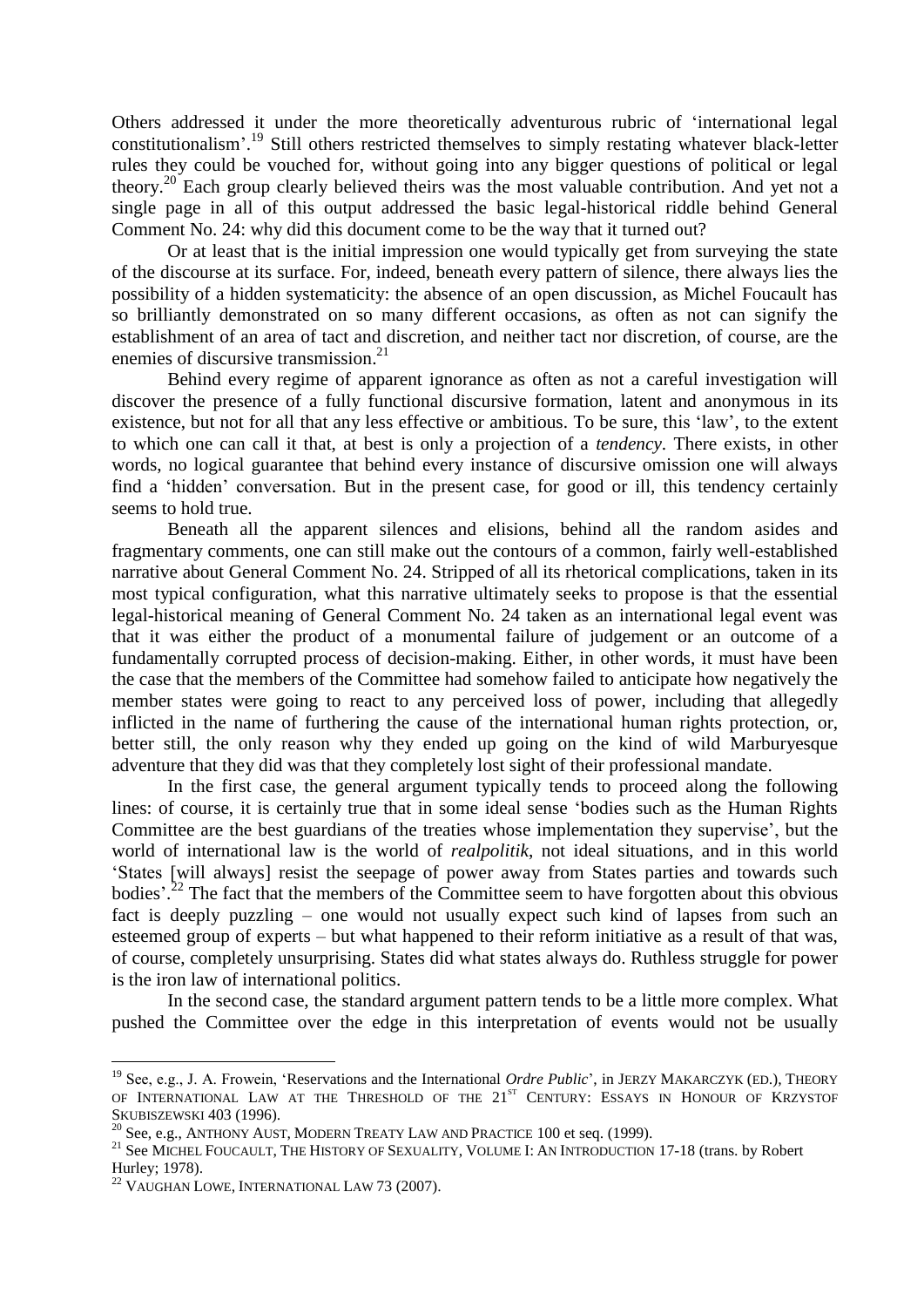attributable to the influence of any one single cause but rather the combination of a whole set of fundamentally quite distinct factors: typically, a certain kind of ideological co-optation dynamics (by human rights extremists), an unhealthy dose of personal hubris (on the part of the individual members of the Committee), and the onset of an essentially unforeseeable turn of world-historic events (the end of the Cold War). The following passage from D. W. Grieg provides a highly illustrative example of this kind of argument:

It would appear that [in declaring the vision that it did in General Comment No. 24] the Committee relied primarily on [its mandate under] Article 40(4) of the Covenant. [But] the scope of *Article 40(4) is relatively narrow and certainly does not appear to bestow powers on the 'jurisdictional plane'* [which the Committee appears to assert]. Nevertheless, despite a lack of any firm basis in this provision, a *number of members of the Committee have regarded that body as having a quasijudicial nature based upon its status as guardian of the Covenant*. Although there were also members who represented the alternative, narrower view of the Committee's role and functions, this became an increasingly minority attitude. *With the changes in Eastern Europe diminishing the political significance of the latter, the Committee has been able to assert an essentially pro-human rights ideology less hampered by the demands of supporters of State sovereignty*. It is this shift which prompted the Committee to tackle reservations, clearly a manifestation of that sovereignty, in the way that it did in General Comment No.  $24(52)$ .<sup>23</sup>

For, indeed, it was only after

April 1992 [that the Committee] adopted the [practice] of issuing 'comments' on every State report it has considered. This is also symptomatic of the move towards a more judgmental role for the Committee. A similar development appears to be taking place with regard to the system of 'general comments' provided for in Article 40(4). In the past they have been notable for their generality [but now that has come to pass $l^{24}$ 

Looking from this angle, the conclusion seems rather impossible to avoid:

[it was the p]olitical changes which have produced *changes in personnel* and *attitudes within the Committee* [that] were *undoubtedly responsible* for the totally different *tone* of, and *approach* adopted in, General Comment No. 24(52).<sup>25</sup>

Notice two interesting points about the two argument patterns. Firstly, what appears to start out as a decidedly descriptive historical explanation in both cases quickly turns into a thinly veiled attack on the Committee members' basic sense of professionalism. In the first case, the supporting evidence is found in the alleged failure to take cognizance of the essential logic of *realpolitik*; in the second case, in the perceived inability to resist the temptations of hegemonic adventurism and activist ideologies. The clearly detectable consequence in both contexts is that the resulting narrative pattern automatically slips into what after Martti Koskenniemi one would call a fundamentally apologist mode of reasoning.<sup>26</sup>

Secondly, rather characteristically, both strands of the narrative also seem to place a rather strongly pronounced emphasis on the idea that the key to the whole episode in legal-

<sup>&</sup>lt;u>.</u>  $23$  Grieg, supra n.16, 94-5 (italics added).

 $^{24}$  Id., 95.

 $^{25}$  Id., 96 (italics added).

<sup>&</sup>lt;sup>26</sup> See MARTTI KOSKENNIEMI, FROM APOLOGY TO UTOPIA: THE STRUCTURE OF INTERNATIONAL LEGAL ARGUMENT (1989).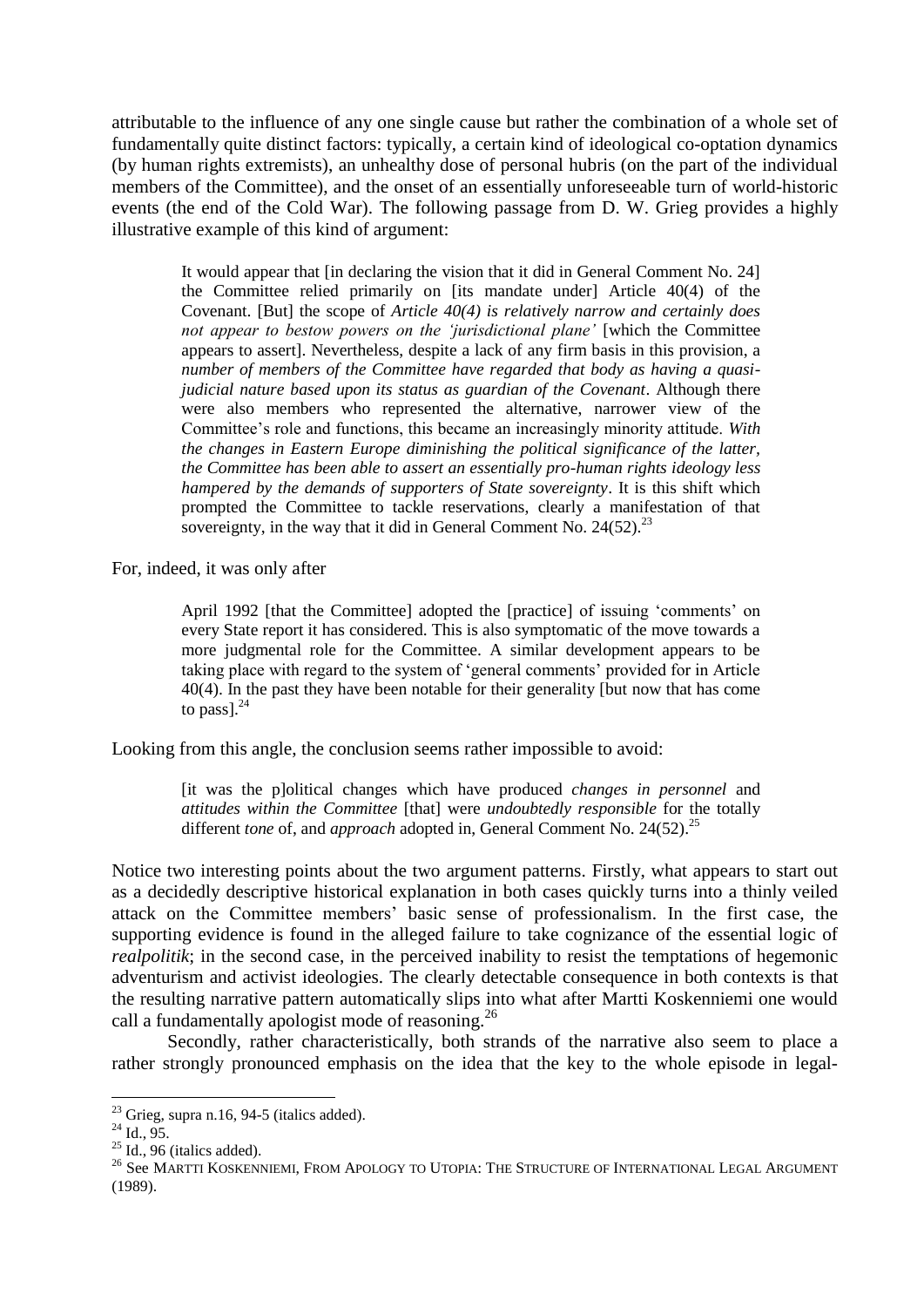historical terms has to be sought exclusively in the world of politics and never in law. Recall again Grieg's language: it was 'undoubtedly' an accumulation of '*political changes*' that was 'responsible' for the adoption of a 'totally different' 'tone and approach' by the Committee. The actual legal mandate on which the Committee '*appeared*' to rely did not support its argument; the '*changes in Eastern Europe*', however, allowed it to relax its standards of reasoning, which is why the advocates of '*human rights ideology*' had the upper hand over the 'supporters of State sovereignty'. Notice how consistently the implied causational picture behind each argument tends to stress what in the vocabulary of classical liberal theory would be called the pole of 'power and glory', i.e. the logic of subjective desire, impulse, and passion.<sup>27</sup> Notice also how glaringly absent in both cases is made the possibility that, who knows, perhaps, what may have motivated the drafters of the Comment was not *only* their ideology or personal politics (or for that matter their mastery of the art of *realpolitik*) but also the objective dynamics of the immediate legal regime they were working with or the impersonal pressures of syllogistic logic.

Notice, finally, also how strange this interpretation suddenly starts to look when one considers all these points. Surely, whatever may have been going through the heads of the Committee's members when they set out to draft the text of the Comment, one of the first things that one would tend to notice about this document as a legal historian would be that, not being an act of international lawmaking, it was first and foremost meant to be received as an artefact of deductive legal reasoning, that is to say, a product of labour created by a group of people who work primarily in the medium of logical argument and whose sole justification for commanding any degree of attention (and thus of having any measure of political agency) derives entirely from their capacity to sustain a sense of professional identity that is specifically rooted in the idea of legal interpretation. Surely, if one sought to find out what could and must have happened to and among such people – people who live and work 'in' and 'with' law and logic – it would not be at all incongruous to presume that a large part of what may have driven their actions had something to do with the way the specific legal problem and the specific legal materials on which they worked lent themselves to objective logical resolution. And yet, the apparent disciplinary consensus quite clearly tends to assume otherwise. What sort of reasoning, inevitably arises the question, could prompt such a peculiar interpretative turn?

The answer, I think, should not be too difficult to guess. Consider once more the most obvious implications of identifying 'ideology', 'personnel changes', and 'geopolitical contingencies' as the main culprits behind an apparent failure of a legal reform initiative. The essential role of the ideology trope in the present context has almost certainly been to evoke a certain sense of bias and partisanship; that of the personnel changes trope, to hint at the possibility of corruption and the abuse of process; that of geopolitical contingency, to bring to mind the idea of a force majeure. The more one thinks about what sort of rhetorical projects would normally be best served by such an arrangement of *topoi* – the more attentively, in other words, one examines the symptomatic implications of what other *topoi* could have been as easily introduced in the present context but for some reason were not – the more obvious it seems to become that in the logic of the common disciplinary narrative the greatest sin committed by the drafters of General Comment No. 24 was not that they managed somehow to overlook the power of *realpolitik* or that they disrespected the principle of state sovereignty or gave in too eagerly to the cause of human rights activism. It was rather that by failing to achieve what they set out to achieve in that document they somehow jeopardised in the eyes of the disciplinary orthodoxy the very project of modern international law itself.<sup>28</sup> For, indeed, unless one were actually convinced that the fallout from this whole episode ultimately threatened to damage the prospects of the international rule of law *itself*, why would one ever feel such an intense need to insinuate that

 $^{27}$  See ROBERTO UNGER, KNOWLEDGE AND POLITICS 63 et seq. (1975).

<sup>28</sup> On the idea of the 'project of modern international law', see further Martti Koskenniemi, *The Fate of Public International Law: Between Technique and Politics*, 70 Mod. L. Rev. 1 (2007).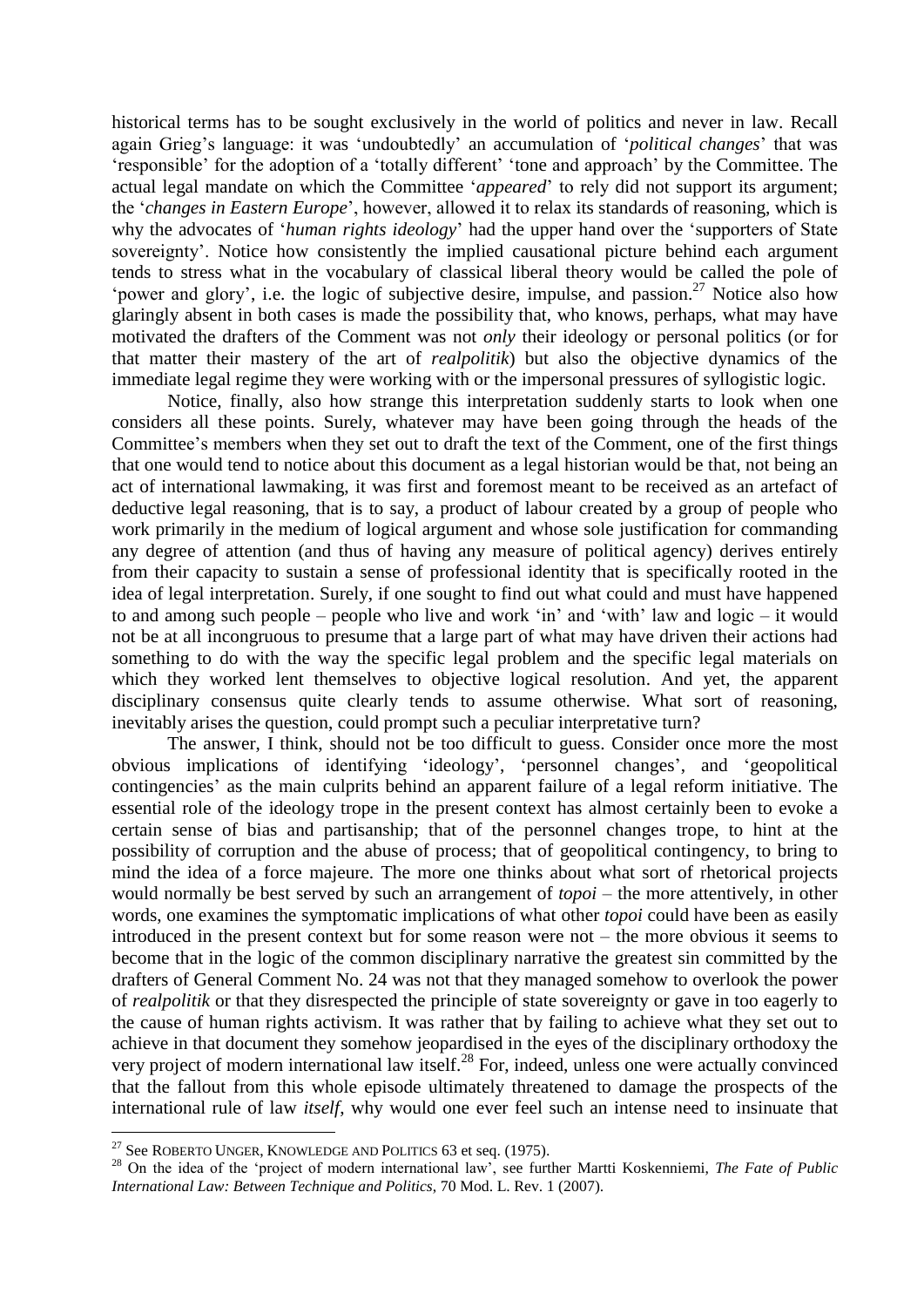whatever it was that might have come into play behind General Comment No. 24, it quite certainly was completely *extraneous* to anything that had anything to do with law or legal reasoning? Why make such a concerted effort to persuade one's readers that it was not 'just' a case of unconvincing interpretation, but a full-scale abuse of the process?

To attack one's colleagues in such openly aggressive terms, to present the fruits of their labour as either the product of some kind of professional incompetence or the outcome of a fundamental lack of objectivity – this is not just your everyday clash between the progressive and the conservative wings of the international law profession. What we are witnessing here, rather, seems to be much more like an intra-disciplinary equivalent of what in the broader social context would be called the politics of *constitutive expulsion*,<sup>29</sup> that is to say, a politics whose animating dynamics is informed by a logic essentially indistinguishable from that whereby in a quasi-Schmittian move the aggressing party reserves for itself the universalising label of 'humanity' so as to be able to relegate its adversary all the more effectively to the position of the universal outcast. 30

There was something unsettling about the speed with which this sort of attacks began to break out in the scholarly discourse: Grieg's piece came out the next year after the Comment's publication, a lighting-speed reaction in the world of academic publishing. But the scholars who unleashed their criticism in the pages of the learned publications were certainly not alone in expressing their acute disapproval of the Committee's initiative. Less than a year after the Comment's release, in an entirely unprecedented step in the history of the Covenant regime a group of three states parties to the Covenant proceeded also to issue a series of official national responses to the Comment.<sup>31</sup> The overarching message in each case was as blunt as it was unambiguous: taken on its merits, the position advocated by the Committee was essentially untenable and indefensible. To adopt it as a matter of law would lead to a complete disregard of the established principles of the modern law of reservations as codified in the 1969 Vienna Convention on the Law of Treaties.<sup>32</sup> What is more, in advancing that sort of initiative in that sort of format, the Committee had also flagrantly violated the limits of its institutional mandate. If only because of this, its argument had to be considered void and deserved to be rejected.

The second claim, admittedly, seemed a lot less strained than the first: however one looked at it, it did seem broadly true that the Committee effectively sought to short-circuit the standard treaty amendment procedure in a context where no part of its established mandate could

 $29$  That is to say, a politics grounded in the aspiration to present the opposition between oneself and one's adversary as not only rooted in some formal difference of opinion but as arising out of some kind of ontological incommensurability – a rift that can never be overcome, mediated, or subsumed for the very simple reason that its expression is at one and the same time also the marker of the constituting cause of one's own ontological status. For further elaboration, see CHANTAL MOUFFE, THE RETURN OF THE POLITICAL 141 et seq. (1993).

<sup>&</sup>lt;sup>30</sup> For further elaboration, see CARL SCHMITT, THE CONCEPT OF THE POLITICAL (trans. by George Schwab; 1996): 'The [concept of the] political must … rest on its own ultimate distinctions, to which all action with a specifically political meaning can be traced. … The specific political distinction to which political actions and motives can be reduced is that between friend and enemy.' (id., 26) 'When a [group] fights its political enemy in the name of humanity, it is not a war for the sake of humanity, but a war wherein a particular [group] seeks to usurp a universal concept against its military opponents. … The concept of humanity is an especially useful ideological instrument of imperialist expansion, and in its ethical-humanitarian form it is a specific vehicle of economic imperialism. Here one is reminded of a somewhat modified version of Proudhon's: whoever invokes humanity wants to cheat. To confiscate the word humanity, to invoke and monopolize such a term probably has certain incalculable effects, such as denying the enemy the quality of being human and declaring him to be an outlaw of humanity, and a war can thereby be driven to the most extreme inhumanity.' (id., 54) 'The adversary is thus no longer called an enemy but a disturber of peace and is thereby designated to be an outlaw of humanity. … But this allegedly non-political and apparently even antipolitical system serves existing or newly emerging friend-and-enemy groupings and cannot escape the logic of the political.' (id., 79)

 $31$  For the texts of these responses formally titled as 'observations', see Appendix II in J. P. GARDNER (ED.), HUMAN RIGHTS AS GENERAL NORMS AND A STATE'S RIGHT TO OPT OUT 193 (1997).

<sup>32</sup> *Vienna Convention on the Law of Treaties*, 1969, 1155 UNTS 331.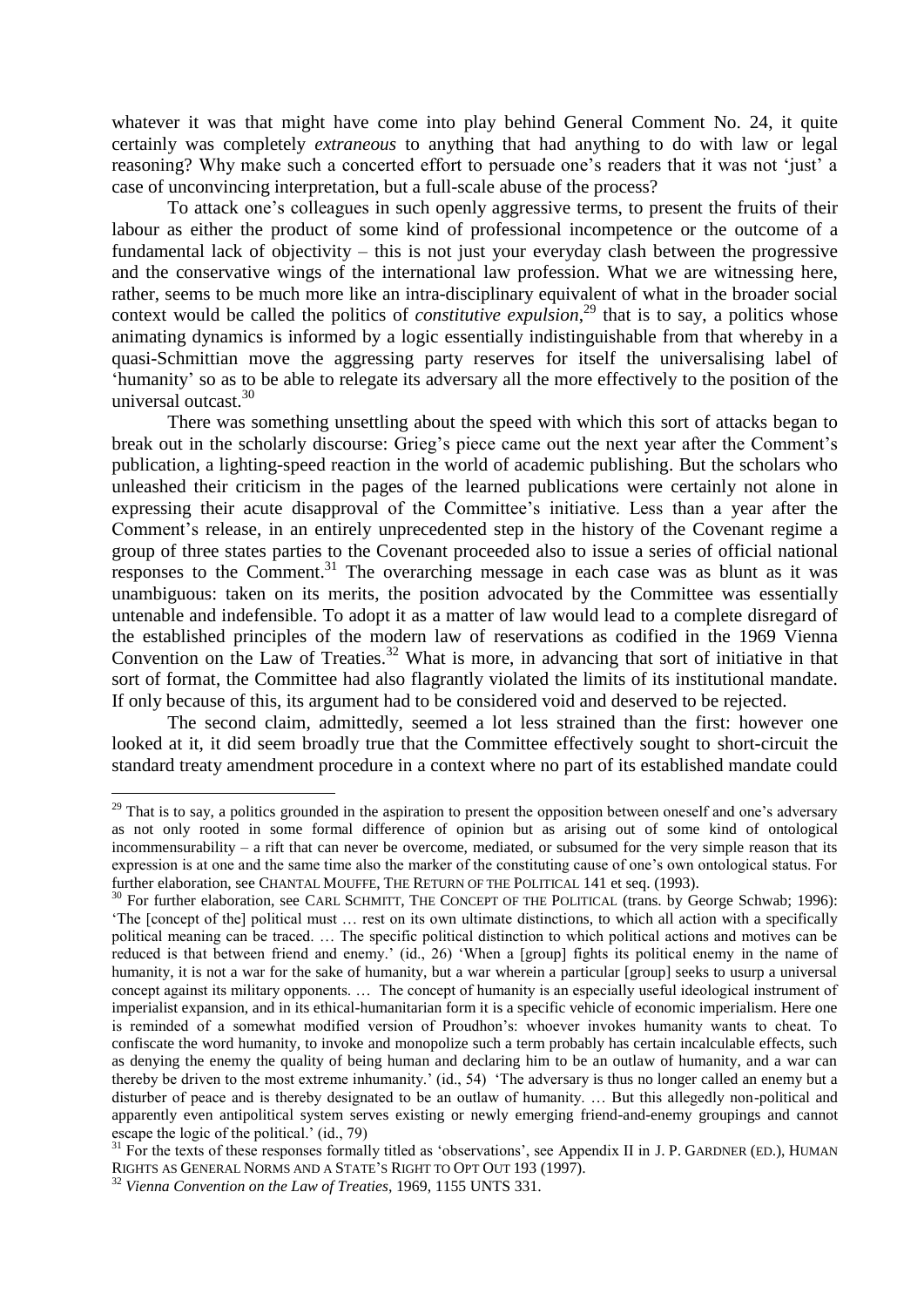be plausibly interpreted in such a way as to support this prerogative. And yet, curiously enough, in each of the three state responses it was primarily the first claim that seemed to carry the greater emphasis. Even more interestingly, the general logic of the argument in each case also seemed to follow the exact same basic formula:

(1) When the Committee declared that the traditional approach to the law of reservations established under the Vienna Convention had proved itself to be fundamentally inadequate in the case of multilateral human rights treaties, it completely misinterpreted the whole situation. Its reasoning proceeded from the assumption that while the Vienna regime was essentially designed to apply only in the framework of horizontal synallagmatic inter-statal relations, the Covenant, being a human rights treaty, did not ultimately operate according to the synallagmatic logic. The silent explosion of dubious reservations which had begun in recent years and which in the Committee's opinion threatened to undermine the Covenant's substantive integrity was meant to be the strongest indication of this disjunction. Lest the Covenant were allowed to collapse under the weight of these illegitimate reservations, it followed, an entirely new regime of rules had to be created, and no international body would be better placed to address this task than the Committee itself.

(2) Unfortunately for the Committee, both its initial assessment of the situation and its resulting prescription were entirely off the mark. In the first place, the Vienna regime was, in fact, perfectly well 'suited to the requirements of *all* treaties, of whatever object or nature'. The regulatory dynamic it created, thus, remained adequate to ensure that 'a satisfactory balance [would be preserved] between the objectives of preservation of the integrity of the text of the treaty and universality of participation in the treaty' in all cases, and this 'appl[ied] equally in the case of reservations to ... treaties in the area of human rights'.<sup>33</sup> No new, Covenant-specific regime, in other words, was required either as a matter of legal fact or as a matter of policy, and the fact that the Committee had concluded otherwise could only be interpreted as an indication of how seriously out of touch with the international legal reality it had become.

(3) Not surprisingly, given the essential fallacy of its starting assumptions, its final conclusion with regard to how this new regime would have to be organised in practice, while interesting in principle, turned out to be equally as incorrect in its legal reasoning as it was in its underlying policy vision. $34$ 

## *c. General Comment No. 24 and the Vienna Regime: a Rejection or a Continuation of the Tradition?*

To what extent were these criticisms valid? Looking at the actual text of General Comment No. 24, it seems difficult not to notice that whatever objections the Committee may have had against the Vienna regime, its disapproval of the latter was exclusively focused on its institutional and procedural dimensions and not at all on its substantive component. In fact, if anything, on the latter front, the Committee, as even the briefest glance at the text of the Comment will demonstrate, has actually remained as perfectly orthodox and steadfast in its commitment to the Vienna approach as it gets.

## *i. The Committee's argument*

<u>.</u>

'The absence of a prohibition on reservations', begins its argument at the start of §6, 'does not mean that any reservation is permitted':

<sup>&</sup>lt;sup>33</sup> Report of the International Law Commission on the Work of its Forty-Ninth Session, UN Doc. A/52/10 (1997), §157.

 $34$  Observations by the United States of America on General Comment No. 24, supra n.31, 199-200.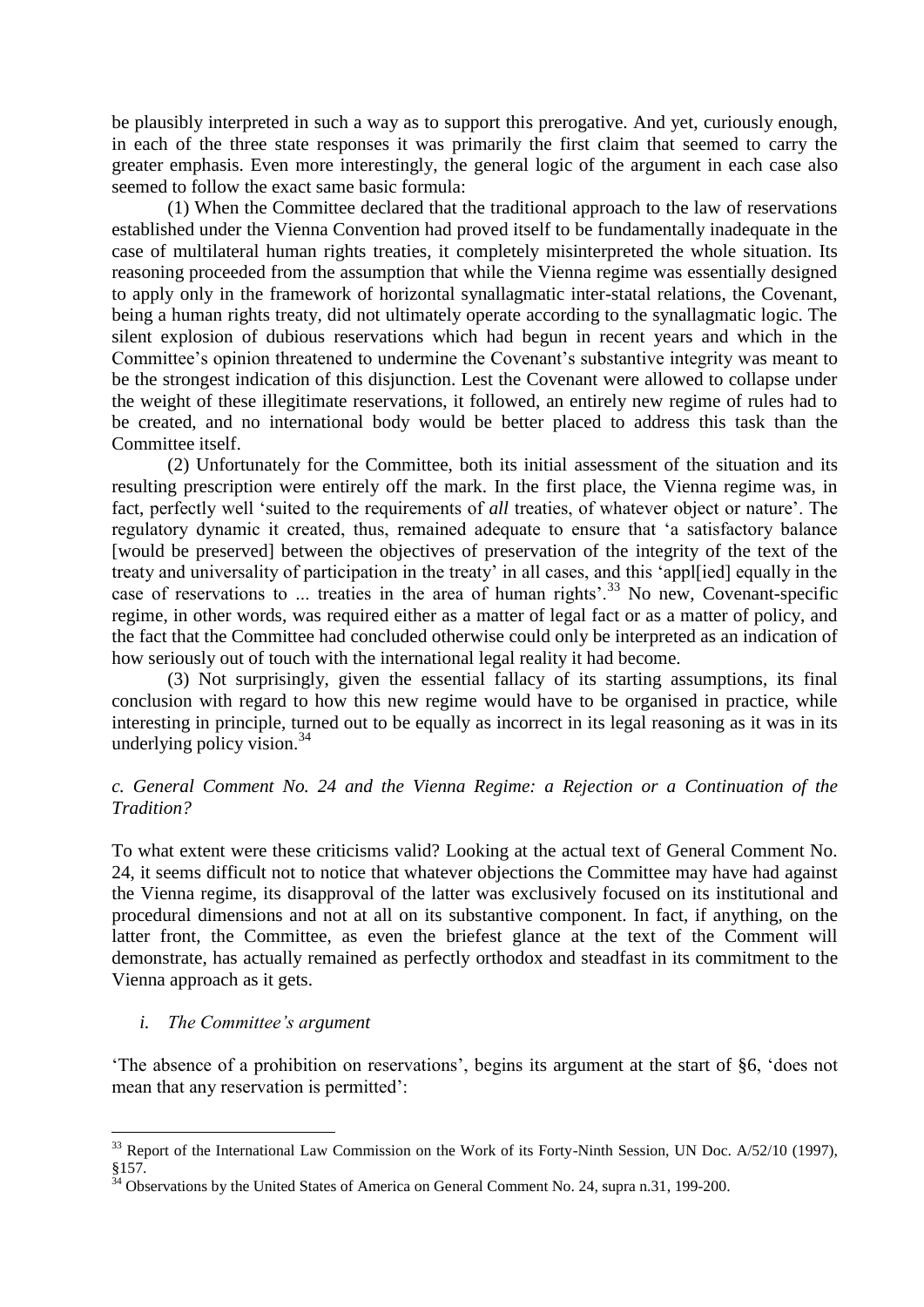The matter of reservations under the Covenant and the first Optional Protocol is governed by international law. Article 19(c) of the Vienna Convention on the Law of Treaties provides relevant guidance. It stipulates that where a reservation is not prohibited by the treaty or falls within the specified permitted categories, a State may make a reservation provided it is not incompatible with the object and purpose of the treaty. Even though, unlike some other human rights treaties, the Covenant does not incorporate a specific reference to the object and purpose test, that test governs the matter of interpretation and acceptability of reservations.<sup>35</sup>

Put differently, the Committee quite obviously has no intention of challenging the enduring relevance of the so-called compatibility test. Moreover, in interpreting it, it also agrees to take its cue directly from the Vienna Convention itself, the relevant provision of which reads: 'A State may, when signing, ratifying, accepting, approving or acceding to a treaty, formulate a reservation unless  $\ldots$  the reservation is incompatible with the object and purpose of the treaty.<sup>36</sup>

This much established, the Committee then immediately proceeds – just as the logic of the Vienna compatibility test would require it to  $-$  to investigate the exact content of the Covenant's essential 'object and purpose', which it finds to be

to create legally binding standards for human rights by defining certain civil and political rights and placing them in a framework of obligations which are legally binding for those States which ratify [the Covenant]; and to provide an efficacious supervisory machinery for the obligations undertaken<sup>37</sup>

– and to deduce from this what types of reservations to the Covenant would most likely have to be considered *ipso facto* inadmissible:

- 'reservations that offend peremptory norms' (§8);
- reservations that affect those provisions of the Covenant that 'represent customary international law' (§8) as well as, to some extent, those provisions that in the Covenant itself are designated as non-derogable (§10);
- reservations that affect rights listed in Articles 1 and 2 of the Covenant (§9); and
- such reservations as are designed to remove those 'supportive guarantees' which 'provide the necessary framework for securing the rights [listed] in the Covenant', or, in other words, reservations that are designed to leave the Covenant rights without the corresponding remedial structures (§11-15).

All throughout, the tone of the discussion leaves no room for any kind of doubt: the Committee's loyalty to the compatibility test theory remains unreserved.

The language pretty much speaks for itself: 'applying more generally the object and purpose test to the Covenant, the Committee notes that...'(§9); 'these guarantees ... are ... essential to its object and purpose'(§11); 'while there is no automatic correlation between reservations to non-derogable provisions, and reservations which offend against the object and purpose of the Covenant, a State has a heavy onus to justify such a reservation' (§10).

Even when the discussion reaches the point where the Committee starts to voice its concerns about the Vienna regime, the terms in which that is done still indicate an unflinching commitment to the compatibility test model:

> As indicated above, it is the Vienna Convention on the Law of Treaties that provides the definition of reservations and also the application of the object and purpose test in the absence of other specific provisions. But the Committee

<sup>35</sup> *General Comment No. 24*, supra n.1, §6.

<sup>36</sup> *Vienna Convention on the Law of Treaties*, supra n.32, Art. 19.

<sup>37</sup> *General Comment No. 24*, supra n.1, §7.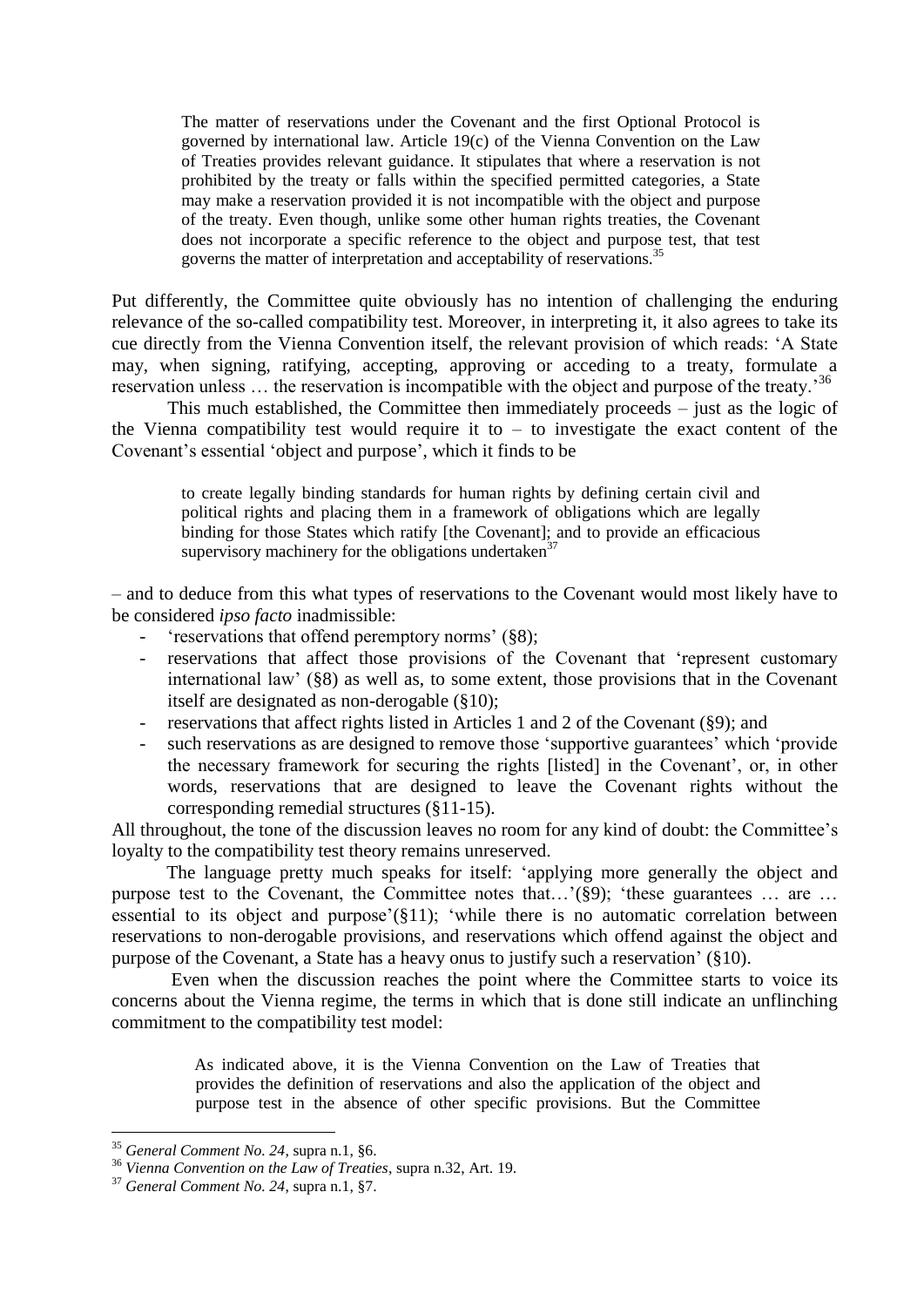believes that its provisions on the role of State objections in relation to reservations are inappropriate to address the problem of reservations to human rights treaties. Such treaties, and the Covenant specifically, are not a web of inter-State exchanges of mutual obligations. They concern the endowment of individuals with rights. The principle of inter-State reciprocity has no place, save perhaps in the limited context of reservations to declarations on the Committee's competence under article 41. And because the operation of the classic rules on reservations is so inadequate for the Covenant, States have often not seen any legal interest in or need to object to reservations.<sup>38</sup>

The lack of sufficient response by the appraising States is not, of course, a problem limited only to human rights treaties. The proposition that 'the absence of protest by States cannot imply that a reservation is either compatible or incompatible with the [given] object and purpose<sup> $39$ </sup> in this regard holds true for all types of multilateral treaties. Note, however, the complication created by Article 20(5) of the Vienna Convention: unless the treaty provides otherwise, if a reservation has not been challenged for more than twelve months after it had been notified to the given contracting party, it will be deemed to have been effectively accepted by that party. In the case of those treaties which unlike the Covenant can be reduced to 'webs of inter-State exchanges of mutual obligations', the risk that this procedural setup creates – *viz*. that an otherwise incompatible reservation might 'slip through' and become validated *sub silentio* – will typically be non-existent: if nothing else, the basic dynamics of national self-interest is going to be enough to ensure that any attempts by the reserving State to unduly reduce the level of its treaty commitments vis-à-vis its treaty partners will be appropriately challenged and extinguished by the latter's timely protests. With human rights treaties, however, the situation appears to be completely different. Because of the way in which the legal regimes they create are organized, the standard behavioural dynamics engendered under such treaties will not typically produce sufficient levels of incentivization for their parties to start challenging one another's reservational actions, regardless of how dubious these latter might otherwise appear. If the essential logic of the compatibility test approach is to be preserved for such kind of treaties, it follows, consequently, an entirely *different* institutional-procedural arrangement would have to be created compared to what is otherwise provided under the traditional Vienna model.

It is true, of course, that the Covenant itself has nothing to say about the question of reservations, which means according to the standard rules of treaty interpretation that this matter therefore has to be settled by default, according to the general logic of the Vienna regime. Nevertheless, it seems equally true also that the basic design flaws of this regime identified by the Committee have already allowed an alarming number of substantively very questionable reservations to slip through the safety net of Article 20(5). Clearly, the more of these reservations are allowed to remain in force, the more certainly this will defeat the realization of the Covenant's essential purpose and object, which, as the Committee points out, unquestionably includes the creation of a commonly binding system of minimal standards of treatment. Surely, it would be entirely preposterous to assume that the drafters of the Covenant, having spent so many years working on it, would have intended to allow this sort of scenario to happen. Surely, what all of this means in other words, concludes the Committee, is that unless one decides to ignore *tout court* the whole point of the Covenant's existence, one has to agree that even though on the whole the Vienna regime on reservations must be considered by default to constitute an integral part of the Covenant's legal structure, there has to be made a strong presumption against imparting into the Covenant's fabric those parts of the Vienna regime which would make it incapable of dealing with the aforementioned problem of questionable reservations.

<sup>1</sup>  $38$  Id., §17.

 $^{39}$  Id.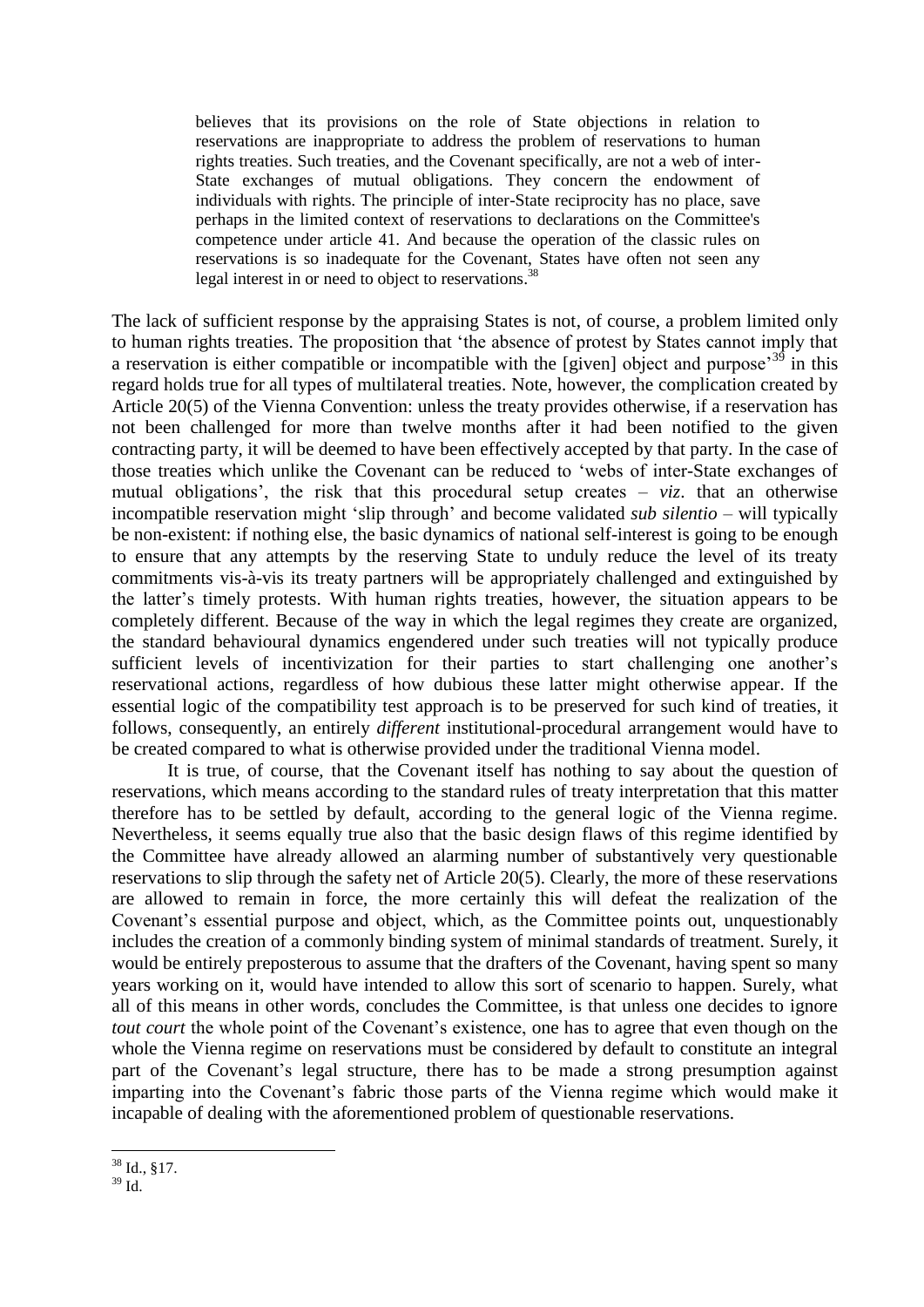Put differently, unless one is ready to make the assumption that the Covenant was essentially designed to fail, one would have to accept as a matter of elementary logic that the operative mechanism for the appraisal and validation of Covenant reservations should be transferred onto a completely different institutional platform to ensure the formation of a decision-making environment that would not depend for its operation on the individual decisions of the contracting parties and would not thus be made vulnerable to the shortcomings of Article 20(5). Given the existing institutional architecture, what better candidate can one find for this job than the Committee itself? As the Covenant's official treaty-monitoring body, it not only has both the required kind of expertise and the necessary measure of political impartiality but in the performance of its other functions it has already had to engage, as a matter of standard routine, in exactly that sort of review and oversight exercises. Why not formalize what already seems to be the established practice anyway? $40$ 

#### *ii. Analysis*

Three points spring to attention at this stage. First, whatever one might think of this line of reasoning, it is certainly nowhere near as fanciful, outlandish, or lacking in precedent as the argument presented by its critics seems to imply. Both the principle of effectiveness argument in treaty interpretation<sup>41</sup> and the implied powers argument in the law of international institutions belong among some of the most common tropes in modern international law discourse.

Second, despite its purported 'rebellion' against the Vienna regime the Committee's actions quite clearly seem to have been inspired by its commitment to the compatibilist logic. Whatever objections the Committee may have had against the general logic behind the modern law of treaties, dissatisfaction with the compatibility test approach was certainly not one of them. Moreover, even its *Marbury*-esque arrogation of powers seems to have been dictated by the need to ensure the realisation of the compatibilist reasoning: 'It necessarily falls to the Committee to determine whether a specific reservation is compatible with the object and purpose of the Covenant.<sup>42</sup>

Thirdly, note now also the way in which this last comment combines with the earlier noted claim that the absence of protest by the contracting parties does not in itself dispose of the issue of reservational compatibility. To suggest that the question of compatibility both *can* and *needs* to be determined independently of the reactions of the contracting parties according to the traditional doctrinal taxonomy adopted in the law of treaties would be typically considered an illustration of the so-called permissibility theory of reservations.

#### *d. Permissibility vs. Opposability: the Story of a 'Doctrinal Quarrel'*

The issue in question, it seems, was first identified in the context of the great jurisprudential debates of the mid-1970s, which in the received memory<sup>43</sup> have come since to be associated

 $40$  Id., §18.

<sup>&</sup>lt;sup>41</sup> See Malgosia Fitzmaurice, 'The Practical Working of the Law of Treaties', in MALCOLM EVANS (ED.), INTERNATIONAL LAW 172, 188 (3<sup>rd</sup> edn.; 2010): The principle of effectiveness has two meanings. The first is that all provisions of the treaty or other instrument must be supposed to have been intended to have significance and to be necessary to express the intended meaning. Thus an interpretation that renders a text ineffective and meaningless is incorrect. The second operates as an aspect of the "object and purposes" test, and it means that the instrument as a whole and each of its provisions must be taken to have been intended to achieve some end, and that an interpretation that would make the text ineffective to achieve that object is also incorrect.'

<sup>42</sup> *General Comment No. 24*, supra n.1, §18.

<sup>43</sup> See Konstantin Korkelia, *New Challenges to the Regime of Reservations under the International Covenant on Civil and Political Rights*, 13 EJIL 437, 452-3 (2002); Catherine Redgwell, *Universality or Integrity? Some*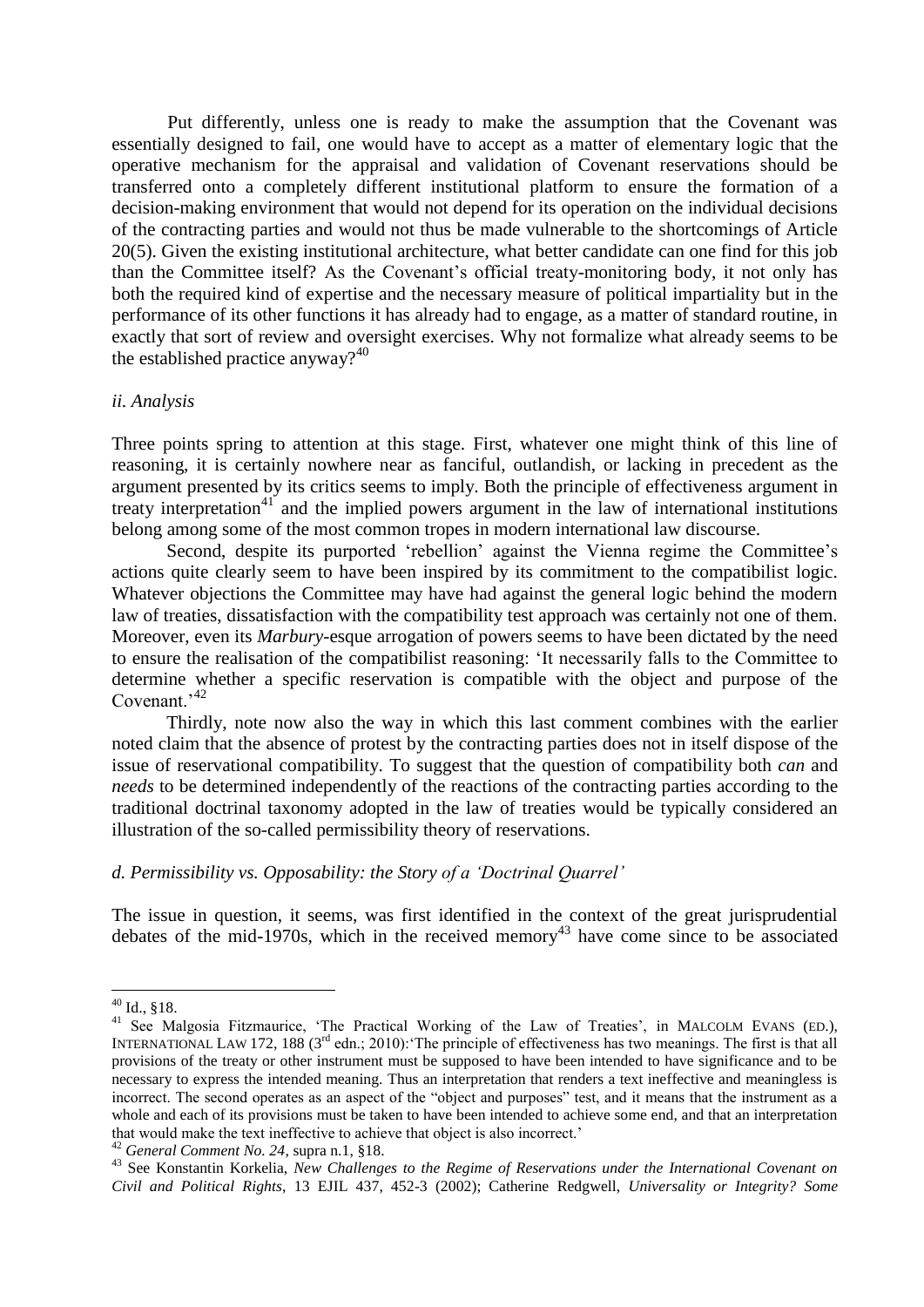primarily with the names of the Cambridge professor Derek Bowett (permissibility school) and the Judge of the International Court of Justice Jose Maria Ruda (opposability school).<sup>44</sup>

As summarized by the International Law Commission, essentially

the adherents of the 'permissibility' school consider[ed] that a reservation contrary to the object and purpose of the treaty was in itself void, irrespective of the reactions of the co-contracting States, while those of the 'opposability' school, on the other hand, thought that the only test as to the validity of a reservation consisted of the objections of the other States.<sup>45</sup>

Thus, from the perspective of the permissibility school, the nullity of a reservation 'could be decided "objectively" and in the abstract<sup>46</sup> – which meant, *inter alia*, that it could be invoked even by that State which 'had not itself made any objection to  $it^{47}$  – whereas from the perspective of the opposability school, the matter could only be settled by examining the actual reactions of the other contracting parties, which meant, by implication, that if a State after the passage of a certain period of time had not explicitly objected to the given reservation, it would be estopped from presuming its nullity in any subsequent dispute involving itself and the reserving State. Over time, the permissibility approach went on to form the implicit basis of the official British position on the subject, $48$  as well as coming to be endorsed by many British-based international law scholars,<sup>49</sup> while the opposability approach came to enjoy greater recognition among continental international lawyers.<sup>50</sup> The International Law Commission, in typical manner, sought to work out some kind of a middle ground, which in an even more characteristic fashion it found no better way of achieving than by declaring, firstly, that the 'doctrinal quarrel' between the two schools was 'perhaps insoluble'<sup>51</sup> and quite possibly also 'exaggerated',<sup>52</sup> but that, secondly, it could nevertheless be concluded that 'although the "permissibility" school was probably right in theory, the "opposability" school more accurately described the actual practice of States.'<sup>53</sup>

It is not immediately clear how much weight one should assign to this sort of comments or what exactly their legal status might be, but at the level of general logical analysis it should not be too difficult to work out the basic theoretical difference between the two approaches.

1. As a matter of its implicit assumptions about how the legal universe works, the permissibility approach appears to be rooted in an essentially pre-modern theoretical

*Reflections on Reservations to General Multilateral Treaties*, 64 BYIL 245, 263-9 (1993); SINCLAIR, supra n.2, 81, fn.78.

<sup>44</sup> See, respectively, D. W. Bowett, *Reservations to Non-Restricted Multilateral Treaties*, 48 BYIL 67 (1976-7) and J. M. Ruda, *Reservations to Treaties*, 146 RCADI 95, 148 (1975-III).

 $45$  Report of the International Law Commission on the Work of its Forty-Seventh Session, UN Doc. A/50/10 (1995), §417.

<sup>&</sup>lt;sup>46</sup> First Report of the Special Rapporteur, Mr Alain Pellet, on the Law and Practice relating to Reservations to Treaties, ILC Forty-Seventh Session, UN Doc. A/CN.4/470 (1995), §100.

<sup>&</sup>lt;sup>47</sup> ILC Report on the Forty-Seventh Session, supra n.45, §418.

<sup>&</sup>lt;sup>48</sup> See UK Observations, supra n.31. See also First Report on the Law and Practice relating to Reservations, supra n.46, §98.

<sup>&</sup>lt;sup>49</sup> See, e.g., Françoise Hampson, Final Working Paper on Reservations to Human Rights Treaties, Fifty-Sixth Session of the UN Sub-Commission on the Promotion and Protection of Human Rights, UN Doc. E/CN.4/Sub.2/2004/42 (2004) *in passim*.

<sup>&</sup>lt;sup>50</sup> See, e.g., JEAN COMBACAU, LE DROIT DES TRAITÉS 60 (1991); PAUL REUTER, INTRODUCTION TO THE LAW OF TREATIES 74 (2<sup>nd</sup> edn.; 1995); K. Zemanek, 'Some unresolved questions concerning reservations in the Vienna Convention on the Law of Treaties', in JERZY MAKARCZYK (ED.), ESSAYS IN INTERNATIONAL LAW IN HONOUR OF JUDGE MANFRED LACHS 323, 331-3 (1984).

 $^{51}$  ILC Report on the Forty-Ninth Session, supra n. 33, §§ 55, 95.

 $52$  First Report on the Law and Practice relating to Reservations, supra n.46, §105.

<sup>&</sup>lt;sup>53</sup> ILC Report on the Forty-Seventh Session, supra n.45, §457.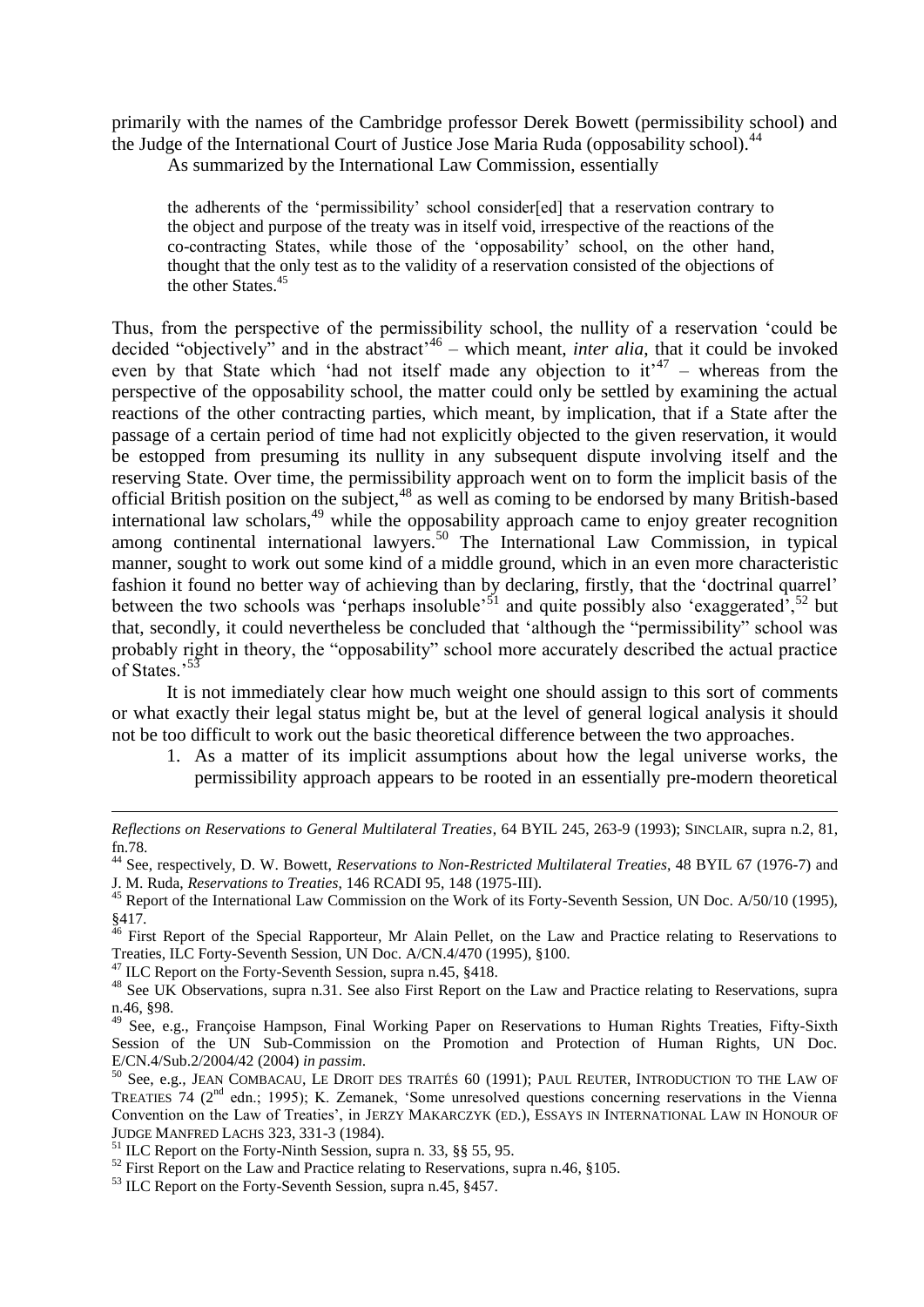sensibility. On the epistemological front, it implies a conception of the legalinterpretative process of the kind one would normally expect to see in the writings of some classical natural law theorist but certainly not in the context of a modern-day international legal regime. On the ontological front, rather than recognizing the view that in a legal system built on consent every treaty necessarily has to be regarded as a 'living document' whose contents can always be amended by the conduct of its parties after its formal conclusion, it opts for the view that every legal regime should be effectively treated as an artefact frozen in time. Put the two assumptive patterns together and what comes out is essentially a theoretical framework whose operative structure appears to be based as much on old-school Aristotelian essentialism as on eighteenth-century formalism.<sup>54</sup>

- 2. By contrast, the essential logic of the opposability approach at its root seems to imply a fundamentally post-modern concept of lawmaking. The argument that a reservation that might otherwise be incompatible with the respective treaty's object and purpose should nevertheless be considered legally valid because it has been so accepted through the acts of other contracting parties<sup>55</sup> is a quintessential illustration of the proposition that 'legality is a product of performative practices'<sup>56</sup> and that 'treatymaking is a language game'.<sup>5</sup>
- 3. There exists no theoretically coherent way of reconciling, on the one hand, the essential logic of the permissibility approach and the decentralized institutional mechanism established under the Vienna Convention, and, on the other hand, the essential logic of the opposability approach and the idea of the compatibility test. If one takes seriously the proposition that the validity of a given reservation can be established 'objectively' *in se*, there exists no reason to assign the powers of appraisal and validation to every other contracting party. Indeed, if anything, both elementary policy considerations and the dictates of logic pull in the opposite direction: objectivism and cacophony never go well together.

On the other hand, if one chooses to believe that the validity of a given reservation should be considered a function of how the other contracting parties have responded to it, then, all things considered, from the point of view of regimeconstruction dynamics it would have been a lot more sensible to dispense with the substantive requirement of compatibility altogether. Rather than introducing something as complicated as the compatibility assessment requirement, the test at the heart of Article 19 could have been framed in such a way as to necessitate the conclusion that a proposed reservation would be considered valid if it has not been challenged by, say, more than one-half of the other contracting parties.<sup>58</sup> Such an approach, while problematic from the point of view of sovereignty theory, would

<sup>&</sup>lt;sup>54</sup> For a succinct description of what such a combination would typically entail, see ROBERTO MANGABEIRA UNGER, THE CRITICAL LEGAL STUDIES MOVEMENT 1-2 (1983).

 $55$  Cf. Ruda, supra n.44, 190: 'In the last analysis, under this system, the validity of a reservation depends solely on the acceptance of the reservation by another contracting State. It is of course to be presumed that a State has no interest in accepting a reservation which conflicts with the object and purpose of the treaty, but such considerations may of course be displaced, for example, in favour of political motivations; there is nothing to prevent a State accepting a reservation, even if such reservation is intrinsically contrary to the object and purpose of the treaty, if it sees fit to do so.'

<sup>56</sup> On the idea of ontology being a product of performative practices, see, typically, Judith Butler, *Performative Acts and Gender Constitution: An Essay in Phenomenology and Feminist Theory*, 40 Theatre Journal 519 (1988).

<sup>&</sup>lt;sup>57</sup> On the idea of language games, see, typically, LUDWIG WITTGENSTEIN, PHILOSOPHICAL INVESTIGATIONS (trans. by GEM Anscombe; 1968).

<sup>&</sup>lt;sup>58</sup> Indeed, back in the day, Gerald Fitzmaurice identified precisely that as the 'most ideal' solution. See G. G. Fitzmaurice, *Reservations to Multilateral Conventions*, 2 ICLQ 1, 23-6 (1953).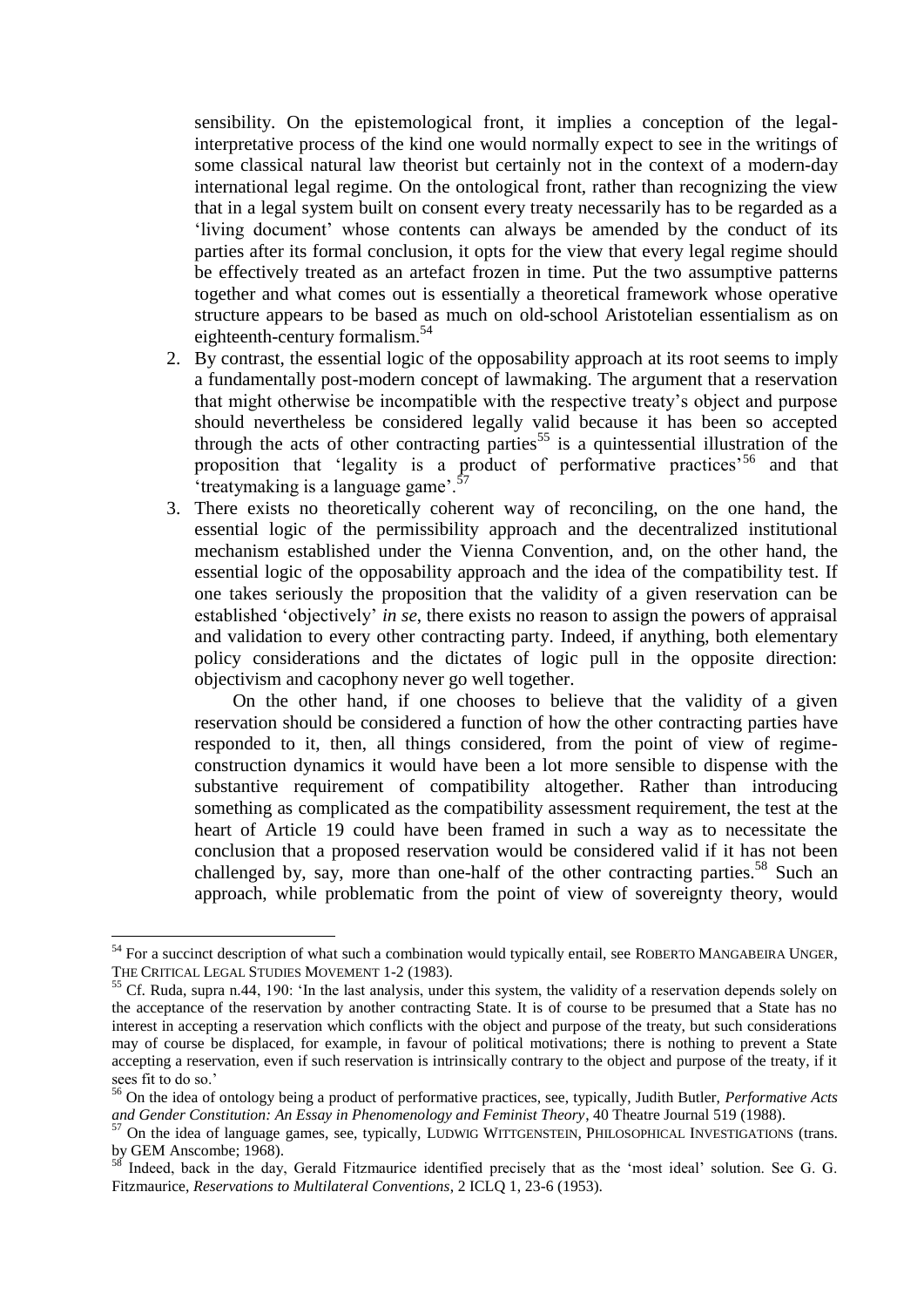have had the undoubted virtue of being extremely easy to implement, since it would have given rise to none of those interpretational difficulties typically associated with trying to establish the exact meaning of a document co-written by a whole crowd of authors commonly instructed to keep the terms of any deal they sign up to as general and vague as possible. What is more, it would have also made a lot more sense in terms of its institutional element: decentralisation, like all forms of democracy, always militates in favour of some form of majority vote and thus demands a full acceptance of the principle of subjectivism in decision-making. The proposition that a reservation should be appraised in terms of its inherent compatibility with the object and purpose of a given treaty goes against this principle.

Indeed, one might even say that it is not until the discussion switches back into the permissibility theory mode that the concept of measuring a treaty's object and purpose starts to make any sense. And yet, given the decentralised structure of the Vienna procedure, how can the basic assumption of the permissibility approach be maintained? The idea of objectivism inevitably requires the achievement of some kind of decisional closure. In the absence of an authoritative means of determining whether the given reservation is compatible with the object and purpose of the respective treaty, the right to make that determination, under the logic of Article 20, falls to every contracting State. But if each State is free to make its own determination 'and there is no agreed means of compulsory judicial settlement or collective decision procedure, does not the test of impermissibility lose its practical significance?<sup>59</sup>

The answer to that, as every proponent of the opposability school would insist, has to be a resounding yes. But then what does one do about the fact that the compatibility test has been given such a pride of place within the overall structure of the Vienna regime? The logic of the opposability approach presumes an unqualified endorsement of the subjective reactions of other contracting parties; the inherent setup of the compatibility test presupposes some sort of objective appraisal. If the subjective decision is both sufficient and necessary, why would the drafters of the Vienna convention bother including in it any objective benchmarks? Judge Ruda's oft-repeated remark that Article 19(c) was only intended as a source of 'guidance to States regarding acceptance of reservations, but no more than that,<sup> $60$ </sup> might make some sense logically, but it does not look very convincing given the Convention's actual normative structure and its drafting record, nor indeed the fact that the introduction of the compatibility test into international law long predates the adoption of the Vienna Convention.

A contradiction? Certainly. But how should one go about resolving it?

Consider how this challenge must have looked from the Committee's point of view: on the one side, it was confronted with a need to give force to an explicitly applicable substantive legal standard that was firmly rooted in doctrine, treaty law, and State practice; on the other side, it was faced with an implicitly created regulatory predisposition arising out of an essentially arbitrary set of historically accumulated conditions that as far their legal status was concerned had never been endorsed as part of *lex lata* and indeed seemed to have nothing better going for them than that 'things have always been this way'. Which of the two considerations should be given normative precedence? Considering the unquestionable centrality of the compatibility test to the Vienna regime, it would be utterly unthinkable to reduce it simply to the rank of a discretionary guideline. Considering the historically demonstrated

 $^{59}$  Louis Henkin et al. (eds.), International Law: Cases and Materials 451, n. 4 (3 $^{\rm rd}$  edn.; 1993).

 $60$  Ruda, supra n.44, 190.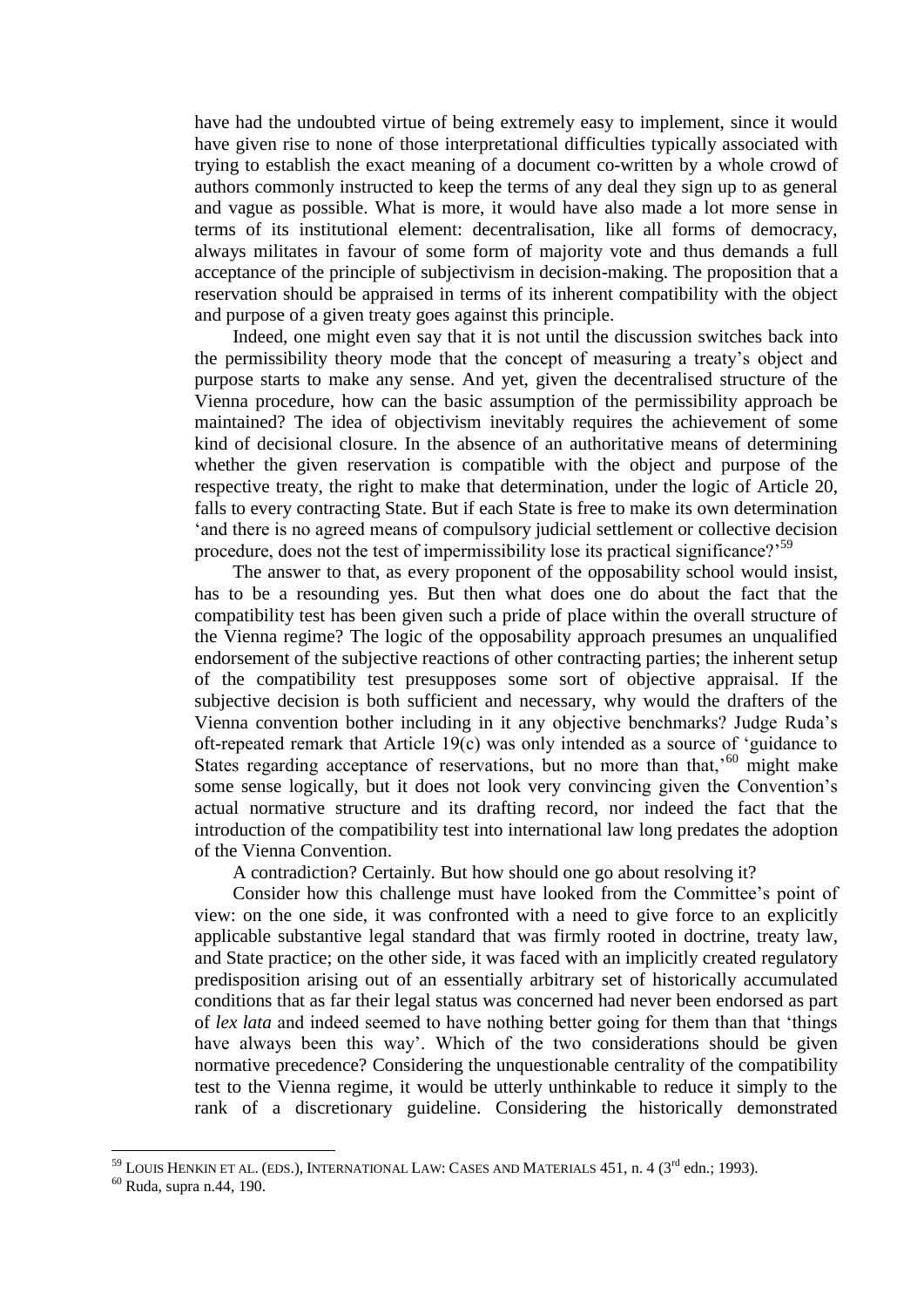malleability of the institutional structure of the international arena, it would seem to be equally unthinkable to give what in effect is a completely *contingent* constellation of *non-juridical events* the status of a self-justifying legal principle.

To be sure, the choice which the Committee made in the end could not be shown to have had the full approval of the Vienna Convention's signatories. But it certainly seemed to be far more consistent with the overall logic of the regime they had created than its alternative. By proposing to discard the decentralized appraisal mechanism in favour of a centralised procedures of quasi-judicial review, the Committee not only did not go against the foundational principles of the Vienna system; it set out an initiative that, if realised in practice, would have led to results that would be far less disruptive of the Vienna regime's basic design than the alternative its critics seemed content to promote.

#### *e. Doctrinal Genealogy*

<u>.</u>

Two basic conclusions seem to suggest themselves at this point:

- (i) Whatever may have been the full historical meaning of General Comment No. 24, it certainly did not mark an attempt to break away from the Vienna tradition. Far from being a paradigm-disruptive endeavour, it should be thus regarded rather as a direct logical continuation of a pre-existing regulatory dynamics.
- (ii) Given that the Vienna tradition itself was the product of a rather protracted history of lawmaking efforts, to grasp the fundamental significance of General Comment No. 24 as a *legal-historical event* it appears to be necessary to determine not only what set of specific differences separates its essential substantive vision from that of the traditional Vienna regime, but also what basic position it occupies in the context of the broader legal-theoretical landscape of ideas that has developed in the course of the historical evolution of the modern law of treaty reservations as a whole. Put differently, any reasonably precise characterization of the fundamental legal-historical meaning of General Comment No. 24 must begin with what in the structuralist-semiotic tradition would be typically called an *intertextualist reconstruction*<sup>61</sup> – or, to use the term in a decidedly non-Foucauldian sense, an attempt to trace out its basic *doctrinal genealogy*. 62

 $61$  On the theory of intertextualist reconstruction, see generally further GRAHAM ALLEN, INTERTEXTUALITY (2000); DANIEL CHANDLER, SEMIOTICS: THE BASICS 197-8 (2<sup>nd</sup> edn.; 2007). For an international law illustration, see Akbar Rasulov, *Writing about Empire: Remarks on the Logic of a Discourse*, 23 LJIL 449, 460-1 (2010).

<sup>&</sup>lt;sup>62</sup> On the Foucauldian concept of genealogy, see MICHEL FOUCAULT, POWER/KNOWLEDGE 83-7 (trans. by Colin Gordon et al.; 1980).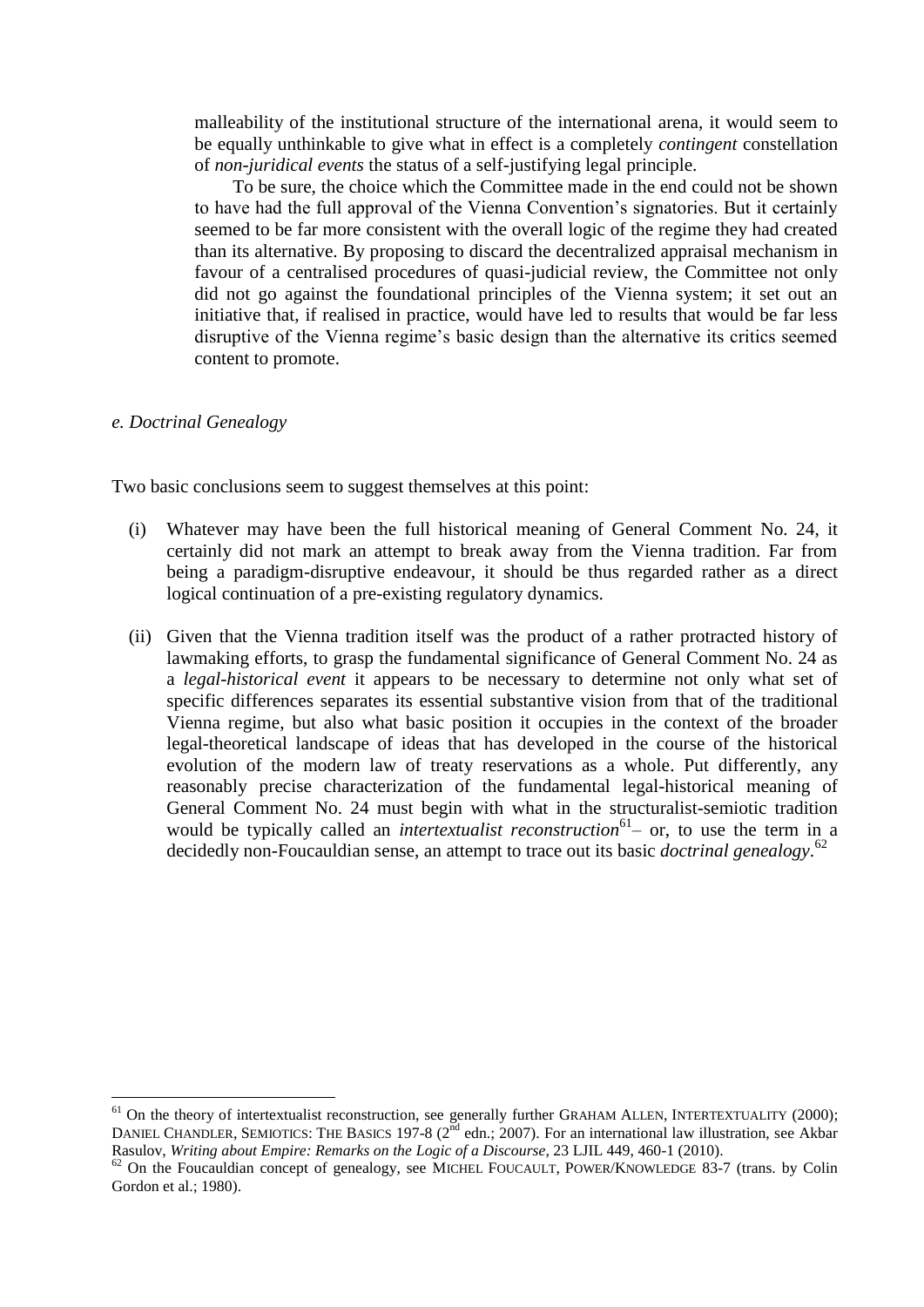## SECTION 2. THE HISTORY OF THE MODERN LAW OF RESERVATIONS: THE TRADITIONAL VIEW

Few questions in modern international law seem to be considered as well settled as that of the general trajectory of the contemporary law of reservations. The standard account replicated from one leading source to another invariably rehearses the same basic formula: an unmistakably linear timeline consisting of three relatively clearly delimited stages each of which gave rise to its own distinct philosophy and a corresponding set of preferred doctrinal solutions.<sup>63</sup>

The first stage, as commonly envisaged, is understood to have started at some point around the turn of the  $20<sup>th</sup>$  century. Its main doctrinal legacy was the so-called 'unanimity theory', or, as it also came to be known in some parts of the literature, the 'traditional rule' or the 'classical view'.<sup>64</sup> Endorsed formally by the League of Nations in 1927, the unanimity theory approach, as the name suggests, advocated the view that any reservation previously unagreed with one's treaty partners required their full unanimous consent in order to become valid. Even a single objection would be sufficient to nullify the proposed modification of terms and block the reserving State's accession attempt.<sup>65</sup> As commonly assumed by the subsequent generations of scholars, the rise of the unanimity approach marked the ideological zenith of the so-called contractualist theory of treaty-making. Whether or not that is indeed so, the unanimity rule quite certainly continued to remain the central point of reference in every academic discussion of the law of reservations long after it began to fall out of favour in the world of state practice.

The second stage in the history of the modern law of reservations began at the height of the interwar period. The new philosophy that came to exemplify it went on to be known simply as the 'Pan-American approach', on account of being championed at first only by the members of the then Pan-American Union (now the Organization of American States).<sup>66</sup> Compared to the unanimity theory, the Pan-American approach advocated a much more liberal stance with regard to the question of when and how the reserving State could submit a previously unagreed reservation. The essential presumption according to this view of things was that those contracting parties that were not content to accept the proposed reservation could simply refuse to consider the reserving State a co-party for the purposes of their bilateral relations *inter se*, without thereby preventing it from becoming a party to that treaty *tout court*. As the conventional wisdom has it, though at first it remained somewhat unpopular, as time went on the greater practical flexibility offered by the Pan-American approach increasingly came to be recognised even outside the American region, as the needs of the international political intercourse made recourse to open multilateral treaties ever more common.

Following the end of World War II, however, there soon arose an ever more liberal vision. Like the Pan-American approach, it, too, did not receive any special designation in the scholarly literature. Some authors proposed to call it the 'sovereignty theory' because it effectively argued that the use of reservations could not be legitimately restricted in any way because doing so would violate the inherent prerogatives of sovereign statehood.<sup>67</sup> Most commentators, however, simply described as the Soviet approach.<sup>68</sup> As it was mainly championed by the Soviet Union, the sovereignty theory approach did not find any ideological support in the West. Given furthermore that its essential premise was also seen to contradict the

 $^{63}$  See, e.g., IAN BROWNLIE, PRINCIPLES OF PUBLIC INTERNATIONAL LAW 612-3 ( $7<sup>th</sup>$  edn.; 2008); ANTONIO CASSESE, INTERNATIONAL LAW 174 (2nd edn.; 2005); SINCLAIR, supra n.2, 54-9; LOWE, supra n.22, 69-70; Fitzmaurice, supra n.41, 190.

<sup>64</sup> See SINCLAIR, supra n.2, 54; LOWE, supra n.22, 69; SHAW, supra n.17, 918.

<sup>&</sup>lt;sup>65</sup> See, e.g., SINCLAIR, supra n.2, 54-5; LOWE, supra n.22, 69; PETER MALANCZUK (ED.), AKEHURST'S MODERN INTRODUCTION TO INTERNATIONAL LAW 136  $(7<sup>th</sup>$  rev. edn.; 1997).

<sup>66</sup> See Ruda, supra n.44, 115-33.

<sup>67</sup> See Fitzmaurice, supra n.58, 9.

<sup>68</sup> See, e.g., Ruda, supra n.44, 137.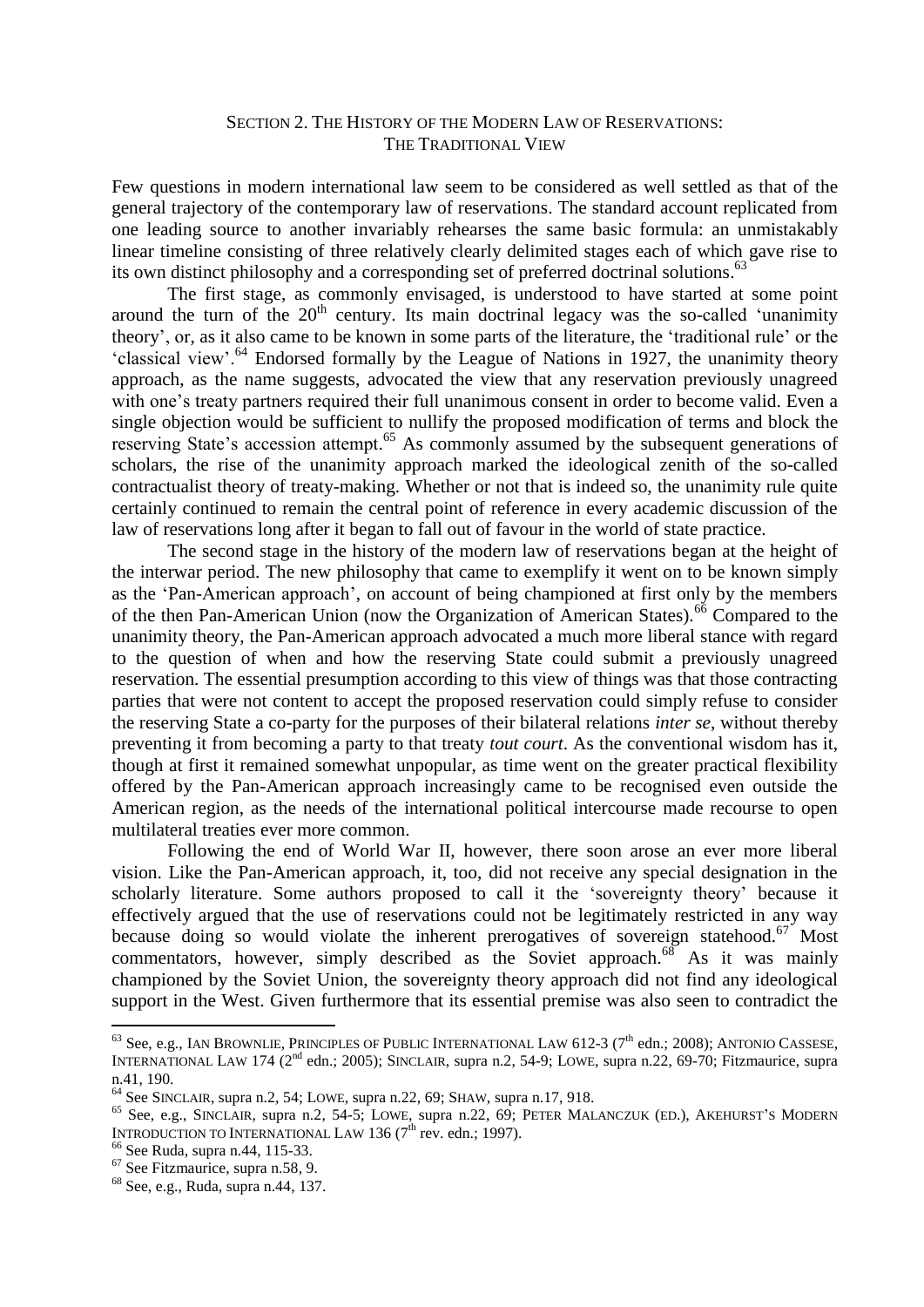then dominant conception of treaty relations – stripped to its basics the Soviet view effectively implied that once a reserving State submitted its reservation a legally binding duty of (re)negotiation was immediately created on all other contracting parties – it never came to be taken seriously in the academic domain either. $69$  Nevertheless, given the obvious power of the political momentum behind it and the easily recognisable continuity between its general logic and that of the Pan-American approach, the sovereignty theory approach did play an important historical role in shaping the evolutionary trajectory of the modern law of reservations, by helping finally bring an end to the doctrinal hegemony of the unanimity theory in academic discourse.

By the late 1940s, as every vestige of the unanimist consensus dissipated, the implosion of the old academic certainties quickly registered in the world of state practice. Confusion set in across every applicable doctrinal debate, 'widely divergent views' began to be expressed in every suitable judicial and political forum,<sup>70</sup> until finally in November 1950 the matters came to a head with the decision of the UN General Assembly to mobilize the newly created UN advisory machinery to help resolve the impending crisis. In response to the recent controversy triggered by the attempt by a number of Eastern bloc States to submit a series of reservations to the 1948 Genocide Convention<sup>71</sup> considered unacceptable by the rest of the convention's parties. the Assembly decided firstly to request a direct advisory opinion on the matter from the International Court of Justice, while at the same time also instructing the newly established International Law Commission to produce a more general report on the same subject. The implicit assumption behind this dual-track approach seemed to be that the Court, being a judicial institution, would most probably end up delivering its answer *de lege lata*, whereas the Commission, being an institution explicitly charged with the task of helping to develop international law rather than simply restating it, was going to formulate its views *de lege ferenda*. <sup>72</sup> Ironically enough, in the end everything seemed to turn out in the exact opposite way. The Commission decided to throw its weight behind the old unanimist approach,  $\frac{73}{12}$  while the Court went on to articulate what to all intents and purposes proved to be a completely new way of thinking about the subject of treaty reservations that had no immediately traceable basis either in the previous doctrinal debates or in the contemporary State practice.<sup>74</sup> For good or ill, however, as much as the Court's critics went on to pour vitriol on its apparent abandonment of its duty, over the next decade and a half the new vision it formulated in the *Reservations* case 75 evolved into the centrepiece of the new doctrinal consensus. At the conceptual core of this new consensus lay the radically unprecedented assumption: the question of whether or not a proposed reservation was legitimate could be resolved far more effectively by simply analysing the objective structure of the respective treaty itself rather than by reference to the subjective rights and privileges of the contracting parties.

Even though at first nobody seemed to find the logic behind the new theory particularly convincing, over time even its initial critics gradually came to accept it as the 'least

<sup>&</sup>lt;sup>69</sup> See Fitzmaurice, supra n.58, 10 ('propounded only to be instantly rejected as untenable'). Compare, however, B. M. KLIMENKO (ED.), SLOVAR' MEZHDUNARODNOGO PRAVA 129 (1982); and more generally V. M. SHURSHALOV, OSNOVNYE VOPROSY TEORII MEZHDUNARODNOGO DOGOVORA 171-8 (1959) (developments in international practice and doctrine lend sufficient support to the sovereignty theory model).

 $\frac{1}{20}$  Fitzmaurice, supra n.58, 1.

<sup>71</sup> *Convention on the Prevention and Punishment of the Crime of Genocide*, 78 UNTS 277 (1948).

<sup>72</sup> Shabtai Rosenne, *The Perplexities of Modern International Law*, 291 RCADI 9, 374 (2001); Fitzmaurice, supra n.58, 2. For further background, see also SINCLAIR, supra n.2, 56-7; Ruda, supra n.44, 139-48.

 $^{73}$  SINCLAIR, supra n.2, 59; Fizmaurice, supra n.54, 7-8.

<sup>&</sup>lt;sup>74</sup> See Dissenting Opinion of Judges Guerrero, McNair, Read, and Hsu Mo, infra n.75, 42-3.

<sup>75</sup> See *Reservations to the Convention on the Prevention and Punishment of the Crime of Genocide*, Advisory Opinion, 1951 ICJ Reports 15.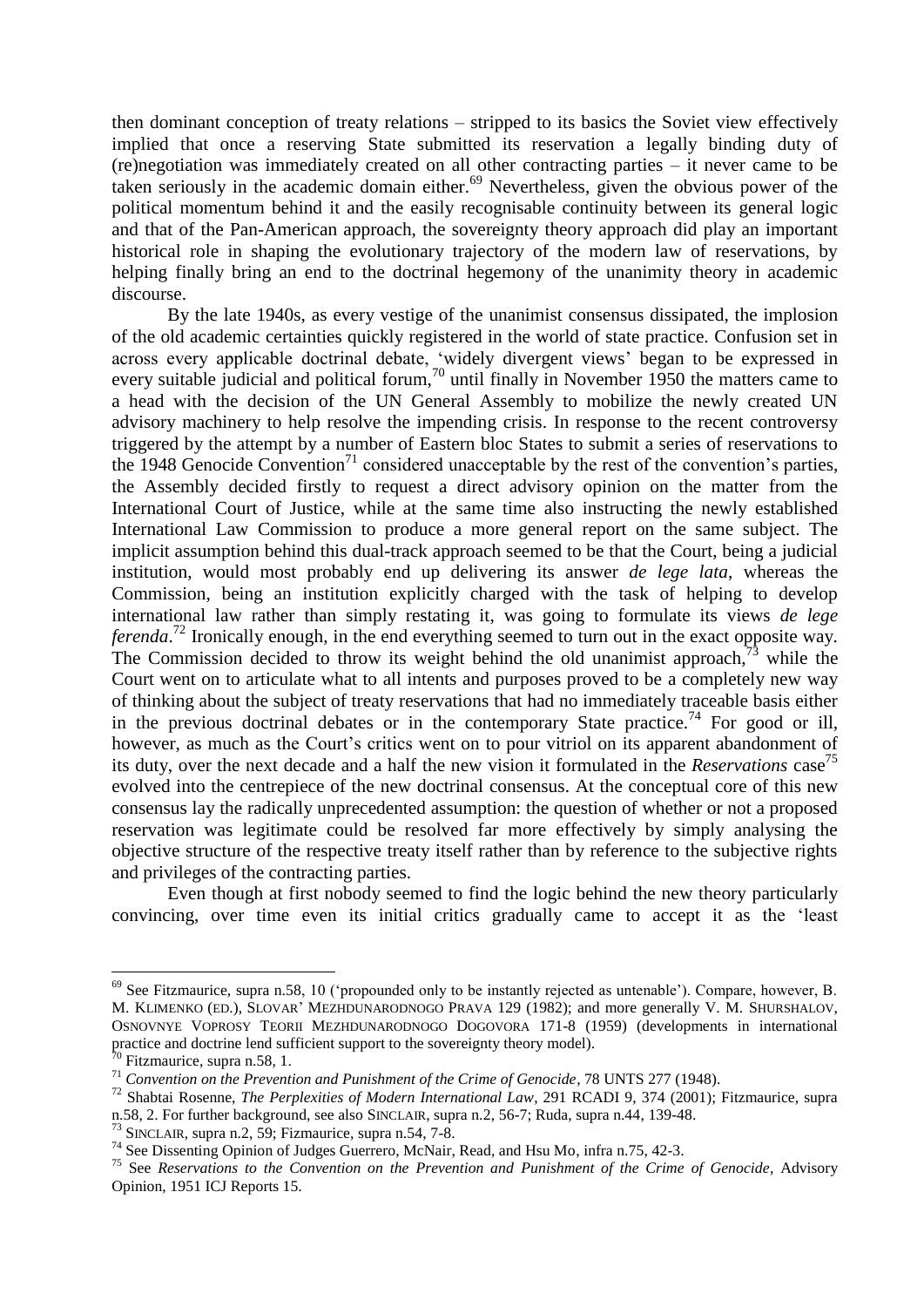objectionable' solution compared to its alternatives.<sup>76</sup> For the States of the Eastern bloc, it was most probably their lack of sufficient political capital that would have been required to secure a greater advancement for the sovereignty theory that ultimately sealed the deal. For the supporters of the unanimity theory, by contrast, it was almost certainly the fact that the new approach advocated a considerably less permissive attitude towards the practice of reservations than either the sovereignty theory or the Pan-American approach that made it seem as the most attractive practical compromise. For the supporters of the latter, on the other hand, the new approach seemed to be so close in its spirit to their own basic model that whatever minor differences existed between them could be easily overlooked.<sup>77</sup> Obviously, the basic notion behind the compatibility test theory around which the Court articulated its new conceptual framework had no direct parallel in the Pan-American tradition. But, surely, the addition of one new normative element was more than a reasonable price to pay when a regional practice turned into the prototype of the new global consensus. Even the International Law Commission, although it had at first vigorously opposed the Court's new vision, with the appointment of Humphrey Waldock as the new rapporteur on the law of treaties in the early 1960s swiftly reversed its stand on the matter.<sup>78</sup> By the time the 1969 Vienna conference opened no participating State expressed any support for the unanimity theory.<sup>79</sup> The 'classical view' no longer met the needs of the time. The page had finally turned. The age of the compatibility test entered its zenith.

\*\*\*\*

One should not, of course, ask too much of any received wisdom. But the quasi-Hegelian sense of teleology which animates this particular narrative – note the implicit pattern of dialectical progression behind the suggested sequence: from the 'thesis' of the unanimity theory to the 'antithesis' of the Pan-American model and the sovereignty theory and thence to the 'synthesis' of the compatibility test approach – certainly seems worthy of critical attention. As do too the obvious quasi-Darwinian overtones behind the implicit projection of a close functional fit between each theoretical model and the respective 'historical stage' in the evolution of international relations. But let us not jump too far ahead of a story whose logic has not yet reached the point of its explicit self-recognition.

 $76$  BROWNLIE, supra n.63, 613.

<sup>77</sup> Ruda, supra n.44, 132-3.

<sup>78</sup> See SINCLAIR, supra n.2, 58-60; Ruda, supra n.44, 148-151; BROWNLIE, supra n.63, 613.

<sup>79</sup> Ruda, supra n.44, 183; Hampson, supra n.49, §23.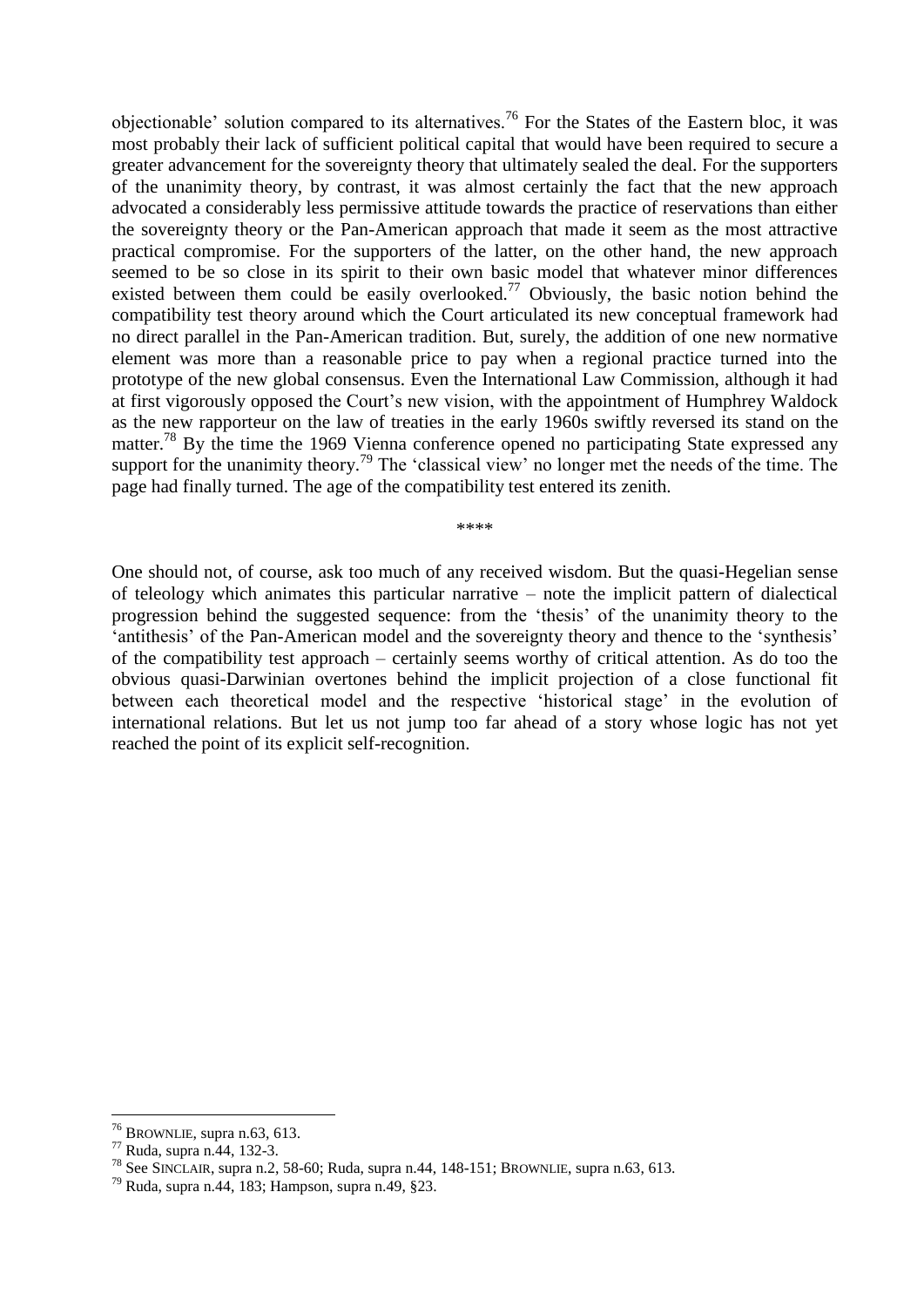## SECTION 3: THE CLASSICAL AGE: FROM THE WILL THEORY TO MODERNISM

#### *a. The Unanimity Theory vs. the Pan-American Approach: First Impressions*

What was the legal-historical meaning of the unanimity theory and the Pan-American approach? At first glance, the only difference between the two models seems to stem from their 'territorial' scopes: the Pan-American approach was commonly understood to be nothing more than a regional custom, while the unanimity theory was typically presented as having a (nearly) universal application,<sup>80</sup> even if in reality it was only a 'European view'.<sup>81</sup> Beyond this obvious point, however, everything about the two models seemed to be essentially the same. Functionally, both the one and the other were obviously designed to operate as *untailored default rules*. In structural terms, both were also designed on the explicit assumption that they would be applied in the context of a systematically decentralized legal order. The institutional conditions of operability projected behind both regimes, thus, seemed virtually identical, as did also the resulting operative potential: both the unanimity theory and the Pan-American approach lent themselves equally effectively to practical application in the case of open as well as closed multilateral treaties.

Naturally, the immediate contents of the proposed regimes appeared to be quite different: the unanimity theory favoured a highly restrictive use of reservations, whereas the Pan-American approach advocated the opposite. But from the legal-analytical point of view such kind of substantive differences do not actually carry that much significance. What matters far more, instead, are the structural design of the proposed regimes and their broader systemic potentials, and on both of those counts the two models seemed like peas in a pod.

Or, at least, so it would appear at first glance.

#### *b. Default Rules*

A default rule is essentially a set of standard assumptions which a third-party adjudicator in a contractual dispute would be expected to resort to, as a matter of law, in order to 'fill in the blanks' in an incompletely specified contract when the resolution of the particular dispute come to turn on the meaning of the respective 'blanks'.

A different way of putting this would be that a default rule is basically a presumptive contractual provision which the contracting parties can always contract around by simply including the respective set of clauses in the text of their contract; if they do not do this, the provision will apply as though it had been included into that contract 'by default'. Hence the name. One can think of this mechanism as contract law's variation on the idea of the normative safety net. One can also think of it, from a slightly different angle, as a special case of opt-out clauses. Unlike a standard opt-out clause, a default rule is incorporated into the fabric of the respective contractual relationship as the result of a public legal order dynamics. Neither the parties, nor the adjudicator, in other words, have the choice *not* to apply the default rule when the respective circumstances arise. Nevertheless, if the contracting parties adopt a different legal regime *ex ante*, the default rule will have no place in their contractual relationship.

<sup>80</sup> See H. W. Malkin, *Reservations to Multilateral Conventions*, 7 BYIL 141 (1926); Marjorie Owen, *Reservations to Multilateral Treaties*, 38 Yale L. J. 1086 (1929).

<sup>81</sup> Rosenne, supra n.72, 374.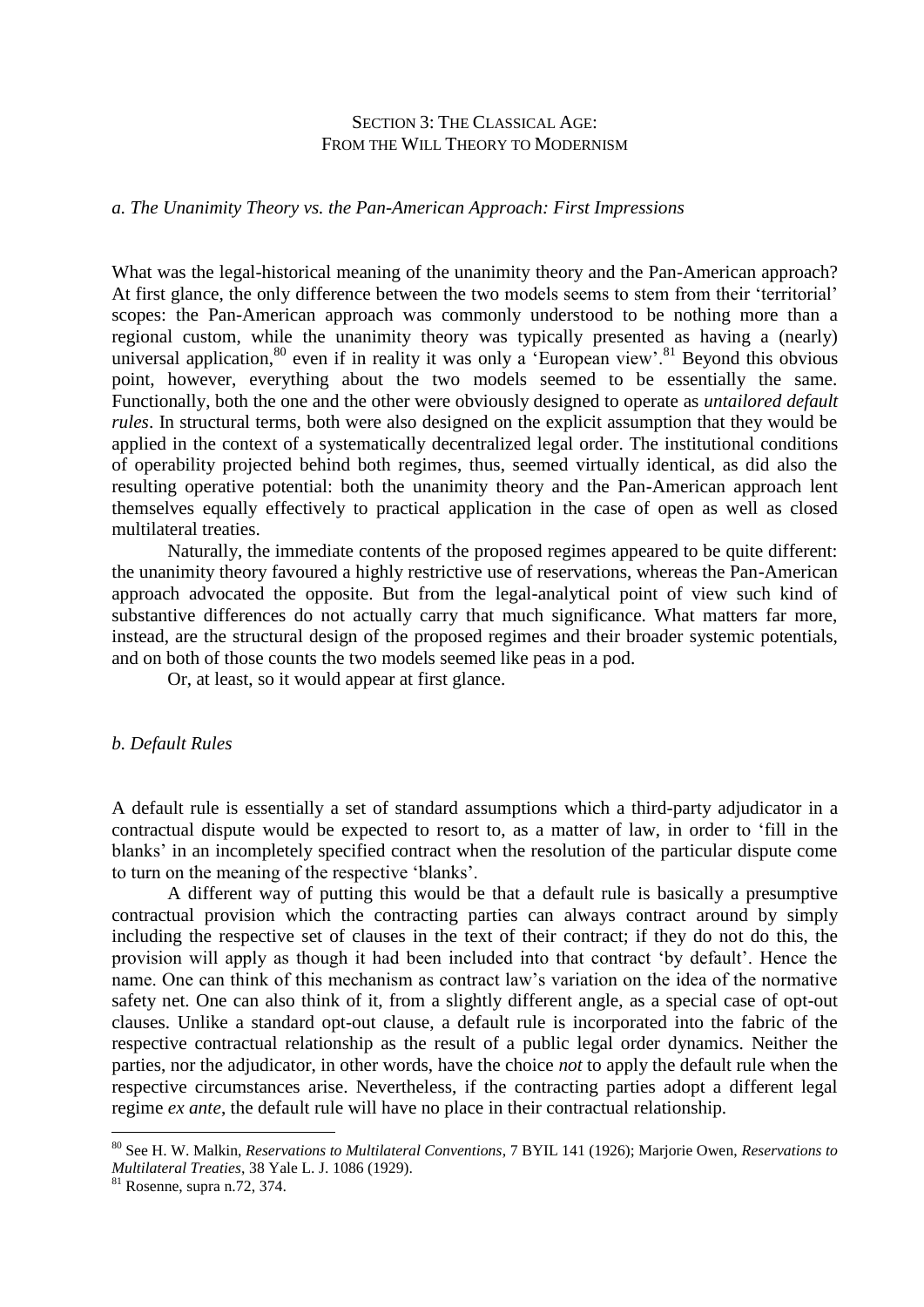The fact that the contracting parties can thus escape the reach of the default rule suggests that, in principle, such rules could be described as the 'soft' type of public law obligations. Their application is made systemically compulsory, but the dynamics of compulsion is flexible and leaves quite a bit of room for manoeuvre. Seen from this angle, a typical example of a 'hard' public law obligation, by comparison, would be the prohibition of murder under criminal law or the general obligation to pay taxes. What makes default rules different from both of these types of obligations is that the latter in theory are designed to be non-negotiable and immutable in their operation. $82$  Or at least that is how they are usually conceived. $83$ 

Given that the ground norm in the modern law of treaties is supposed to be the principle of consent, one will not, as a general matter, encounter that many 'immutable rules' in this area of international law. The vast majority of all substantive rules in the law of treaties are, thus, structured in the shape of default rules. A classic example can be seen in the case of the principle of *pacta tertiis*: although the general rule holds that a treaty concluded between two States will not create legal rights for a third State, if the parties to the treaty so decide, they are free to change this arrangement, so long as they expressly confirm their intentions to that end. $84$ 

## *c. The Peculiar Case of Tailored Defaults: A Concept as a Chimera*

According to the received wisdom, there exist two main types of default rules: tailored and untailored defaults. The tailored default approach, as the name suggests, requires the adjudicator to 'tailor' his choice of the legal regime to the particular facts of the case, or, in other words, to fill the gaps in each given contract in such a way as would most accurately reflect what the contracting parties themselves would have bargained for in the first place. By contrast, the untailored default approach requires the adjudicator to impose the same standard solution in all situations, regardless of how the individual parties in question may have been inclined originally to structure their deal.<sup>85</sup> At first glance, between the two, the former would seem to be a lot more attractive. Its attitude towards the parties' position in the dispute seems a lot more liberal and progressive. It recognises the need for every contractual situation to be treated on its merits. Its starting premise enables the adjudicator to recognise every nuance which modern business life will present him with and accommodate it accordingly. Its ideological underpinnings fit much more readily with the idea of contract as a mechanism for private ordering and the notion of the freedom of contract.

But one only needs to look at it a little more closely to see that in reality all of this is just an illusion. In reality, the concept of a tailored default is a completely false concept – not in the plain everyday sense that it 'lies' about something, but in the more abstract analytical sense that it embodies what could be called a *juristic chimera*: 'something hoped for but illusory or impossible to achieve'.<sup>86</sup>

Consider the basic theory behind the idea of tailored defaults.

The vast majority of scholars who have supported the use of tailored defaults in the last thirty years have come from the background of classical (Coasean) law-and-economics. For

<sup>82</sup> Ian Ayres and Robert Gertner, *Filling Gaps in Incomplete Contracts: An Economic Theory of Default Rules*, 99 Yale L. J. 87, 87 (1989).

<sup>&</sup>lt;sup>83</sup> In practice, as the cost of contracting around the given default rule rises its operation begins to resemble that of an immutable rule. Thus, even though on the face of it, the question of its application retains its discretionary nature, in the reality of the actual legal intercourse it is experienced as unavoidable. For further elaboration, see id., 121.

<sup>84</sup> See *Vienna Convention on the Law of Treaties*, supra n.32, Articles 34 and 36. See also *Free Zones of Upper Savoy and the District of Gex*, PCIJ Series A/B (1932), No. 46, 96, at 147-8.

 $\frac{85}{25}$  Avres and Gertner, supra n.82, 91.

 $86$  CONCISE OXFORD DICTIONARY (10<sup>th</sup> rev. edn.; 2001).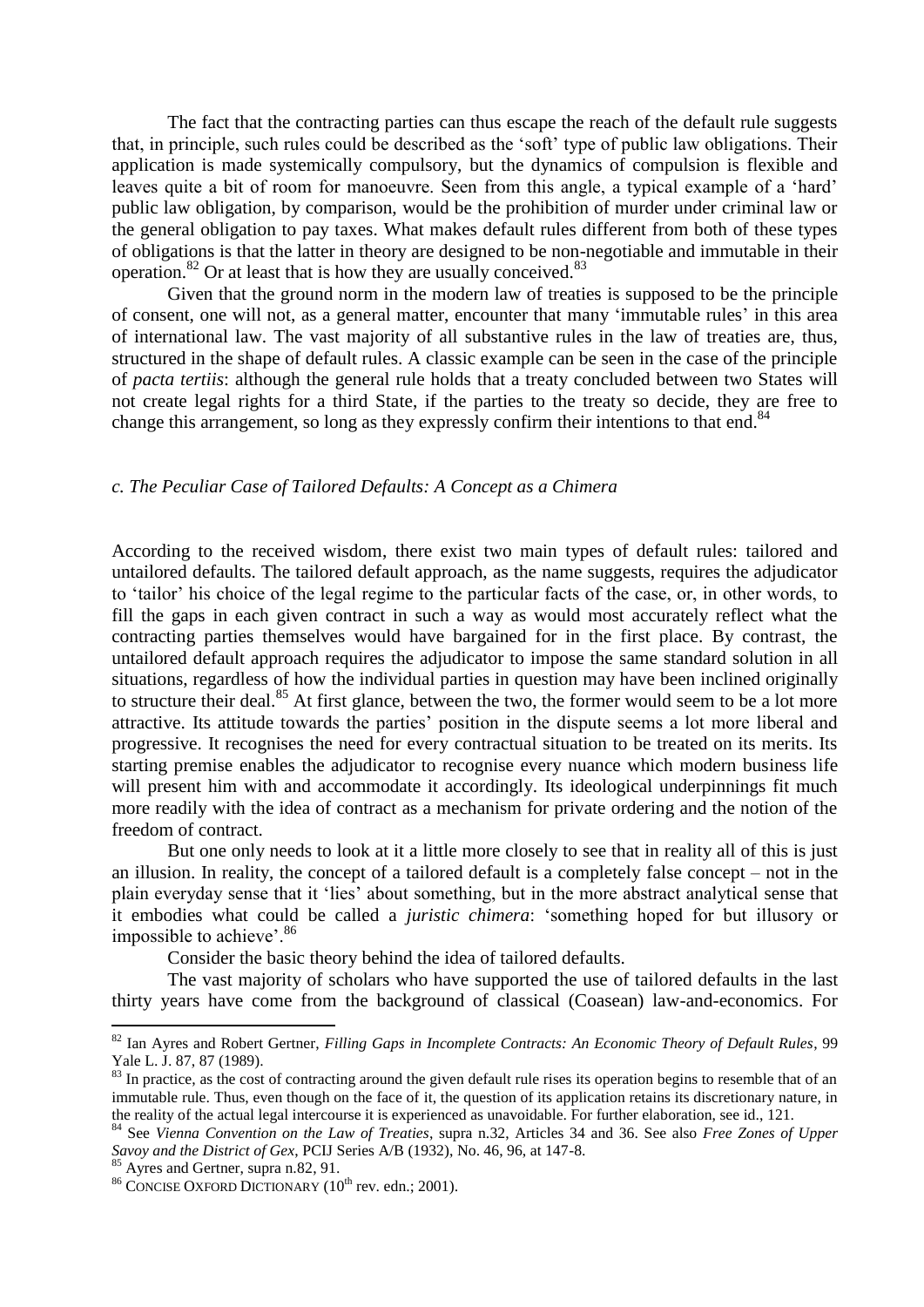them, the proposition that the default rule should always be 'tailored' flows directly from the foundational assumptions of the Coasean concept of transaction costs. From the perspective of the Coasean theory, a contract will only ever be left uncompleted when the costs of explicitly addressing all the various contingencies that may arise in the course of its practical lifetime outweigh the benefits its parties will draw from negotiating the relevant clauses. Ideally, this state of affairs should only happen when the probability of these contingencies ever materialising will not be deemed to be that great or when the magnitude of whatever damage would be brought on in the case they do materialise will not be considered sufficiently high.<sup>87</sup> In practice, however, many contracts tend to go uncompleted even where it would be objectively for the best if the relevant clauses were fully specified in advance. The reason this happens, goes the argument, is because of the transaction costs.

Note the emphasis on the word 'Coasean' in the previous paragraph. Not every strand of modern law-and-economics lends the same degree of intellectual respectability to the idea of tailored defaults. What sets the Coasean strand apart from, say, institutional law-and-economics is its rather peculiar combination of epistemological and ontological assumptions about the nature of contractual negotiations. The root of all these assumptions, of course, lies in the famous 'Coase theorem'.<sup>88</sup> As with every other grand argument, there exist many possible formulations of the Coase theorem. The one that speaks most directly to the present discussion is this: where the level of transaction costs rises above zero, the legal rule which most effectively minimizes the impact of these transaction costs will lead necessarily to the achievement of the most *efficient allocation* of the respective set of resources. <sup>89</sup> The language may seem a little opaque, but in the Coasean law-and-economics tradition the notion of 'efficient allocation' operates, in effect, as the byword for the 'most optimal state of affairs'. Translated into the normal language, thus, the basic meaning of the Coase theorem is that the more effectively the given legal regime helps to neutralise the impact of transaction costs in the given case, the easier it will become for the respective set of private parties in the course of their interactions with one another to achieve the most optimal state of affairs conceivably.

Now, the key to understanding why the concept of tailored defaults is essentially a false concept lies precisely in the logic by which this last conclusion is generated.

Look closely: when the effect of the transaction costs is brought down to zero, under the Coasean assumptions it will be *expected* that the interacting parties will choose *freely to negotiate* with one another until such point where the party that is most interested in the acquisition of the particular resource will acquire/retain it in the exact required measure. Once that point is reached the most efficient allocation of the respective set of resources will be achieved and so will therefore the most optimal state of affairs. So far, so good, but note now the reason why the contracting parties are expected to act in this particular way. Under the Coasean assumptions, a typical legal subject is presumed to be simultaneously *perfectly rational* in the course of his decision-making as well as fully informed about the 'real worth' of all contested resources and other parties' valuations of it. Furthermore, he is also assumed to be inherently peaceful, risk-neutral, and fundamentally uninterested in resorting to any form of strategic behaviour (lies, threats, etc.). Put differently, the parties are expected to negotiate with one another until the point where the party that is most interested in the acquisition of the particular resource will acquire/retain it in the exact required measure because these parties are assumed to be perfectly mathematical in all aspects of their decision-making as well as perfectly assured that everyone else's decision-making is perfectly mathematical too.

If the argument starts to seem a little circular by this stage, that is because it actually is. What the Coasean formula states, in effect, is that the perfect equilibrium will be achieved when

<sup>87</sup> Ayres and Gertner, supra n.82, 92-3.

<sup>88</sup> For the original source, see Ronald Coase, *The Problem of Social Cost*, 3 J. L & Econ. 1 (1960).

<sup>&</sup>lt;sup>89</sup> See in a similar vein A. MITCHELL POLINSKY, AN INTRODUCTION TO LAW AND ECONOMICS 12 ( $2<sup>nd</sup>$  edn.; 1989).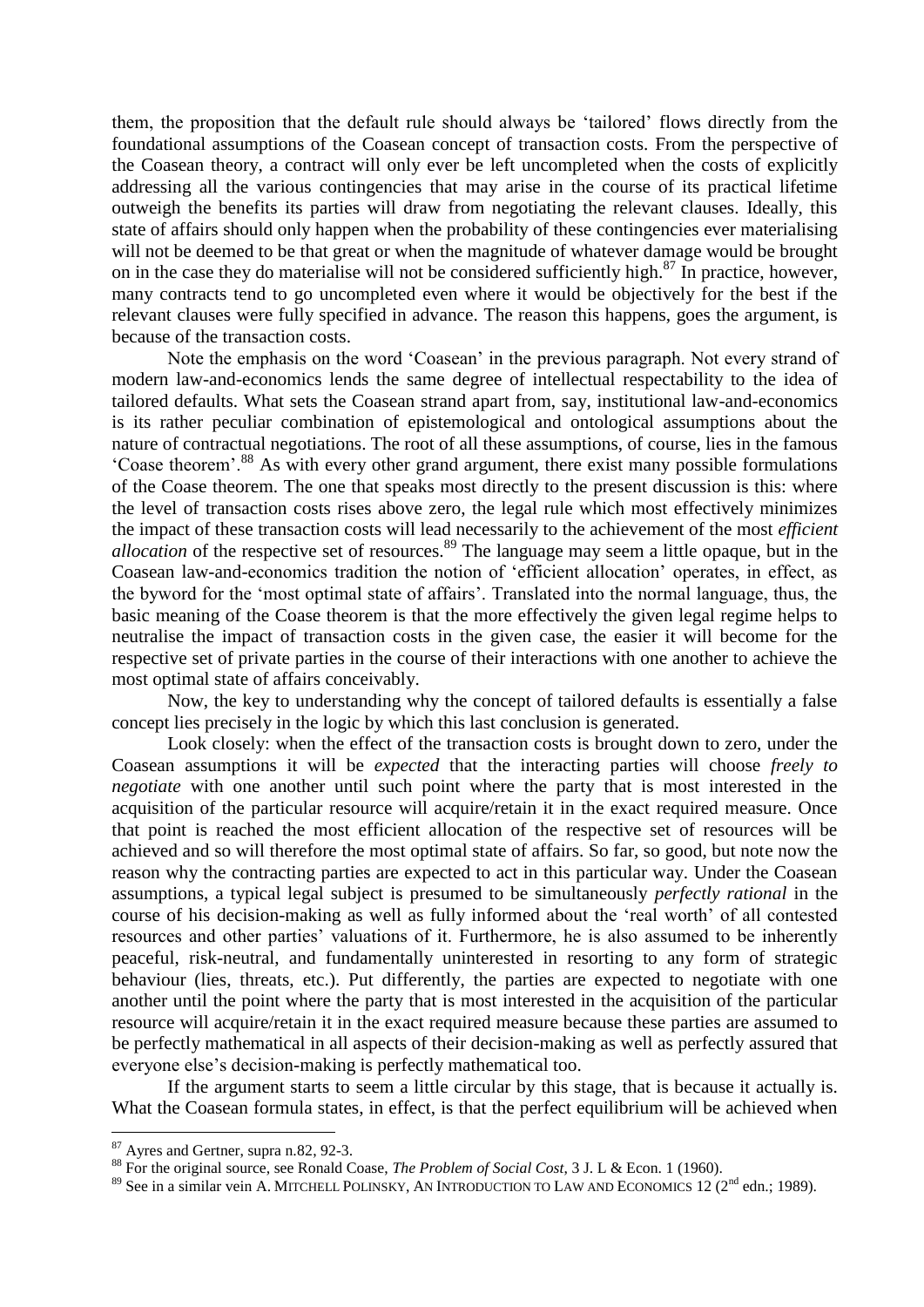everyone involved is presumed to want to act in the only way in which the perfect equilibrium would be achievable and when there are going to be no interfering factors that would frustrate their intentions. When the proof is always-already made part of the starting assumptions, one can be pretty much guaranteed one will not fail to arrive at it.

Now, as a general matter, the proposition that a typical contracting agent will possess all these remarkable qualities which the Coasean formula so curiously seems to take for granted will probably strike an outside observer as a little odd. But that is not where the rub of the matter lies. Note again that the two principal preconditions at the heart of the Coase theorem are 'transaction costs' and 'free negotiations'. In the more traditional usage, the former idea essentially translates as 'whatever prevents the agreement from being achieved' and the latter as 'protecting the exercise of the freedom of contract'. Apply these translations to the earlier formulation, and what eventually comes out is the conclusion that whenever in any given contractual setting the level of the associated transaction costs begins to rise above zero, the achievement of the most efficient allocation of resources will be impaired precisely to the extent to which these transaction costs will frustrate the realization of the contracting parties' freedom of contract in such a way as to prevent them from concluding the respective agreement. Put more straightforwardly, if you have high transaction costs but you still want to achieve 'the most optimal state of affairs', do everything you can to protect the freedom of contract and the rest will automatically follow.

It should be clear by now where this argument is going. One only needs to add this last 'discovery' into the context of the general theory of default rules to see how the concept of tailored defaults inexorably starts to take shape. The more profoundly one internalizes the Coasean assumptions, the more evident it becomes that whenever the adjudicator in a contractual dispute confronts an incompletely specified contract, he should strive to fill every gap in that contract in such a way as to give force to whatever he thinks the contracting parties in question would have bargained for (for, indeed, that would be the only way to restore the magic perfection-creating dynamics of free negotiations upset by the prohibitively high transaction costs).

Now, one could make, of course, any number of observations about this line of reasoning.<sup>90</sup> But only two seem to be immediately relevant.

First, there clearly exists a direct and very strong logical link between showing preference for advocating tailor defaults, holding completely unrealistic assumptions about the general psychological, intellectual, etc. qualities of a typical contracting agent, and believing in the thesis that protecting the freedom of contract will *necessarily* lead to the achievement of the most optimal state of affairs.

Second, the expectations raised of the aforementioned third-party adjudicator under the tailored default approach are at the very least completely indefensible. In the practical reality of contractual relations, even the immediate participants of the original negotiating process themselves will not, as a general matter, ever be able to reconstruct a reliable sense of 'what they would have bargained for'. One can list any number of reasons for why this would be the case, but the following seven should suffice: (i) people usually tend to forget things in an oddly selfserving way; (ii) contrary to the Coasean formula, people are never fully informed about each other's intentions; (iii) there is such a thing as the 'endowment effect';  $91$  (iv) '[many] people are

<sup>90</sup> For a few good starting points, see Mark Kelman, *Misunderstanding Social Life: A Critique of the Core Premises of "Law and Economics"*, 33 J. Leg. Educ. 274 (1983); Arthur Allen Leff, *Economic Analysis of Law: Some Realism about Nominalism*, 60 Va. L. Rev. 451 (1974); J. M. Balkin, *Too Good to Be True: The Positive Economic Theory of Law*, 87 Col. L. Rev. 1447 (1987). Or one could go back a little more and start, say, with Walton H. Hamilton, *The Institutional Approach to Economic Theory*, 9 Am. Econ. Rev. 309 (1919); Wesley C. Mitchell, *The Rationality of Economic Activity*, 18 J. Pol. Econ. 97 (1910); and 18 J. Pol. Econ. 197 (1910).

<sup>&</sup>lt;sup>91</sup> See Christopher Curran, 'The Endowment Effect', in BOUDEWIJN BOUCKAERT AND GERRIT DE GEEST (EDS.), ENCYCLOPEDIA OF LAW AND ECONOMICS, VOL. 1, 819 (2000).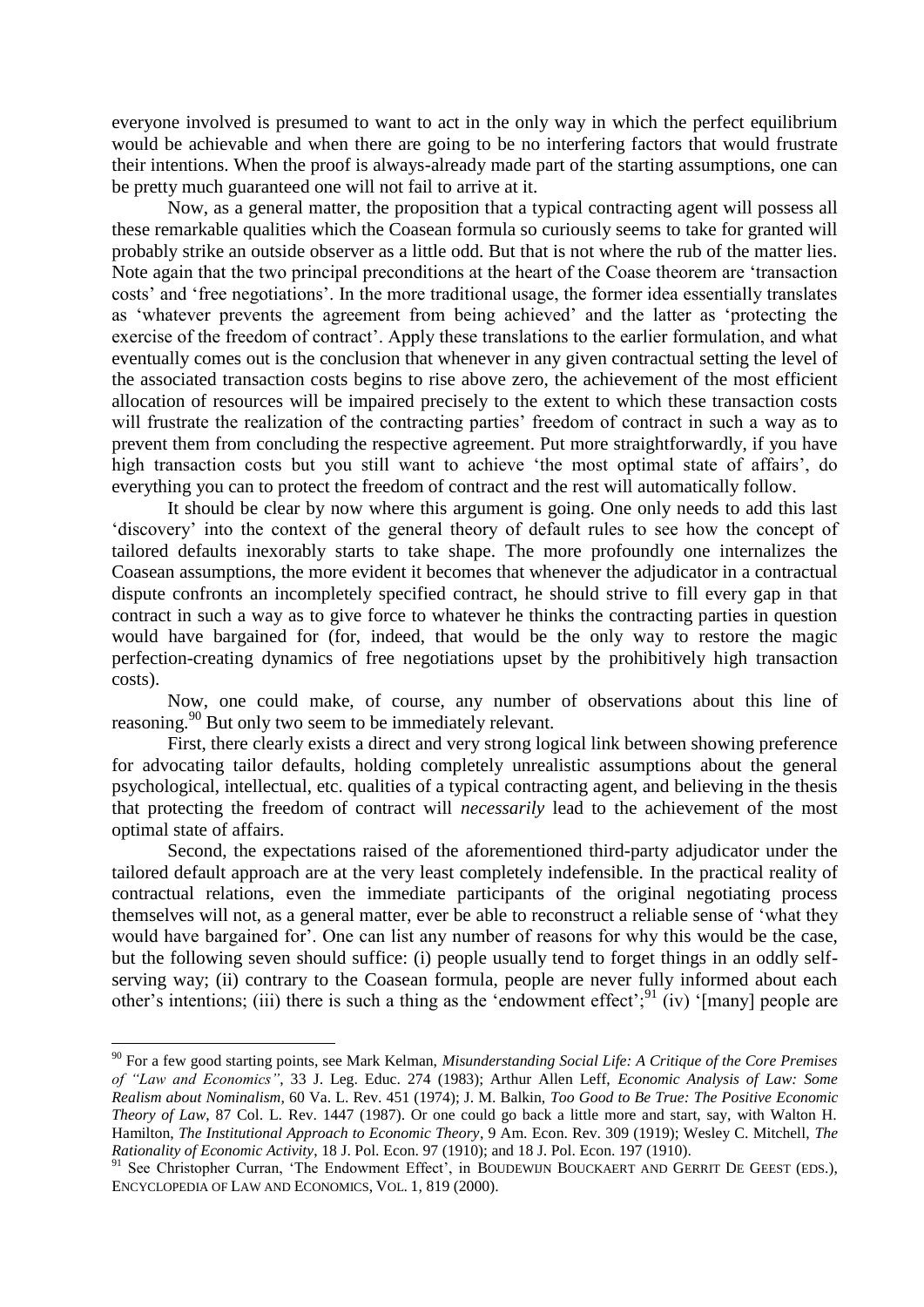idiots';<sup>92</sup> (v) there is such a thing as 'false consciousness';<sup>93</sup> (vi) there is such a thing as 'strategic dishonesty'; (vii) when one deals with an unspecified contract, it follows by definition that the contracting parties did *not* actually negotiate anything for the given contingency, so whatever they may say now about how they would have settled this question is really just a series of unverifiable speculations.

Even if we overlook all the other arguments, this last point seems quite incontrovertible. Once we accept it, however, there only remains a very small step to the inevitable conclusion that every 'reconstruction' is really just an indirect form of 'imposition', that is to say, even the most conscientious attempt at working out a tailored default in the end *always* collapses into some form of untailored default. Naturally, one may still consider it a good idea to retain the concept of tailored defaults as a convenient legal fiction – if only in order to give the judges a general sense of ethical duty towards the contracting parties – but from the analytical point of view it represents a complete impossibility. All default rules are untailored. The only question is: untailored to what degree?

#### *d. Penalty Defaults*

A particular subclass of untailored defaults deserves special mention at this point: the so-called 'penalty default rules'. These are those rules which on the one hand serve the same general function of filling-in-the-blanks in incomplete contracts but on the other hand also seem to be aimed to discourage the contracting parties from actually relying on them. The basic idea behind a penalty default, in other words, is 'to give at least one party to the contract an incentive to contract around the default rule and therefore to choose affirmatively the contract provision they would prefer.'<sup>94</sup>

A good example of a penalty default rule in contemporary international law is the socalled Most-Favoured Nation clause in Article I of the GATT. According to this rule if a WTO member State decides to award preferential treatment to any product originating in or destined for any other State, whether or not the latter itself should be a member of the WTO, is required immediately and unconditionally to extend the same preferential treatment to all like products originating in or destined for the territories of all other WTO members.<sup>95</sup> The penalty element here consists in the fact that if the WTO member in question goes to the trouble of concluding a separate customs union or a regional free trade area with the privileged State and the overall level of duties established as a result of this union does not exceed the 'general incidence' of such duties prior to the union's formation, under Article XXIV the requirement to extend the same favours to everyone else would not have applied.<sup>96</sup> Put differently, the implicit message behind the GATT MFN clause is that if the member State wants its trade relations to continue to be governed by Article I, it is more than welcome to do so, but it would be considerably better off if it contracted out of it under Article  $XXIV.<sup>97</sup>$ 

<sup>92</sup> See Duncan Kennedy, *Distributive and Paternalist Motives in Contract and Tort Law, with Special Reference to Compulsory Terms and Unequal Bargaining Power*, 41 Maryland L. Rev. 563, 633 (1982).

<sup>&</sup>lt;sup>93</sup> See GEORG LUKACS, HISTORY AND CLASS CONSCIOUSNESS 46-54 (trans. by Rodney Livingstone; 1971).

 $^{94}$  Ayres and Gertner, supra n.82, 91.

<sup>95</sup> See *General Agreement on Tariffs and Trade*, 55 U.N.T.S. 194 (1947), Article 1.

<sup>&</sup>lt;sup>96</sup> See further PETER VAN DEN BOSSCHE, THE LAW AND POLICY OF THE WORLD TRADE ORGANIZATION 699-709 (2<sup>nd</sup> edn.; 2008).

<sup>&</sup>lt;sup>97</sup> 'ITlhe proliferation of customs unions, free trade agreements and other preferential arrangements in the last fifteen years has led to a situation in which much of world trade is not conducted in accordance with the MFN treatment obligation. As noted on the WTO website: "By July 2005, only one WTO Member – Mongolia – was not party to a regional trade agreement. The surge in these agreements has continued unabated since the early 1990s. By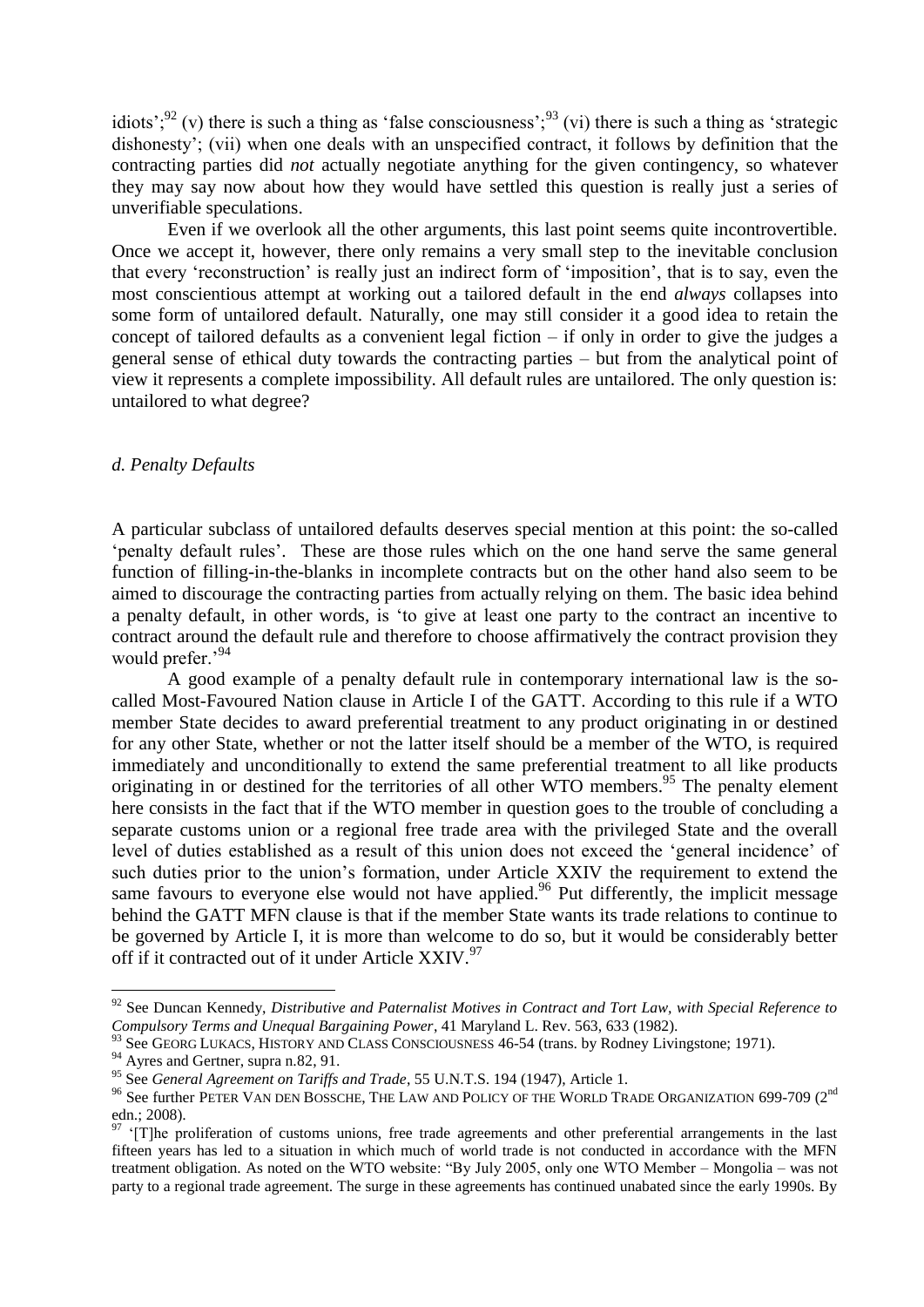Typically, penalty defaults are introduced in two different categories of cases: (i) those where in the opinion of the lawmaker it would seem to be more appropriate to compel one of the parties to invest in negotiating a certain set of terms *ex ante* rather than leaving the matter to be resolved *ex post* through the respective dispute settlement procedure; and (ii) those where in the opinion of the lawmaker, if the penalty default had not been adopted, the 'penalised' party would have obtained an undesirable measure of strategic advantage over other parties thanks to some form of fundamental informational asymmetries, i.e. would effectively engage in an undesirable form of *rent-seeking behaviour*. <sup>98</sup> In the former case, the general rationale for the use of the penalty default would be that this will lower the costs of *ex post* dispute resolution or even prevent the need for it altogether. In the latter case, the rationale would be that the use of the penalty default will redress the informational asymmetry among the involved parties by compelling the more informed party to disclose the strategically useful information it has to the less informed parties through announcing how/that it would like to contract around the given default rule.

As with all other regulatory instruments, penalty defaults are certainly not a perfect instrument. One side's penalty can easily become the other side's 'windfall'. Thus, an excessive use of penalty defaults may create its own set of rent-seeking incentives and lead to an undesirable degree of opportunism.<sup>99</sup> Put differently, there is no magic answer to the question of whether or not the lawmaker should use a penalty default in any particular scenario, since the real dilemma is never whether or not there should be *any* rent-seeking/opportunism as such, but rather *which* particular kind of rent-seeking/opportunism should be tolerated and which should be penalised.

And that is precisely the point where the inherent structural differences between the unanimity theory and the Pan-American approach finally begin to reveal themselves.

## *e. The Unanimity Theory: A General Characterisation*

The basic proposition at the heart of the unanimity theory states that if the multilateral treaty in question itself does not specify otherwise, 'a party to [that treaty] is only entitled to make such reservations as the other parties are content that it should make.<sup>'100</sup>

Viewed from this angle, reservations would

only [be] permissible if the convention itself provided for them, or if the drafting conference had discussed and agreed to them. Subsequent reservations could be proposed unilaterally, ... but to be admissible they must be generally assented to, either expressly or *sub silentio*. If objected to by any [party] entitled to object, the reservation must be withdrawn, or the reserving [party] could not be regarded as a party to the Convention.<sup>101</sup>

What was the essential rationale for the unanimity theory? Looking at the related scholarly discussions, it seems that the typical argument in favour of this approach would usually consist of the following four claims:

July 2005, a total of 330 had been notified to the WTO (and its predecessor, GATT). Of these, 206 were notified after the WTO was created in January 1995."' (Id., 323.)

<sup>98</sup> Avres and Gertner, supra n.82, 93-4.

<sup>99</sup> Id., 98.

<sup>100</sup> Malkin, supra n.80, 142.

<sup>&</sup>lt;sup>101</sup> Fitzmaurice, supra n.58, 1-2.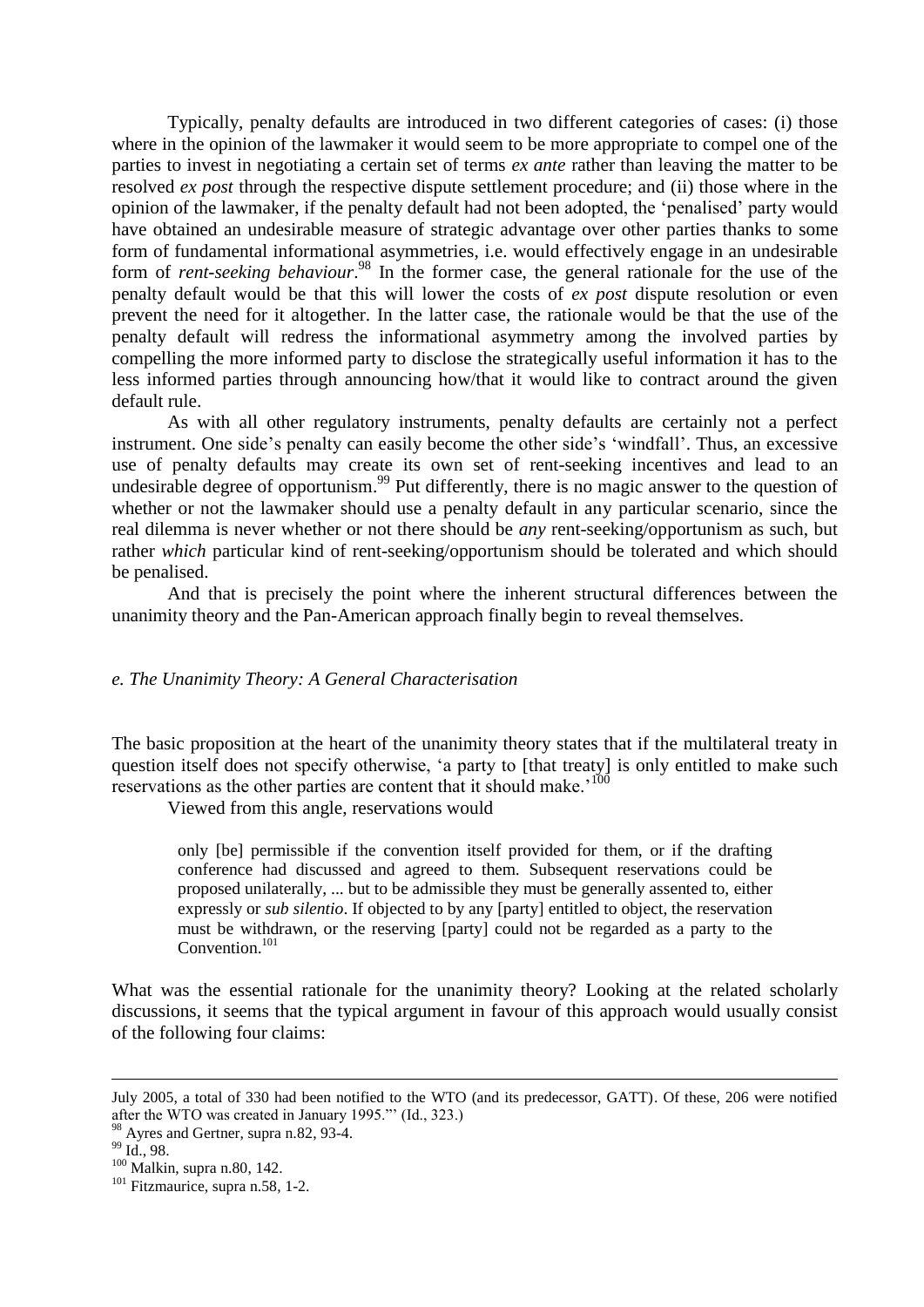- (i) unanimity theory protects the integrity of the treaty commitment by increasing the likelihood that every contracting party will be bound by the same set of obligations and thus limits the scope for regime fragmentation;
- (ii) if each State were allowed at its discretion to cherry-pick those elements of a multilateral convention which it liked and exclude all the rest, the other signatories would not be getting 'what they bargained for' and so the essential balance behind the agreement would be 'impaired and even destroyed';<sup>102</sup>
- (iii) by limiting the use of reservations, the unanimity model prevents the proliferation of 'false agreements': 'where nobody is prepared to make concessions, it is idle to talk of agreement. It is not the least of the disadvantages of reservations that they serve to hide this unfortunate fact':<sup>103</sup>
- (iv) in cases where the treaty's entry into force is predicated on the achievement of a determinate number of ratifications, any other solution would lead to a much greater degree of uncertainty as to the treaty's status and timeline.

The fourth claim is the least persuasive of all: if the contracting parties should indeed care about this kind of scenario, it would be far more reasonable for them simply to specify what type of ratifications will count under which circumstances and to give the treaty's depositary the requisite instructions than to introduce what in effect amounts to a blanket prohibition on the use of reservations as a matter of customary international law. Seen against the background of the other three claims, the fourth claim, furthermore, appears to be the last one to have been added to the common repertoire, considering that the only circumstances under which it would make any sense to try to articulate this argument would be when the substantive benefits of the unanimity theory required defending against the challenge coming from a more reservations-permissive model, which, of course, did not happen until after the Pan-American approach started gaining support. Last but not least, insofar as it appears also to be a bit more of a contextual speculation about the comparative advantages of the unanimity model than a 'standalone' statement detailing its inherent virtues, it could also be argued that the fourth claim should generally be discounted for the purposes of any attempt to explain the 'original theory' behind the unanimity approach.

The other three claims, however, suggest an entirely different story. First, despite the initial appearances, what we are looking at here is not, in truth, a combination of three separate claims but rather three different versions of *one and the same claim*. Note the repeated references to the notions of 'bargain', 'true agreement', and 'the integrity of the agreement'. What each of these tropes signals is the presence of the same two fundamental premises that underpin each of the three arguments: (i) the 'truth' of the treaty regime lies in the actual bargain achieved between its parties which this treaty formally expresses in the material form; (ii) the local ground norm in the law of reservations is to preserve 'what the parties had bargained for'.

Neither idea at first sight will seem immediately noteworthy – nor should it, really, if one considers it only from the point of view the general tradition of the law of treaties scholarship. However, if one adopts a slightly broader analytical perspective, a close examination of the underlying structure of legal-theoretic assumptions will begin to reveal a number of rather interesting features. The most obvious among them, as any attentive student of legal history will immediately recognise, should be the fact that in terms of its operative reasoning protocol this pattern of argument appears to reproduce the exact same analytical formula which in the broader legal-historical context has been commonly associated with the so-called 'will theory' approach

 $102$  Malkin, supra n.80, 142.

<sup>103</sup> Owen, supra n.80, 1087-8.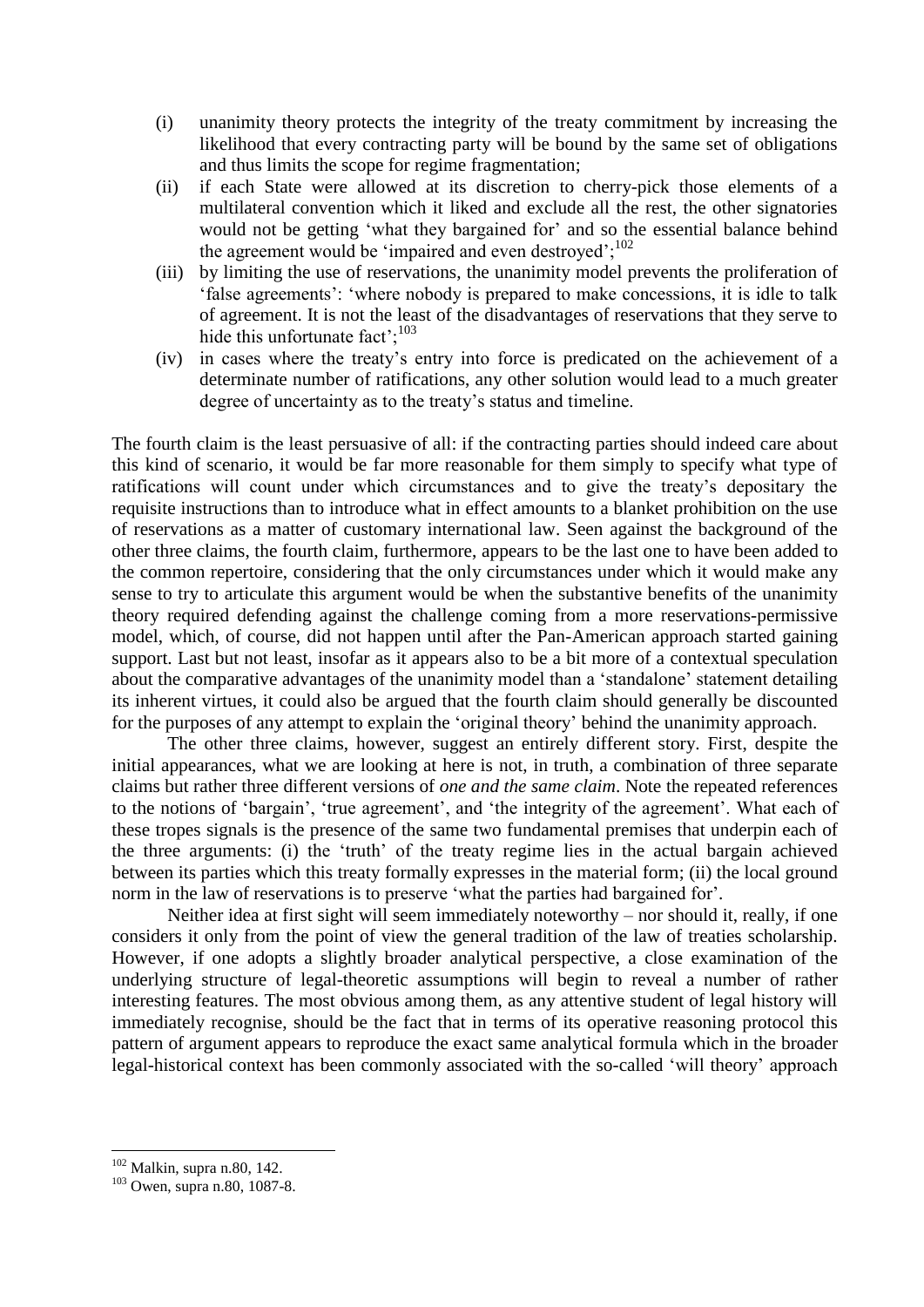to the law of contractual transactions, that is to say, a way of thinking and talking about the law of contracts that had been typically characteristic of the  $19<sup>th</sup>$  century Classical Legal Thought.<sup>104</sup>

Briefly, the main assumption at the heart of the will theory approach was that 'the law of contract [existed to] protect the wills of the contracting parties'.<sup>105</sup> To use the classic formula, to a 19<sup>th</sup>-century lawyer a contract was essentially the meeting of its parties' minds and the basic guiding principle of the law of contract was the idea of the sanctity of the freedom of contract. So long as each contracting party entered the given contractual engagement freely and their wills could thus be said to converge into a single psychological whole, the legal system had to respect their decision: whatever bargain the parties might have thus achieved between them, with the exception of those few cases where this would jeopardise the peace of the realm or threaten the *ordre public*, deserved the unqualified protection of the law. The concept of the 'meeting of the minds', on this view of things, became both the ultimate *raison d'être* and the main limiting principle of the law of contract: the law of contract existed in order to help enforce private agreements between parties, but such agreements deserved to be enforced only inasmuch as they represented the free communion of their parties' rightfully expressed wills; when push came to shove, thus, the first thing every legal decision-maker would be expected to do was determine what exactly the parties in question had *willed* to happen between themselves before proceeding thence to deduce the most 'freedom-compatible' resolution. Put differently, without the freedom of contract, there was no point in 'having' a law of contract, or – which is essentially the same thing – without linking enforcement to the wills of the parties, no part of the system had any legitimacy.

The parallels between the theoretical logic informing the will theory approach and the implicit assumptional matrix underlying the unanimity model should become rather obvious at this point – except, of course, that, the operative mechanics of the will theory approach presumes that the law of contract can only ever use perfectly tailored default rules, since anything else would be effectively tantamount to disregarding the contracting parties' 'meeting of the minds'. The unanimity model, on the other hand, quite evidently, advocates the use of an untailored default solution. How can one explain this paradox?

## *f. The Rise and Fall of the Will Theory of Contract*

<u>.</u>

As commonly presented in modern legal historiography, the will theory of contract first took off at some point in the earlier half of the nineteenth-century, went through a period of seemingly unstoppable expansion in the mid to late 1800s, endured a quarter century or so of acute ideological crisis around the turn of the century, and then finally fell from grace sometime after the end of World War I.<sup>106</sup> From the point of view of the general character of the transformations

<sup>&</sup>lt;sup>104</sup> For a general overview of what Classical Legal Thought stood for, see further DUNCAN KENNEDY, THE RISE AND FALL OF CLASSICAL LEGAL THOUGHT (2006) [1975]; MORTON HORWITZ, THE TRANSFORMATION OF AMERICAN LAW 1870-1960 9-31 (1992).

<sup>105</sup> Duncan Kennedy, *From the Will Theory to the Principle of Private Autonomy: Lon Fuller's "Consideration and Form"*, 100 Col. L. Rev. 94, 115 (2000).

<sup>&</sup>lt;sup>106</sup> My understanding of the history of the will theory of contract derives primarily from GRANT GILMORE, THE DEATH OF CONTRACT (1974); Morton Horwitz, *The Historical Foundations of Modern Contract Law*, 87 Harv. L. Rev. 917 (1974); Kennedy, supra n.105; and P. S. ATIYAH, THE RISE AND FALL OF FREEDOM OF CONTRACT (1979); and FRANZ WIEACKER, A HISTORY OF PRIVATE LAW IN EUROPE (trans. by Tony Weir; 1995). In thinking about the logical implication of the will theory more generally, I have also been influenced by Morris Cohen, *The Basis of Contract*, 46 Harv. L. Rev. 553 (1933); KENNEDY, supra n.104; Betty Mensch, *Freedom of Contract as Ideology*, 33 Stan. L. Rev. 753 (1981).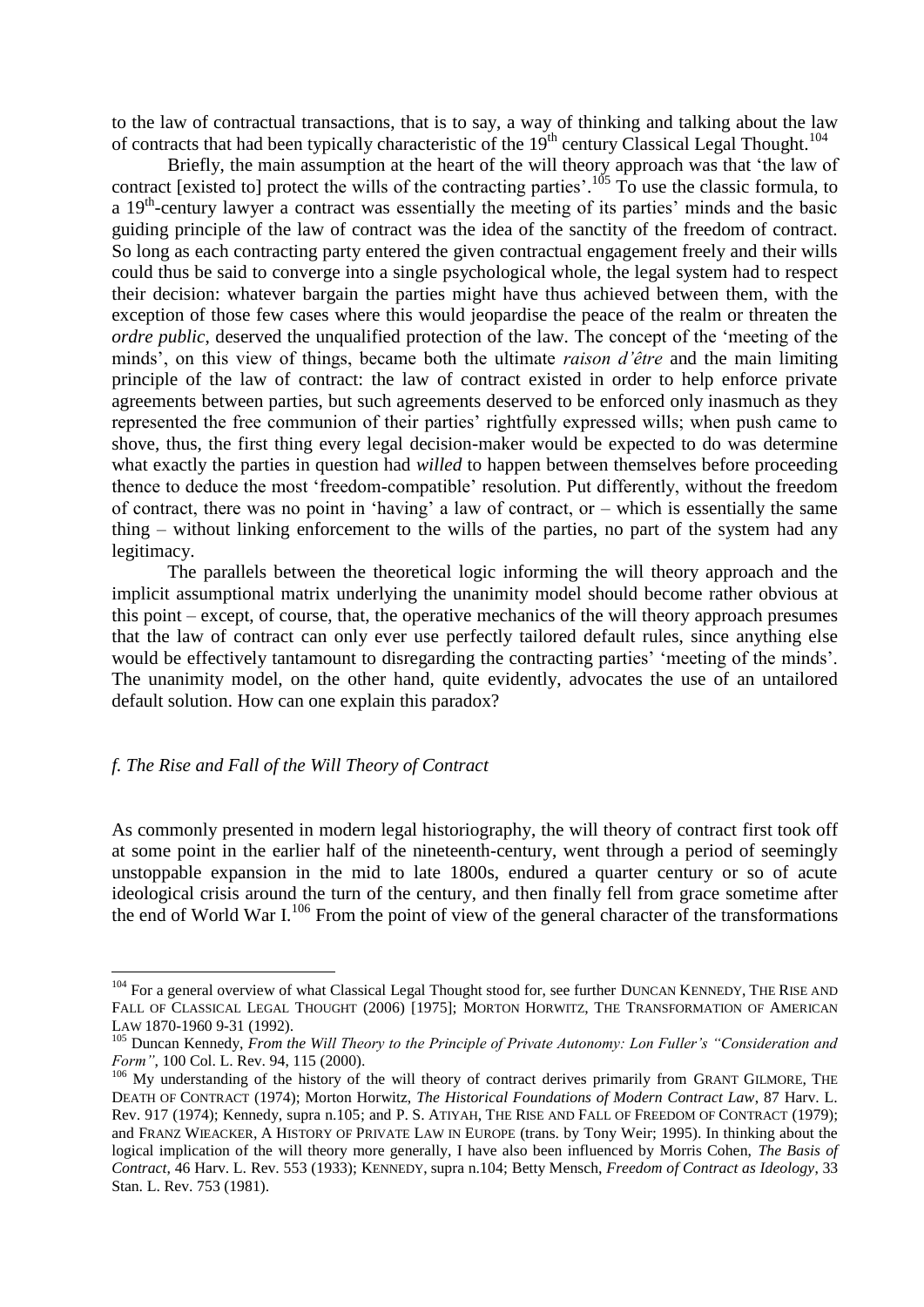which took place in its operative premises over this time, one can distinguish, broadly speaking, three principal stages in its evolution: subjectivism, objectivism, and modernism.

*Subjectivism.* In its earliest stage, the will theory approach, one might say, was practised in its most immediately recognisable form. Every contract was conceived, literally, as the material manifestation of its parties' underlying communion of the wills.<sup>107</sup> A legally binding contractual obligation, it was thus understood, could only be created where there had been established a full 'convergence of individual desires',<sup>108</sup> which meant, in effect, that for any private agreement to become legally enforceable in practice it had to be first conclusively proven as a question of *fact* that the wills of its parties had previously converged into a single psychological entity called the 'meeting of the minds'. In the absence of such a proof, any attempt at enforcement would have to be considered fundamentally illegitimate and inappropriate.

A classic example traditionally cited in the literature to illustrate the subjectivist approach is the English case of *Raffles v. Wichelhaus*. <sup>109</sup> The defendant agreed to buy from the plaintiff a consignment of cotton to be shipped from Bombay to Liverpool on a merchant ship named *Peerless*. As it later turned out, there had been, in fact, two different ships called *Peerless* which sailed from Bombay to Liverpool that year. One sailed in October, the other in December. The plaintiff apparently had it in mind that the consignment would be sent by the latter, while the defendant believed that it would be sent by the former. When the shipment arrived, the defendant refused to pay, citing the absence of a valid legally enforceable contract between itself and the plaintiff. The court, having examined the facts of the case, upheld the defendant's argument on the ground that there had been no actual 'consensus *ad idem*', which meant that the minds of the parties could not have possibly met, and so no legally binding contract could exist between them.

As outlandish as this reasoning might seem to the modern eye, in the mid-1800s it appears to have been perfectly common: and not just in England or the Anglo-Saxon world more generally, but also in continental Europe. (Indeed, as various contract law historians have pointed out, most of the leading ideologues of the subjectivist theory were French and German jurists, especially those of them working in the Historical School tradition.)<sup>110</sup>

*Objectivism*. The subjectivist stage did not last very long. Already by the last quarter of the  $19<sup>th</sup>$  century the general conception of the nature of contracts – how they came into being, and under what conditions they deserved to be enforced – underwent a radical change. Partly under the influence of what the critics of this innovation later saw as a 'misapplication of the principle of estoppel',<sup>111</sup> partly as a reaction against the notion that to think of minds 'meeting' one another was ultimately in truth a rather silly idea,  $12$  but mainly, it seems, due to the rapid spread of the solidarist philosophy among the juristic intelligentsia in continental Europe,  $^{113}$  the practice of contract-making in the Western legal tradition increasingly came to be understood

<sup>107</sup> ATIYAH, supra n.106, 407.

<sup>108</sup> Horwitz, supra n.106, 923.

<sup>109</sup> *Raffles v. Wichelhaus*, 159 Eng. Rep. 375 (1864).

<sup>&</sup>lt;sup>110</sup> See Roscoe Pound, *The Role of Will in Law*, 68 Harv L. Rev. 1, 4-5 (1954); Cohen, supra n.106, 575; and ATIYAH, supra n.106, 407 (all explicitly identifying Savigny as the key figure in this regard). See also, more generally, Duncan Kennedy, *Two Globalizations of Law and Legal Thought: 1850-1968*, 36 Suffolk L. Rev. 631, 638-9 (2003).

<sup>&</sup>lt;sup>111</sup> KENNEDY, supra n.104, 212 (quoting Clark Whittier).

 $112$  For a typical (if also rather polite) expression of this sentiment, see Cohen, supra n.102, 575: 'The metaphysical difficulties of this view have often been pointed out. Minds or wills are not in themselves existing things that we can look at and recognize. We are restricted in our earthly experience to the observation of the changes or actions of more or less animated bodies in time and space; and disembodied minds or wills are beyond the scope and reach of earthly law.' For a somewhat more forceful version of the same argument, see, e.g., Felix Cohen, *Transcendental Nonsense and the Functional Approach*, 35 Col. L. Rev. 809 (1935).

<sup>&</sup>lt;sup>113</sup> The connecting figure in this regard was the French private law theorist Rene Démogue. For background, see Kennedy, supra n.105, 109-13, 115-9, esp. n.75 on 117.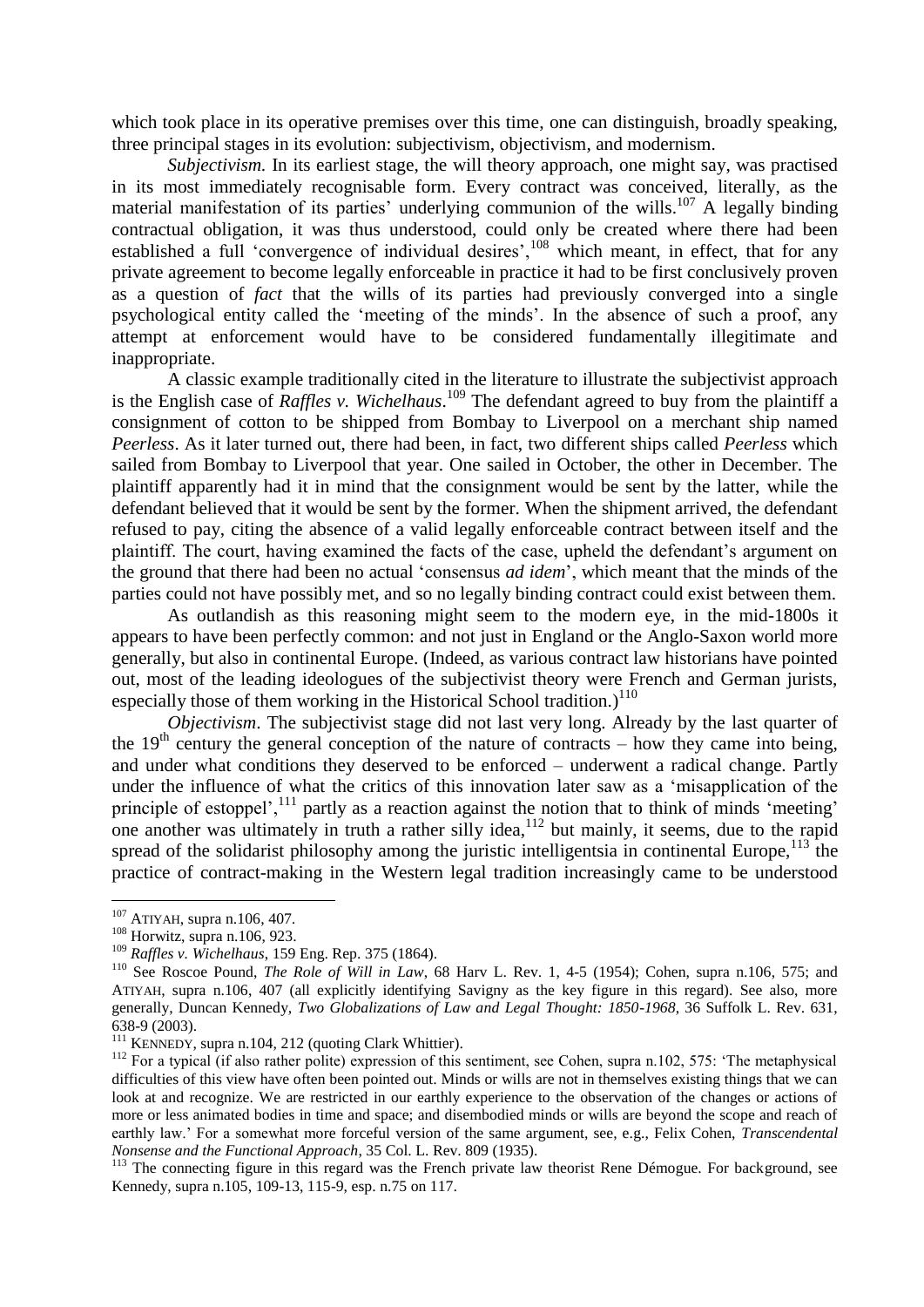less and less in terms of the *subjectivist* concepts of 'wills' and 'minds' and increasingly in terms of the sociologically established *objective* patterns of 'what people normally do when they do contracts'.<sup>114</sup>

To be sure, the old language of 'wills', 'intentions', and 'meetings of the minds' to a large extent still remained in use, but the analytical emphasis now consistently shifted from proving the 'internal facts' about the parties' intentions to establishing the presence of a legislatively defined list of what were taken to be the standard outwardly observable signs of 'what people normally do'. As a transitional measure, the first step in the development of the doctrine was that the presence of these external signs established a rebuttable presumption that the internal meeting of the minds indeed took place. Very soon, however, even this fiction was discarded. The concept of intent was reduced to the observance of a certain 'verbal formula'<sup>115</sup> and the workings of the will were reconceptualised as a simple behavioural act.<sup>116</sup>

Starting from around 1900, the general sense that one had to keep at least some place for the thesis of the communion of the wills quickly began to dissipate. In the earlier stages of the objectivist period, the standard argument would still presume that the move from the subjectivist to the objectivist theory of contract was necessitated because, as Oliver Wendell Holmes famously proposed, in practice 'the law [should] take[] no account of the infinite varieties of temperament, intellect, and education which make the internal character of a given act so different in different men' because 'the standards of the law are [meant to be] standards of general application'. Given this fact, continued the logic, it followed inevitably that the question of legal enforcement had to be resolved solely in terms of those 'external phenomena, manifest acts and omissions' which the enforcing organ could verify with any degree of certainty, since not only was it entirely appropriate that the law should remain 'wholly indifferent to the internal phenomena of conscience', but it was also exceedingly obvious that, wherever required, one could always substitute the latter with the aforementioned external acts, on the presumption that when it came to deciding which of these acts precisely should be equated with which specific 'phenomena of conscience' the law would only have to consider 'what would be blameworthy in the average man, the man of ordinary intelligence and prudence', never really bothering about the particular individual in question. $117$ 

By the time the next generation of scholars took the centre-stage, the argument sequence became much more telegraphic. 'A contract', declared Judge Learned Hand in 1911, 'has, strictly speaking, nothing to do with the personal, or individual, intent of the parties. A contract is an obligation attached by the mere force of law to certain acts of the parties, usually words, which ordinarily accompany and represent a known intent.<sup>118</sup> Note the assured terseness of Hand's formulation and the absence of any perceived need to justify the switch from the subjectivist to the objectivist approaches. 'Parties', wrote Arthur Corbin six years later, 'are [only] bound by the reasonable meaning of what they said and not by what they thought.' 'The operative act creating an obligation is the *expression* of intention and not the thought process.'<sup>119</sup> Note how much further the analytical shift goes in Corbin's restatement of the objectivist principle: where Hand's formulation still seeks to address the point that the 'external acts' are the juridical stand-in for the 'individual intent of the parties' because of the force of ordinary practice, Corbin's definition is already free of any attempt to rationalise the substitution of the

<sup>&</sup>lt;sup>114</sup> On the metaphysical foundations of libertarian legalism, see Cohen, supra n.106, 558-68.

<sup>115</sup> ATIYAH, supra n.106, 407.

<sup>116</sup> Cohen, supra n.106, 577.

<sup>&</sup>lt;sup>117</sup> OLIVER WENDELL HOLMES, THE COMMON LAW 108-10 (1881).

<sup>118</sup> *Hotchkiss v. National City Bank of New York*, 200 Fed. 287, 293 (SDNY 1911).

<sup>119</sup> Arthur L. Corbin, *Offer and Acceptance, and Some of the Resulting Legal Relations*, 26 Yale L. J. 169, 205 (1917).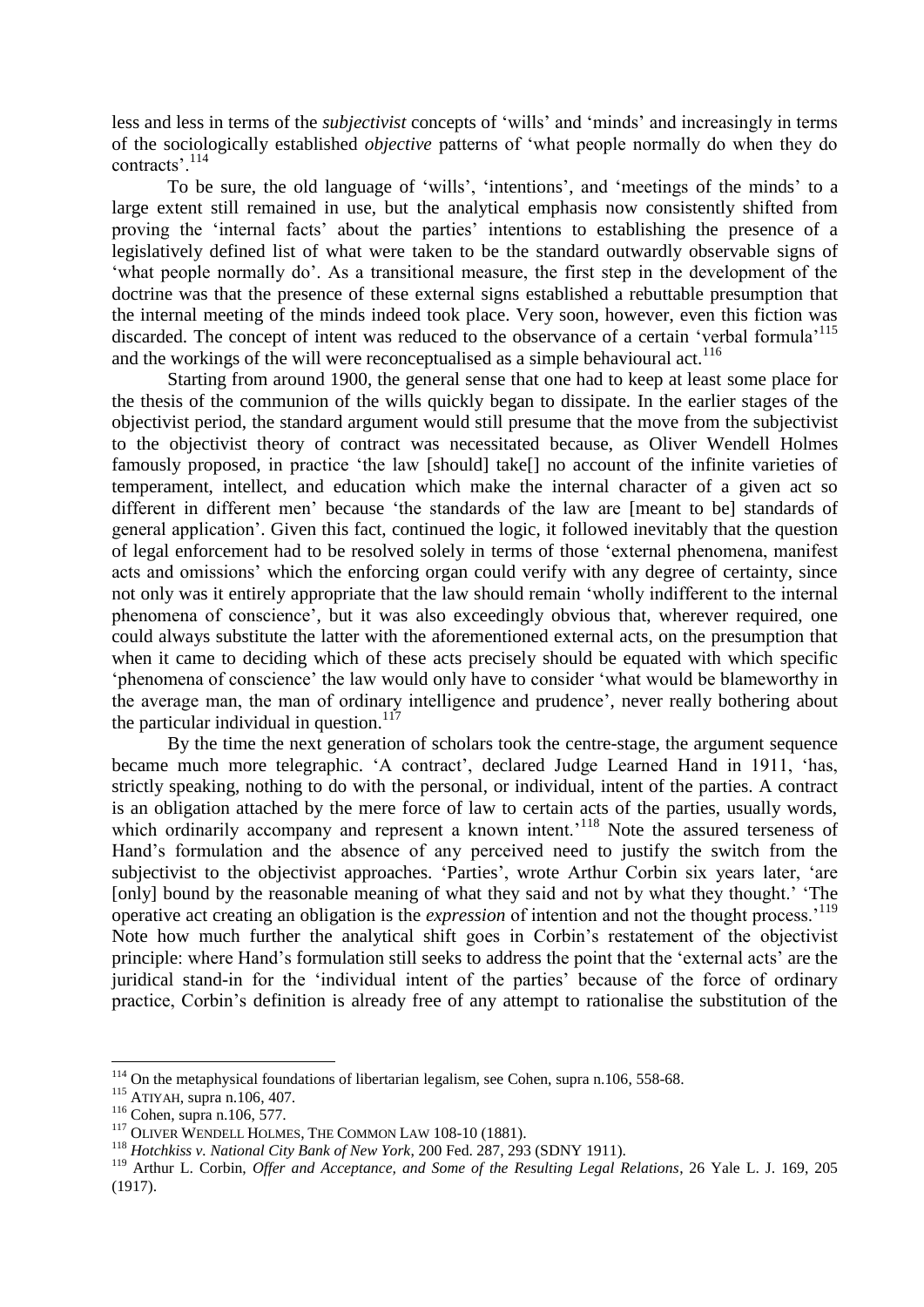one for the other. It is the reasonable meaning of what the parties said that creates a contract, nothing less, nothing more.

Fast forward another two years, and Samuel Williston's articulation coms out even more forcefully: 'At the present time courts of law ... have expressly or by implication asserted that the words and acts of the parties are themselves the basis of contractual liability, and not merely evidence of a mental attitude required by the law.'<sup>120</sup> From being ostensibly 'only' a more appropriate probative factor, Holmes's 'external phenomena' and 'manifest acts' turn now into the only legally valid basis for recognising the existence of a contract.

*Modernism*. The third stage began as the direct continuation of the same pattern. Where the main defining feature of the objectivist mindset was to show no concern for the 'internal phenomena of conscience', the main defining trait of the modernist paradigm was to extend also the same attitude to those 'external words and acts' on which the objectivist scholars pinned their theories. The central focus of the inquiry, on this view of things, no longer lay with any form of empirical factual investigation. For the modernist mind, the answer to the question of legal enforceability rather began directly at the point of consulting the applicable legal materials.

Any social transaction, however informal or incomplete, it was understood now, could qualify as a contract so long as the specific set of legislatively determined conditions was verified to have taken place. Sometimes the conditions in question would be defined in a very specific manner; at other times, however, it would be enough that they could be simply 'reasonably implied'. All that mattered, in the end, was just how much formality the law required to demonstrate in each given case. If the law allowed a private transaction to be enforced as a contract even where the 'external words and acts' that would typically be expected of a 'man of ordinary intelligence and prudence' were never performed or initiated, then so be it.<sup>121</sup> For the modernist mind, a contract was a contract because and whenever the law said so.

Naturally, *some* notion of consensuality was still included in the supporting doctrinal architecture. But the implicit conception of what consensuality meant at this stage was now no longer modelled on the kind of state-of-the-art, bespoke instruments drafted between the two traders in *Raffles v. Wichelhaus*. The principal point of reference from this time on was rather found more in the standard-form everyday transactions 'created by such acts as boarding a bus, or ordering a meal in a restaurant'.<sup>122</sup> Doubtless, even with respect to this type of deformalized standard-form operations it still remained true that the parties' intentions had to play *some* kind of a role:

Companies do not run buses by accident, and passengers do not board buses in their sleep. But it [did] not follow [from that] that the classical model of contract which [saw] such relationships as involving 'mutual promises' [still had] any real validity to it. It is true that the bus company and the passenger have rights and liabilities which arise out of their relationship, and it is also true that in the great majority of cases, both parties have some notion, however hazy it may be on one side, of what those rights and duties are. But even then it does not follow that it is their consent, their joint act of will, which creates the rights and duties. It is surely more realistic to recognize that it is their actions which create the relationship, and the law which creates the rights and liabilities as a

<sup>120</sup> Samuel Williston, *Mutual Assent in the Formation of Contracts*, 14 Ill. L. R. 85, 87 (1919-20).

<sup>121</sup> See as a typical illustration Joel Levin and Banks McDowell, *The Balance Theory of Contracts: Seeking Justice in Voluntary Obligations*, 29 McGill L. J. 24, 27 (1983): 'What is important … is the element of obligation. Obligation is not meant to be a substitute for promise, nor do we wish to convey the impression that contracts are made by individuals who intentionally obligate themselves so as to be put under contractual duties. [O]ne need not make express promises, believe, or even realize that contractual duties have arisen. … The subjective state of mind of an obligor who fails to understand the consequences of his act is irrelevant. Our definition [of contract] supposes [merely] that one engages voluntarily in an act that objectively imposes an obligation.'

 $122$  ATIYAH, supra n.106, 734.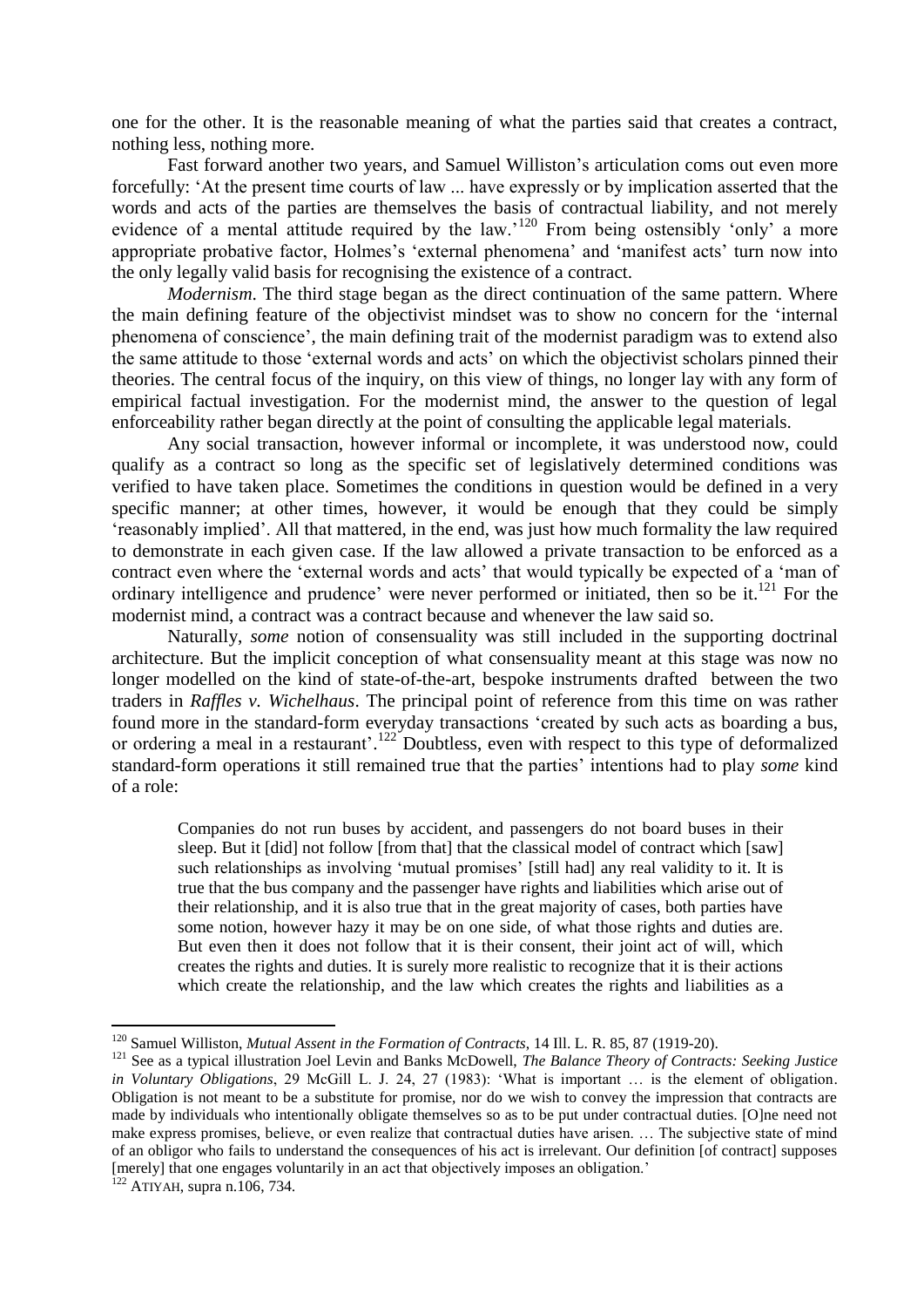result of those actions. The 'implied promises' are often largely fictitious, and it would not matter a whit if they were proved to be non-existent.<sup>123</sup>

And thus the circle closed. In less than one century, the objectivist revolution, having started as nothing more than a well-intentioned attempt to upgrade the slightly more dubious elements of the will theory approach, inevitably led to its full and comprehensive demise. With the benefit of hindsight, it seems obvious that this sort of result was only to be expected. As soon as the first generation of objectivist scholars put forth the suggestion that it was the 'external acts' and not the 'internal phenomena of conscience' that created a contract in the eyes of the law, the turn to modernism became only a matter of time. For indeed, if it was really true that a contract did not ultimately express the wills of its parties, then whenever the law did enforce any given instrument this would have to be so not because the legal system cared about protecting the integrity of the parties' bargain, but because of some other, completely independent considerations. What sort of considerations? The answer to this question can already be found in Corbin:

it is said sometimes that the law will create that relation which the parties would have intended had they foreseen. [Be that as it may.] The fact is, however, that the [enforcement] decision will [always] depend upon the notions of the court as to policy, welfare, justice, right and wrong, such notions often being inarticulate and subconscious [but not for all that any less important].<sup>124</sup>

As soon as the matter was formulated in such terms, the question inevitably came to the surface: if the decision to enforce was effectively only a question of *public policy*, why not just state this fact 'in the open'? Put differently, if it was true that whatever it was that the law of contracts upheld was not in actual fact supposed to be a reflection of what the contracting parties had originally had in their minds, why bother at all with all this 'meeting of the minds' talk? What difference would it make if one simply discarded all these buzzwords outright? The answer, as it quickly turned out, was: a very significant one. The moment the meeting-of-the-minds doctrine began to be removed from the operative conceptual apparatus of contract law the rest of this framework inexorably began to fall apart as well.

If the law of contract was not, in fact, derived from the idea of protecting the wills of the parties, how could one justify retaining all those rules, doctrines, and principles which were developed over the years on the explicit assumption that it was? What could be the reason, for instance, for retaining the traditional doctrine of privity or the doctrine of duress in those exact configurations into which they historically evolved? By what logic could one justify preserving those particular rules on unconscionable contracts and contracts of adhesion that had developed by the mid-1920s?

Once the genie of doubt left the bottle, there was no stopping. Given the centrality of the will theory paradigm to Classical Legal Thought, it was only a question of time before the challenge originally developed in the field of contract law began to spread to every other area of the legal system. Why does the law refuse to enforce collective bargaining agreements against non-consenting union members? Why should there be liability only when there is fault? Why should the law take for granted the landowners' freedom to do whatever they want on their property regardless of any social consequences of their acts?<sup>125</sup> All these long-standing rules and presumptions flowed in one way or another from the deductive 'interpretation' of what the French jurist Rene Démogue called the principle of the autonomy of the will ('*autonomie de la* 

 $123$  Id., 734-5. See in the same vein (and using very similar example) Cohen, supra n.106, 568-70.

 $124$  Corbin, supra n.119, 206.

<sup>125</sup> Kennedy, supra n.105, 116; KENNEDY, supra n.104, 225-8.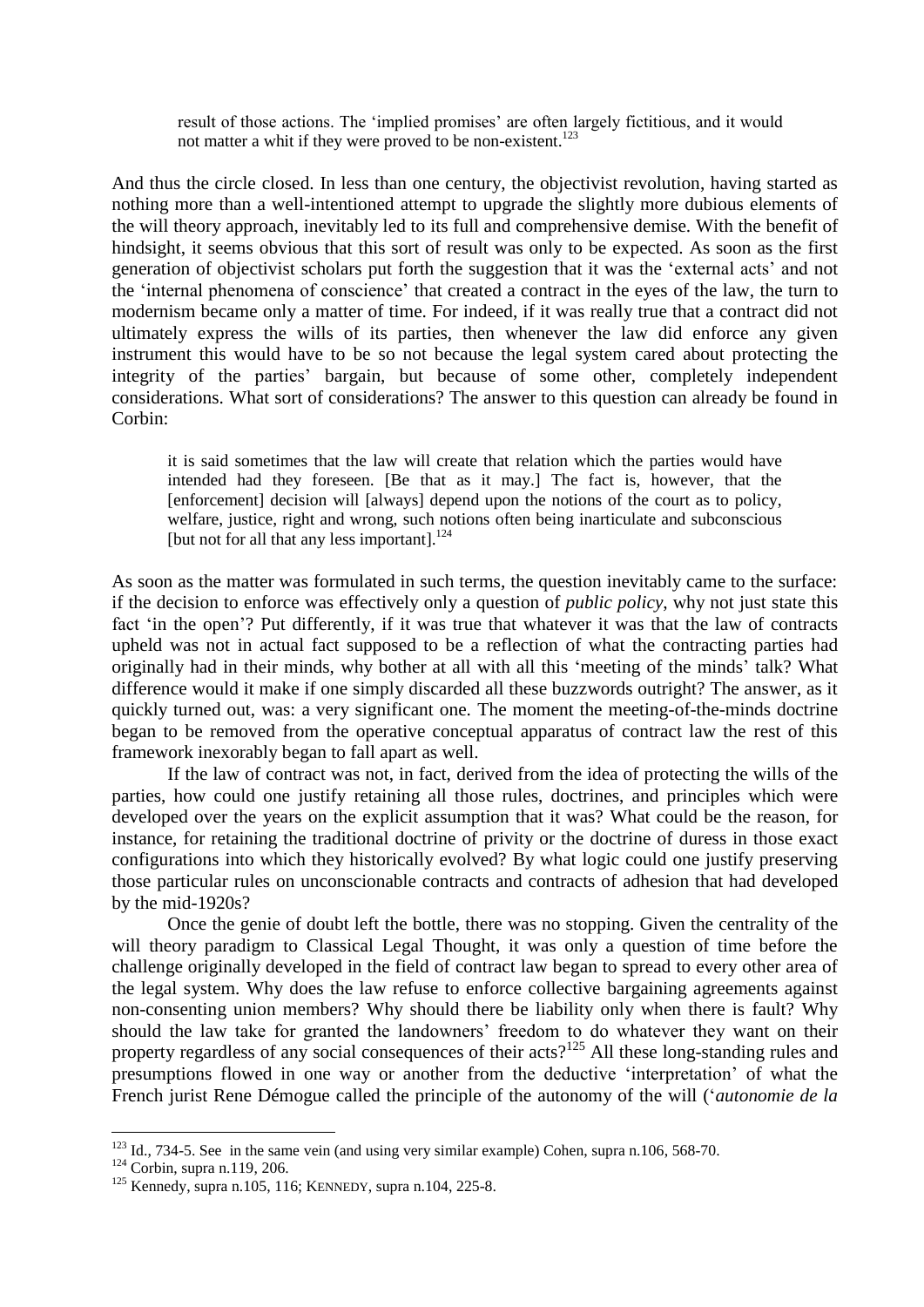*volonté*'),<sup>126</sup> a proto-theoretical concept which in the context of the law of delict, for instance, took the form of the doctrine of fault-based liability, in the law of property the doctrine of animus occupandi,<sup>127</sup> and in the law of contract the doctrine of the meeting of the minds. Once the contract lawyers declared their branch of *autonomie de la volonté* both practically and theoretically bankrupt, the rest of the edifice could no longer be saved. The rot set in.

When the attack on the premises of freedom of contract began in earnest ..., it became immediately clear that an objective theory of contract had already sown the seeds of its own destruction. The established principles of contract, the critics maintained, could no longer be defended as simple reflections of the will of the parties or of a 'meeting of the minds'. Objectivism could not be reconciled with individual autonomy or voluntary agreement. In fact, it demonstrated that the existing law of contract had regularly subordinated individual freedom to collective determinations based on policy or justice. [This] prepared the way for those who wished to argue that the goals of intervention and regulation were already deeply embedded in the existing law and that the individualistic world of autonomous wills had long since passed from the scene.<sup>128</sup>

What had started at first as a well-meaning attempt to objectivise the subjective by replacing the investigation of the real intent of the actual parties with the deductive reconstruction of the typical intent of the reasonable man, in the space of three generations brought on a wholesale revision of the way the entire legal system was conceptualised and experienced by its participants. The whole of private law as it had been traditionally understood increasingly began to look as nothing more than an emanation of public law.<sup>129</sup> Out of the Procrustean strictures of Classical Legal Thought with its neat definitions and unbending binarisms, the modernist legal consciousness broke out into the brave new world of flexible conceptual categories, fluid pragmatism, and ever-deepening analytical confusion.

## *g. Homologies and Divergences*

1

One can think of the century-long career of the will theory of contract as a metaphoric variation on the age-old narrative of the 'Fall of Man': the search for knowledge (rationalisation of the will theory) leads to the loss of innocence and the eventual fall from grace.<sup>130</sup> Or, one can view it, as

<sup>&</sup>lt;sup>126</sup> This was a central conceptual category in Classical Legal Thought. Broadly speaking, the adherents of Classical Legal Thought conceived of law as a system for the enforcements of autonomous wills each of which was imagined to be absolutely privileged within its designated sphere and void outside it. The field of all legal action, thus, was essentially presented as a complex multi-layered structure of mutually non-overlapping packages of competences (spheres). Within the limits of his package each respective subject enjoyed a full liberty of conduct and thus was the uncontested master of his fate. The role of the law on this view of things was to police the boundaries between the packages and thus, where necessary, decide which of the respective competence holders' will should be given effect. Thence came the belief that governments should not interfere with private rights, that private interests should yield in the face of the eminent domain, that the federal government should not interfere with the competences of federal subjects, etc. In public international law, the Classical Legal Thought manifested itself through such principles as *pacta tertiis* and *res inter alios acta* in the law of treaties, the doctrine of 'vested rights' in the law of State succession, the principle of territorial sovereignty in the law of shared resources, the concept of *domaine reserve* and the concomitant doctrine of dualism more generally. For further discussion of the operative logic of the Classical Legal Thought, see KENNEDY, supra n.104, x-xiii.

<sup>&</sup>lt;sup>127</sup> Pound, supra n.110, 9: 'Thus in acquisition of *res communes* by occupation, taking possession with the will to make the thing taken one's own is decisive.'

<sup>128</sup> HORWITZ, supra n.104, 35-6.

<sup>129</sup> The *locus classicus* here, of course, is Robert L. Hale, *Coercion and Distribution in a Supposedly Non-Coercive State*, 38 Pol. Sci. Q. 470 (1923) (property rights, contractual payments, wages, interest, rent, and profit are all functions of public law-style coercive acts). See also, in a similar vein, Morris Cohen, *Property and Sovereignty*, 13 Cornell L. Q. 8 (1927) (both property and contract law are subsidiary branches of public law).

<sup>&</sup>lt;sup>130</sup> See CHRISTOPHER BOOKER, THE SEVEN BASIC PLOTS 546 (2004).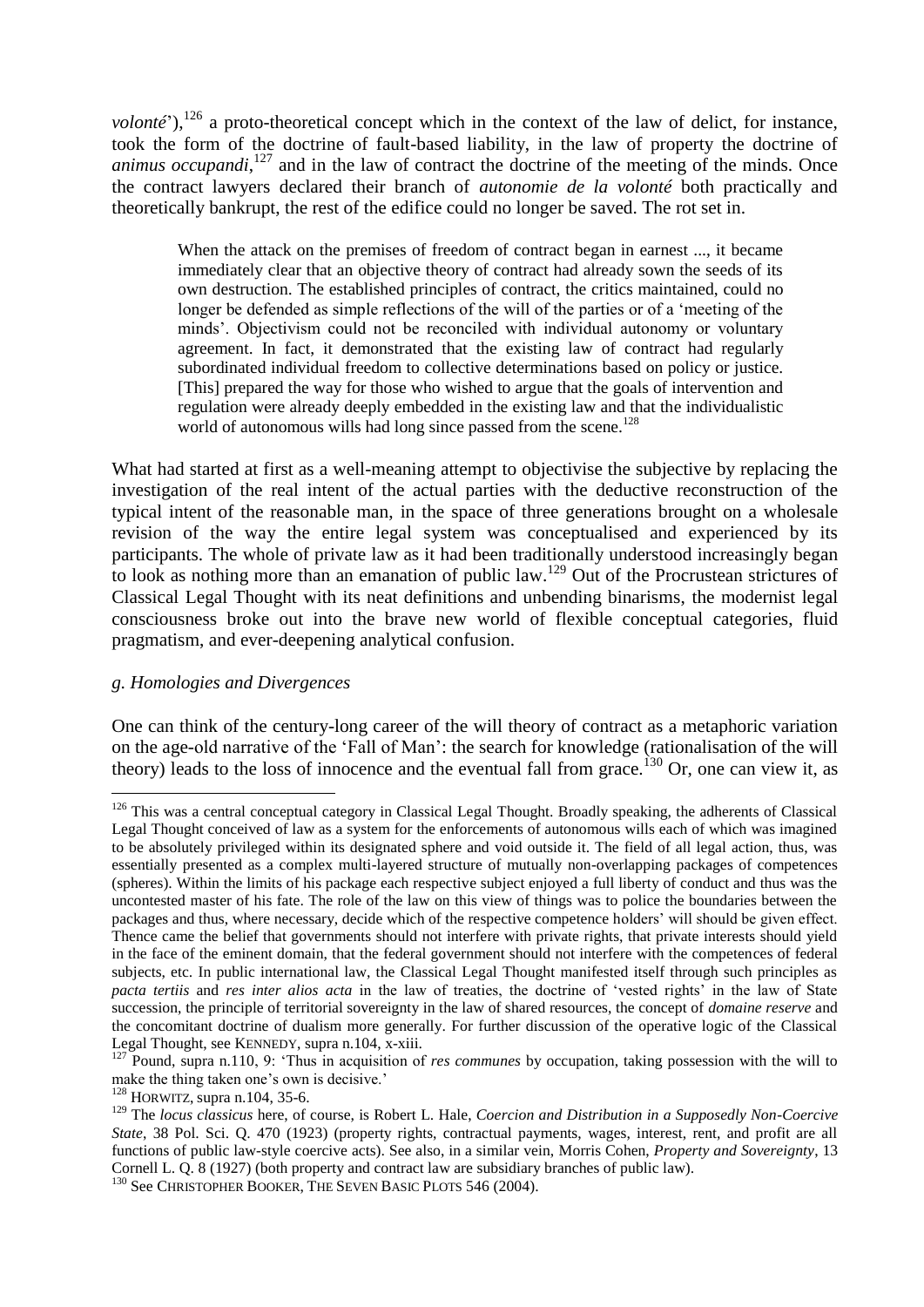shown below, as a kind of metaphoric pre-figuring of the Baudrillardian story of the rise of simulacra.<sup>131</sup> Or, one can read it in terms of a Hegelian-style dialectical *aufhebung*. The opportunities are virtually limitless, but what is relevant for the purposes of the present discussion is the following three ideas.

First, it would be tempting to project the evolutionary trajectory summarized above onto the historical past of the modern law of treaties, or at least to start looking for a parallel pattern in it on the implicit assumption that whatever happens in the law of contract most probably should also happen in the law of treaties. Tempting and by no means entirely unjustifiable, but also, it needs to be said, completely wrong. The will theory logic, broadly speaking, has never 'gone away' in international law. What is more, nothing suggests that it is about to any time soon. One only needs to recall how much emphasis the critics' response to General Comment No. 24 placed on the principle of sovereign consent and the argument that parties should retain control over the meaning of the treaty, to see how deeply entrenched the *legal-libertarian sensibility* of *autonomie de la volonté* continues to remain in the contemporary international legal psyche.

Second, the very idea that a pattern of such kind as described in the previous subsection should be expected to resurface in an entirely different legal order, as a general matter, has to be regarded with the utmost theoretical suspicion. Not only does it suggest, in the first instance, the deployment of what amounts to a deeply mystified and ideologically reactionary conception of history – something that one might typically expect from a medieval theologist bent on proving that the meaning of history lies beyond this world and therefore nothing of importance can ever be achieved by human action, so it would be better simply to resign to the way 'things unfold themselves<sup> $132$ </sup> – but also, on some very fundamental level, it seems to be premised on a *categorical repudiation* of the very project of the legal-historical inquiry as such. Taken to its logical conclusion, it effectively proposes that in order to understand the meaning of any changes taking place in any field of law one ultimately only needs to grasp the abstract logic of formal connections occurring between some kind of trans-legal meta-systemic factors (that are deemed to be always-already present within the law's 'material body' like some sort of hidden seeds, genes, or dormant spirit) and the rest of the understanding will follow deductively. The general vision of history which this sort of hypothesis projects presents history essentially as a process whose endpoint is thus somehow always-already contained within its origin, a movement, in other words, that is always-already completed even as it may still be continuing/yet to begin.

It would be difficult to imagine how one could write a meaningful legal-historical account starting from this sort of assumptions. One of the primary charges traditionally raised against the Marxist legal tradition was that it brutally reduced the plane of legal history to an epiphenomenal reflection of economic history. Given the richness of the Marxist tradition, that argument seems difficult on the whole to take seriously, but even in its most vulgar reductionist mode Marxist economism at least left the legal domain capable of experiencing *some* form of historical change.

But then  $-$  and this is my third point  $-$  the ultimate theoretical value of any Historical account does not have to be sought in the discovery of trans-historical patterns directly transferable from one domain of historical experience to another. The story of the century-long demise of the will theory of contract is relevant to our present inquiry not inasmuch as it invites us to presume that it is also a story of the historical evolution of the modern law of treaties, but

<sup>&</sup>lt;sup>131</sup> See JEAN BAURDRILLARD, SIMULACRA AND SIMULATION 1-6 (trans. by Sheila Faria Glaser; 1994).

 $132$  For, indeed, if history can be shown to be a kind of a clockwork, then, naturally, that clockwork must have had some kind of a designer who built it, or at least be itself the expression of some sort of a trans-historical principle of causality. And where one has trans-historical causal patterns, how pointless and hubristic would it be to stand in their way? See in this vein further LOUIS ALTHUSSER, FOR MARX 204 (trans. by Ben Brewster; 1969) (a Hegelianized conception of history precludes the formulation of any kind of political strategy: there has never been and cannot be 'a Hegelian politics').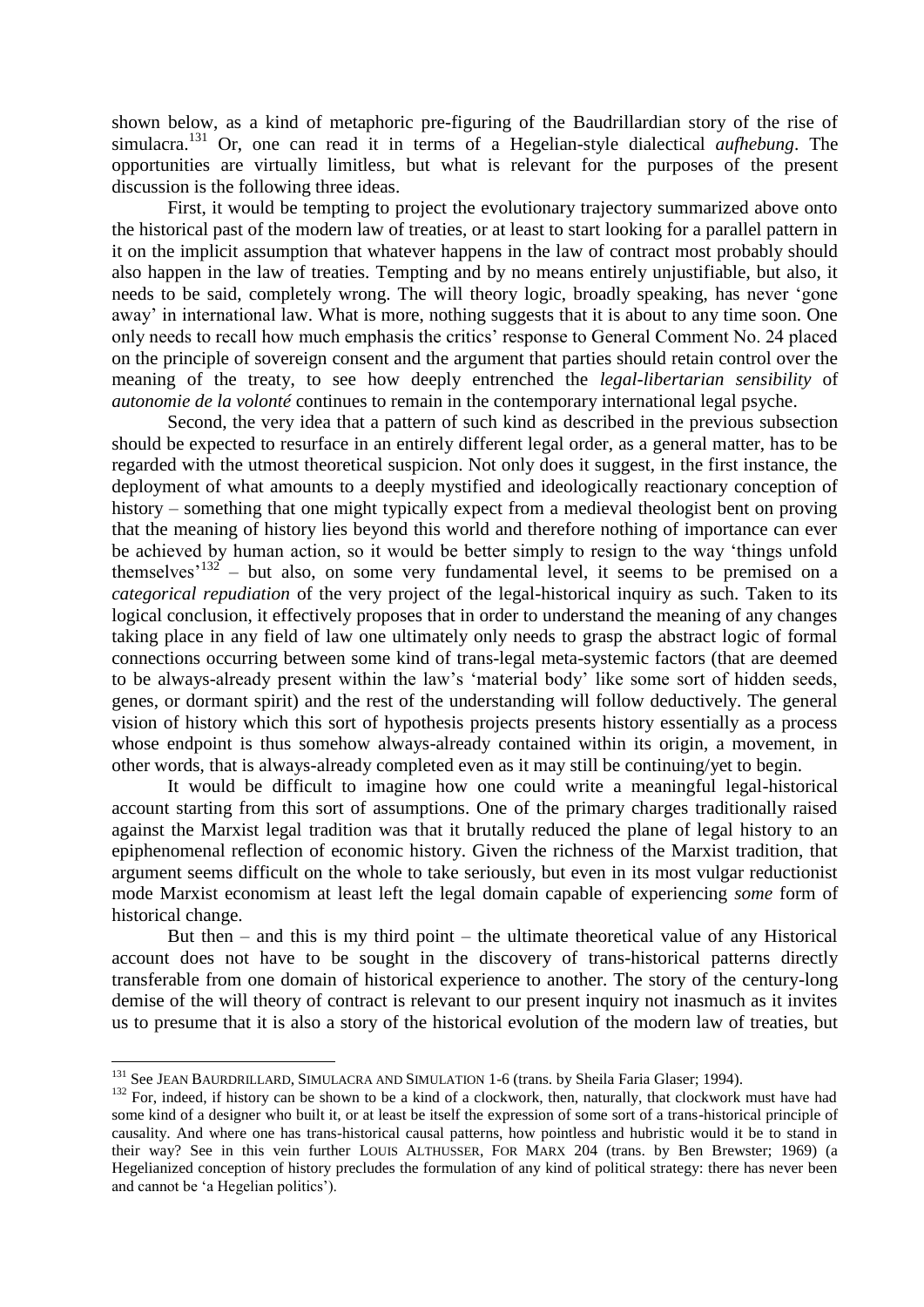inasmuch as it provides us with a certain set of theoretically useful reference points, *viz*., a sequence of model answers to the question 'what makes a treaty' and a basic sense of how each of these model answers 'hangs together'.

## *h. Divergences and Homologies*

Unsurprisingly, for a decentralized legal order whose ideological coherence is so directly premised on the ideology of the multiplicity of sovereignties, international law never found it possible to afford a formal overthrow of the Démoguean '*autonomie de la volonté*'.<sup>133</sup> Indeed, even as a matter of abstract academic writing, it was not until well into the 1990s that mainstream international law scholarship threw up what could be regarded as a rather tentative exploration of what a post-objectivist way of thinking about treatymaking practice might look like.<sup>134</sup> Even then, the ball that was put into play was then dropped almost at once, with no further notable breakthroughs having been made on the mainstream doctrinal front since.<sup>135</sup>

Absent any bold doctrinal advancements or a general systemic trend spilling over from other fields, the law of treaties never acquired the right momentum to be able to develop anything approximating an openly modernist sensibility. But it has certainly had more than enough space to experiment with its version of the objectivist theory of contract, and the great classical opposition between the unanimity theory and the Pan-American approach and its subsequent supercession, in modern times, by the compatibility test serve as a very fitting testament to that fact.

# *i. The Pan-American Approach: A General Characterisation*

Like the unanimity theory, the Pan-American approach offers a classic example of an untailored default rule. In its standard formulation, it held that where the multilateral treaty in question did not provide otherwise, the reserving State could become a party to that treaty irrespective of however many objections the other parties might raise to its reservation, on the condition that 'the convention would not [then enter] in force as between the reserving and the objecting States.<sup>136</sup> Put differently, in a mirror reversal of the unanimity theory's presumption against reservations, the Pan-American approach advocated that *any* contracting State could make *any* reservation to *any* multilateral treaty subject to the condition that it would then become a party to it with the benefit of that reservation only with regard to those States that did not object against the reservation.<sup>137</sup> With regard to the rest of the parties, the matter would have to be sorted on a case-by-case basis, but the general presumption would be that the objecting State was free not to recognise the reserving State as its treaty partner.

<sup>&</sup>lt;sup>133</sup> One may argue that the impossibility in this case was more 'analytical' than it was 'ideological', but, of course, it is not, strictly speaking, true that the global legal order *needs* to be organized on the basis of a decentralised political structure and the principle of multiple sovereignties. That it is so organized is a reflection of some sort of political dynamics coming into play. Any theoretical interpretation which however indirectly seeks to preserve and naturalize a state of affairs created and sustained by politics, by definition, constitutes an ideology. For further discussion, see SUSAN MARKS, THE RIDDLE OF ALL CONSTITUTIONS 8-15 (2000).

<sup>&</sup>lt;sup>134</sup> See ABRAM CHAYES AND ANTONIA HANDLER CHAYES, THE NEW SOVEREIGNTY (1995).

<sup>&</sup>lt;sup>135</sup> For a partial and very cautious exception, see Harold Hongju Koh, *Why Do Nations Obey International Law?*, 106 Yale L. J. 2599 (1997).

 $136$  SINCLAIR, supra n.2, 57.

<sup>&</sup>lt;sup>137</sup> Fitzmaurice, supra n.58, 13.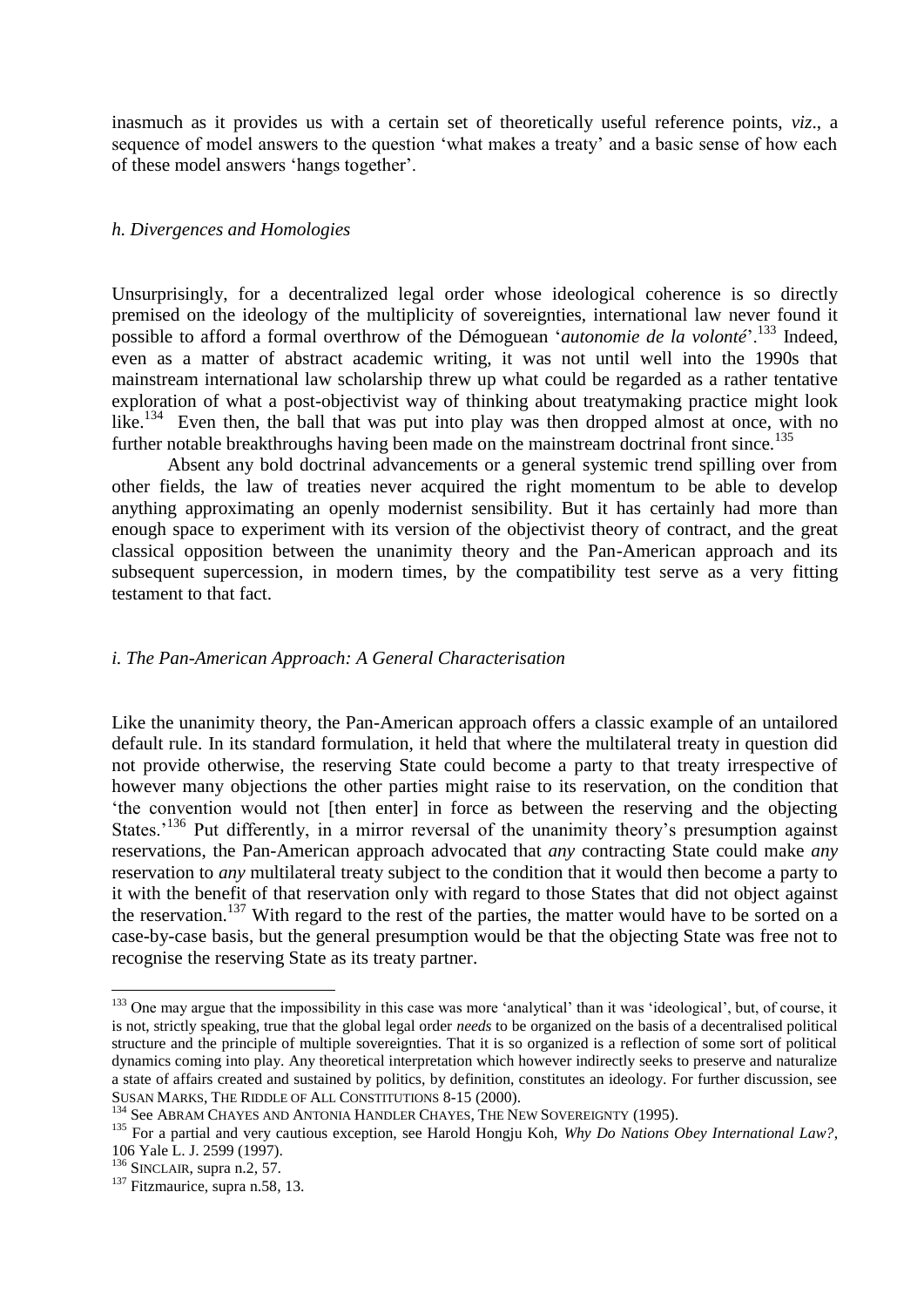The result of such a switch between what in Hohfeldian terms would be called a no-right and a privilege<sup>138</sup> at first glance seemed to lead to the achievement of a considerably more equitable balance between the bargaining positions of the reserving and the objecting States.<sup>139</sup> Nevertheless, the closer one looked at its entitlement distribution dynamics, the more apparent it became that in reality the Pan-American system was quite heavily tilted in favour of the former and strongly disfavoured the latter. Whereas the reserving State under the Pan-American approach acquired the same freedom with regard to its participation in a multilateral treaty as it would normally have with regard to its bilateral treaty relations, '[t]he only tool [that was left] in the hands of the objecting State [was] its ability to deny the entry into force of the treaty between itself and the reserving State', which, presumably, would be the exact opposite of what it normally should be interested in, i.e. 'ratification without the offending reservation.'<sup>140</sup>

Looking at things from this angle, one may observe at this point that the most obvious structural difference between the Pan-American approach and the unanimity theory as model solutions to the question of background defaults to be adopted as part of the general law of reservations was the divergence in their vectors of *default penalisation*. Clearly, both models were designed to operate as penalty defaults. However, where the Pan-American approach created a 'penalty' for the objecting State, the unanimity theory penalised the reserving State. One does not need to go too deep into distributive impact theory to realise that such kind of structural divergence could not have come free of far-reaching implications, and indeed it did not.

As indicated earlier, the use of penalty defaults not only reflects the lawmakers' implicit understanding as to which contracting party is better placed to negotiate for a particular contingency *ex ante* but also their more systemic assumptions as to which types of informational asymmetries are less acceptable as a matter of public policy (and thus which types of rentseeking behaviour are more undesirable from the systemic point of view and ought, therefore, to be discouraged). By analysing the law's distribution of penalty defaults through this prism it becomes possible to deduce not only how the proponents of the two models differed in their assessment of what made a cost-efficient dynamics in treatymaking, but also how they differed in their conceptions of how the treatymaking process was generally meant to work in terms of fairness, i.e. which actors were expected to act more opportunistically than others, what sort of decisional bottlenecks were supposed to have a more deleterious effect on international legal life, and so on and so forth. Seen in this light, the difference in the distribution of penalties between the unanimity theory and the Pan-American approach could be interpreted, broadly speaking, as an indication that whereas in the League practice it was the reserving State that was usually expected to abuse the multilateral process in ways that in the larger scheme of things were deemed fundamentally undesirable, in the Pan-American practice it was the objecting State that was not trusted to 'play fair' or act in a communally beneficial way.

Thus, in the former case, the undesirable rent-seeking behaviour that the lawmakers would aim to prevent would have been something like 'joining a treaty regime while only intending to accept a portion of its obligations'. The normal time delay which occurs between signing and ratifying the treaty, of course, opened the space for exactly this kind of strategic manoeuvring. And, of course, no other party with the exception of the reserving State would usually be privy to its intentions to exploit that possibility. Structuring the default rule on reservations in the way in which the unanimity theory proposed allowed under these circumstances to force the reserving State to 'reveal its hand' right from the outset (and thus eliminate the possibility for any undeserved gains it could extract) by compelling it either to

<u>.</u>

<sup>&</sup>lt;sup>138</sup> See W. N. HOHFELD, FUNDAMENTAL LEGAL CONCEPTIONS AS APPLIED IN JUDICIAL REASONING (1919).

<sup>&</sup>lt;sup>139</sup> Fitzmaurice, supra n.58, 15.

<sup>140</sup> Hampson, supra n.49, §26.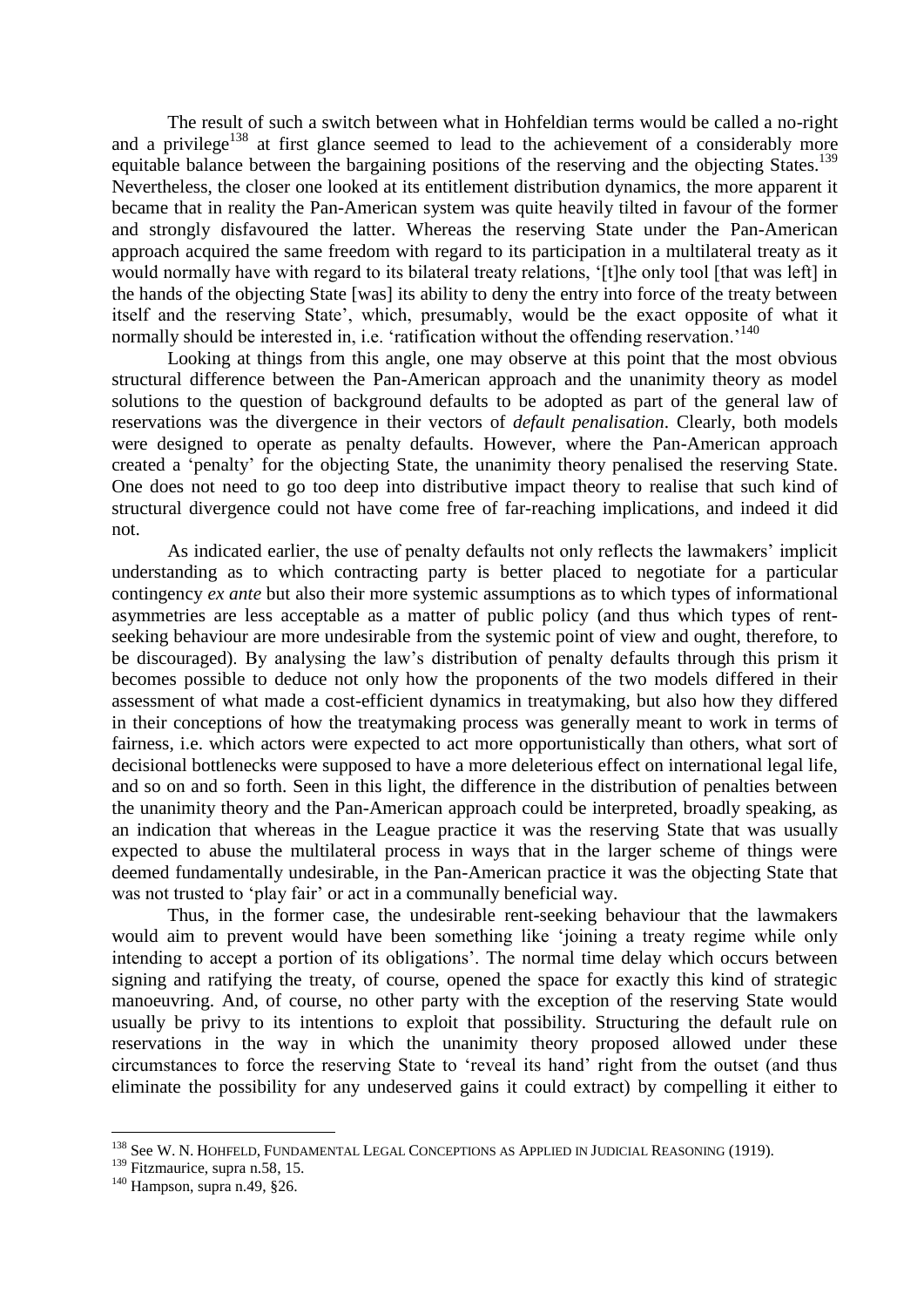insist on inserting in the respective treaty a differently structured reservations rule or to disclose its intentions not to accept the full package while everyone was still at the negotiating table.

By contrast, in the case of the Pan-American rule, the basic impression created by the penalty's structure suggests that the undesirable behaviour which the lawmakers sought to prevent was the objecting State's blockage of the reserving State's intention to join a multilateral regime on grounds that objectively would have nothing to do with the regime itself. Given that the objecting State would be able to withhold its consent to a reservation for no reason other than it so desired, the reserving State would have no way of knowing whether or not its reservation would be blocked until the moment when this happened. From a practical point of view, what this meant was that the reserving State would then be placed at the mercy of the objecting State, which obviously went against the principle of sovereign equality. As the arbitral tribunal in the *Jesse Lewis* case observed, 'the fundamental principle of the juridical equality of States', whose principal thrust was to preclude 'placing one State under the jurisdiction of another State', 'opposed to the subjection of one State to an interpretation of a Treaty asserted by another State.'<sup>141</sup>

By awarding the reserving State the Hohfeldian privilege to join the treaty if it so wished with whatever reservations it might desire to make so long as whichever other contracting parties that did not object to that reservation were ready to enter into treaty relations with it, the Pan-American approach removed the objecting State's capacity to veto the reservation at the last moment, thus forcing it either to push for the adoption of a different treaty-specific reservations regime right from the start, or to have to lobby all its treaty partners one by one to convince them to reject the proposed reservation. In either scenario, whatever informational advantage the objecting State might have with regard to its knowledge of its intentions would be cancelled out.

A model that distrusts reservations versus a model that distrusts responses to them – it may be tempting to start speculating which of the two would be better-suited to the realities of international life, and indeed numerous commentators had done exactly that, but for our present purposes going down the same route would miss the most important point about the classical law of reservations. Whether one thinks of this in terms of 'legal consciousness', 'professional sensibility', or a *Weltanschaung*, the doctrinal-theoretical foundations behind the classical law of reservations by the end of the interwar period had clearly grown sufficiently sophisticated in structural terms to be able not only to accommodate directly opposing policy visions but also to lend both of them considerable ideological support when they came into open conflict with one another. The observation may not seem particularly riveting at first, but what it signals is actually rather striking. Rhetorical flexibility leading on to theoretical eclecticism, agnostic pragmatism verging on ideological disorientation, unmistakable crystallization of the *langue/parole* divide<sup>142</sup> – one would be hard-pressed to find a more telling sign of the implicit onset of the modernist stage in the evolution of the law of reservations.

 141 *The Jesse Lewis claim (United States v. United Kingdom)*, 6 UNRIAA 85 (1921).

<sup>&</sup>lt;sup>142</sup> The idea of the langue/parole distinction comes originally from the work of the Swiss linguist Ferdinand de Saussure. In the legal-analytical context, its adoption was pioneered by Duncan Kennedy. In the specifically international legal context, its most famous use came, of course, in Martti Koskenniemi's *From Apology to Utopia* (supra n.26). For a general overview of the theory, see, e.g., DUNCAN KENNEDY, LEGAL REASONING: COLLECTED ESSAYS 200-1 (2008): 'This is a very specific adaptation of the Saussurian distinction. The valid norm, or the proposed valid norm, is like a sentence – a unit of legal speech. Thus a jurisdiction's rule that the contract by correspondence is valid on the mailing of the acceptance is a normative utterance; in the same legal langue, the jurisdiction might have "said" instead that it was valid only on receipt. [T]here are an infinite number of "grammatically" correct norms, legal arguments and conceptual orderings available to be "spoken" in the legal langue, just as there are an infinite number of possible grammatically correct sentences in an ordinary language.' See also in a similar vein Martti Koskenniemi, *Letter to the Editors of the Symposium*, 93 AJIL 351, 355 (1999).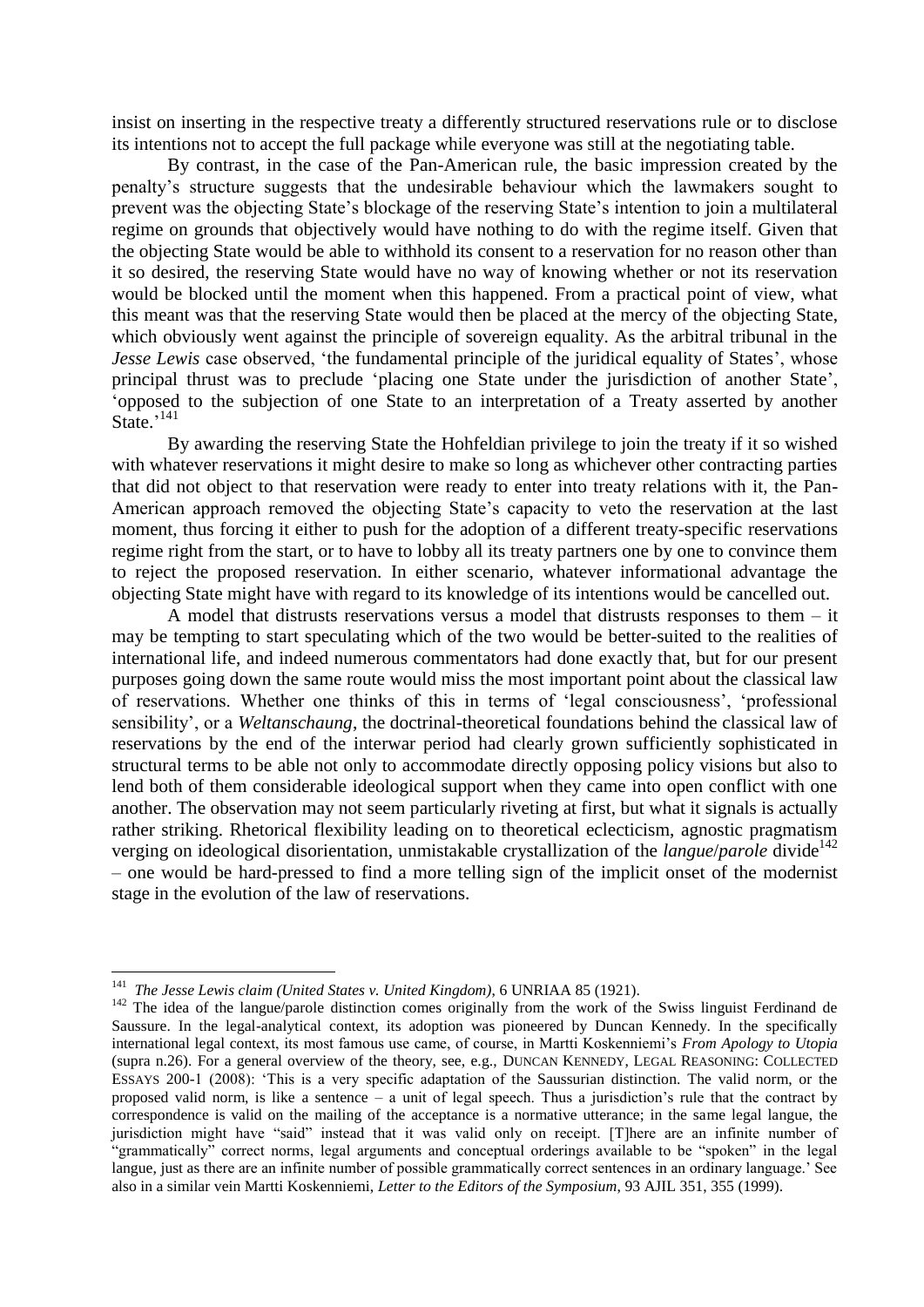*j. The Evolution of the Will Theory Reconsidered: the Rise of Simulacra and the Symptomatology of Modernism* 

The history of signification, noted Baudrillard famously, has essentially been the history of the movement from the logic of *representation* to the logic of *simulation*. The former 'stems from the principle of the equivalence of the sign and the real (even if this equivalence is utopia, it is a fundamental axiom).' The latter, on the other hand, 'stems from the utopia of the principle of equivalence, *from the radical negation of sign as value*.'<sup>143</sup>

Once again, there appears to be no need to presume any kind of direct transferability for this theoretical model in the context of legal historiography to see its basic heuristic relevance. Undoubtedly, it would make things a lot more entertaining if one did 'discover' such a transferability, but even without projecting any supra-historical homologies between the two planes of events it seems to be possible to extrapolate a whole series of highly useful insights into the basic internal rhythm governing the century-long rise and fall of the will theory of contract by studying the implicit structures underpinning Baudrillard's account.

The operative logic of representation, so viewed, one might say, could be considered a metaphoric equivalent for the subjectivist theory of contract. Under representation, the dominant conception of semantics revolved around the belief that the meaning of every sign was external to its apparent form, that is to say, it was determined by the objective condition of whatever element of the outside reality it purported to describe. In a similar vein, in the age of *Raffles v. Wichelhaus*, the basic assumption behind the will theory of contract held that the meaning of every contract was external to its immediate material manifestation, since it was governed by the substantive content of the contracting parties' meeting of the minds. The fact that the role of the outside reality in this context was assigned to what is a quintessentially *ideal* phenomenon does not, of course, undo the force of the analogy, but only highlights the highly peculiar structurally inverted character of the subjectivist mindset. Like the logic of representation, the logic of the subjectivist theory rested on the assumption of an ontologically dualist structure of existence between the two parts of which it posited a relationship of equivalence and external subordination. The only difference was that in the case of representation one would go on to objectify what appears to be some form of sensual reality, while in the case of the subjectivist theory the object of objectification was a deductively inferred set of 'psychological facts'.

In the same way, the logic of simulation could also be seen as a metaphoric equivalent of the modernist demise of the will theory of contract. By the time the evolution of the contract law doctrine reaches the stage to Atiyah's 'boarding of the bus' contracts, every trace of that old assumption of direct equivalence between the contract and the underlying meeting of the minds is erased. The legal operability of the contract is conceptualised on the basis of a fuzzily monist ontological structure: what makes a contract is decided now solely within the same plane of legal reality in which the contract itself exists.

Like signs which under the logic of simulation only refer to other signs, the concept of contract under modernism refers to a legal phenomenon whose realisation represents nothing more than the effect of the formal interaction between other legal phenomena. Put differently, just like the logic of simulation stems from the vision of a perfectly autopoetic semantic process governed exclusively by its own immanent laws, so too the ontological foundations behind the modernist theory of contract indicate the field's progressive collapse into the dynamics of pure immanent difference and solipsism.

One can continue tracing the similarities, but pause for a second now and reflect instead on this. From the traditional Marxist perspective, the transition from the semiotics of

<sup>&</sup>lt;sup>143</sup> BAUDRILLARD, supra n.131, 6.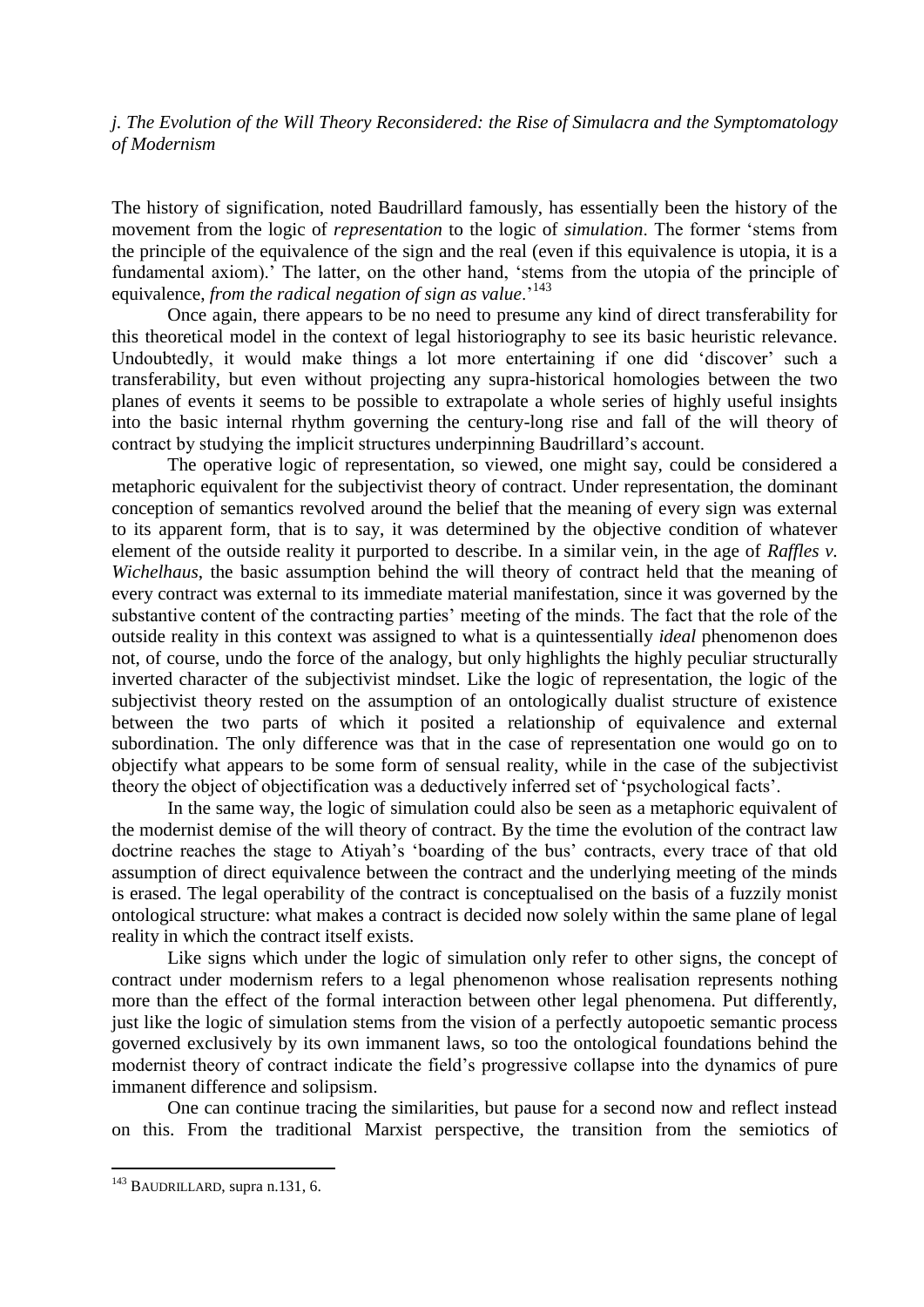representation to the semiotics of simulation would usually be regarded as a field-specific illustration of the more general historical process of the rise of commodity fetishism and the resultant spread of the all-encompassing logic of reification.<sup>144</sup> But for Baudrillard the main essence of the noted trajectory should be sought much less in the fact that it might be somehow connected to the evolution of capitalism but rather in the fact that it represents an ineluctable process of disintegration. What is more, looking from this angle, how exactly one conceptualises the ultimate object of disintegration would seem to be not nearly as important as the actual syntagma of the suggested movement, which, as Baudrillard notes, appears at first sight to be unproblematically linear, but in reality is actually neither unproblematic nor linear, nor indeed directionally stable. Depending on which end of the trajectory one looks from, in other words, not only does the length of this movement of disintegration seem to differ but also its basic shape and structure. The reason behind this, as Baudrillard implies, lies most probably in the fact that the implied process does not actually unfold in empty time: both the earlier stage and the later stage to a very considerable degree overlap; both also seek to 'rewrite' the sequence of transition between them. In the first case, the intended effect appears to be to roll history back, in the second case, to extend the revolutionary shift progressively further into the past.

Faced with what they see as a debilitating bastardisation of semantics, observes Baudrillard, the supporters of the representation mode angrily strike out against all forms of simulation. Thus, in effect, 'representation attempts to absorb simulation by interpreting it as a false representation'.<sup>145</sup>

Faced with what they saw as a nihilist attempt to destroy the law of private obligations, conservative contract law theorists from the 1950s onwards have sought to bring back not only the classical 19th -century doctrines but the Démoguean '*autonomie de la volonté*' itself. The advent of the modernist stage in contract law did not just bring the 'death of contract' thesis<sup>146</sup> or the birth of the 'relational theory of contract'.<sup>147</sup> A whole swathe of works penned by conservative scholars were rushed to the printers,  $148$  partly in the hope of resuscitating the subjectivist mythology, partly in the hope of reversing every objectivist and modernist advance since Holmes.<sup>149</sup> Pushed to its logical conclusion, this impulse sought not only to imbue the demise of the will theory with a heavy moralising tone but also to undo its historical facticity as such. It was as though because the demise of the will theory had led to the loss of moral rectitude/rise of nihilism, the argument went that it was necessary therefore that it had never actually happened: what took place instead had to be seen as only a temporary digression.

Like with most conservative projects, the element of denial no doubt played a very important ideological role in that situation. But, as Baudrillard's remark suggests again, this is not the only fact that was genuinely noteworthy about this particular conservative project. To regard representation's attempt to denounce simulation as an act of self-serving ideologisation may serve a valid critical purpose, but in the present context it also helps to distract the attention from the essential character of the implicit historiographic vision hidden behind this attempt. Note once more Baudrillard's choice of language: representation seeks to *absorb* simulation, to convert it from a stage of history to a digression, to replace a diachronic supersession with a synchronic variation. The general sense of historical time that Baudrillard seems to try to evoke here appears to be strongly reminiscent of the essentially quasi-theological concept of non-

<sup>1</sup> <sup>144</sup> See LUKACS, supra n.89, 83ff.

<sup>&</sup>lt;sup>145</sup> BAUDRILLARD, supra n.131, 6.

<sup>&</sup>lt;sup>146</sup> See GILMORE, supra n.106.

<sup>&</sup>lt;sup>147</sup> See, typically, IAN R. MACNEIL, THE NEW SOCIAL CONTRACT (1980).

<sup>&</sup>lt;sup>148</sup> See, most famously, CHARLES FRIED, CONTRACT AS PROMISE (1981).

<sup>&</sup>lt;sup>149</sup> For a withering commentary on the conservative scholars' tendency to paint all modernist contract theories with the same brush of indiscriminate denunciation, see, e.g., Ian Macneil, *Values in Contract: Internal and External*, 78 Nw. U. L. Rev. 340, 383-4 (1983).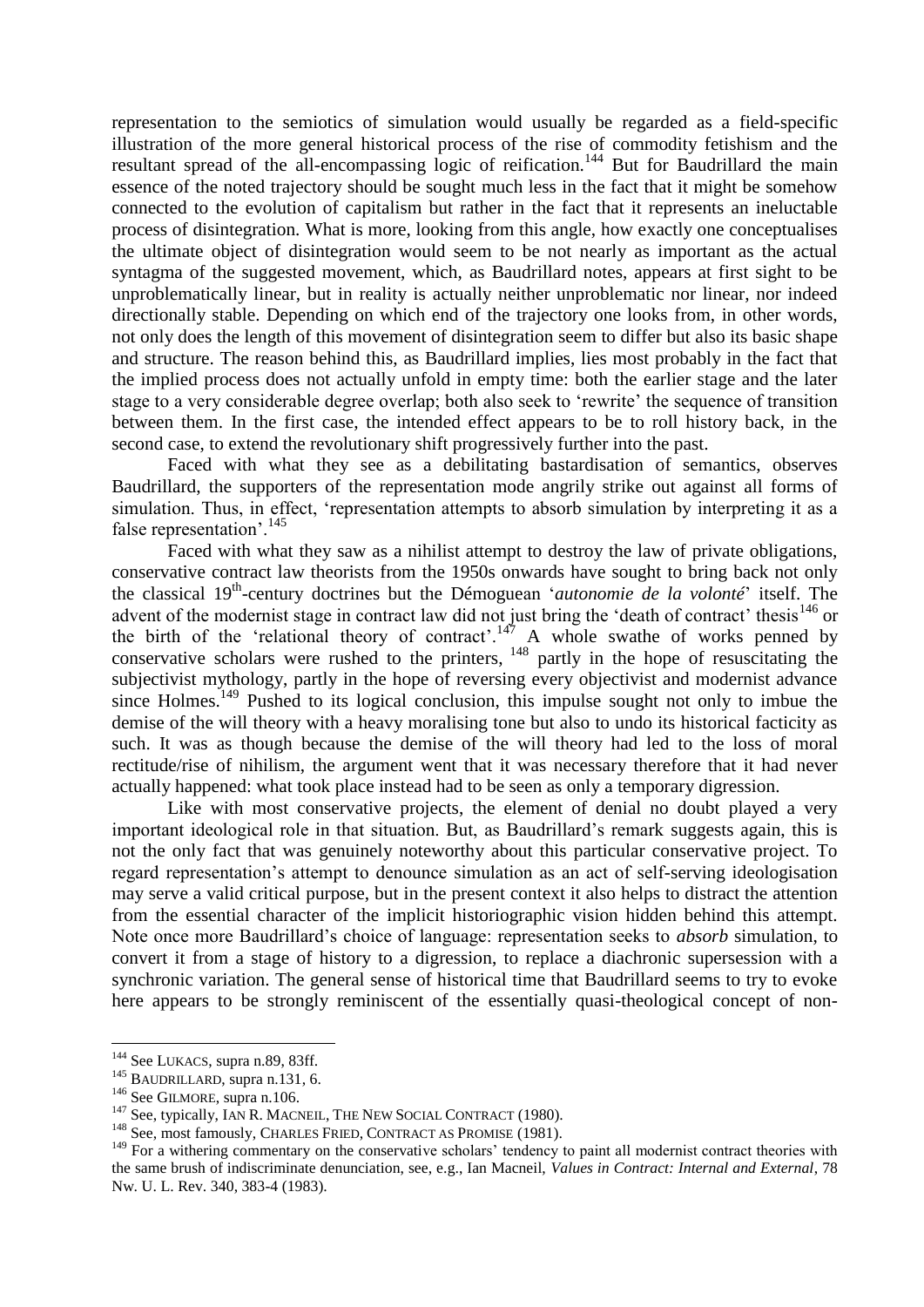directional history of the kind that at one time underpinned the constitutional-theoretical discourse in ancient Greece.

As Koselleck notes, what today one would call the constitutional law tradition in ancient Greece developed, strictly speaking, without any explicit theory of history. Nevertheless, through their discussions of the immanent patterns of constitutional evolution, various figures in that tradition projected over the years a rather striking conception of historical motion. The work of Darius, in particular, seems to have played a central role:

> While the protagonists of aristocracy and democracy each sought to highlight their own constitutions by proving the injuriousness of the others, Darius proceeded differently: he showed the immanent process by which each democracy and aristocracy was eventually led by its own internal disorders to monarchy. From this he concluded that monarchy should be introduced immediately, since it not only was the best constitutional form but would in any case prevail over time. <sup>150</sup>

The immediate logic of the move may not seem particularly relevant, but what appears at first to have been only a political argument, remarks Koselleck, on closer inspection turns out also to have been an implicit projection of a 'specifically historical' vision, one in which the central business of politics becomes to evade the threat of the natural decline of society by the 'skilful management' of mixed constitutional forms.<sup>151</sup> Note what sort of presuppositions the assumption of such a vision involves about the ontological character of the historical process. Darius's suggestion that the 'unavoidable' future form should be brought into existence already today reflects in its bare logic the same belief in the power of the political will to remould the course of history that tacitly underpins the conservative contract law theorists' attempt to bring back the subjectivist model of the will theory of contract. It is the belief in history as a kind of a cassetteplayer. For Darius, the primary goal was to convince his audience that the course of historical events could be sped up and fast-forwarded; for the conservative contract law theorists, that it could be reversed and rewinded. The vector of the movement is different, but the structure of the logical operation is essentially the same, as are, inevitably, the corresponding metaphysical implications: wherever one finds the belief in the rewind function, one also finds the belief in the Great Rewinder, the He who is both at the beginning and at the end, the transcendental subject that stands outside and above the stream of time, the eternal mover that cannot be moved himself  $-$  God.

In the same way in which representation seeks to deny the historical facticity of the rise of simulation, simulation seeks to downplay the essential 'reality' of the representational mode. The ultimate aim behind the exercise, as Baudrillard puts it, is to 'envelop[] the whole edifice of representation *itself* as a simulacrum<sup>'.152</sup>

The distinguishing feature of the modernist version of historical revisionism, as compared to that favoured by the conservative camp, is that it aims to recast the whole history of the transition from representation to simulation *either* as part of the internal history of simulation itself or, better still, as a simulationist construct *par excellence*: an 'invented tradition', a lie, a memory of a past that never was. The pattern, though not always obvious, can be easily traced in the works of modernist legal historiographers.

If one looks at the history of  $20<sup>th</sup>$  century contract law historiography, one of the main distinctions between the histories of the field that were written in the objectivist period and those that were developed during the modernist age, one of the first things that jumps to one's attention as one sets out to compare the two discursive traditions, is that the latter, by and large, always

<u>.</u>

<sup>&</sup>lt;sup>150</sup> KOSELLECK, supra n.10, 97.

<sup>151</sup> Id., 98.

<sup>152</sup> BAUDRILLARD, supra n.131, 6.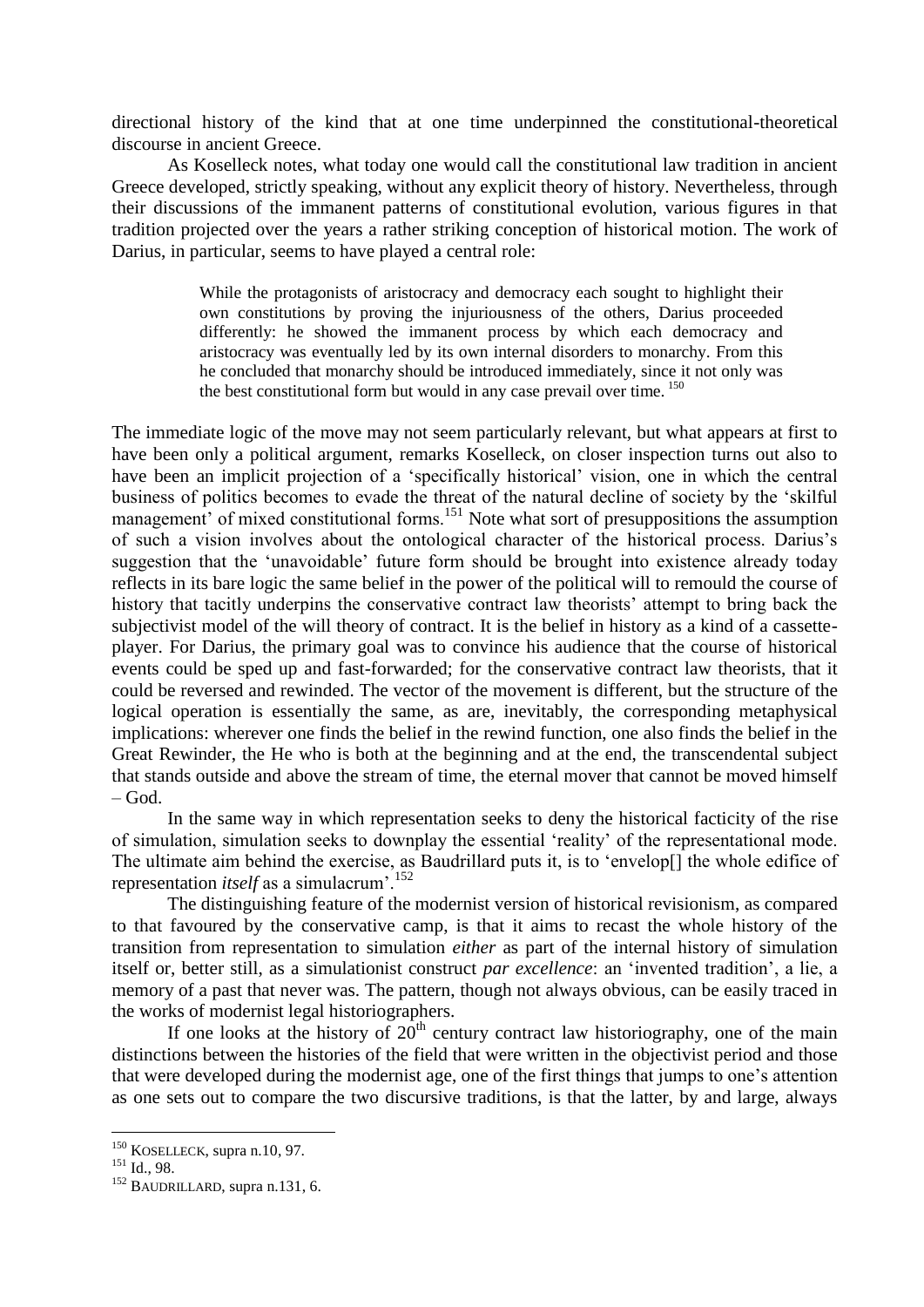seek to demonstrate that the subjectivist age, firstly, did not last quite as long as the writers of the objectivist period would have you believe, that even at the time of its alleged supremacy the meeting-of-the-minds doctrine had not, in fact, been taken nearly as seriously as was traditionally assumed; and that, secondly, the very idea of there ever being a subjectivist period is itself open to doubt. For all we know, it may well have been nothing more than a *scholarly invention* concocted by the late-objectivist period historians whose ultimate meaning can only be grasped in the context of the internal politics of the late-objectivist historiography but not, in any meaningful sense, in the context of the 'objective' historical development of contract law practices as such.<sup>153</sup>

Unsurprisingly, the more convincing this argument begins to sound, the more the underlying sense of the background historical timeline starts to collapse into an essentially antihistoricist concept of history. To be sure, compared to the conservative example, the dominant accent in this case has a completely different inflexion: the ruling model for the modernist revisionist exercise is not Darius but the (in)famous 'linguistic turn' ('everything is just a discourse'; 'there is no outside of text'). But the implicit ontology is still the same: history as an objective process is an impossibility. When everything turns into a language game, notes Baudrillard, reality itself becomes theoretically unthinkable. Once you cannot tell what sets 'fiction' apart from 'truth', to 'isolate the process of the real' turns into an epistemic impossibility.<sup>154</sup> The circle closes: simulation envelops everything as itself a form of a simulacrum.

And yet, one has to note, such is the logic of the process only *when it is perceived 'experientially'*, i.e. from inside the historiographic process itself. If, on the other hand, it should be approached 'from the outside', if, in other words, one should treat Baudrillard's hypothesis as a source of theoretical insights that could potentially be converted into useful analytical instruments but not as a truth-fiction account that must either be accepted as such or rejected, the situation appears to be completely different. Looking at things from this angle, what then comes out, in fact, is the following quadripartite structure of 'ideal types' of onto-theoretical modes, or as Baudrillard calls them,

the successive phases of the image:

- it is the reflection of a profound reality;
- it masks and denatures a profound reality;
- it masks the absence of a profound reality;
- it has no relation to any reality whatsoever: it is its own pure simulacrum.

In the first case, the image is a good appearance – representation is of the sacramental order. In the second, it is an evil appearance – it is of the order of maleficence. In the third, it plays at being an appearance  $-$  it is of the order of sorcery. In the fourth, it is no longer of the order of appearances, but of simulacrum.<sup>155</sup>

The first formula closely resembles the subjectivist version of the will theory. *Raffles v. Wichelhaus*: a contract is a representation of the invisible 'meeting of the minds' which acts as its profound reality and the exclusive source of its 'truth'. The second formula parallels the Holmesean revision of the doctrine: 'The law has nothing to do with the actual state of the

<sup>&</sup>lt;sup>153</sup> See, e.g., KENNEDY, supra n.104, 214 (challenging the reliability of the narrative suggested by objectivist theorists as an 'invented tradition') and 220-1 (identifying the presence of the objectivist mindset already in the work of Christopher Columbus Langdell). See also MORTON HORWITZ, THE TRANSFORMATION OF AMERICAN LAW 1780-1860 197-8 (1977) (tracing the beginning of objectivist sensibility even further back, to the work of Theophilus Parsons in 1850s).

 $^{154}$  BAUDRILLARD, supra n.131, 21.

 $^{155}$  Id., 6.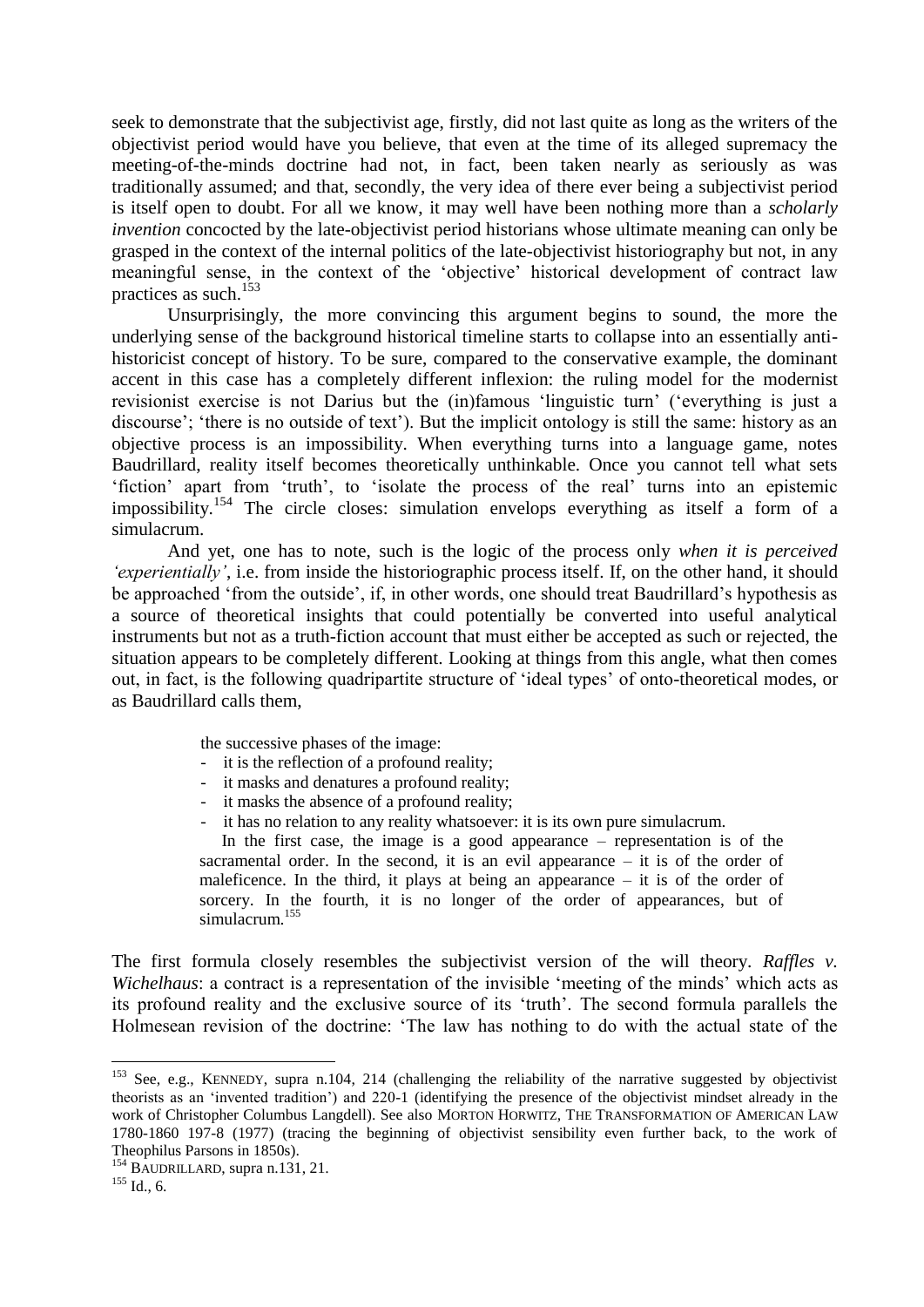parties' minds. In contract, as elsewhere, it must go by externals, and judge parties by their conduct.<sup>156</sup> Retain the language of the subjectivist approach, but use instead a completely different theory of contract-making practice, denature the concept of the communion of the wills by replacing the real intentions of the actual parties with the external formalities conveying the apparent intentions of an 'average man of ordinary intelligence and prudence'.

The third formula is the post-Holmesean rationalism of Corbin and Williston: the external formalities are not just an evidence of some mystical thought process, they are themselves the relevant operative acts; the use of the language of voluntary transactions is retained to mask the fact that no voluntarism is really required anymore for a contract to be created in the eyes of the law. The fourth formula, finally, is an expression of Atiyah's modernist disintegration: even as a matter of official hypocrisy, one does not anymore assume that behind the legal reality of the contract there should be anything even remotely approximating the communion of free contracting wills. Indeed, by this stage, it would not 'matter a whit' if this were actually admitted in the open.

So far, so good, but note also another important insight hidden behind all these parallelisms. An abstract deduction it is, nothing more, to be sure, but what it signals, nevertheless, is a potentially very powerful insight into how the demise of the will theory might have actually been sequenced *in logical terms*, an insight that, if deployed comparatively, could be used to get around the earlier noted epistemic obstacle raised by international law's seeming inability to admit the end of the Démoguean '*autonomie de la volonté*'. Here is that insight: the 'decisive turning point' in the dialectical movement from representations to simulacra, notes Baudrillard, does not take place between the third and the fourth stages. Rather, it comes between the second and the third: 'the transition from signs that dissimulate something to signs that dissimulate that there is nothing' is the real start of the logic of simulation.<sup>157</sup>

Could it be that the real shift from the 'rise' to the 'fall' stages in the history of the will theory came somewhere between Holmes and Corbin? The brief overview sketched out above certainly seems to support this view. If that is so, however, then what it appears to tell us about the general *symptomatology of the onset of modernism* – Corbin's main difference from Holmes was his lack of interest in proving why it was appropriate to link external acts to internal intentions and his endorsement of the idea that the general shape of contract law in practice is defined by considerations of public policy – should carry some rather far-reaching implications for the genealogical study of the modern law of treaties.

# *k. What the Logic of the Will Theory Reveals about the Hidden Contradictions of the Unanimity Theory*

The divergence in the choice of penalized parties was not the only noteworthy difference between the unanimity theory and the Pan-American approach. No less significant was also the difference in their underlying conceptions of the fundamental operative logic of treaties as legal regimes. A good starting point in demonstrating how this difference played out in practice is to analyse the way in which the unanimity theory conceived the relationship between the objective regime of the treaty and its apparent foundation in the subjective bargain between the contracting parties encoded into its continuous insistence on protecting the 'integrity' of the alleged treaty commitment.

Characteristically, most of the discussion so far has focused on exploring the implications of the relative restrictiveness of the unanimity theory vis-à-vis the Pan-American approach. And

<sup>156</sup> HOLMES, supra n.117, 309.

<sup>157</sup> BAUDRILLARD, supra n.131, 6.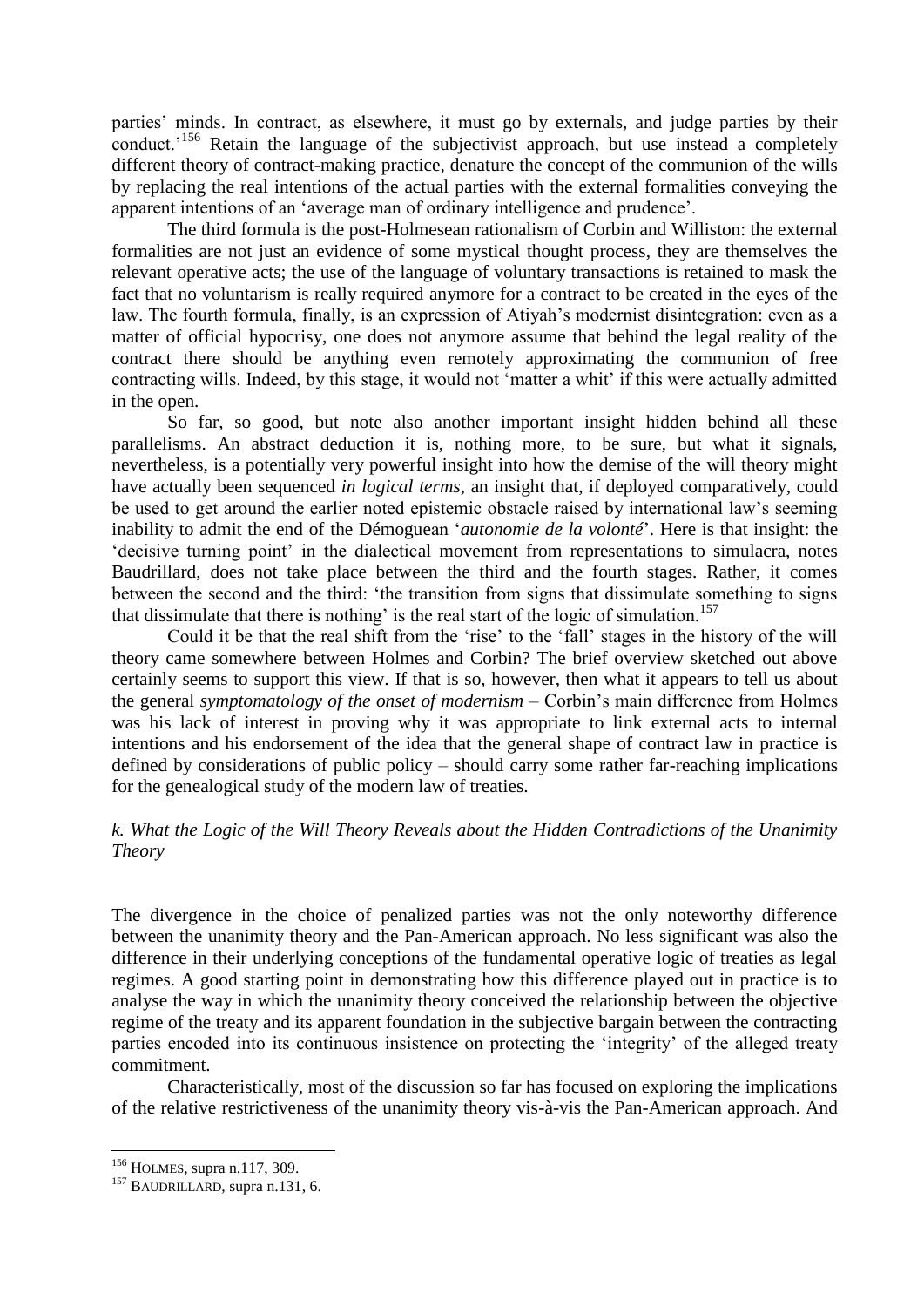yet, if we think about this carefully, the very fact that the unanimity theory allows for the possibility of reservations in the first place should be certainly considered a no less revealing feature of this model. For, indeed, in a theoretical tradition that is meant to be so closely wedded to the notion of protecting the integrity of the original bargain, the proposition that reservations may be admissible *at all* is not, in fact, self-evident.

Consider the argument: the official theory behind the unanimity model holds that the principal reason why reservations require the unanimous consent of all other contracting parties comes down, in the end, to the need to ensure that the parties get 'what they bargained for' since otherwise the rationale behind having such multilateral treaties would be 'impaired' and maybe even 'destroyed'.<sup>158</sup> The reasoning sequence that leads up to this conclusion runs more or less along the following lines: every multilateral treaty represents 'a balanced, integrated whole'; $^{159}$ once it has been drawn up it becomes like a package deal – any attempt to remove any element of the package risks frustrating the object of the deal; in order so that this does not happen, whenever a reservation that has not been factored into the original agreement is proposed, the law must require that it be examined by all the contracting parties and receive their unanimous assent.

Now, the idea of protecting the bargain is, of course, a quintessential subjectivist trope: the notion that there exists behind the surface reality of a treaty some kind of ontologically separate entity (the 'package deal') whose integrity the law is meant to protect presupposes as its operative premises precisely the kind of metaphysical conception of contract-making which characterised the *Raffles v. Wichelhaus* approach. And yet, an indispensable precondition of adopting such a conception of treaty law would also have to be the idea that the constitution of every treaty not only comprises an essentially indivisible  $act^{160}$  but is at the same time a perfectly singular event: $161$  once the minds of the contracting parties have met, the prerequisite 'consensus *ad idem*' is achieved, and at this precise point – and only at this point – the treaty as a legal fact comes into existence and no subsequent evolution is now conceivable. Any amendment would have to obtains its own 'meeting of the minds' foundation, i.e. its own foundational bargain and thus, technically speaking, give rise to its own, separate treaty arrangement.

It seems instructive at this point to recall that the argument in defence of the unanimity theory's approach to the issue of reservations has also sometimes been made by way of drawing an analogy with post-negotiations accessions. If a party that did not take part in the original negotiations decided to accede to a multilateral treaty (the new arrival scenario), it would obviously have to take it exactly as it is or negotiate a completely new treaty altogether. Given that the only situation where the question of reservations can arise is when the original negotiations are over and the reserving State still decides to reopen the deal, why not use the same approach for reservations? An eminently reasonable argument, it would seem. But pause for a moment now and think through its reasoning again. If one really takes the theory of the 'consensus *ad idem*' seriously, one should be able to contemplate the possibility of any new arrivals at all. Whatever the original parties' meeting of the minds would have covered, it certainly was a meeting only between their minds. The agreement that was thus concluded, therefore, can only exist between these original parties. Allowing for any new arrivals to be added to the treaty in question, under these circumstances would effectively be tantamount to an

<sup>&</sup>lt;sup>158</sup> Malkin, supra n.80, 142.

<sup>&</sup>lt;sup>159</sup> Fitzmaurice, supra n.58, 1.

<sup>&</sup>lt;sup>160</sup> The idea that under the subjectivist view every contract should be considered a monolith block so that 'the breach of any part was therefore a breach of the whole' has long been highlighted as one of the more dubious doctrinal implications of the will theory. See Horwitz, supra n.106, 953.

 $^{161}$  HORWITZ, supra n.153, 201.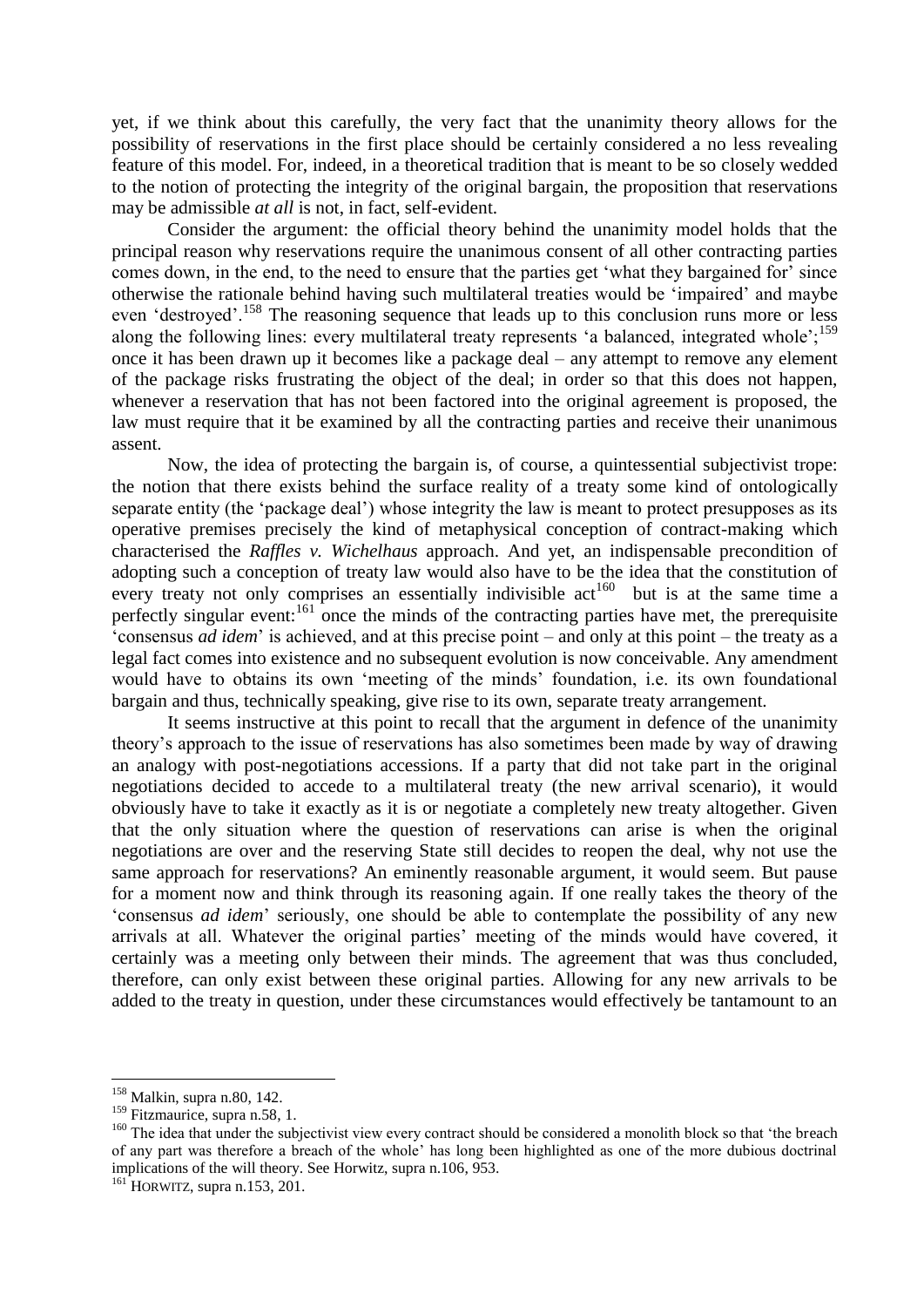invitation for a new meeting of the minds to take place, that is to say for a new *treaty* to be brought into existence.<sup>162</sup>

Given this logic, however, given, that is, the idea that every attempt to propose a reservation that was not negotiated at the drafting stage is effectively similar to a request for a post-negotiations accession and every request for a post-negotiations accession is effectively tantamount to an invitation for a new 'meeting of the minds', there seems to be no actual reason to insist on any form of unanimity requirement. Why should the new 'meeting of the minds' proposed by way of an attempt to attach a reservation not be allowed to include fewer than all of the original parties? If reservations belong in the same category as offers to conclude a new treaty, there exists no legitimate reason to give the parties to the 'old treaty' any say over who can join the 'new treaty'. Put differently, there exists no reason to allow any reservations at all, since any acceptance of a reservation would automatically trigger a new 'meeting of the minds' and a new 'meeting of the minds' has to find its 'own' treaty document through which to be formally expressed instead of piggy-backing onto another meeting's treaty.

To put the matter more formally, looking at its operative logic, it appears that either the unanimity model, contrary to what its official theory holds, did not actually care that much about preserving the 'integrity of the bargain' behind the treaty (i.e. it consistently 'lied' about its intentions) or it was just very bad at doing what it set out to do (i.e. it was deeply mistaken about the nature of its strategic task). Or, which seems much more likely, there exists, in fact, no other way to justify the unanimity requirement than on the grounds of Corbinesque 'considerations of public policy', which, of course, can only mean that in terms of its practical operation the unanimity model firmly belongs in the objectivist tradition of the will theory; and, given that its basic repertoire of justificatory tropes seems nevertheless to be lifted from the subjectivist tradition, it, again, must have either consistently 'lied' or was deeply mistaken about its selfimage. In either case, as a piece of legal-regime-modelling it was obviously riddled with a fundamental design contradiction, or, to use a somewhat catchier term, a Great Structural Rift.

#### *l. The Pan-American Approach as a Formal Expression of the Objectivist Sensibility*

The contrast could not have been starker in the case of the Pan-American approach. Positing a default rule whose substantive contents directly challenged the operative assumptions of subjectivism, the Pan-American model projected a conception of treaty ontology that indicated a no less decisive break with the subjectivist sensibility.

Consider once more the general implications that flow from the idea of treaties as 'package deals'. As soon as one accepts as a given the proposition that every treaty agreement is a 'balanced and integrated whole', the most 'obvious' next move is to reify the underlying phenomenon of the contractual bargain so as to separate for the purposes of the practical analysis the 'external' reality of the treaty from the 'internal' reality of the agreement. Once this move is completed, it only becomes a matter of a very small step before one arrives at the notion of privileging the latter over the former on the grounds that the internal represents the true and the

 $162$  Even if it were possible to show conclusively that the original parties at the time of concluding their agreement indeed had it in their minds that the agreement would be later joined by that particular State which now approaches them as the 'new arrival', this would not be enough to resolve this problem inasmuch as it would still remain true that the new arrival's mind did not at that point meet with the minds of the original parties which means that there was no requisite convergence of the wills (and hence the new arrival cannot be considered a party to the original agreement/treaty).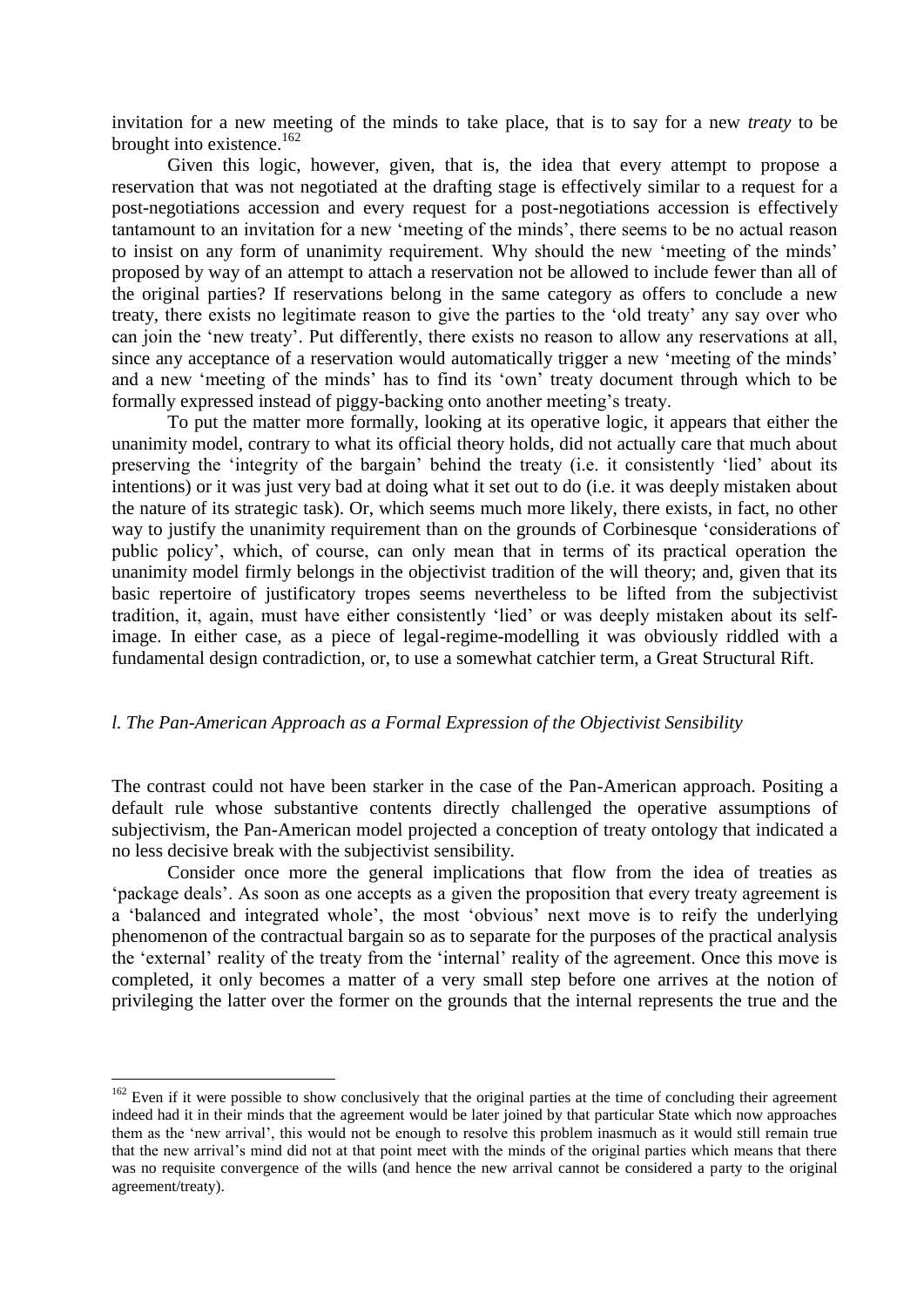external, only the apparent. Nietzsche wrote about this;<sup>163</sup> so did Morris Cohen.<sup>164</sup> The moment the external reality of the treaty becomes normatively subordinated to the internal reality of the 'underpinning' bargain, one arrives into the world of theological reasoning. Enter natural law and everything else that flows from it.

Contrast this pattern now with that adopted in the Pan-American approach. As soon as one discards the package-deal mentality, the most obvious analytical progression becomes to move towards a thorough re-conceptualisation of the whole treatymaking process along broadly functionalist lines. From the idea of treaties as reflections of 'things' (deals, bargains, 'meetings of the minds'), the implicit understanding gradually shifts towards the idea of treaties as foundations of positive legal regimes constructed by the assortment of such bundles of rights and duties as have been specified in the texts of the treaties themselves. Put differently, one gradually comes to regard treaties as conduct-shaping frameworks of behavioural incentives. Taken as objective phenomena, treaties then come to be experienced and perceived both by their participants and by external observers no longer as reified solid entities but as relatively flexible open-format structures: *enabling contexts* or *platforms* for the development of dynamic interactive environments between their respective parties.

As soon as this conceptual transition starts, the theoretical foundations of treaty law ineluctably begin to shift regardless of how much faith one may still have (as a matter of one's explicitly articulated theoretical beliefs) in the doctrine of the 'meeting of the minds'. In its subjectivist dimension the theoretical conception evolves in the following way: if every multilateral treaty is effectively now perceived as a conduct-shaping framework in the context of which each participating State, if it so sees fit, can choose to build any number of different regimes of legal relations between itself and its contracting partners, there remains no good reason to prevent the conclusion that if it should decide to achieve this goal by submitting, accepting, challenging, or negotiating reservations, then so be it. In the objectivist dimension the evolution proceeds thusly: if treaties, as a matter of fact, are not treated as direct representations of their parties' actual intentions, but every treaty, on the other hand, does at the same time constitute a bundle of legally enforceable rights and duties, then the question of which rights and duties will be enforceable in the context of any given treaty is, in the final analysis, always a function of what the broader regime of international law 'has to say' on that subject, as a matter of public policy considerations. If this should be the case, however, then insofar as the question of reservations must also be part of that bundle, it ought to be true then also that if the broader regime of international law should choose to privilege some other policy consideration over the idea that the contracting parties are the supreme masters of their treaty, then the default rule on reservations could also, perfectly legitimately, be formulated with a view to the enactment of that other policy. Since, as a matter of fact, it so happens that the broader regime of international law has become concerned with encouraging ever-broader participation in multilateral treaty regimes as well as preventing 'the subjection of one State to an interpretation of a Treaty asserted by another State', it can be safely deduced that the most appropriate way to organise the default regime on reservations would be to increase the reserving State's scope of freedom and remove the objecting State's power of veto over its accession.

The sense of progression – and rupture – is unmistakable: between the unanimity approach with its inherent sense of contradictoriness and its Great Structural Rift and the Pan-American model whose whole structure exudes objectivist sensibility on its every level lie not just a few years but a whole paradigmatic shift. In Hegelian terms, one could say this is equivalent to the difference between the murky dawn of reason and its brightest noon, between

<u>.</u>

<sup>&</sup>lt;sup>163</sup> See FRIEDRICH NIETZSCHE, TWILIGHT OF THE IDOLS AND THE ANTI-CHRIST 45-9 (trans. by R. J. Hollingdale; 2003).

<sup>164</sup> See Cohen, supra n.106, 558-9, 571-5.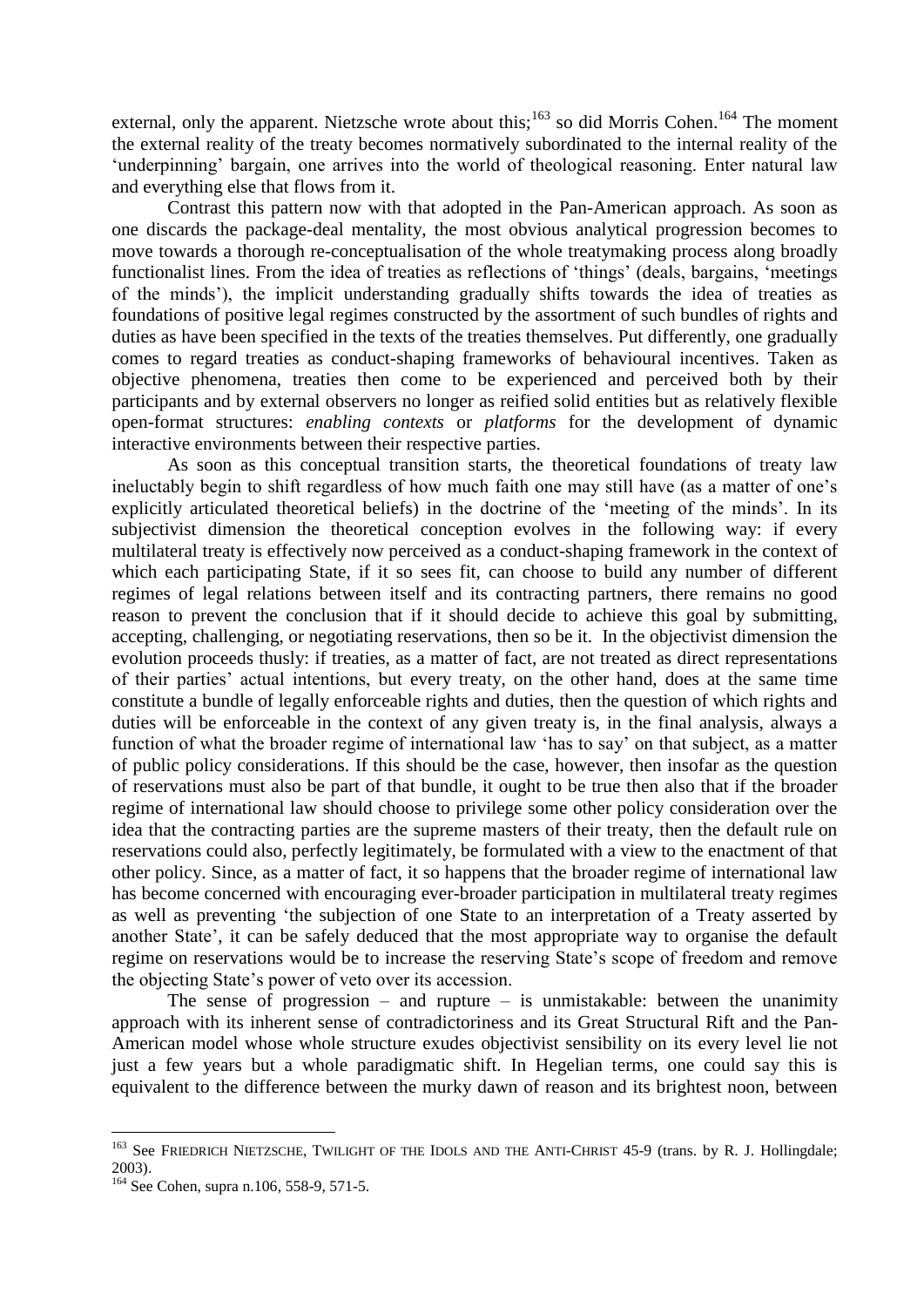Thought that is still struggling against its own self-estrangement and Thought that has become fully one with itself, between contradiction and self-becoming.

Or one could simply say this is equivalent to Baudrillard's 'decisive turning point'.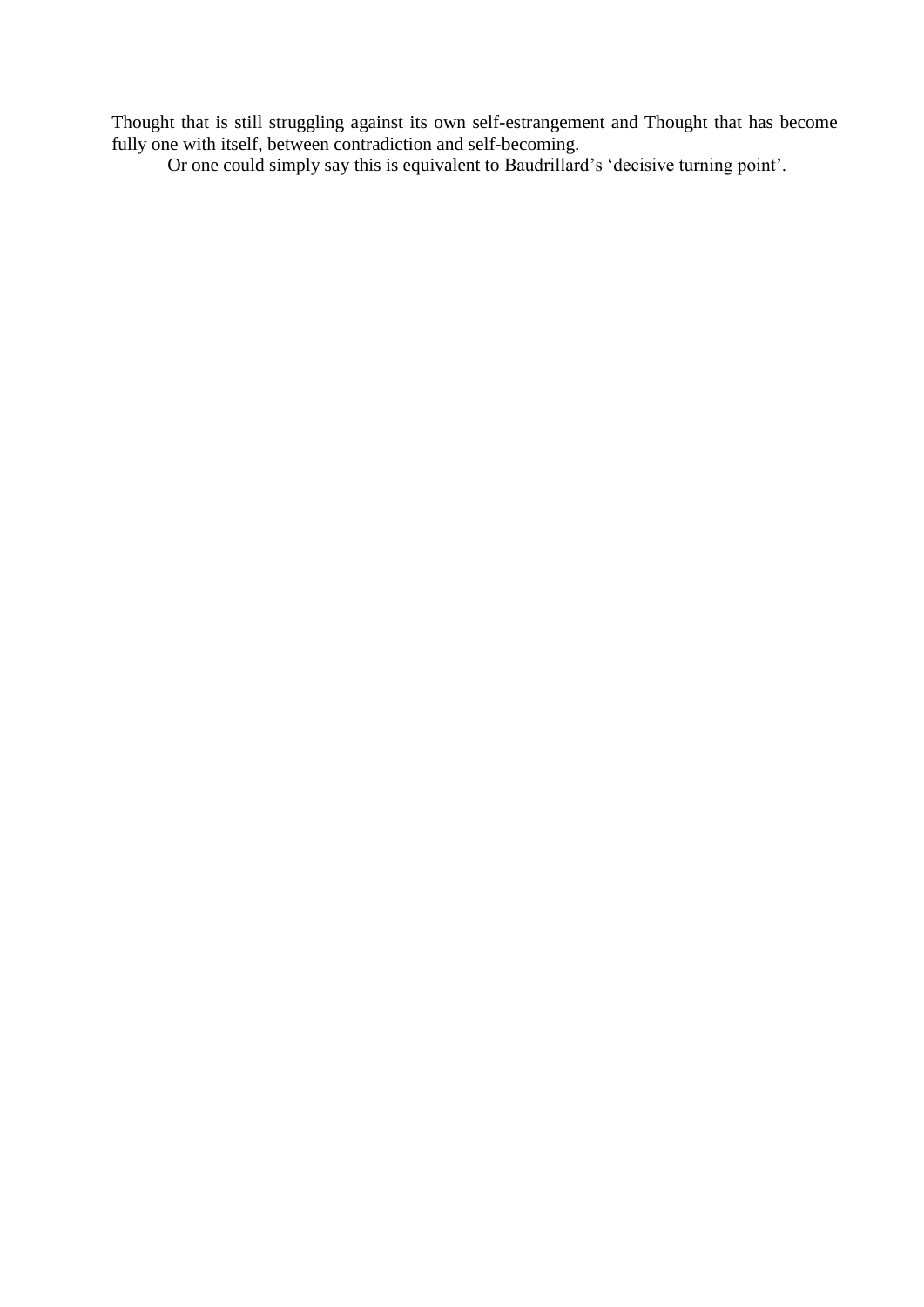# SECTION 4. THE MODERN LAW OF RESERVATIONS: THE EMPTY HOPES AND THE IRRESOLVABLE ANTINOMIES OF THE COMPATIBILITY TEST APPROACH

## *a. The Rise of the Compatibility Test Approach*

Few cases have acquired such an iconic status in the history of modern international law as the Reservations case. The background story behind it has been told numerous times.<sup>165</sup> At some point following the adoption of the Genocide Convention, one group of States expressed the intention to join the Convention while making a reservation to its Article IX. Another group of States protested against this. The dispute went to the General Assembly, under the auspices of which the Genocide Convention was originally adopted. The Assembly decided it could not resolve the matter on its own and, after a short hesitation, referred the dispute to the International Court of Justice under the guise of a request for an advisory opinion.

The terms of the referral read as follows:

in the event of a State ratifying or acceding to the Convention subject to a reservation … can the reserving State be regarded as being a party to the Convention while still maintaining its reservation if the reservation is objected to by one or more of the parties to the Convention but not by others? If [yes], what is the effect of the reservation as between the reserving State and: (a) the parties which object to the reservation? (b those which accept it? $166$ 

Half a year after receiving the request, the Court delivered its decision. On the first question, the answer was unequivocally in the affirmative. On the second question, the Court took the position that whereas between the accepting State and the reserving State the treaty would have to operate subject to the proposed reservation, the effect of the reservation as between the reserving State and the objecting State depended essentially on the latter's decision. If the objecting State so desired it was at liberty to consider that the treaty did not enter into force between itself and the reserving State. A rather straightforward endorsement of the Pan-American model it would seem at first glance, but, as has so often been the case with the Court's decisions, on closer inspection things turned out to be nowhere near as simple.

Let us return briefly to the actual text of the Court's decision.

Certainly, begins the operative part of the *ratio*, it seems to be a very well-established principle of international law that no State can be bound in its treaty relations without its express consent, and so no reservation, therefore, can be made 'effective against any State without its agreement thereto.<sup>'167</sup> Equally, as a result of the same argument it follows that when it came to multilateral conventions 'none of the contracting parties [should be] entitled to frustrate or impair, by means of unilateral decisions or particular agreements, the purpose and *raison d'être* of the convention'. After all, such a convention 'is the result of an agreement freely concluded upon its clauses'.<sup>168</sup> If a given State chose to accede to a multilateral convention, it would have to abide by every one of its provisions. For, otherwise, why did it decide to join that convention in the first place? Nobody forces it to accept what it did not agree to.

So far, so rather predictable: composed primarily of old-school international lawyers, the Court, rather unsurprisingly, seems to side with the supporters of the old-school approach. The

<sup>&</sup>lt;sup>165</sup> See, e.g., Fitzmaurice, supra n.58, 2-6; Ruda, supra n.44, 139-48; KOSKENNIEMI, supra n.26, 368-71.

<sup>166</sup> *Reservations to the Genocide Convention*, supra n.75, 16.

 $^{167}$  Id., 21.

<sup>168</sup> Id.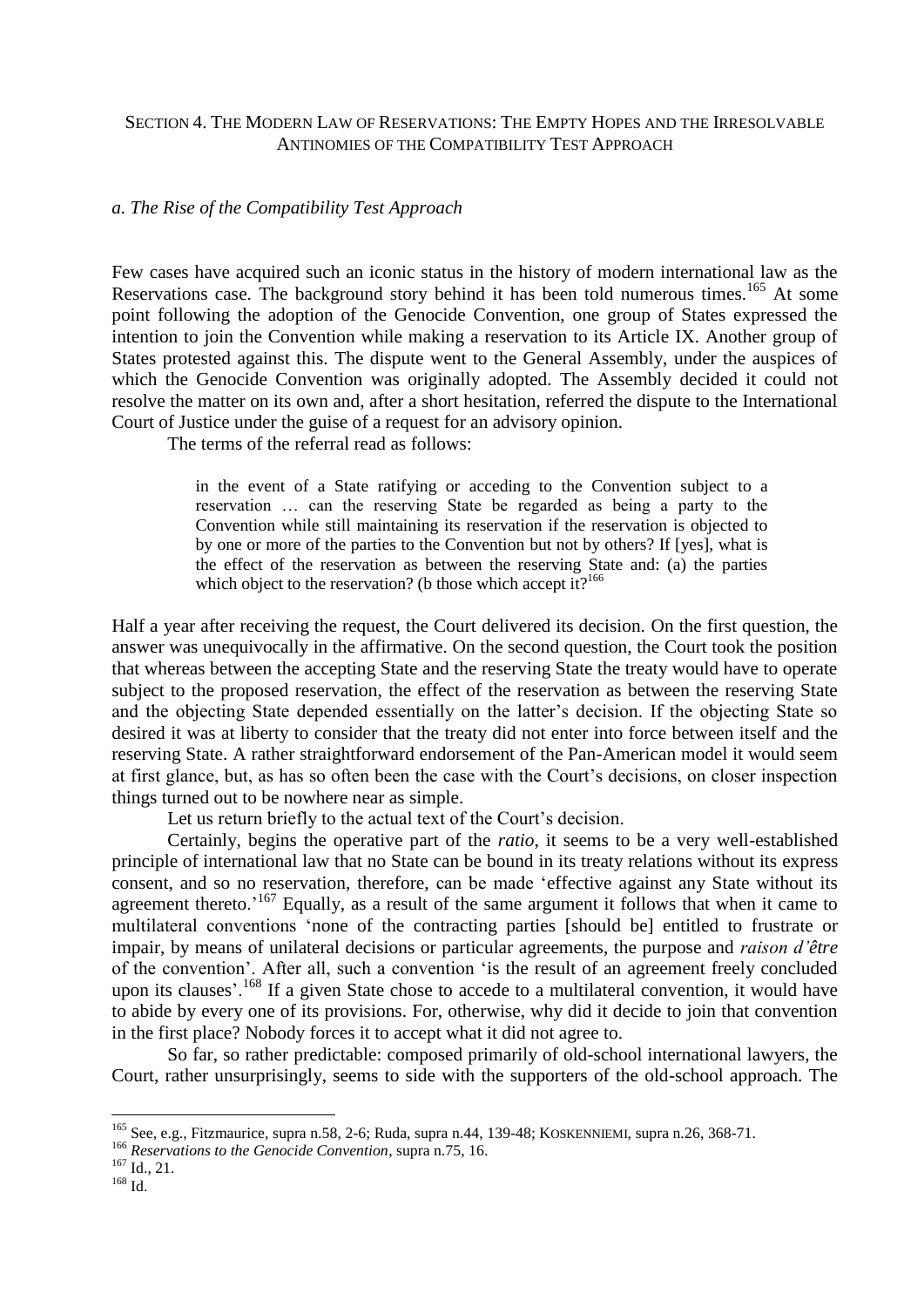presence of the package-deal metaphor, the repeated allusion to the principle of consent, the implicit reduction of the operative logic of treaty-making to the single thesis of the freedom of contract all act as something of a barometer. The movement of the argument seems unmistakable – but only for a few lines. Already at the start of the next paragraph, the Court makes a sudden U-turn: the unanimity approach, it declares, is rooted in the view that all treaties by their nature are like contracts, whereas the immediate circumstances of the Genocide Convention quite clearly indicate that this is not at all the case in the present context.

Firstly, unlike most treaties, the Court remarks, the Genocide Convention was concluded under the auspices of an international organisation that has 'a clearly universal character'.<sup>169</sup> From its very design it seems obvious that it was thus meant to attract a 'very wide degree of participation'.<sup>170</sup> Secondly, an 'extensive participation in conventions of this type has already given rise to [a great deal of] flexibility in the international practice'.<sup>171</sup> In particular, a completely new pattern of State practice seem to have arisen in recent years 'which go[es] so far as to admit that the author of reservations which have been rejected by certain contracting parties [can] nevertheless ... be regarded as a party to the convention in relation to those contracting parties that have accepted the reservations.<sup>'172</sup>

Thirdly, because the text of the Convention was adopted in the General Assembly by a series of majority votes, it seems reasonable to assume that the traditional unanimist view that the text of the treaty as adopted represents exactly what its parties agreed on should no longer be accepted as accurate. If both the principle of consent *and* the operative logic of the actual procedure by which the Convention was brought into existence are to be taken seriously, it would seem to follow that those States which in different rounds of voting had found themselves on the wrong side of the majority vote should be allowed at least some kind of leeway when it comes to accepting those parts of the Convention to which they did not, in fact, agree, which the unanimity theory, quite evidently, would not support.<sup>173</sup>

Fourthly, it also bears reminding that the Convention was not actually designed in the form of a typical contract. Its principal object is to 'safeguard the very existence of certain human groups and ... to confirm and endorse the most elementary principles of morality'. It has nothing to say about the immediate relations between its signatory parties *per se*, since in conventions of such kind 'the contracting States do not have any interests of their own'. This means that one cannot really speak in this case of any kind of reciprocational dynamics, that is to say, it would be entirely specious to look at this type of conventions from the position of trying to maintain 'a perfect contractual balance between rights and duties.' 174

Add all of this together and it seems to be beyond doubt, concludes the Court, that everything about the Genocide Convention requires that as many States as possible should be allowed to participate in it and the Convention itself should not be used to preclude this. Adopting the unanimity approach would almost certainly prejudice the achievement of this objective. If only on that ground alone the unanimity theory, therefore, has to be decisively rejected:

> The complete exclusion from the Convention of one or more States would not only restrict the scope of its application, but would detract from the authority of the moral and humanitarian principles which are its basis. It is inconceivable that the

<sup>169</sup> Id.

 $^{170}$  Id.

 $171$  Id.

<sup>172</sup> Id., 21-22.

 $173$  Id., 22.

<sup>174</sup> Id., 23.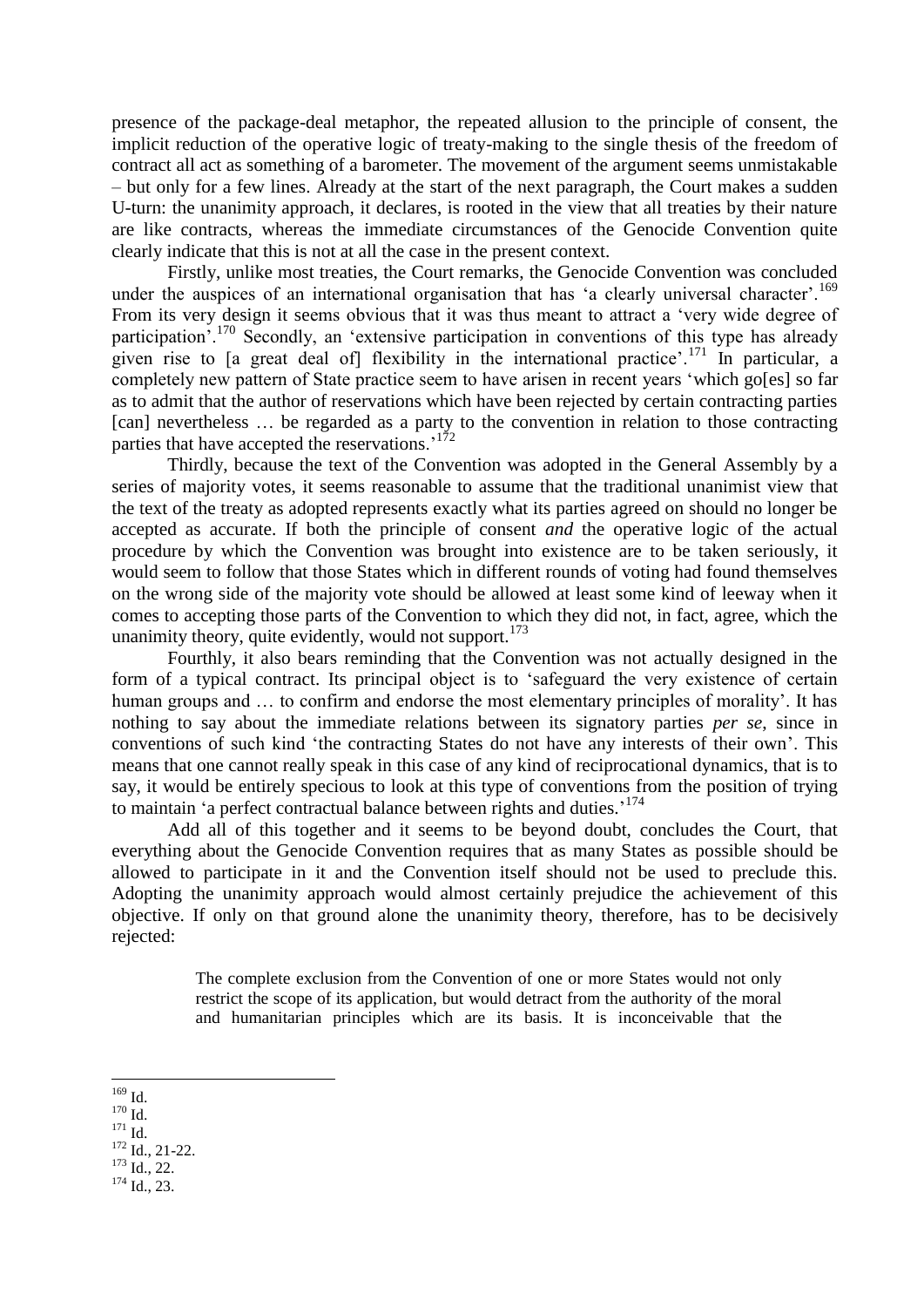contracting parties readily contemplated that an objection to a minor reservation should produce such a result.<sup>175</sup>

Once again, the movement of the argument appears pretty obvious. Having dismissed the unanimity model because of its excessive rigidity and simplicity of its theoretical assumptions, the Court goes on first to explain the unique character of the Genocide Convention, then pointedly acknowledges the emergence of anti-unanimist patterns in customary international law, before explaining how complex the process of multilateral negotiations has become in modern practice and developing on that basis a policy argument that unmistakably seems to point towards the endorsement of the Pan-American approach. But then, once more, comes the abrupt U-turn.

In the sentence immediately following the last quoted passage, just after the point where it notes how inconceivable it would be that the drafters of the Genocide Convention readily contemplated that an aspiring party could be turned away on the sole basis that one of the other parties did not like its reservation, the Court curiously adds: 'But even less could the contracting parties have intended to sacrifice the very object of the Convention in favour of a vain desire to secure as many participants as possible.<sup>176</sup>

Like the unanimity theory, it turns out the Pan-American approach is also far too 'contractualist' in its attitude for the Court's liking. Luckily for the Assembly, however, the Court may just have the perfect solution for that flaw.

The key, as it hinted in an earlier passage, is to recall the unique 'object and purpose' of the Genocide Convention. Every reservation proposed to this treaty should be assessed in the light of its potential impact on these 'object and purpose'.

> It follows that it is the compatibility of a reservation with the object and purpose of the Convention that must furnish the criterion for the attitude of a State in making the reservation on accession as well as for the appraisal by a State in objecting to the reservation. Such is the rule of conduct which must guide every State in the appraisal which it must make, individually and from its own standpoint, of the admissibility of any reservation.<sup>177</sup>

And that was that. What followed afterwards should not have been that difficult to foresee. Most old-school international lawyers found the new compatibility test approach deeply unsatisfactory. Some of them sought to curtail the judgment's precedent-creating effect by arguing that the Court's reasoning had no real foundation either in the text of the Convention itself (good point) or in the broader patterns of state practice (another good point); others proposed that the new model was only meant to apply in the case of the Genocide Convention (possibly true) and so did not necessarily extend to other treaties (totally unconvincing).  $^{178}$  Both strategies had their strengths and their weaknesses. In the long run, neither of them seems to have worked. The first argument proved entirely ineffective for the simple age-old reason that between a scholarly argument and a judicial decision, the latter always has a far stronger 'sticking potential'.<sup>179</sup> The second argument fared only marginally better, leaving a faint rhetorical trace that managed to survive in some rarefied academic contexts<sup>180</sup> but has been otherwise completely ignored in State practice.

<sup>1</sup>  $175$  Id., 24.

 $176$  Id.

<sup>177</sup> Id.

<sup>&</sup>lt;sup>178</sup> See, e.g., Clive Parry, 'The Law of Treaties', in MAX SORENSEN (ED.), MANUAL OF PUBLIC INTERNATIONAL LAW 175, 195 (1968).

<sup>&</sup>lt;sup>179</sup> See PAUL W. KAHN, THE CULTURAL STUDY OF LAW 28-9 (1999).

<sup>&</sup>lt;sup>180</sup> See, e.g., Fitzmaurice, supra n.41, 190.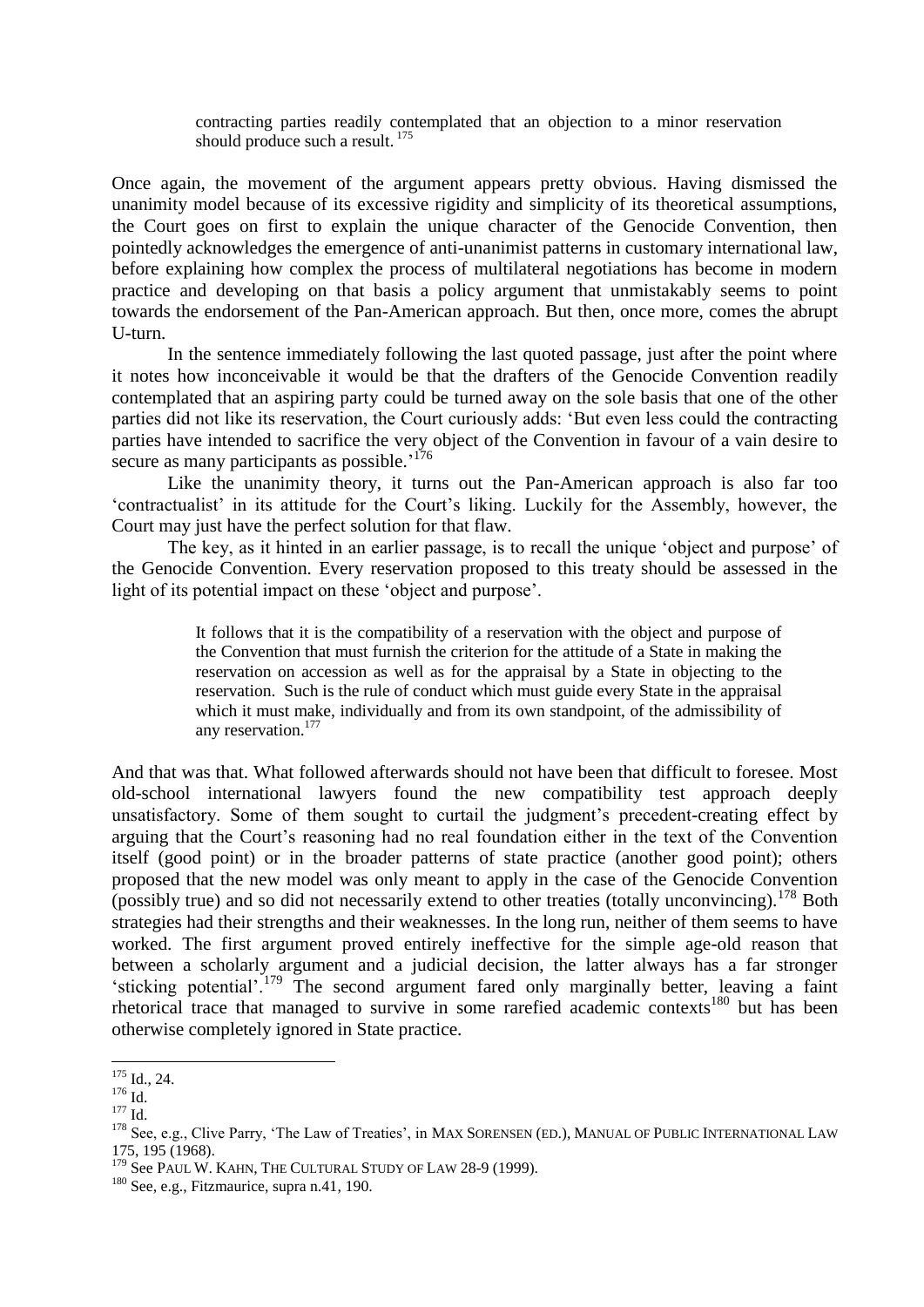Within the space of the next several years, the compatibility test approach took off not just in the context of the Genocide Convention but for all other multilateral treaties too. The UN Secretariat adopted it into its practice. The International Law Commission incorporated it into the draft of the future Vienna Convention. By the end of the following decade, there was nothing its critics could do about it anymore.

Not that this meant any of its substantive flaws had somehow been cured – quite on the contrary.

# *b. The First Antinomy of the Compatibility Test Approach*

Earlier it has been noted how closely the internal logic of the compatibility test depends on the operative assumptions of the permissibility theory. Looking at the manner in which the Court built its argument in the *Reservations* opinion, one can immediately notice now that these assumptions were, in fact, *all* that separated the compatibility test approach from the Pan-American approach. Indeed, as many Latin American lawyers noticed, the compatibility test model differed from the Pan-American model only inasmuch as it presumed that the question of every given reservation's validity could be answered by consulting the respective treaty itself rather than the opinions of its contracting parties.<sup>181</sup> This shift in assumptions, of course, is precisely what separates the permissibility school from the opposability school. Given what has been said earlier about the latent logic of the permissibility view – that it relies on an essentially natural-legalistic concept of legal interpretation and that it does not sit very well with the idea of a decentralized legal process – it should not be difficult to work out what sort of epistemological and ontological implications the move to the compatibility model triggered in the doctrinal fabric of the law of reservations.

Consider, first, the *epistemological* implications. Under the Pan-American approach, the question of whether or not a given reservation was valid was essentially treated as a question of fact: the inquiry started and ended with taking note of other contracting parties' reactions, objections, and acquiescences. Under the compatibility test model, by contrast, the evaluative process on the whole is structured decidedly in the shape of a deductive-style logical operation. Firstly, in order to verify which reservations are admissible and which are not, the model requires the legal decision-maker to look 'inwards', into the ideational landscape of treaty law, rather than 'outwards', into the sociological domain of diplomatic acts. Secondly, in order to establish what precise content this ideational landscape has in each particular case, it requires the decision-maker again rather than turning outwards, into the domain of State practice, to extrapolate the answer from the underlying aims and objectives of the respective *legal-ideational framework*, be it the combination of the 'moral and humanitarian principles' on which the respective treaty is based or the presumed goal of broadening Statal participation in the particular category of treaties.

Note the rather conspicuous parallels between the implicit operative premises of the compatibility test approach and the Baudrillardian logic of simulation. When the practice of signification shifts from the logic of representation to that of simulation, the truth of the sign is no longer determined by its correspondence to any external phenomena but is decided solely within the plane of signification itself. When the establishment of admissibility shifts from the opposability approach (Pan-American model) to the permissibility approach (compatibility test), the question of a reservation's validity is no longer determined by the acts of diplomatic practice, but is decided instead solely within the conceptual horizon of the given treaty arrangement itself.

 $181$  See Ruda, supra n.44, 132-3.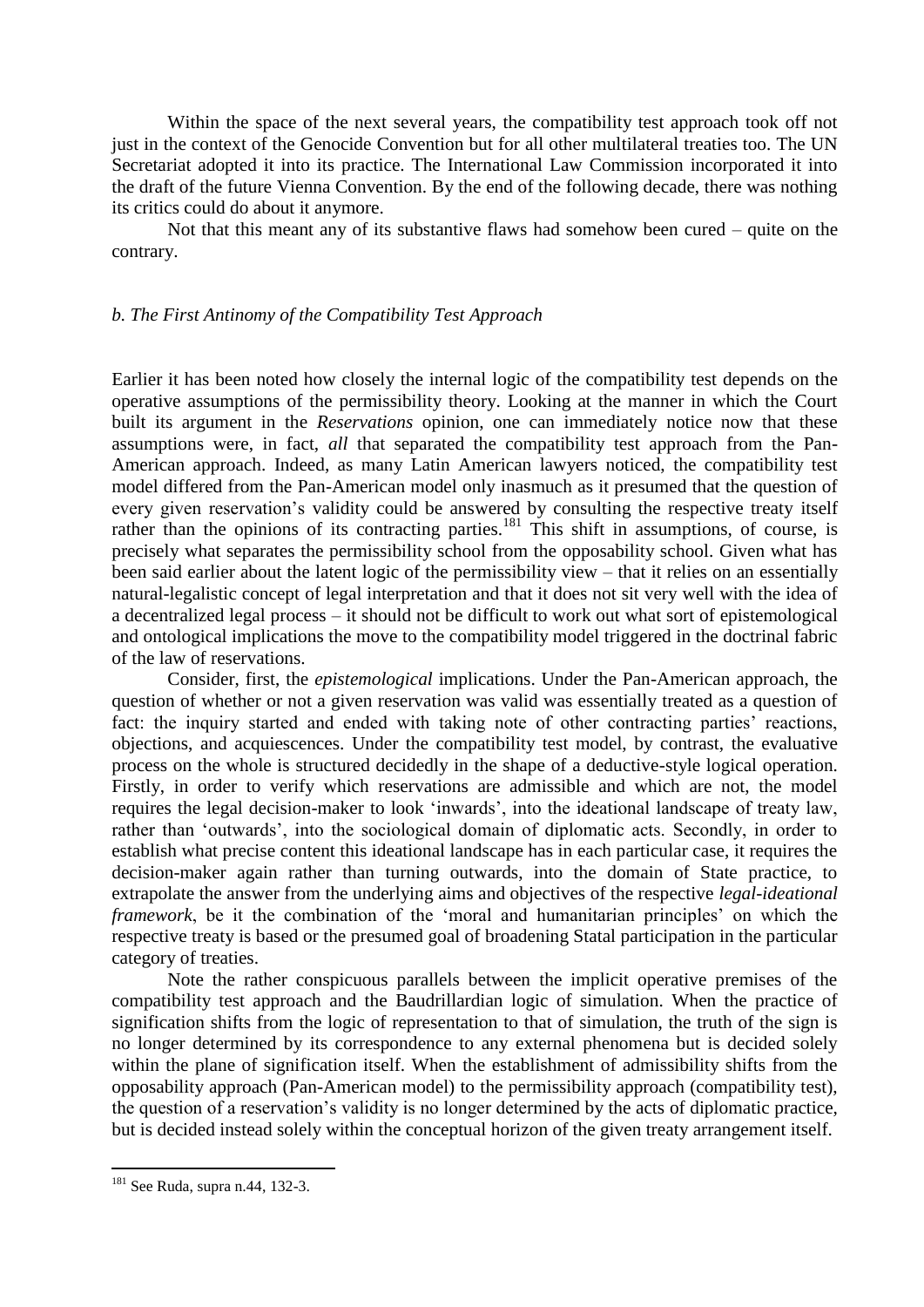Note also the even more conspicuous parallels that connect the compatibility test approach at this point with the late-objectivist version of the will theory of contract. As mentioned earlier, if one had to isolate one central defining feature of late objectivism it was certainly the transition from the empiricist concept of contract to an essentially theoreticist one. Where previously the question of 'what made a contract' had been experienced and conceptualised primarily as a question of fact, with Corbin and Williston the general trend becomes to think of it strictly as a question of law. And if that were not enough, what counts as 'law' in this context is quite obviously made a function of public policy considerations (welfare, justice, right and wrong), rather than anything which the contracting parties themselves might have any direct say over.

The legalist turn, the inward-looking solipsism, the obvious readiness to equate law with public policy rather than private choices – the onset of the modernist sensibility behind the compatibility test model seems to be as unmistakable as it is striking.

But note now also what sort of *ontological* implications follow from the adoption of the permissibility view. Whether or not a given reservation should be allowed to stand, under the permissibility theory is understood to be a question which one has to answer not by consulting what the other contracting parties think about this matter in the here and now, but by carefully analysing some nebulous latent core that is assumed to lie at the heart of the treaty. What is more, at no point is it admitted that this latent core must have necessarily left some kind of immediately identifiable traces on the actual surface of the treaty. And yet it is still understood to have a real enough existence to be treated not only as an object deserving of study and verification but also as an object deserving of a much greater degree of protection than the rest of the treaty put together.

The closer one looks at this reasoning pattern, the more difficult it becomes not to notice that, essentially, the ontological foundations of the compatibility test approach mirror the metaphysical premises of the subjectivist version of the will theory of contract. Just like with subjectivism, under the compatibility test model the Court explicitly presumes the presence of a radical ontological split between the 'external' reality of the treaty and the 'internal' reality of the object and purpose package which, in the final analysis, has to be protected at all costs. Just like with subjectivism, it also takes for granted the idea 'that the will of the parties, as expressed in the treaty, remains constant',<sup>182</sup> for, indeed, how could otherwise one ever conceptualise the treaty's 'object and purpose' in an objective enough form for it to become usable as the practical yardstick for evaluating the validity of reservations many of which could well be submitted *years* after the adoption of the treaty's original text?

The argument could be extended further, but it should already be obvious where it is leading. The implicit theoretical structure underpinning its operative logic places the compatibility test model both *much further away* and *much closer* to the subjectivist theory of contract than either the Pan-American approach or the unanimity model. In terms of the evolutionary trajectory of the will theory of contract, this could be read then as some form of a schizophrenic split or a dialectical implosion. In a sense, of course, one can think of this as the result of compatibility test's inheriting of unanimity theory's subjectivist ontological structure: along with the latter's preoccupation with protecting the bargain came the same contradictioncreating dynamics which triggered the Great Structural Rift. But the reality is that the vector of the structural contradiction running through the theoretical grid of the compatibility test model lies in a completely different dimension.

Besides, where the unanimity theory despite retaining a subjectivist onto-theoretical foundation favoured in practice the untailored default approach, the compatibility test model essentially turns away from the Procrustean style of the untailored solution. Admittedly, the way

 $182$  Bowett, supra n.44, 84.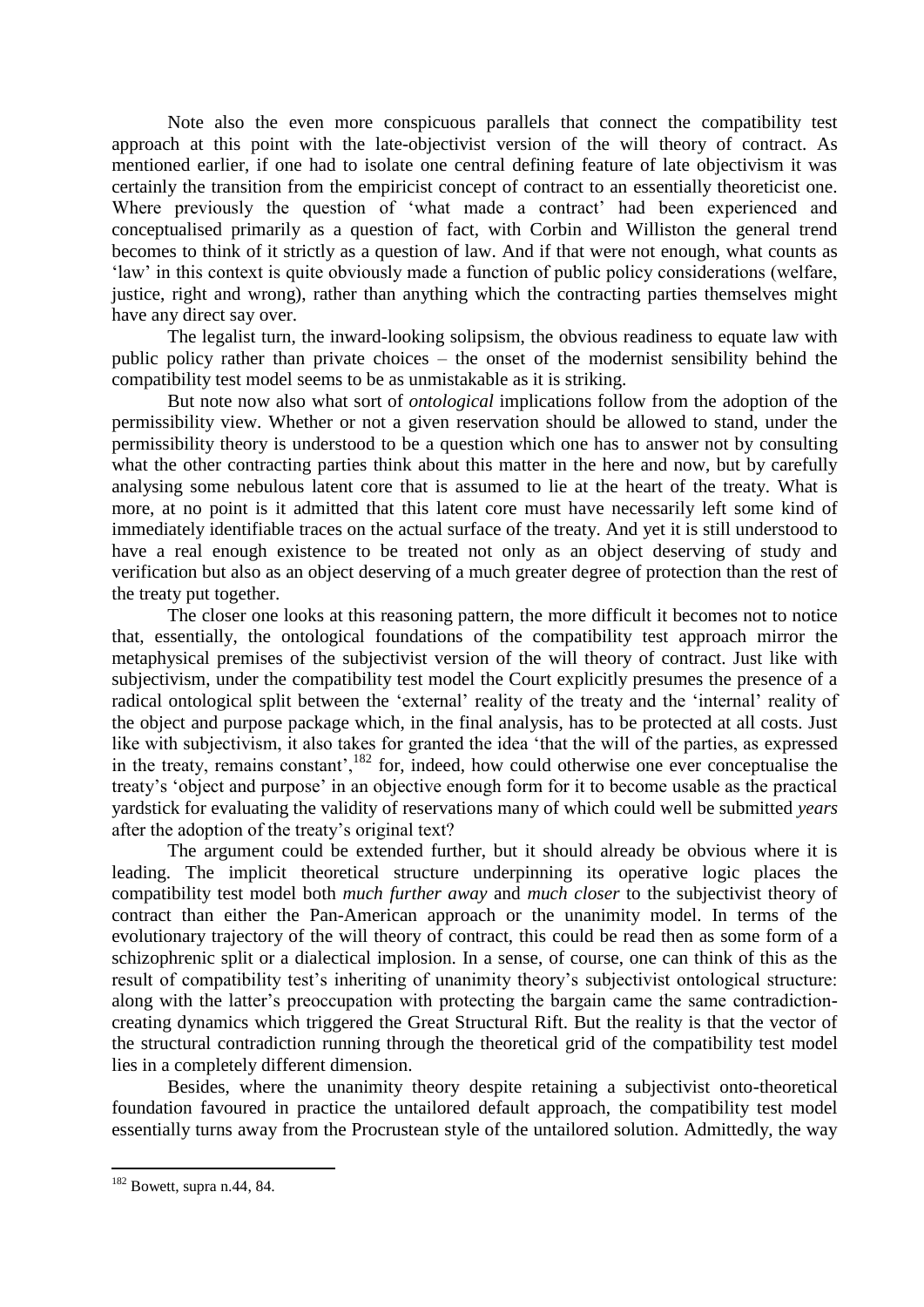in which this is done does not automatically bring back the tailored default approach in its pure form: the default rule under the compatibility model is still couched in terms of a standard, offthe-rack solution. But the substance of that solution, if one looks at it closely, requires that the legal decision-maker should always decide by investigating the 'original' content of the individual treaty in question, deducing the answers by divining how at the point of the conclusion of the bargain the object and purpose of the treaty had been defined. The chimera of the tailored default does not raise its head in full view, but one only needs to turn the corner to see it.

An epistemological leap into the proto-modernist sensibility of legalist self-referentiality offset by an onto-theoretical involution to a kind of metaphysical obscurantism that even the unanimity theory in its highest form never came close to  $-$  it would be difficult to find a more powerful brew to stimulate a sense of unrelievable doctrinal anxiety. It would be equally difficult, however, to find a better recipe for the structural implosion of administrability.

## *c. The Second Antinomy of the Compatibility Test Approach*

1

However much the unanimity theory may have failed in its operative design, the one thing it clearly had going for it was its exceptionally high degree of *administrability*, <sup>183</sup> that is to say, it lent itself very easily to straightforward 'mechanic' application, both its initial hypothesis and its dispositive element being clearly demarcated and unambiguous.<sup>184</sup>

Not so with the compatibility test approach. Nothing in the *Reservations* opinion itself or in the text of the Vienna Convention gives the legal decision-maker any meaningful clue as to how one should determine the 'object and purpose' of a multilateral treaty. Whatever indications can be found in the Court's reasoning are all so inconclusive as to be of no practical use. At first, the Court seems to suggest that contents of the Genocide Convention's object and purpose can be deduced from the alleged motives and intentions of the General Assembly and the original contracting parties.<sup>185</sup> Several lines later it goes on to point out that the Convention also has

 $183$  To my knowledge, the concept of administrability, or as it is also known 'formal realizability', comes originally from Rudolph von Ihering's seminal DER GEIST DES ROMISCHEN RECHT 50-5 (1883). The basic idea behind it is that legal rules can either be designed in such a way that whoever implements them has to assess in the course of their implementation a whole range of complex factual and normative conditions which have to be balanced against one another before a clear sense of 'what the law requires' in the present case can be developed; or they can be designed in such a way as to come into operation automatically, as soon as a predetermined factual scenario is verifiably established. In the former case, one speaks of a low degree of administrability, in the latter case, of a high degree of administrability. For further commentary, see Duncan Kennedy, *Form and Substance in Private Law Adjudication*, 89 Harv. L. Rev. 1685, 1687-8 (1976): 'The extreme of formal realizability is a directive to an official that requires him to respond to the presence together of each of a list of easily distinguishable factual aspects of a situation by intervening in a determinate way. Ihering used the determination of legal capacity by sole reference to age as a prime example of a formally realizable definition of liability; on the remedial side, he used the fixing of money fines of definite amounts as a tariff of damages for particular offenses.'

<sup>&</sup>lt;sup>184</sup> Both of these concepts derive from the Soviet/post-Soviet tradition of normativist legal theory. Generally speaking, a rule's *hypothesis* describes those conditions which have to be satisfied before the rule can be applied, while its *disposition* describes what exactly has to be done to discharge the rule's normative requirement. Put differently, the hypothesis describes the 'when, who, and where' of the rule and the disposition describes the 'what and how'. See further S. S. ALEKSEEV, OBSHCHAIA TEORIIA PRAVA, VOL. 1 (1981).

<sup>&</sup>lt;sup>185</sup> Reservations to the Genocide Convention, supra n.75, 23: 'The solution of these problems must be found in the special characteristics of the Genocide Convention. The origins and character of that Convention, the objects pursued by the General Assembly and the contracting parties, the relations which exist between the provisions of the Convention, inter se, and between those provisions and these objects, furnish elements of interpretation of the will of the General Assembly and the parties.'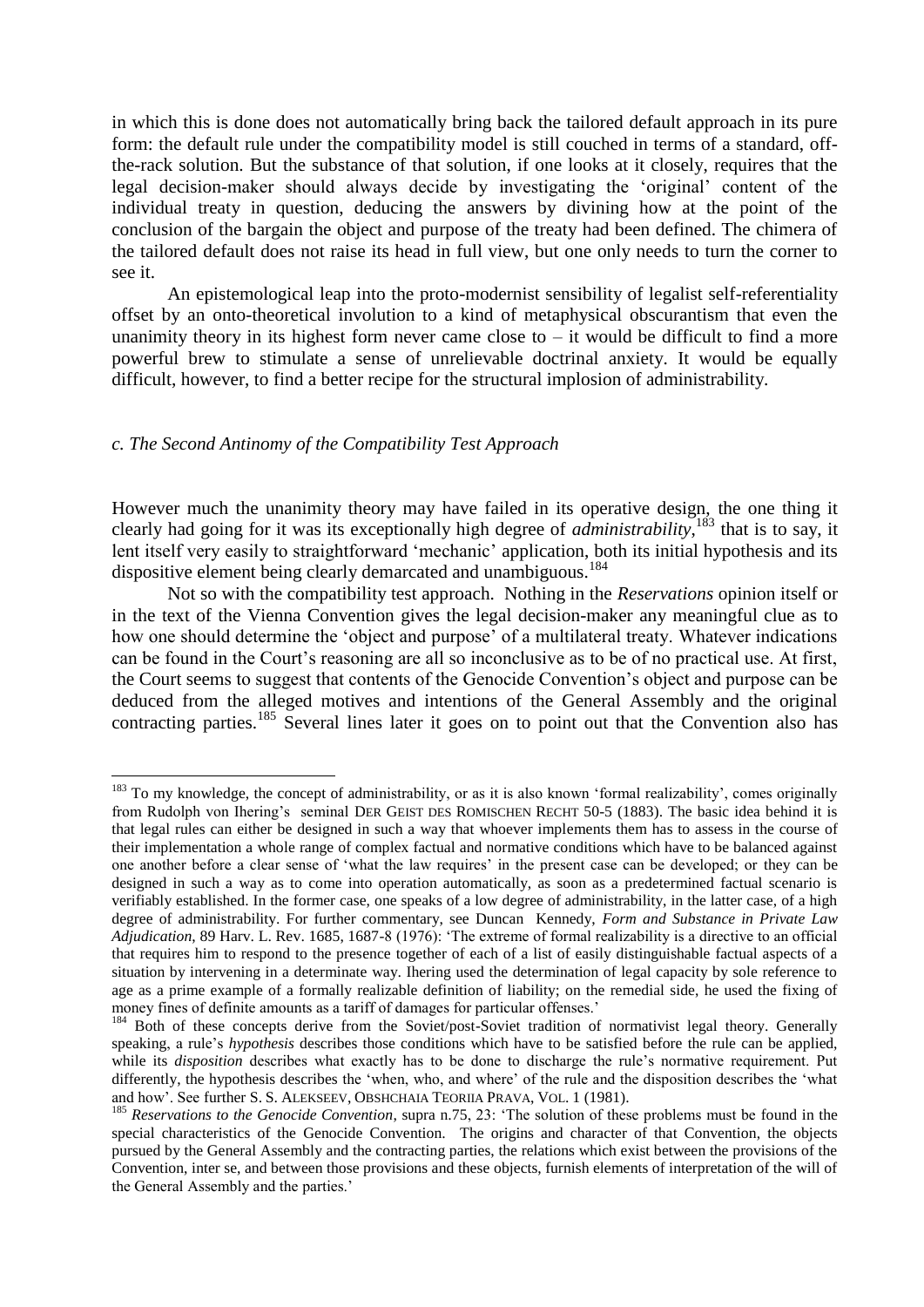'manifest' purposes that are listed in its preamble.<sup>186</sup> In the paragraph immediately after that it moves to suggest that the determination can also be driven in large measure by the Convention's non-synallagmatic nature,  $187$  which inevitably implies either some kind of analyticaljurisprudential analysis or some form of teleological reasoning. In short, if one looks at the entire argument sequence as a whole, what the Court essentially seems to be doing is casting the question of object and purpose determination as though it were a standard question of treaty interpretation, and there are, of course, very few areas in international law which can be as hopelessly contradictory in terms of their dispositive element as the law of treaty interpretation.<sup>188</sup> Add to this the fact that the Court obviously chooses to draw on all three main schools of treaty interpretation ('intentions of the parties', 'textualist', and 'teleological'), <sup>189</sup> and the situation does not become any easier.

The story gets even bleaker when one turns to the institutional-procedural aspect of the compatibility test. The very nature of the test's complexity, its open-endedness, and vagueness seem to make it unavoidable that in order to achieve any kind of interpretative certainty the question of admissibility has to be resolved in an organized centralized manner, preferably through some form of judicial decision-making process. No such provision, however, is envisaged at any point in the *Reservations* opinion. Nor has it been created since under customary international law. What is more, the drafters of the Vienna Convention quite unambiguously seem to have decided to refrain from introducing it.<sup>190</sup>

In the absence of a centralized appraisal and validation procedure, the application of the test by default should fall to the contracting parties themselves. An immediate consequence of that, however, would be the radical expansion in the scope of interpretative divergence and, thus, even greater confusion. When every contracting party acquires the authority to voice its own opinion at to what exactly the object and purpose of the given multilateral treaty require in each given case, to say that this opens the room for subjective distortion and abuse of process is perhaps a mild understatement.<sup>191</sup> A much more fitting conclusion would be that whatever differences may have existed between the compatibility model and the Pan-American approach at this point become effectively erased.<sup>192</sup>

To complicate the matters even further, it seems the Court in the *Reservations* decision had been perfectly conscious of this possibility: 'as no State can be bound by a reservation to which it has not consented', it necessarily falls to each contracting party to assess the submitted reservation 'on the basis of *its individual appraisal'* of the treaty's object and purpose. The 'disadvantages' which can result from such a setup, of course, are undeniable: the 'possible divergence of views' between the parties is bound to be all the more considerable the greater the number of the parties. But, take heart, that is not at all recipe for interpretive chaos. What will

<sup>186</sup> Id.

<sup>&</sup>lt;sup>187</sup> Id.: 'In such a convention the contracting States do not have any interests of their own; they merely have, one and all, a common interest, namely, the accomplishment of those high purposes which are the *raison d'être* of the convention. Consequently, in a convention of this type one cannot speak of individual advantages or disadvantages to States, or of the maintenance of a perfect contractual balance between rights and duties.'

<sup>&</sup>lt;sup>188</sup> See BROWNLIE, supra n.63, 631-6.

<sup>189</sup> See Gerald Fitzmaurice, *The Law and Procedure of the International Court of Justice: Treaty Interpretation and Certain Other Treaty Points*, 28 BYIL 1 (1951): 'There are today three main schools of thought on the subject, which could conveniently be called the "intentions of the parties" or "founding fathers" school; the "textual" or "ordinary meaning of the words" school; and the "teleological" or "aims and objects" school.'

<sup>&</sup>lt;sup>190</sup> Certainly, one might still imagine the possibility that where a dispute concerning a questionable reservation arises the matter could be referred by a special agreement of the parties to an arbitral tribunal or even the Court itself. But both the dictates of logic and general experience suggest that it would be rather unrealistic to expect this course of events, and even if it were to materialize at some point, it is obvious that it would result in a rather considerable delay. The wheels of international litigation may grind fine, but they do also grind very slowly.

<sup>191</sup> Karl Zemanek, *The Legal Foundations of the International System*, 266 RCADI 9, 180-1 (1997).

 $192$  BROWNLIE, supra n.63, 614.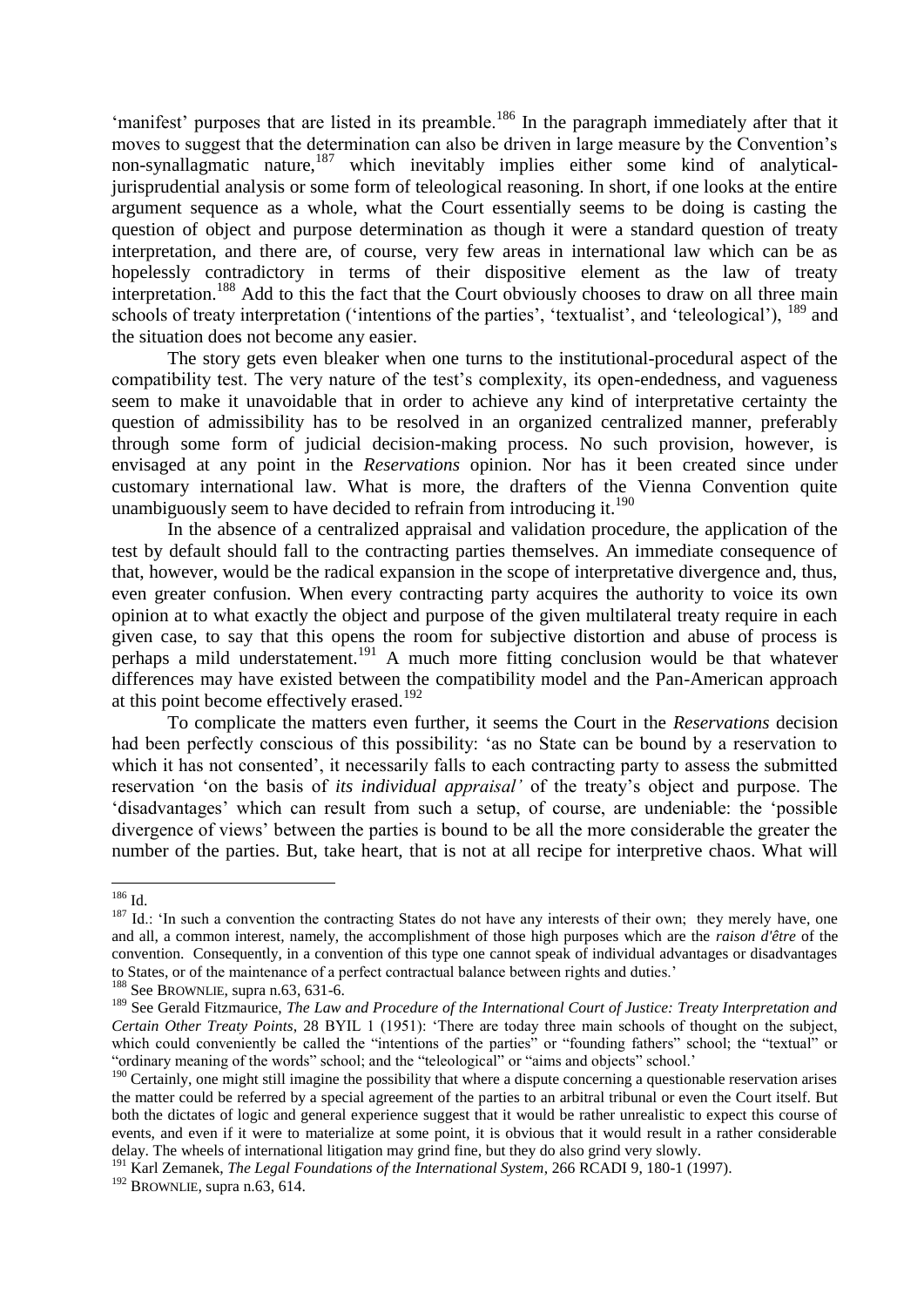prevent this hugely unappetizing prospect from materializing then? The answer, as the Court presents, in effect is: large doses of positive thinking. 'It must clearly be assumed that the contracting States are desirous of preserving intact at least what is essential to the object of the Convention', for 'should this desire be absent, it is quite clear that the Convention … would be impaired both in its principle and in its application.<sup>193</sup> A more elegant abdication of advisory responsibility could hardly be imagined.

Put the two sides of the story together and what emerges in the end is a picture of an international legal regime whose institutional-procedural structure seems to have been designed in such a peculiar way that it could never facilitate the practical application of that very normative standard in the name of which it was introduced.

At which point the question arises: so what exactly was this regime actually fit to facilitate then?

## *d. The Third Antinomy of the Compatibility Test Approach*

Having proceeded up to this point in a predominantly analytical-jurisprudential register, let us shift the inquiry now towards the investigation of a somewhat different theoretical problematic. In the intellectual tradition which has made the exploration of this problematic its principal calling card the exercise that will be pursued over the next few pages would be called something like a *positive* investigation of the structural design of a legal regime from the point of view of *economic theory*, by which would be understood a descriptive-diagnostic examination of the way in which the internal juridical structure of the given legal regime tends to affect the conduct of its principal target audience and the society at large in terms of structuring their *opportunity sets*. The underlying idea is that legal rules tend to affect people's behaviour by changing their individual *incentive structures*<sup>194</sup> and thus affecting the make-up of their *opportunity sets*. <sup>195</sup> One can think of this, as many economists do, in terms of the pricing metaphor in the sense that legal rules put prices on different types of conduct.<sup>196</sup> Or one can use the slightly more archaic idiom of 'social engineering'.<sup>197</sup> The ultimate argument in both cases is the same: how a legal regime is arranged – what sort of substantive and procedural duties and entitlements it includes, what type of institutional mechanisms it relies on for its enforcement, etc. – tends to have a strong causal impact on how the respective category of legal subjects perceive they ought to behave in different situations (what incentives they receive); when the totality of these perceptions is correlated with the totality of what courses of action are otherwise objectively available to them, the resulting set of potential scenarios which the given subjects may consider joining (his set of opportunities) becomes possible to rank in, say, descending order from the more realistic to the less realistic;<sup>198</sup> given that legal regimes do not exist for their own sake, this fact is certainly something to bear in mind whenever one sets out to assess and appraise them.<sup>199</sup>

<u>.</u>

<sup>193</sup> *Reservations to the Genocide Convention*, supra n.75, 26-7.

<sup>&</sup>lt;sup>194</sup> For a standard elaboration of this idea, see NICHOLAS MERCURO AND STEVEN G. MEDEMA, ECONOMICS AND THE LAW: FROM POSNER TO POST-MODERNISM 21-3 (1997).

 $195$  Id., 115-8

<sup>&</sup>lt;sup>196</sup> Id., 58-9.

<sup>197</sup> See, e.g., Roscoe Pound, *The Lawyer as a Social Engineer*, 3 J. Pub. L. 292 (1954).

<sup>&</sup>lt;sup>198</sup> A. ALLAN SCHMID, PROPERTY, POWER, AND PUBLIC CHOICE: AN INQUIRY INTO LAW AND ECONOMICS 6-7 (2<sup>nd</sup> edn.; 1987): 'Rights define potential opportunities. An *opportunity set* is defined as the available lines of action open to an individual. … An individual's opportunity set is composed of physical and emotional capacities plus legal or customary understandings of potential options that are conditioned by the actual choice of others. … Thus the opportunity set of an individual is composed of alternative lines of action that are open because of the relative structure of rights as well as the relative capacity of the person to make use of the rights. … The opportunity sets of individuals interact and condition the outcome of human transactions.'

<sup>&</sup>lt;sup>199</sup> For various elaborations of this idea, see Richard Posner, *The Economic Approach to Law*, 53 Tex. L. Rev. 757, 761-4 (1975); Guido Calabresi and Douglas Melamed, *Property Rules, Liability Rules, and Inalienability: One View*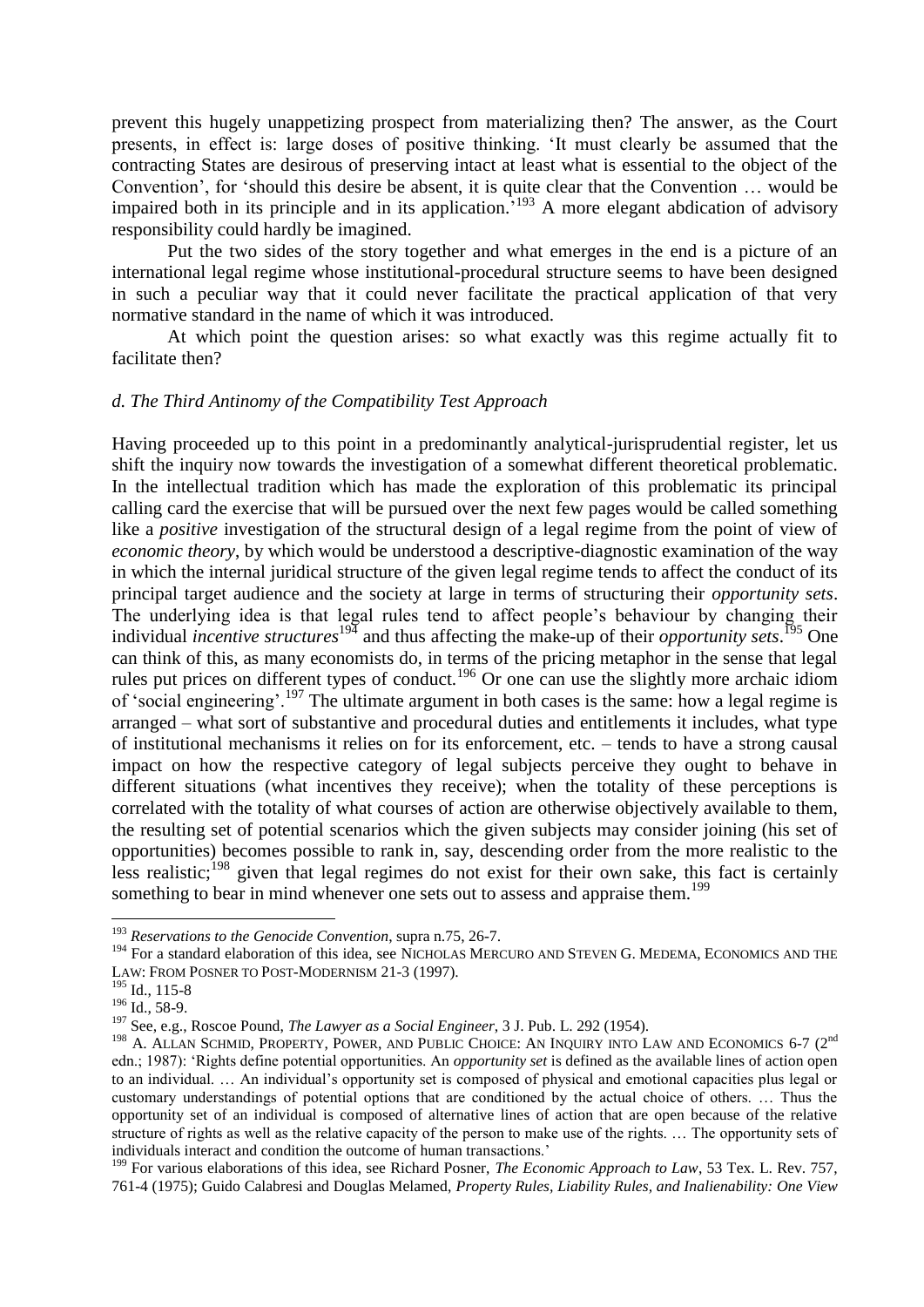Against this starting background, imagine now an open multilateral treaty with, say, twenty five existing parties. Suppose it has already entered into force and a twenty-sixth State now expresses an intention to accede to it, albeit subject to the possibility of attaching a minor reservation. How will the legal design of the compatibility test approach affect its opportunity set in this endeavour and how will the dynamics of its interaction with its potential treaty partners most likely unfold?

By way of comparison, consider first how this situation would play out under the unanimity theory. Since all reservations under the unanimity model have to be first accepted by the existing parties, the most obvious course of conduct for the existing parties would be to engage in some form of rent-seeking behaviour, or, to put it more crudely, to try to extort the twenty-sixth State by demanding some kind of additional concessions in return for granting their permissions. Depending on how badly the twenty-sixth State wants to join the treaty, the next stage would then typically consist of either some kind of massive capitulation on its part, an irresolvable stalemate, or a complete termination of its accession process. Better still, because an informed player would easily be able to recognise the high likelihood of this scenario, there is a good chance that neither the first stage nor the second stage will happen at all: a large proportion of such 'twenty-sixth States', put off by the prospects of impending extortions, will feel discouraged to initiate their accession proceedings in the first place. Conclusion: a legal regime that systemically induces a chilling effect resulting in a completely unnecessary decrease in treaty participation.

How exactly does this argument work? Suppose that by a certain point in its accession proceedings the twenty-sixth State has managed to secure consent for its proposed reservation from twenty four of the twenty five original parties. As it arrives at the 'doorstep' of the twentyfifth State, what sort of behavioural dynamics is most likely going to unfold between them? From the point of view of what would be 'objectively' desirable, it seems that the twenty-fifth State, inasmuch as it is meant at this point to act as an institutional organ representing the interests of the treaty's participant community, should feel strongly inclined to accept the proposed reservation. After all, every one of its twenty four treaty partners has already consented to it. The achievement of such a degree of agreement is not something to be taken lightly. To reject the twenty-sixth State's reservation at this stage would mean not only going against the expressed wishes of every one of the other twenty four States, it would also mean disregarding the communal opinion and, thus, undermining the very objective of a multilateral process.

And yet, inasmuch as the general premise of modern international relations holds true, the most likely scenario that is going to take place under these circumstances is that the twentyfifth State will enthusiastically refuse the proposed reservation and thus block the twenty-sixth State's accession. Why?

In most strands of modern-day international relations scholarship, it is typically assumed that almost all States almost all of the time tend to act in pursuit of their national interests. Naturally, this does not make it impossible, as various contributors from the institutionalist and constructivist schools have demonstrated time and time again, that in *some* specific cases *some* States may come to form their foreign policy decisions under the influence of other decisional factors. But in the vast majority of situations it still seems to remain true that, on the whole, States *do* act in a fundamentally self-interested way, even if the basic concept of selfinterestedness in this context may generally be broader than what one would normally

<u>.</u>

*of the Cathedral*, 85 Harv. L. Rev. 1089, 1089-1115 (1972); Warren Samuels, *Commentary: An Economic Perspective on the Compensation Problem*, 21 Wayne L. Rev. 113, 118-29 (1974). See also, more generally, Hale, supra n.129, and JOHN R. COMMONS, LEGAL FOUNDATIONS OF CAPITALISM (1924).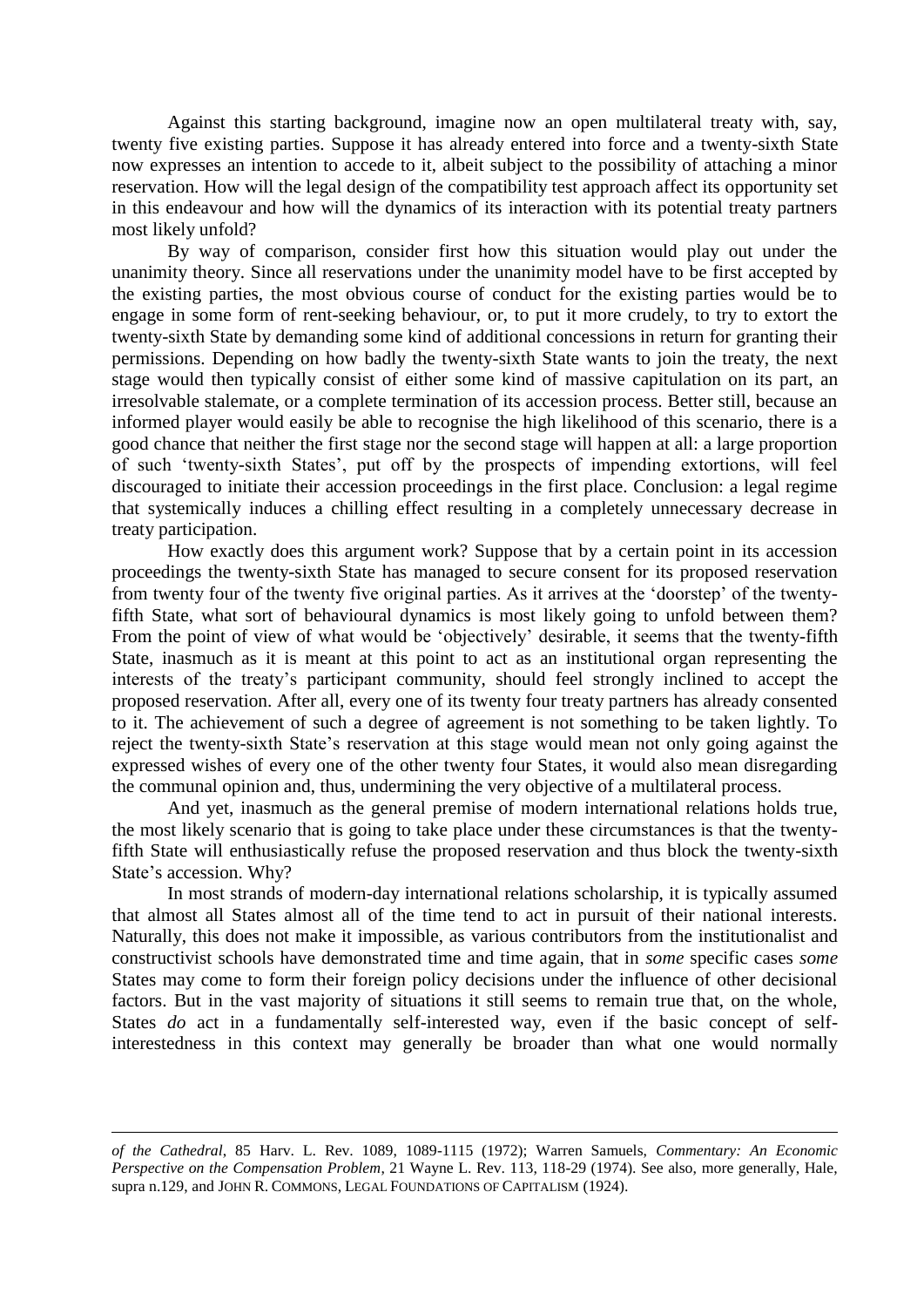understand by it in classical economics.<sup>200</sup> Seen against this backdrop, the fact that every one of its treaty partners has already granted their assent to the proposed reservation puts the twentyfifth State in the position of a unilateral veto-holder. All that remains for the twenty-sixth State before it can join the given treaty is to collect one last 'yes'. The ownership of this 'yes' at the moment, however, belongs to the twenty-fifth State. Considering how much the acquisition of this 'yes' matters now to the twenty-sixth State, why should the twenty-fifth State not exploit the opportunity and 'raise the price' by, say, requesting from the twenty-sixth State the dispensing of some special favour – privileges or concessions that it otherwise would not have been able to obtain or would have had to obtain at a much more considerable cost?

In classical economic theory, the term that is used to describe the twenty-fifth State's behaviour is holdout.<sup>201</sup> As classically defined, a holdout represents a mixture of blackmail and rent-seeking activity. From the point of view of the objective social interest (the interests of the treaty's participant community as a whole), the possibility of the twenty-fifth State's 'holding out' against the twenty-sixth State's accession unquestionably constitutes a structural design problem. The hypothetical offered presumes that the reservation proposed by the twenty-sixth State would be minor and of no direct consequence to the positions of the existing parties. However, even *if* the twenty-fifth State stood something to lose from the twenty-sixth State's reservation, from the communitarian perspective the benefit of adding a twenty-sixth treaty partner would still very likely outweigh any costs that would be incurred by the twenty-fifth State. Because, however, the twenty-fifth State holds an absolute property right over its 'yes', and because it is much more likely than not going to formulate its decision on the basis of its direct national interest, that scenario is not actually going to happen.

Note two important points. First, the only reason why the twenty-fifth State can resort to this kind of political blackmail is because the legal structure imposed under the unanimity theory would allow it to do so. It is the way in which the legal regime advocated by the unanimity approach distributes legal entitlements, duties, and powers among the participant players that enables the 'last party' to demand extortionate rent payments in return for its consent to the proposed reservation. Second, given that the twenty-fifth State is going to be able to recognise this fact, there is a good chance that that so also would the first twenty four States. If the law puts the twenty-fifth State into such an attractive position, why not try to 'become' the twenty-fifth State? All it takes to 'get there' is some procrastination with making up one's mind, so that the twenty-four other States can speak their mind first. Or, indeed, if you think about, why wait until the twenty-fifth 'stage' at all? If the twenty-fifth State can blackmail the new arrival, why could not the twenty-fourth State do the same? Or the twenty-third State? In fact, given how this logic plays out, why not start extorting the twenty-sixth State from the very beginning?

Taken to its logical conclusion, every legal regime allowing for a holdout eventually results either in a deeply undesirable redistribution of political resources (typically from the victims to the blackmailers, but not necessarily: the twenty-fifth State can extort any one of the other twenty four States too, if it sees that it has developed a particularly acute interest in the twenty-sixth State's accession) or in an irresolvable behavioural stalemate leading to a complete breakdown of social cooperation. What is more, because the prospect of a potential holding out reduces the expected rate of return for the potential victim, it becomes highly possible that the moment the victim recognises the structure of the respective legal regime for what it is, it will pre-emptively abandon at least *some* part of its initiative, which also would negatively affect the

<sup>&</sup>lt;sup>200</sup> Compare in this context Thomas Ulen, 'Rational Choice Theory in Law and Economics', in BOUCKAERT AND DE GEEST, supra n.87, 790 and ROBERT O. KEOHANE, AFTER HEGEMONY: COOPERATION AND DISCORD IN THE WORLD POLITICAL ECONOMY (rev. edn.; 2005), esp. Chapters 5-7.

<sup>201</sup> For further elaboration of the theory of holdout, see, e.g., Richard A. Epstein, *Holdouts, Externalities, and the Single Owner: One More Salute to Ronald Coase*, 36 J. L. & Econ. 553 (1993); Lloyd Cohen, *Holdouts and Free Riders*, 20 J. Leg. Stud. 351 (1991).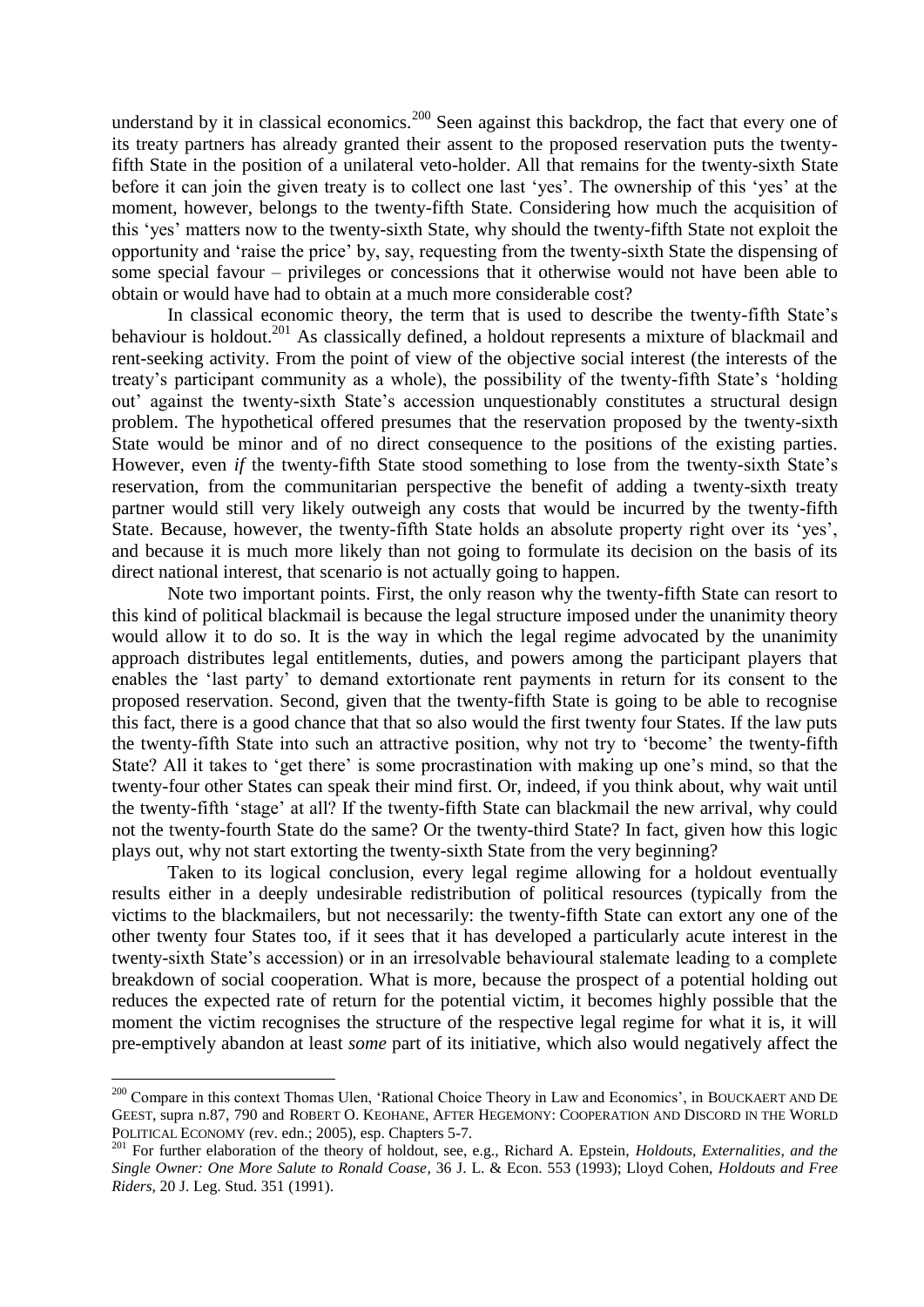prospects of social cooperation inasmuch as it would lead to a certain degree of underparticipation on the part of all self-perceived potential victims.

Both the Pan-American approach and the compatibility test model allow the treaty community to counteract the holdout problem on the part of the twenty-fifth State. The way in which this is achieved in the former case is by transferring the absolute property right from the objecting State to the reserving State; in the latter case – that is to say, under the permissibility theory version of the compatibility model – by doing essentially the same but adding also a further duty applicable to the reserving State to observe the integrity of the treaty's object and purpose and offsetting this duty with a remedial right on the part of the objecting State to prevent the treaty's entry into force between itself and the reserving State.<sup>202</sup>

So far, so good, but every solution sooner or later creates its own set of problems. Already as far back as 1953 Gerald Fitzmaurice noted the problems the application of the Pan-American approach creates in the case of the so-called 'normative' multilateral treaties. When it came to those 'Conventions the essence and *operation* of which involve the grant by each of the parties to each of the others of a number of reciprocal rights, benefits or privileges', the Pan-American model doubtless proved itself rather 'capable'. But then there were also those treaties, such as the Genocide Convention, where the regime of obligations imposed was 'both general and absolute' and thus 'neither depending on the participation of other countries by virtue of operating in relation to them, nor, as to the scope of its application by any one party [,] limited merely to the nationals or interests of such other countries as are also parties.<sup>'</sup>  $2^{03}$  And there the utility of the Pan-American model was significantly more problematic.

It is this peculiarity of 'normative' Conventions, namely that they operate in, so to speak, the absolute, and not relatively to the other parties – i.e. they operate *for* each party *per se*, and not between the parties *inter se* – coupled with the further peculiarity that they involve mainly the assumption of duties and obligations, and do not confer direct rights or benefits on the parties *qua* States, that gives these Conventions their special juridical character, and makes the application to them of the Pan-American system of reservations inappropriate, and indeed undesirable.<sup>204</sup>

The Court in its discussion of the special character of the Genocide Convention, of course, fully recognised the existence of this peculiar category of multilateral treaties. But its response to its special features, implies Fitzmaurice, clearly suggested the presence of a fundamental analytical failure. In institutional-procedural terms, the compatibility test model as envisaged by the Court was indistinguishable from the Pan-American approach. 'It can readily be seen', however, notes Fitzmaurice,

that … the application of the [Pan-American] system to the normative type of Convention must involve that all or nearly all the advantage is with the reserving State, while all the disadvantages accrue to the objecting State, whose objections are for all practical purposes rendered ineffective. The objecting State, despites its objection, is still itself obliged to apply the Convention in full, and is not relieved from any part of its obligation; while to say that it is relieved from having to apply it 'towards' the reserving State, or 'as between' it and that State, means nothing, for the

<sup>&</sup>lt;sup>202</sup> Technically, the 'absolute property right' in question is not really a right in the narrow sense of the term, but a privilege. The reserving State, under the compatibility test approach, thus acquires a relative (because it is limited) privilege to join the treaty which is constrained by its duty to ensure that the submitted reservation complies with the treaty's object and purpose; which duty simultaneously translates into a right (properly so-called) held by the objecting State, the essential nature of which is that it acts as a remedy/sanction rather than a 'substantive right'. Further on the logic behind this argument, see COMMONS, supra n.199, 93-9.

 $203$  Fitzmaurice, supra n.58, 14.

 $204$  Id., 15.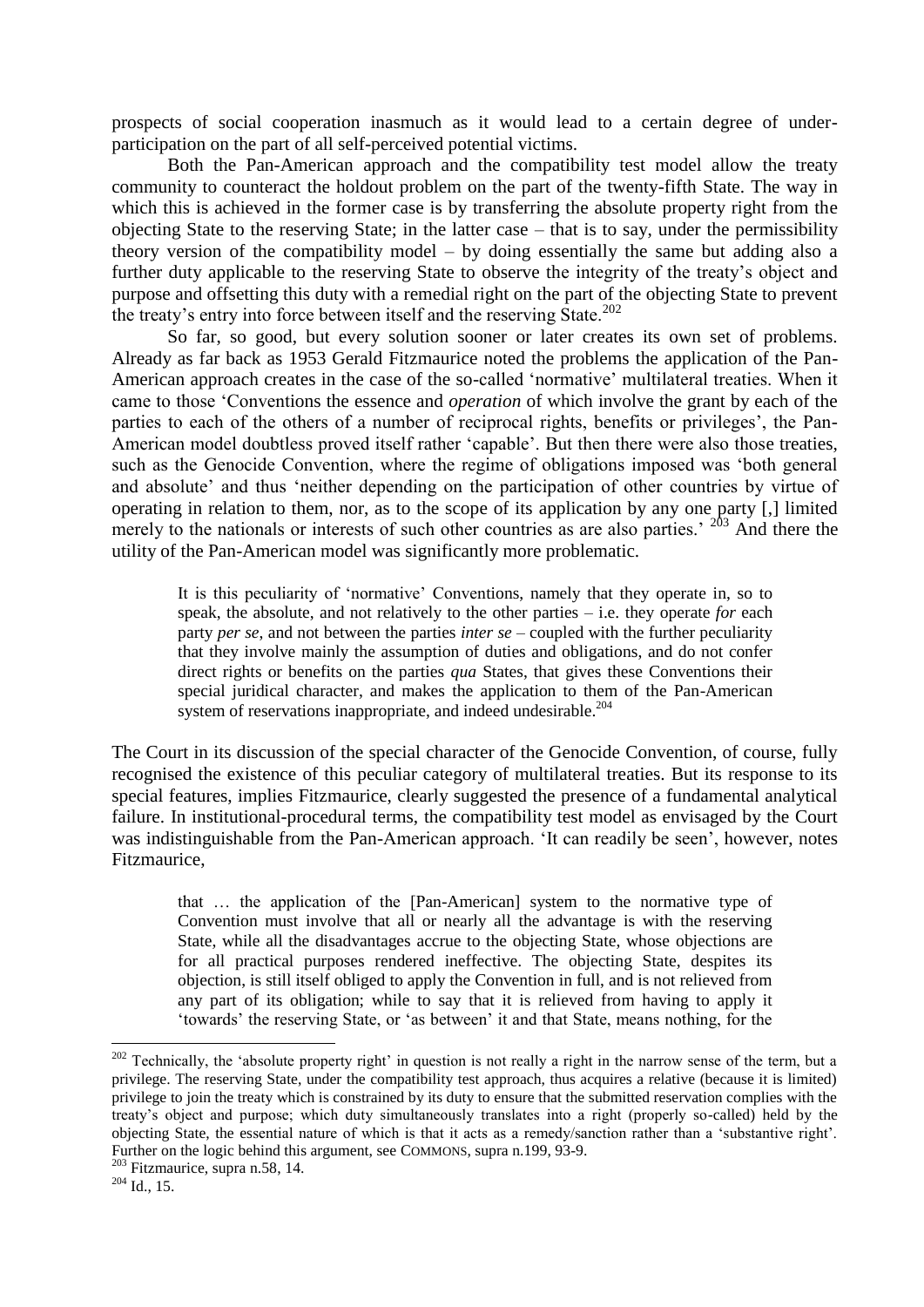obligations of the Convention are not of that kind. The reserving State, on the other hand, only has to carry out the Convention subject to reservations which may relieve it from some important part of the burden. There is thus created a situation of pure privilege for the reserving State, which it can establish for itself at will, and in which the normal sanction or deterrent against the use of reservations, namely the withholding of the corresponding advantages, breaks down, because there are no advantages to withhold.<sup>205</sup>

Now, from the internal point of view of the Pan-American approach, none of this, strictly speaking, constitutes a problem. The possibility of an unstoppable evisceration of the 'treaty commitment' cannot in any way be considered a threat if treaties by definition are conceived as *enabling contexts* and *non-substantive frameworks*. But if one shifts the focal point of analysis and reconsiders the situation in terms of the practical effect this setup creates in the context of normative conventions themselves, the problem Fitzmaurice identifies certainly seems very real. In the language of modern law-and-economics, it would be described normally in terms of *enforcement deficit* problem, but since there would actually be no enforcement issues involved from the point of view of the Pan-American approach itself, a more fitting characterisation would probably have to be formulated in the language of *negative externalities* suffered by the non-reserving parties at the behest of the reserving party.

As traditionally defined, negative externalities arise wherever a given subject's actions result in the imposition of costs on others which the subject then does not in any way pay for. The reserving State's opportunity under the Pan-American approach to become a party to a treaty while relieving itself of a substantial part of its burden offers a typical illustration. If the reserving State takes advantage of this opportunity, it would leave the other parties to the treaty (which will still be obliged to carry out the treaty's obligations in full) *relatively worse off* in the same way in which the non-payment of taxes by a 'tax exile' who is physically resident in the jurisdiction leaves other citizens who do pay their taxes worse off. Like the reserving State, they too will still be able to enjoy the same benefits (e.g. the symbolic boost to national reputation attendant on being recognised as a party to a convention promoting a progressive or noble cause).<sup>206</sup> Unlike the reserving State, they will go on to pay a considerably heavier price for the possibility of enjoying this benefit. At the micro-level, one could say, the reserving State will thus undercut the non-reserving States. At the macro-level, because the reserving State is not going to be the only bright kid on the block, the inherent dynamics of the situation can be expected to pressure every non-reserving State to adopt the same pattern of behaviour too. What this will lead to should not be difficult to predict. A race to the bottom resulting in a field-

 $205$  Id., 15-6. Instructively, the argument then continues: 'Very little reflection shows that, when applied to Conventions of the non-reciprocally operating type, the Pan-American system is in fact merely a variant of the absolute sovereignty theory, which it reintroduces by the back door, so to speak, producing effects that are in practice indistinguishable from those entailed by that theory. As applied to this type of Convention, both involve (a) that a State can make any reservation it pleases, however far-reaching; (b) that it has an absolute right to become a party to the Convention with the benefit of that reservations, even if other parties object; and (c) that the other parties are nevertheless obliged to carry out the Convention in full, though the reserving State does not.' (Id., 16.)

<sup>&</sup>lt;sup>206</sup> On the logic of such reputation-enhancing dynamics engendered by participation in treaties membership that otherwise, as Fitzmaurice notes, render no immediately identifiable advantages to their members, see generally CHAYES AND CHAYES, supra n.134 (participation in such treaties serves as the vindication of the state's status in the international community); ERIC W. SIEVERS, THE POST-SOVIET DECLINE OF CENTRAL ASIA 129-30 (2003). For an economic explanation of this dynamics, see also ERIC A. POSNER, LAW AND SOCIAL NORMS (2000) (social actors of all kinds tend to observe rules which they otherwise draw no benefit from in order to signal to potential future partners that they can be reliable collaborators in cooperative endeavours) and THORSTEIN VEBLEN, THEORY OF THE LEISURE CLASS (1899) (many behavioural regularities, such as consumption and leisure, can be explained in terms of those activities' capacity to serve as 'a mark … of the superior status of those who are able to afford the indulgence').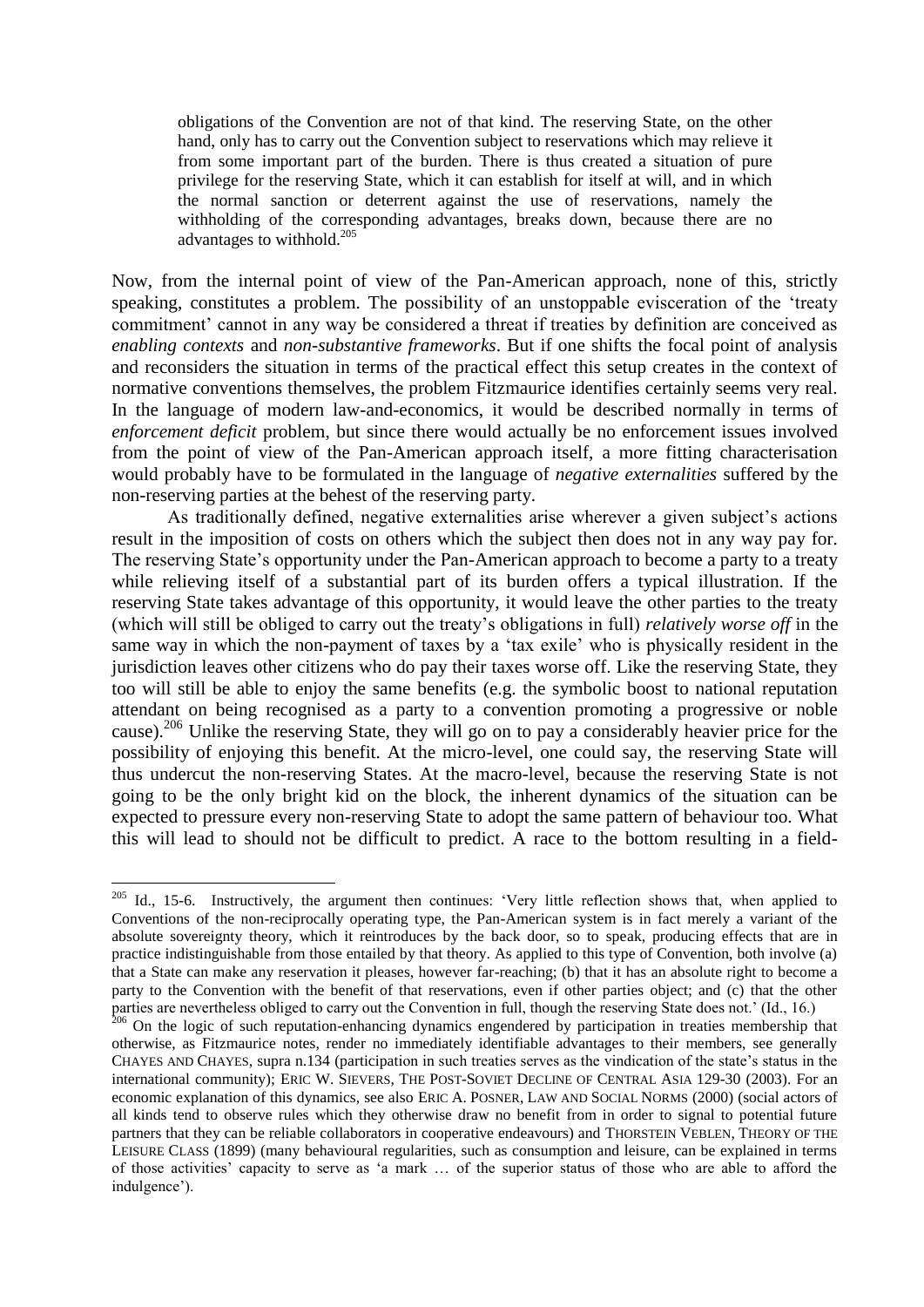specific version of the *tragedy of commons*: a gradual hollowing-out of the treaty's legal regime that (absent conspiracy theory) in the long run serves none of the parties that drafted it any good, but is nevertheless inexorably achieved as every contracting party, having first agreed at the time of negotiations to adopt a robustly phrased text, at the time of ratification slips in an accession instrument saddled with any number of far-reaching reservations that greatly reduce the robustness of the treaty's legal effect. Since none of the other parties will stand anything to gain from objecting to such reservations, and considering how expensive in political terms the business of upsetting one's treaty partners by challenging their corner-cutting initiatives that do not actually harm one's own interests may turn out to be, each of the reserving States can be assured of a 'free passage' on this front, and yet from the systemic point of view what good would creating this sort of regime serve?<sup>207</sup>

To give it its due, though, the operative design of the Pan-American approach never did indicate any promise to protect the integrity of some substantive core at the heart of the treaty, a fact which, however, cannot also be claimed on behalf of the compatibility test approach.

Does the regime established under the compatibility test model suffer from an enforcement deficit dynamics? Undeniably. The analogy with the tax exile in the earlier example and the reference to the tragedy of the commons potentiality suggest a crucial insight into the operative logic of this dynamics. Both in the ordinary usage and in the economic vernacular, a tax exile who, while physically residing in a jurisdiction, does not contribute to the tax revenues would normally be described as a *free rider*. The incorporation into the compatibility test model of the Pan-American approach's decentralised institutional setup replicates in its formal structure the same opportunity set-formative dynamics as one would witness under the typical free rider scenario.

Writes Vilfredo Pareto:

1

If all individuals refrained from doing A, every individual as a member of the community would derive a certain advantage. But now if all individuals less one continue refraining from doing A, the community loss is very slight, whereas the one individual doing A makes a personal gain far greater than the loss that he incurs as a member of the community.<sup>208</sup>

To put the matter in a slightly more formal way, the enabling conditions for the emergence of the free-rider dynamics include, firstly, the structural unavoidability of *positive externalities*; secondly, *non-exclusivity of the enjoyment of benefits*; and, thirdly, *propensity for rational behaviour*. When the non-refraining individual in Pareto's example proceeds to withhold his participation in communal action, he can still enjoy the benefits created by it. Because he will not anymore have to contribute towards the costs of maintaining that action, however, he will also be able now to make an additional saving equal to the size of those costs. Presuming the presence of both the intention and the capacity for rational behaviour, the moment this realisation hits home the most likely next step for him would be to do exactly that.

Note the logical structure behind this scenario. For the free rider problem to come into existence, the communal action in question has to result in the creation of benefits that can be enjoyed as easily by the non-contributors as by the contributors. The 'good' created as the result of the communal action, in other words, must be inherently non-excludable. In the economic

<sup>&</sup>lt;sup>207</sup> A secondary consequence, as Fitzmaurice remarks, may also be a kind of 'normative inflationism' and the corrosion of administrability: 'The admission of a recognised and quasi-unrestricted right to make unilateral reservations … will make it less important to confine the scope of Conventions to what is practicable, or to draft them as precisely as possible, since reservations can always be made to clauses that appear defective or too onerous. There will be a greater temptation to draw up what looks well on paper, without adequate regard to its practical implications.' (Fitzmaurice, supra n.58, 19.)

 $^{208}$ VILFREDO PARETO, THE MIND AND SOCIETY, v. 3, 946-7 (1935).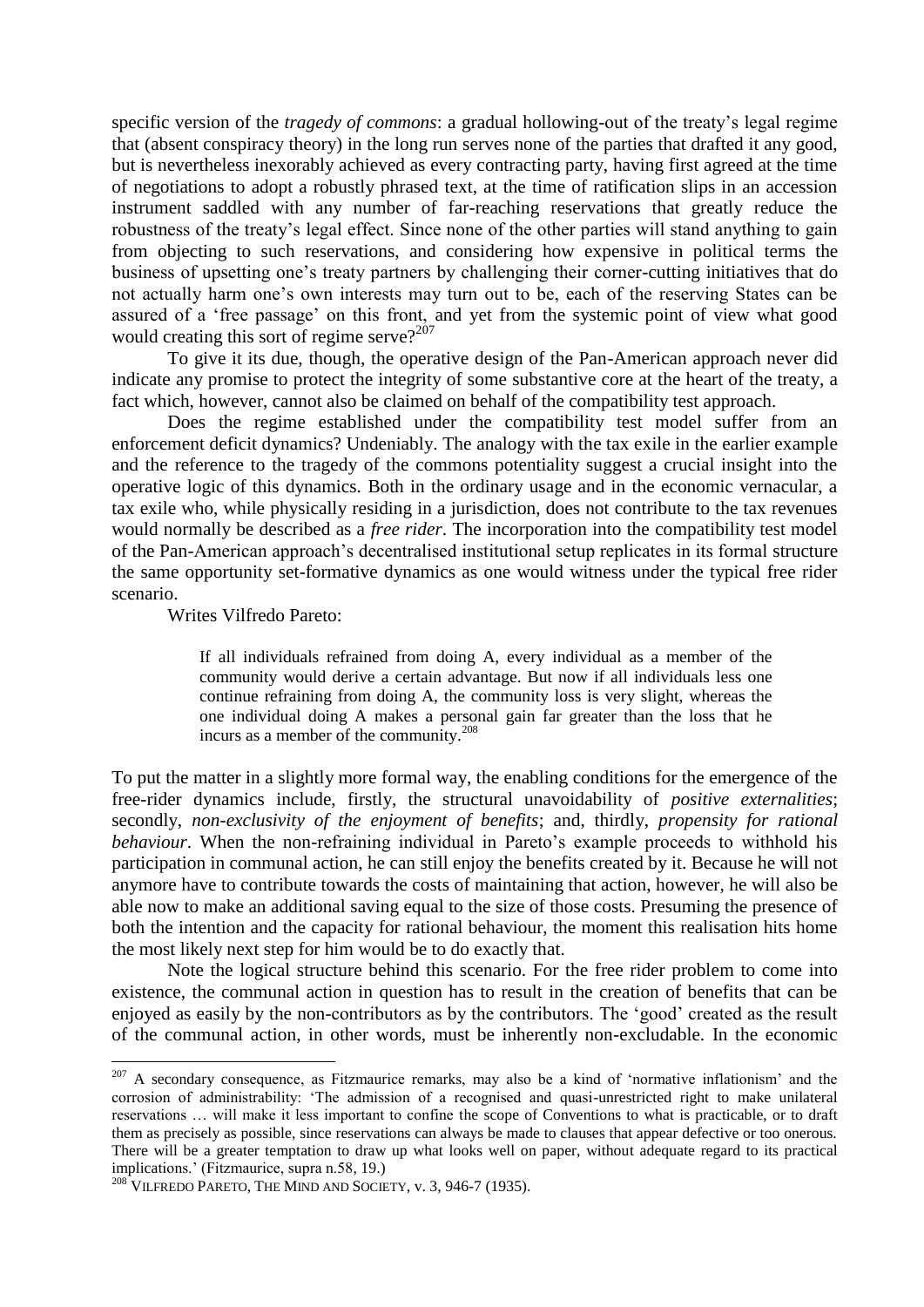vernacular, this type of 'goods' are usually described as 'public goods' or 'collective goods'. A classic example offered in the literature is the operation of a lighthouse: every shipmaster benefits from the light emitted by the lighthouse, regardless of whether or not they paid anything towards its construction and maintenance. Another oft-cited example would be the cleaning of communal areas or the restoration of public order by means of a citizen's arrest.

The *positive externalities* aspect in all of these situations comes out in the fact that once the public good is delivered, there will exist no way for the contributors to charge the noncontributors their share of the costs. If the contributors could force the non-contributors to cough up their share, the latter's ride would not be free anymore. The same holds true if the enjoyment of the 'good' can be kept exclusive to the contributors. Thus, subject to the assumption of rational behaviour, the two principal preconditions for the formation of a free-rider dynamics are the opening of the scope for positive externalities and the non-exclusivity of benefit enjoyment. (A third precondition that is commonly identified in the literature – the absence of an effective mechanism of coercion that could be used against the non-contributors – follows on from the logical combination of the first two.)

As soon as both of these conditions are brought together, unless there exists some reason to assume a propensity for irrational behaviour, what is going to follow inevitably will be a poisonous mix of (i) a system-wide culture of compulsive 'cheating'; (ii) radical underproduction and under-delivery of public goods; and (iii) an unavoidable sense of paranoia in the face of every instance where the public goods in question have actually been produced and delivered at the 'appropriate' level.

How does this reasoning work? In its most basic form, the causal dynamics behind the free-rider scenario was first documented by Mancur Olson. The reasoning chain began with the following observation:

In any group in which participation is voluntary, the member or members whose shares of the marginal cost exceed their shares of the additional benefits will stop contributing to the achievement of the collective good before the group optimum has been reached.<sup>209</sup>

Absent any mechanism of behavioural coercion, every member of any given collective project, inasmuch as his behaviour is driven by rational thinking, will tend to restrict the size of his contributions to the project's upkeep in the light of his evaluation of his individual trade-offs, rather than in the light of the actual 'objective' needs of the project. So long as the project in question results in the production of a good which remains enjoyable only by the project's participants, there will obtain, consequently, a pattern of relative under-investment. As soon, however, as the enjoyment of the good becomes non-exclusive, the risk immediately arises that at some point the level of investment will plummet to zero. The production of the good will cease and, amidst a 'universal' culture of free-riding, a systemic breakdown in the economy of that good will eventually ensue.

The larger the scale of the voluntary collective project, the larger, in other words, the size of the group, the more likely, observes Olson, that this sort of scenario is going to occur. In smaller groups, because of the corrective effect created by the dynamics of spontaneous mutual monitoring typically arising in such contexts, the dominant tendency will, thus, be towards a merely 'suboptimal provision of collective goods'; in larger groups, because the greater number

<sup>&</sup>lt;sup>209</sup> MANCUR OLSON, THE LOGIC OF COLLECTIVE ACTION 31 (rev. edn.; 1971).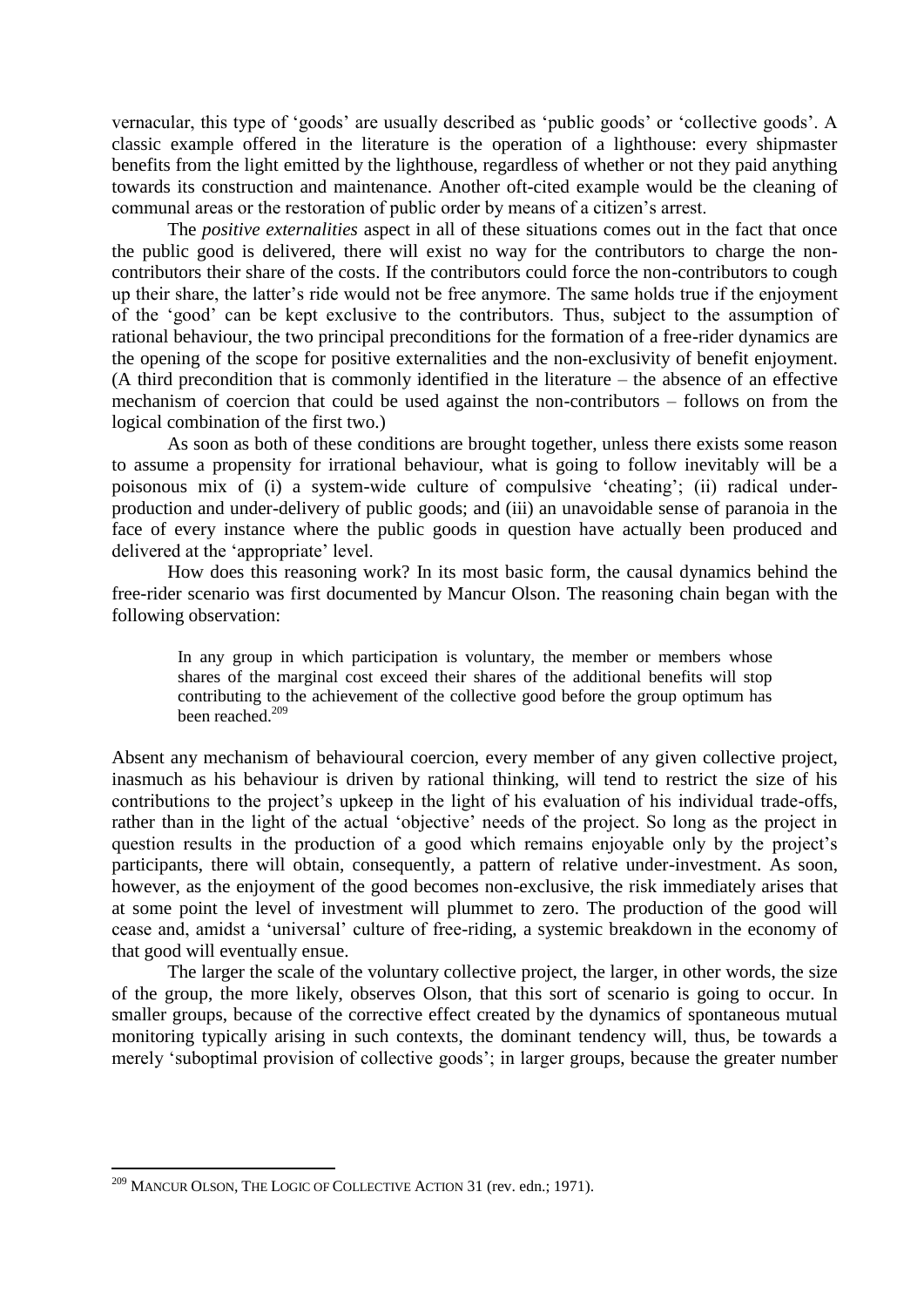of players involved increases the scope of free-riding going unnoticed, the dominant tendency will lean closer and closer towards a total non-provision *tout court*.<sup>210</sup>

And yet even in the larger-scale groups the combination of positive externalities and nonexclusivity of benefit enjoyment does not necessarily guarantee a complete cessation in the provision of public goods. The reason for this comes from the fact that under certain conditions the dynamics of voluntary interaction within the group may result in the emergence of what could be called the *rational over-spender*.

Where the members of the group are not necessary equal to one another in terms of their stature, degree of interest in the public good, or investment capacity, remarks Olson, it is not at all inconceivable that a 'single member' may emerge who will be able to secure 'such a significant proportion of the total benefit from the collective good that he will gain from seeing that the good is provided, even if he has to pay all of the cost himself.<sup>211</sup> One can think of the example of a shipping company that sends so many of its ships through a particular stretch of water that it becomes rational for it to invest in the construction of a lighthouse even if it will not be able to charge any other shipping company their share of the costs, or a neighbour whose particularly high level of personal intolerance for dirty communal areas causes him to clean those areas voluntarily. In both situations the decision to invest in the provision of the public goods will seem to the 'single member' in question perfectly rational.

But note two important caveats. Firstly, because their assessment of what is rational will be determined by their individual trade-offs, the level of the public good provision is still going to remain at the systemically suboptimal level. The shipping company will build a lighthouse only over that stretch of water through which it sends its ships. The grime-intolerant neighbour will clean only those parts of the communal areas which he tends to visit himself. The rational over-spender will over-spend, but only to the extent to which it still makes sense in terms of his private cost-benefit function. Anything above and beyond that would be philanthropy and compulsive charity. Neither the one nor the other, of course, is in itself a categorical impossibility, but in the context in which it is recognised as an obvious empirical fact that none of the players involved is a philanthropist or a charitable organisation, the first and the most pressing question that will arise as soon as one witnesses a pattern of private provision of public goods that does not seem to make obvious rational sense is: what sort of additional motives may have been overlooked? Why did this high-spending 'single member' develop such a keen interest in the provision of the public good beyond what would be evidently rational for him? Could there be some other, as yet unrecognised benefits that he is expecting to draw in this case? Could these benefits be in any way unsavoury or objectionable? The second caveat that has to be added to the theory of the rational over-spender, in other words, is that no matter how attractive the idea of the private provision of public goods may seem, it will always bring with itself a powerful sense of paranoia.

The world of inter-statal relations is not known for its regular demonstrations of philanthropy or charitable action. States do not typically act in the interests of the 'world community' unless they are moved by some kind of ulterior motives. How should one then interpret against this background a situation where one of the parties to a 'normative convention' decides to enforce the compatibility test against a reserving State, given that the operative logic of such type of convention, by definition, can confer no direct benefit on any of its parties *qua* States?

The behavioural dynamics induced by the decentralized institutional setup envisaged under the Pan-American approach and inherited by the Vienna regime, as should already be

 $2^{10}$  Id., 28. On the logic of how under the traditional assumptions of rationality such kind of spontaneous monitoring is meant to arise in smaller groups, see, famously, Robert C. Ellickson, *Of Coase and Cattle: Dispute Resolution Among Neighbors in Shasta County*, 38 Stan. L. Rev. 623 (1986).

 $^{211}$  OLSON, supra n.209, 34.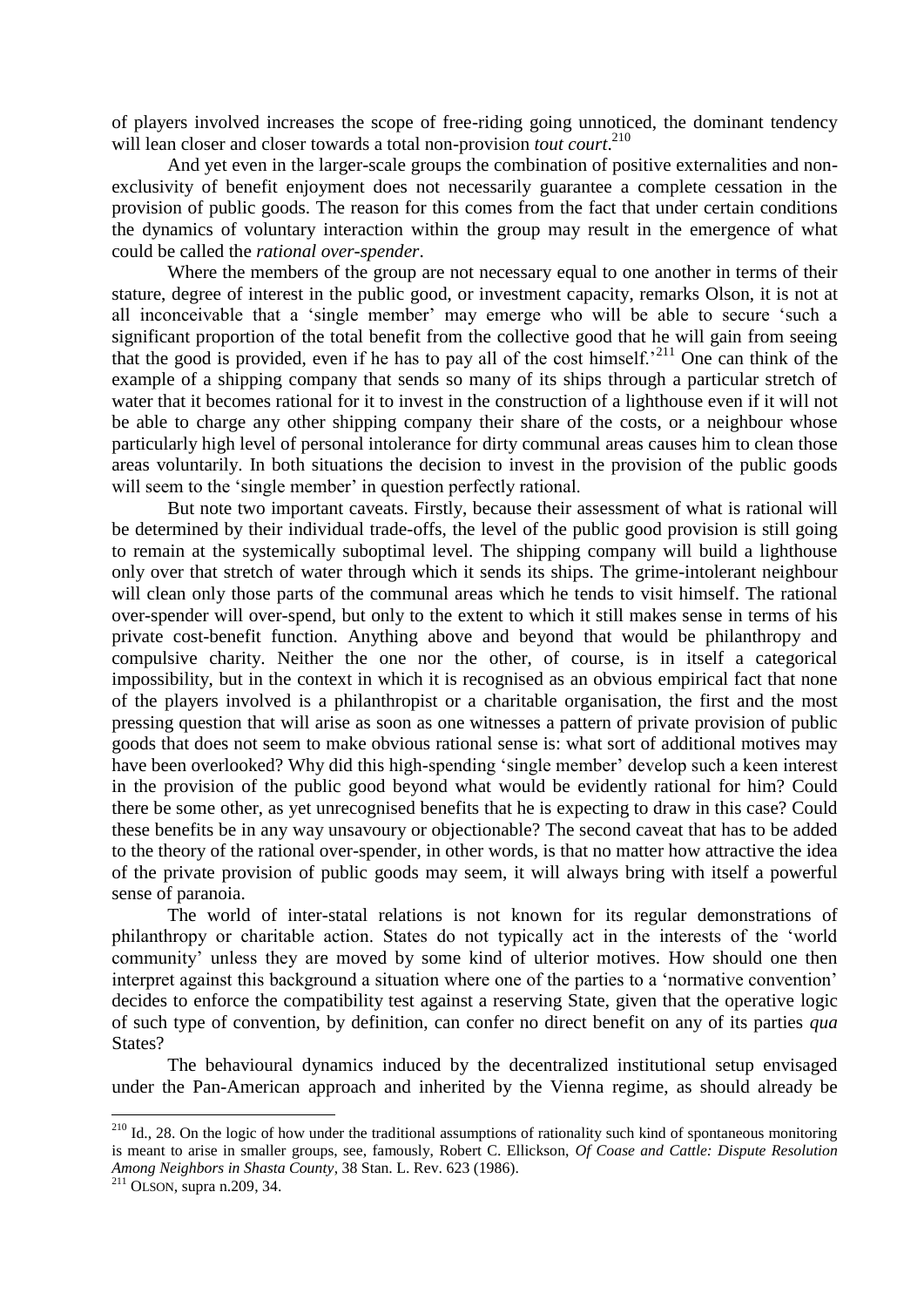clear, is indistinguishable from the behavioural dynamics of voluntary collective projects described by Pareto and Olson. So long as the treaty in question follows some kind of synallagmatic logic, the objecting State will see no reason to withdraw its participation in the enforcement of the compatibility test. There will be no temptation to simply sit back and do nothing. The quantity of total enforcement, in other words, will thus tend to remain adequate and generally balanced.

But in the case of non-synallagmatic treaty regimes, the incentive structures are going to look completely different. Where the non-synallagmaticity of the regime consists in the fact that it creates a web of what has been termed *integral legal obligations*, that is to say, obligations the faithful performance of which by every treaty participant constitutes an indispensable precondition for the rational compliance by every other participant (a typical example here would be a disarmament treaty), the non-reserving States will still, obviously, retain a very healthy level of enforcement incentives.<sup>212</sup> However, not all non-synallagmatic regimes give rise to integral legal obligations. What Fitzmaurice calls 'normative conventions' in general, and multilateral human rights treaties in particular, offer a glaring example of non-integral nonsynallagmatic treaty regimes. How does the decentralized institutional procedure of the Pan-American approach affect the operation of the compatibility test in their case? Unavoidably, it creates the conditions for the emergence of the free-rider dynamics.

Given the structural setup of the enforcement procedure, any enforcement action will entail considerable private costs for the enforcing State that it will not be able to pass on to the other non-reserving States. Whatever good might be produced by the enforcement action will all be non-exclusive in the same way in which cleaning the communal areas or the restoration of the public order is. Unlike in the clean-up scenario, 'saving' the human rights cause from the nefarious designs of the illiberal reserver will entail costs going far beyond the immediate costs of the action itself. First, like in the citizen's arrest scenario, the enforcing State will acquire the somewhat dubious reputation of a self-appointed vigilante. Second, it will much more likely than not also attract the immediate ire of the reserving State, which, unlike in the citizen's arrest scenario, stands no chance of getting locked up or being prevented from resorting to retaliation by the subsequent intervention of the police force. Add to this the fact that States, by definition, cannot be among the immediate beneficiaries of the human rights cause, and it becomes painfully obvious that under such circumstances no non-reserving State will find it rational to object to any reservations made by its treaty partners.

In the case of the smaller-scale treaties, over time this pattern is going to lead to a systemic deterioration of the regime's integrity, that is to say, many reservations that are incompatible with the treaty's immediate 'object and purpose' will be admitted and allowed to stand. In the case of the larger-scale treaties – and admittedly it is not entirely clear where the 'smaller-scale' ends and the 'larger-scale' begins, but the point, nonetheless, still seems to hold – the inevitable risk will become that at some point there is going to be practically no enforcement of the compatibility test at all.

What is more, whenever any enforcement action will take place, the immediate suspicion will be that the enforcing State is not probably acting out of 'honest intentions'. Could it be that it is seeking some form of self-aggrandizement by positing itself as the world's policeman? Or is it just trying to get at the reserving State for something the latter had done in the past? Could it be that the enforcing State is using the law of reservations to intervene in the internal affairs of the reserved State or to settle some political scores that have nothing to do with the particular treaty in question? If that is so, what are the chances it has deliberately misinterpreted the compatibility test? And let us not forget also the fact that some types of 'normative conventions'

<sup>212</sup> For further elaboration, see Linos-Alexander Sicilianos, *The Classification of Obligations and the Multilateral Dimension of the Relations of International Responsibility*, 13 EJIL 1127, 1134 (2002).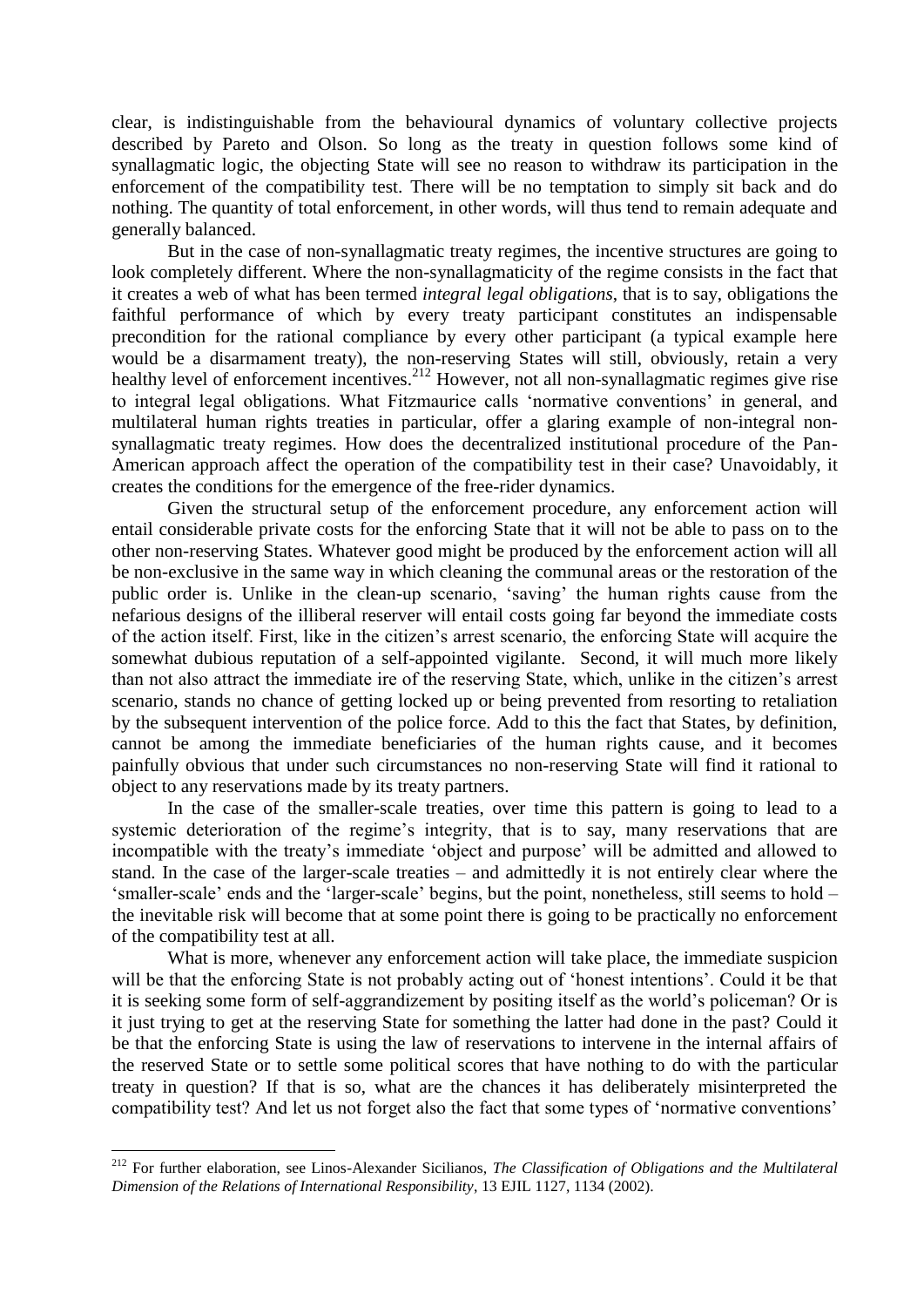tend to be highly ideologically charged, which opens the space for all kinds of hegemonic temptations especially when set against the background of a relationship between a former colony and its colonial master. Could the compatibility test become a site for a 'civilising mission'?

A report prepared in 2004 for the UN Sub-Commission on the Promotion and Protection of Human Rights observed that the overwhelming majority of objections made with regard to reservations submitted under human rights treaties tend to come from States traditionally listed as part of 'Western European and Others Group'. Outside of that group, the only regular objectors appear to be Saudi Arabia and Mexico.<sup>213</sup> Doubtless one should build a whole castle of suspicions on one fact. The same report notes also that most of the objections made by the members of the Western Group were made against the reservations that also came from the members of the Western Group.<sup>214</sup> But the implicit geopolitics of such patterns is certainly not insignificant.

Like the holdout problem, the free-rider problem is essentially the product of a flawed institutional design, or, in other words, an ill thought-out arrangement of the background legal regime. Between the two, however, it is undeniably the latter that results in a much more pernicious social dynamics, since, on the whole, everyone can become a free rider. It does not take that much skill or strategic acumen. The holdout, to be successful, must demonstrate 'a high degree of negotiating, bargaining, and bluffing skills'. All that the free rider has to do is simply sit back and wait.<sup>215</sup>

Does this mean that the switch from the unanimity model to the Pan-American approach effected by the Court in the *Reservations* decision represented in some intangible political sense a step back? The answer depends on one's starting ideological assumptions. One of the principal challenges confronting every lawmaker, from the law-and-economics point of view, is which of these two species of collective action to give more attention to. 'The essential dilemma', as Richard Epstein points out, 'is that often the effort to counteract one problem will only aggravate the other, for where both are present, they stand in an inverse relationship with each other.<sup>216</sup> To preference the need to counteract the free rider dynamics in the law of reservations is to discount the threat of the holdout: a view one would typically associate with the utopian communitarian position. To accept the risk of the free rider as an acceptable price to pay for the escape from the holdout is to show a fundamental distrust towards the international community's capacity to be either effective or benevolent: a view one would typically associate with sovereigntism or international legal nationalism. The International Court of Justice in the *Reservations* opinion, the drafters of the Vienna Convention, and the International Law Commission in its berating of the Human Rights Committee's assessment of the Vienna regime's institutional and procedural shortcomings in General Comment No. 24 all unequivocally threw their weight behind the latter option, thus nailing their Démoguean (sovereigntist, pro-will theory, pro-freedom of contract) colours to the mast. And yet, was there really any other alternative?

 $213$  Hampson, supra n.49, §30.

 $^{214}$  Id., §31.

<sup>215</sup> Cohen, supra n.201, 359.

<sup>216</sup> Epstein, supra n.201, 557.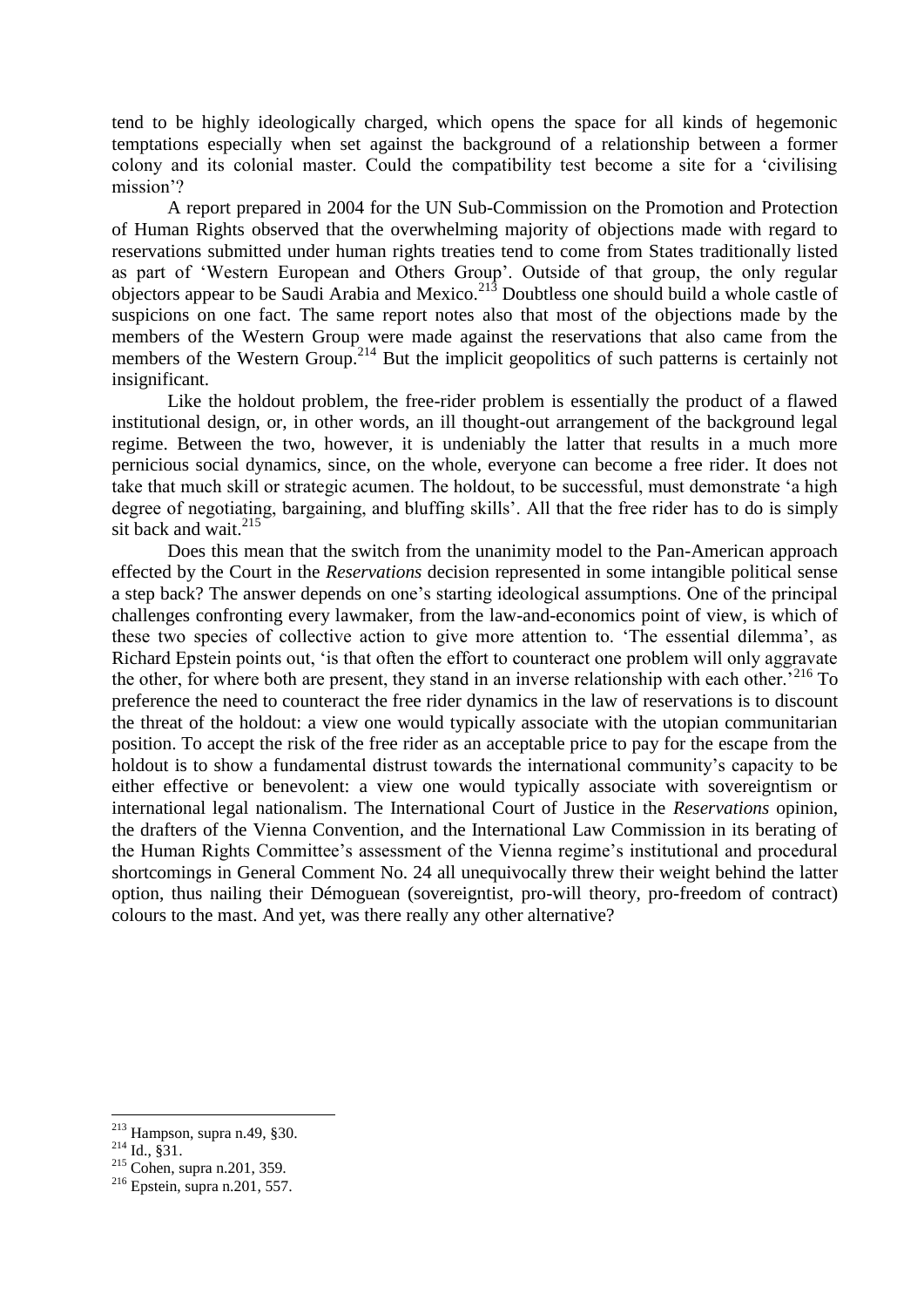#### SECTION 5. THE DOCTRINAL MEANING OF GENERAL COMMENT NO. 24

#### *a. The Traditional View*

<u>.</u>

What was the basic intertextuality of the doctrinal field at the time of the adoption of General Comment No. 24? What was the basic makeup, in other words, of that historically constituted archive of ideas, doctrines, assumptions, and thinking habits against the background of which the Human Rights Committee presented its reform initiative for the Covenant? There exist several different ways to describe the general structure of the legal-theoretical landscape in which the Committee found itself as it tried to navigate its way towards whatever it was it chose as its ultimate goal.

In the traditional understanding (see Section 2), this structure would be typically presented first as having two radically different points of origin, the unanimity theory and the Pan-American approach, which arranged vis-à-vis one another in a pattern of quasi-Hegelian dialectical contradiction. The eventual outcome of this contradiction both chronologically and genealogically then would be found in the compatibility test model in reference to which – and it alone – the Committee's initiative would have to be assessed. Before the assessment could start, however, another important dimension of the received wisdom would come into play. As typically projected, the quasi-Hegelian model in the received narrative would constantly contend for theoretical dominance with another similarly teleologist representation whose origins also, curiously enough, can be traced to a great  $19<sup>th</sup>$ -century tradition. This second representation has a strong sense of Darwinian overcoding. Its influence on the formation of the traditional understanding of the history of the law of reservations comes out in the projection of the act of the initial emergence of both classical approaches as an expression of international law's functional response (adaptation) to differently constructed politico-institutional environments; their subsequent conflict in the early post-World War II period as the metaphoric equivalent of the great evolutionary struggle; the eventual rise of the compatibility test approach as the explicit vindication of the quasi-Hobbesean thesis of natural selection (survival of the fittest).

Seen against the background of such a thoroughly organicist<sup>217</sup> emplotment<sup>218</sup> pattern, the question of the doctrinal meaning of General Comment No. 24, quite unsurprisingly, invites itself to be *thought* and *modelled*, even if not necessarily also openly articulated, in terms of some kind of a quasi-evolutionary teleologist metaphor. Thus, either what the Committee sought to do in the No. 24 marked a remarkable evolutionary breakthrough, or it marked an unfortunate slip into an evolutionary side branch that led into a dead end. In the latter case, the Committee's vision would then be implicitly compared to the proverbial Neanderthal man, the vehement response to it led by the Commission and the contracting parties representing the triumph of the much better environmentally adapted *Homo Sapiens* of the Vienna regime. In the former case, the Neanderthal man would have been the Committee's critics, who in a tragically farcical reversal of the classical account of evolution managed to ambush and bludgeon to death the unsuspecting *Homo Sapiens* of the Comment which, if only history played out fairly, would have been certainly much better adapted to the environmental pressures of the human rights treatymaking process than the Vienna regime.

One can continue this 'archaeological' reconstruction of the traditional view, but there seems to be little justification for that. The presentation of international lawmaking as an adaptive response to the needs of the time, the assumption of some kind of monistic

 $2^{17}$  For an overview of the principal feature of the organicist mode of socio-theoretical and legal-theoretical discourses, see further Duncan Kennedy, *A Semiotics of Critique*, 22 Cardozo L. Rev. 1147, 1149-57 (2001).

<sup>&</sup>lt;sup>218</sup> For the concept of historical emplotment, see See HAYDEN WHITE, TROPICS OF DISCOURSE 83-91 (1978).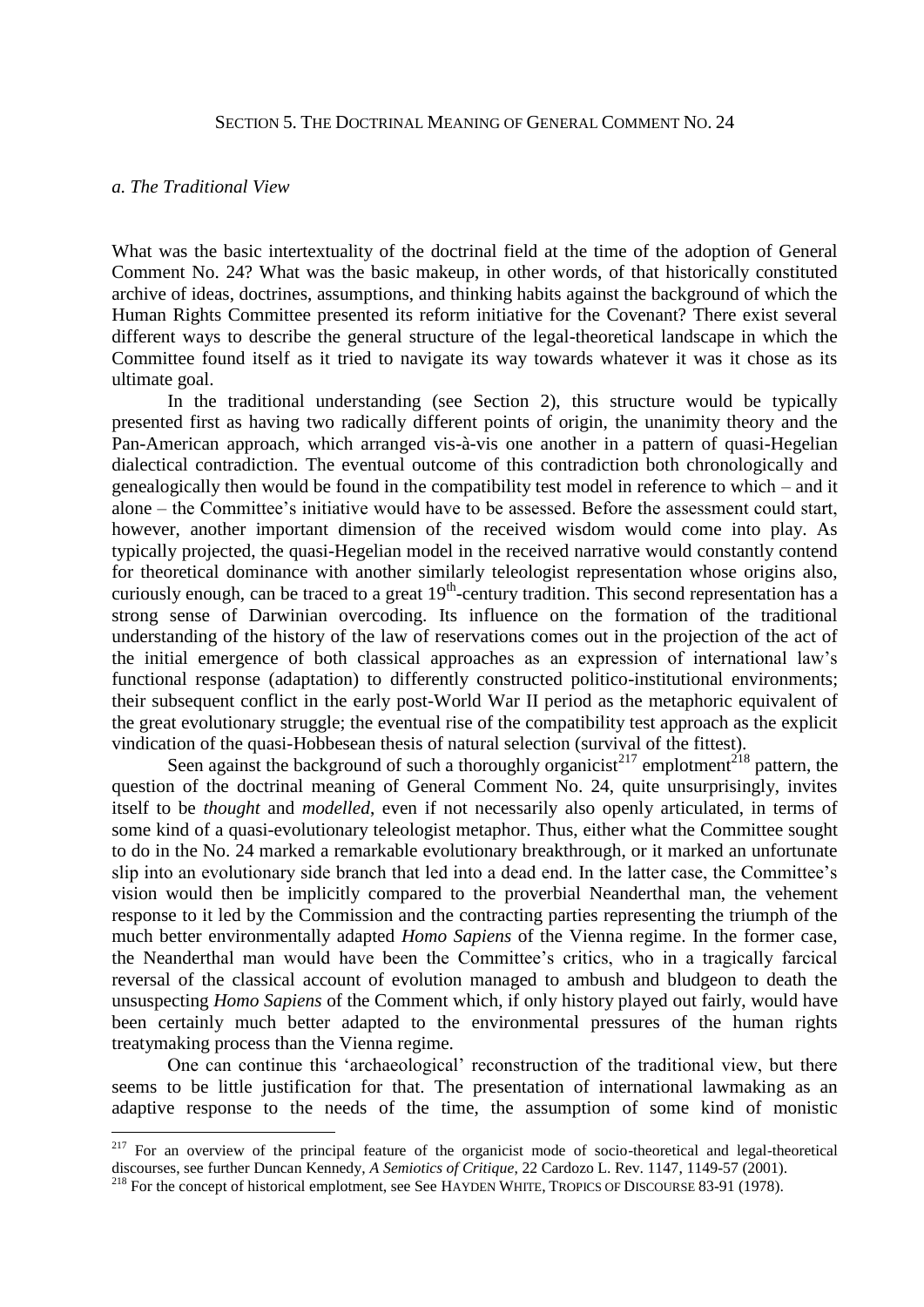expressiveness-cum-functional fit between 'theoretical visions' and historical epochs, the encoding of the rise and fall of theoretical fashions as a form of natural selection, the projection of the same imagery of ineluctable transition from the retrograde culture of extreme naturalist restrictiveness to the enlightened culture of balancing tests and prudent pragmatism via the cynical intermission of extreme positivist permissiveness over and over – these are all very common tropes in mainstream international law scholarship, whose use is certainly not limited to the traditional discourse on the history of the law of reservations. Perhaps in some other contexts their deployment may still remain justified. In the present case, however, their combination seems to result, at best, in the ever-progressive disintegration of intellectual hygiene; at worst, in the complete arrest of every investigative and knowledge-productive process.

#### *b. The Doctrinal-Genealogical View*

To understand the specifically legal dimension of the essential identity of General Comment No. 24 as a legal-historical event, it is necessary to grasp the structure of the general relationship between the Committee's vision as an act of doctrinal imagination and the vision inscribed into the Vienna regime, but it is certainly not the only intertextually structured doctrinal-theoretical relationship that needs to be clarified and accounted for before any judgment, however tentative, could be properly offered. How does the Committee's vision fit within the broader structure of the field? What does the structure of its relationship with the Vienna approach reveal about its place in the overall doctrinal landscape of the law of reservations?

To make the exercise easier to follow, the subsequent discussion is organised in four parts, each part reflecting a distinct dimension of the intertextual doctrinal linkages connecting the Committee's vision to the rest of the doctrinal archive. For the sake of convenience, each dimension is presented in the form of a diagram, the operative category for which is conceived in terms of the legal-theoretical categories elaborated in substantive terms in the earlier sections (see Sections 3 and 4).

In the first instance, every part begins with a review of the two classical models and the compatibility test approach. Once the general structure of the field mapped out on this basis is clarified, the second round of mapping adds the structures of the linkages responsible for the doctrinal location (meaning) of General Comment No. 24.

1. *Administrability.* One of the main weaknesses of the compatibility test approach, as observed earlier, is that it exhibits a very low degree of administrability. Both the unanimity theory and the Pan-American approach, by contrast, project highly administrable legal regimes. Schematically, the relationship among them can thus be represented in the following way: *Low degree of administrability High degree of administrability*



The two main causes of the low administrability of the compatibility test were the introduction of an essentially unformalisable substantive element, stemming from an opaquely defined hypothesis ('if the integrity of the object and purpose is not preserved …'), and the deployment of the decentralised institutional-procedural arrangement characteristic of the opposability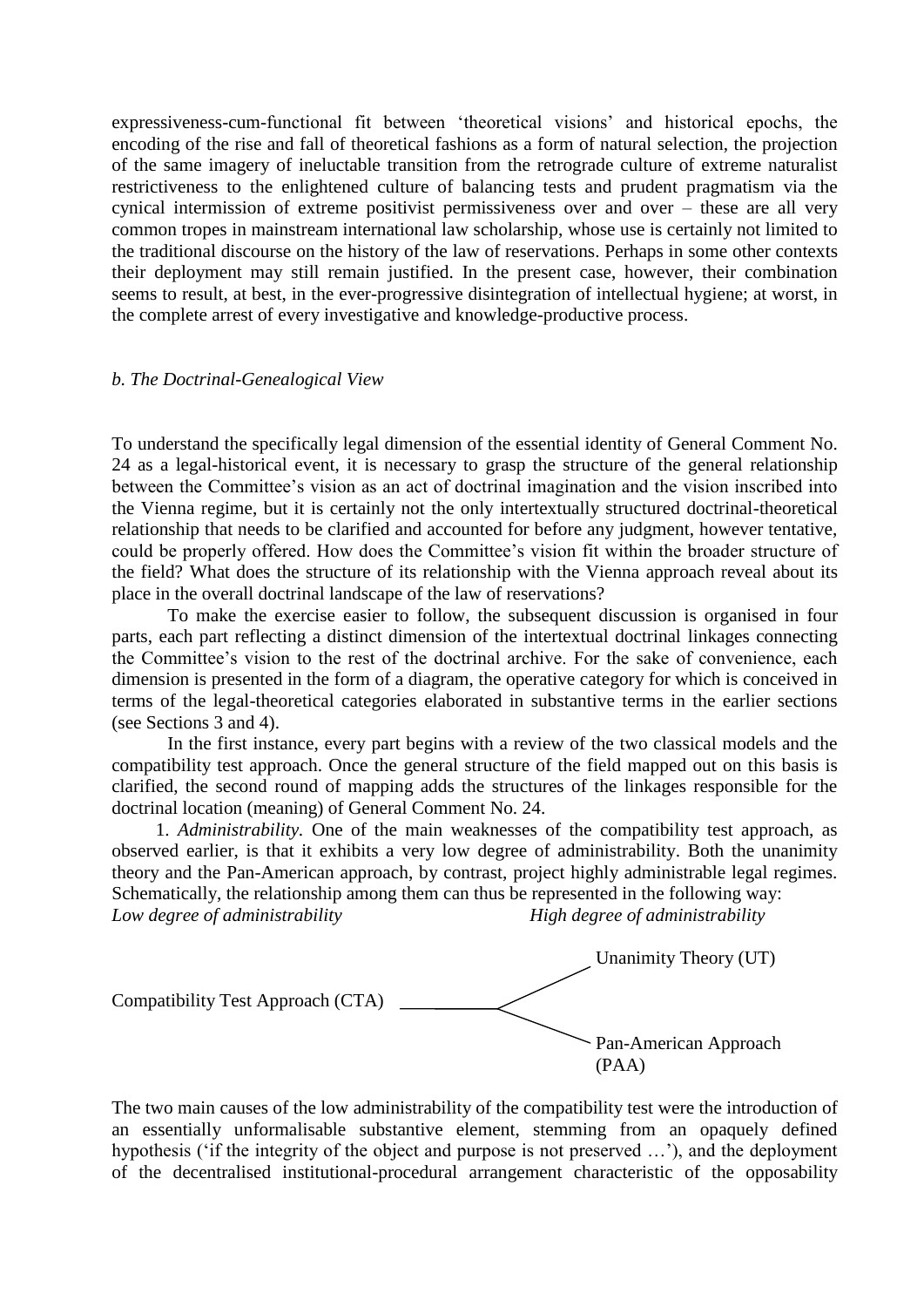theory, which made the administration of that substantive element in practice even more problematic (see Section 4c). The partial overturning of the Vienna regime proposed by the Committee entailed the introduction of a different institutional-procedural arrangement effected by the monopolisation of appraisal and validation functions by the Committee itself, but it still presumed an unqualified retention of the same substantive element (see Section 1c). The resulting transformation of the regime structure thus involved a relatively notable reduction of the administrability deficit achieved in part by the radical contraction of the scope for interpretive chaos, but in part also by the elimination of the structural contradiction between the substantive (permissibility) and the institutional (opposability) elements of the Vienna regime. Inasmuch as the opaquely defined hypothesis remained an integral part of the overall vision, however, the reduction remained only partial.

Thus, the intertextual doctrinal linkages of the General Comment No. 24 vision in this dimension of analysis can be schematically represented as follows:



General Comment No. 24 (GC24)

2. *Tailored vs. Untailored Default Approach*. As noted earlier, one of the crucial differences between the compatibility test approach and the two classical models lies in the fact that the former shows a partially suppressed propensity towards the adoption of the tailored default approach (see Section 4b). The propensity is suppressed because formally the approach still remains unmistakably 'untailoredist'. However, the substance of the proposed default rehearses, in a nesting fashion,<sup>219</sup> what could be understood as the traditional 'tailoredist' mentality.

Schematically, if we present this relationship in terms of a continuum of contradictions and coherence, the picture would look as follows:



The retention by the Committee of the basic substantive element of the Vienna regime reproduced inevitably the same dynamics of suppressed 'tailoredism'. Its declaration, however, of a long list of the types of reservations which it found to be automatically inadmissible under the Covenant (see Section 1c), coupled with its proposal in § 18 of the Comment to consider all

 $219$  KENNEDY, supra n.142, 119.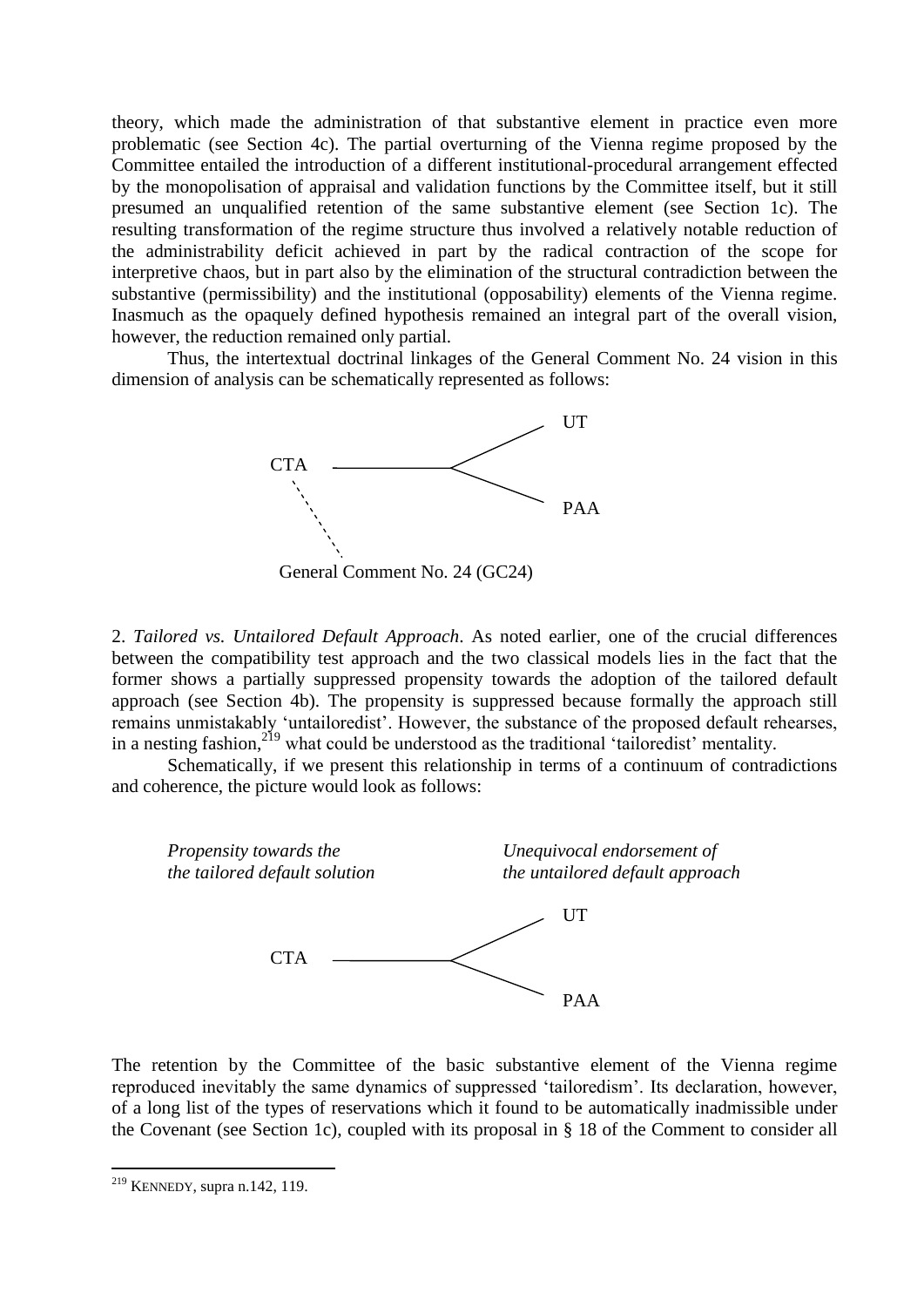inadmissible reservations retroactively severable regardless of how the particular reserving States may have viewed the conditioning effect of these reservations on their acts of accession at the time of making them, can be taken as an indication of a strongly pronounced shift in the direction of a more consistently untailored default attitude.

Thus, once again, the intertextual doctrinal position of the Committee's vision appears schematically to follow the same structure:



3. *Transcendence of Subjectivism*. While the Pan-American approach appears to offer a fully coherent enactment of the objectivist sensibility (see Section 3l), both the compatibility test and the unanimity theory approaches are premised on a fundamentally contradictory relationship to subjectivism. In the former case the contradiction manifests itself in what has been described as the schizophrenic split between the epistemological and the ontological implications of the compatibility model itself (see Section 4b). In the case of the unanimity theory, the contradiction takes the form of the Great Structural Rift created by the disjuncture between the model's operative practical setup and its official theory (self-justification) (see Section 3k).

Schematically, the structure of this relationship can be represented thus:



None of the changes proposed by the Committee in the Comment affected the substantive element of the Vienna regime. Hence, the structural relationship between the Committee's vision and the rest of the doctrinal archive in this case appears to look as follows:

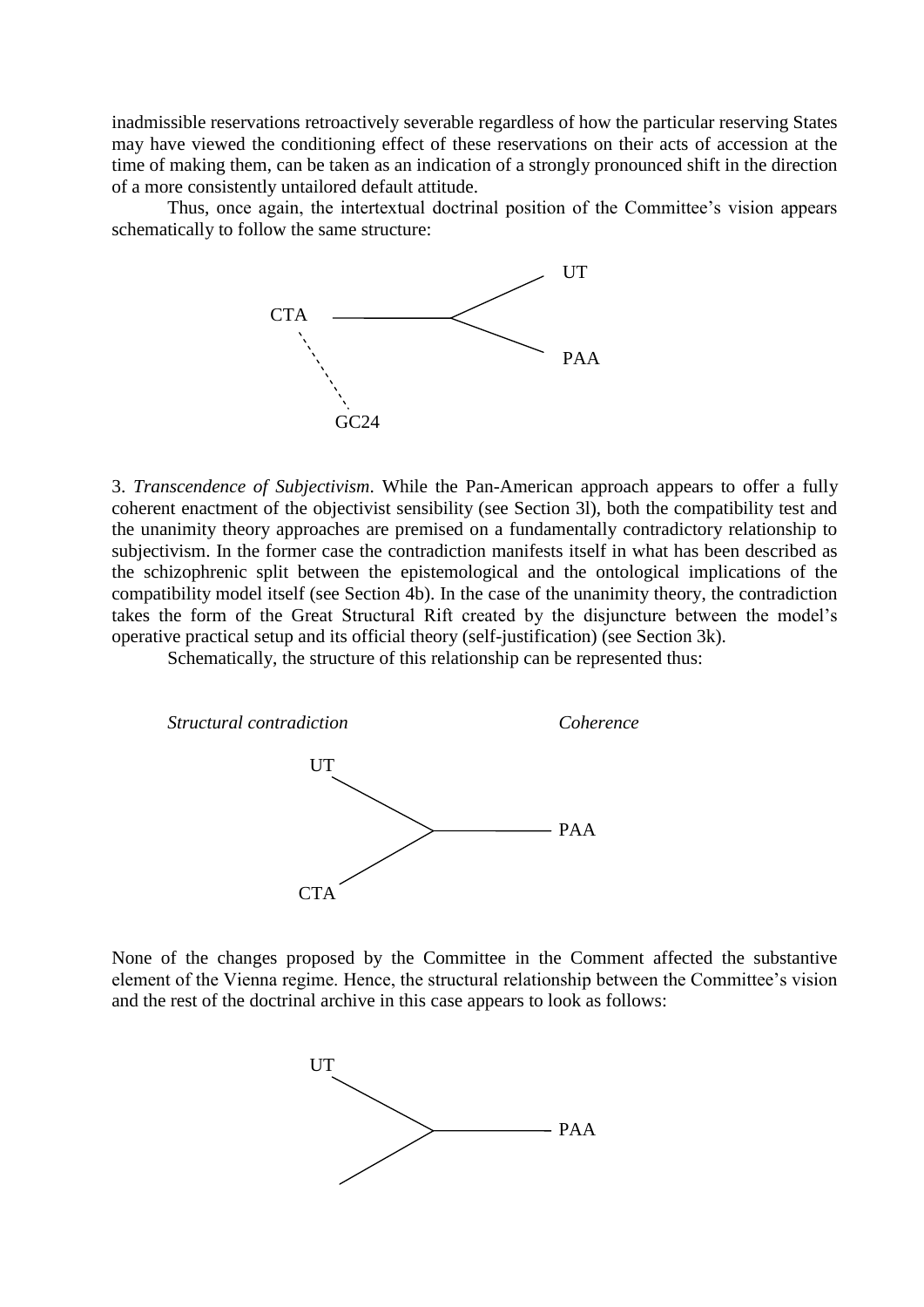

4. *Typology of Rent-Seeking Exposure.* Both the Pan-American approach and the compatibility test approach suffer from an exposure to the free-rider dynamics in the case of what Gerald Fitzmaurice called 'normative conventions' (see Section 4d). The unanimity theory model, by contrast, is vulnerable to the holdout dynamics (see Section 4d). The two types of dynamics, as noted earlier, are in many ways mutually exclusive. The holdout falls under the umbrella of negative externalities; the free rider emerges under the conditions of positive externalities.

Structurally, the network of relationships connecting the three models in this dimension of their operability can thus be expressed in the following way:



Like the holdout, the free rider is a product of institutional design flaw. The partial reorganisation of the Vienna regime proposed by the Committee was intended to address precisely this issue.

In basic economic terms, the two keys to the emergence of the free-rider dynamics lie, on the one hand, in the non-exclusivity of the enjoyment of benefits and, on the other hand, in the endemic character of the conditions enabling the rise of positive externalities. Institutionally, both factors are tied to the decentralised character of the decision-making process establishing the level of collective investment, or, in other words, the absence of mechanism for cost-sharing enforcement. Seen in this light, the classical solution to the free-rider problem would be either to centralise the decision-making process, i.e. create a public authority that would be charged with the task of providing the respective collective good, or to introduce a system of 'separate and selective' incentives so that the enjoyment of the good in question becomes limited only to costcontributors.<sup>220</sup> Failing that, the dominant trend will remain towards, depending on the circumstances, a notably suboptimal provision of the good – in the present case, the upholding of the integrity of the normative convention's object and purpose.

Not all types of collective goods, however, support the use of the second option. One could imagine such a restructuring of collective bargaining rules as would allow the benefits of any deals struck by the trade unions to be shared only among the union membership. But 'classical' public goods, such as *ordre public* or the light provided by the lighthouse, are nonexclusive 'by design' and so are impossible to turn into 'club goods' under any circumstances.

Viewed from this angle, the Committee's proposal in General Comment No. 24 appears to embody the only possible effective solution to the institutional flaws of the Vienna regime in its application to the Covenant. By instituting a de facto centralised procedure for the appraisal and validation of reservations, the Committee both eliminated the scope for enforcement deficit dynamics created under Article 20 of the Vienna Convention and addressed the sort of abuse-of-

 $220$  OLSON, supra n.209, 51.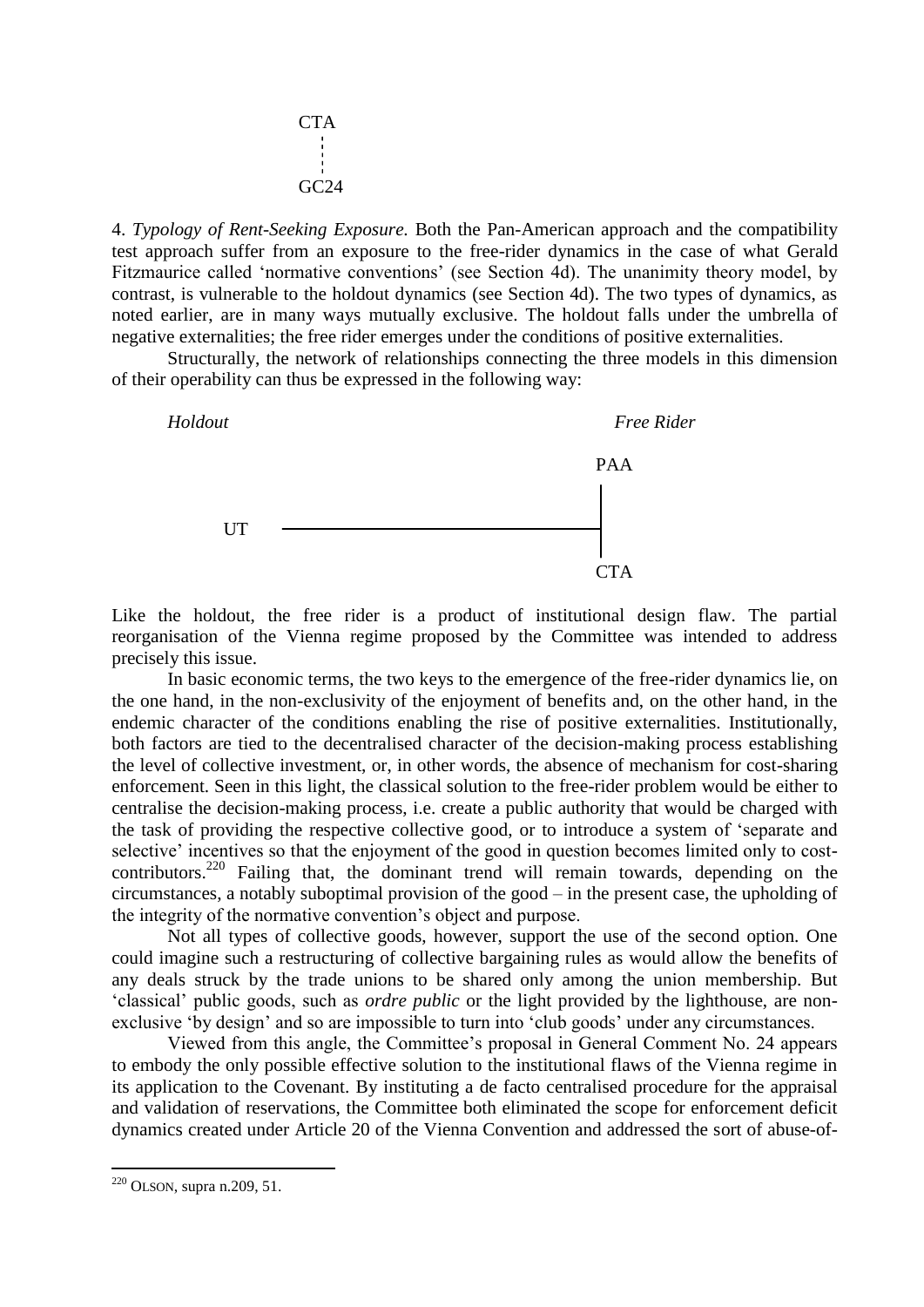right concerns one might typically have in the presence of an excessively eager enforcement practice (the rational over-spender scenario).

Every institutional solution, however, tends to create its own abuse-of-right (rentseeking) opportunities. While it may certainly solve the problem of the free-rider in the case of human rights treaties, the Committee's initiative quite certainly would also open the scope for a whole new set of heretofore absent problems. Some of these problems, admittedly, would take the form of only potential weaknesses. Others, however, would result in the creation of very real negative externalities.

Consider, to begin with, the downsides of any monopoly arrangement. In classical economic terms, the negative externalities produced by any centralisation of market supply include at the very least foregone consumer surplus (monopolies have no cause to remain efficient in meeting the needs of consumers) and resources exhausted in seeking rents (monopolies are a textbook example of rent-seekers).<sup>221</sup> In the present context, what this translates into is, firstly, the new set of costs that would be created as the result of the Committee's capture of all decision-making possibilities when it comes to enforcing the compatibility test under the Covenant; and, secondly, the new set of costs that would be created as the result of Committee's rent-seeking behaviour.

In the first situation, the most immediate risk is the return of the holdout scenario, but this time within the internal institutional setup of the Committee: all it would take to derail an otherwise quite possibly legitimate enforcement action would be to a handful of individuals. One does not even have to worry about any nefarious plans, undue political pressure, or personal selfaggrandizement (although the proposed setup would certainly be vulnerable to all of these concerns). It is enough that there should arise a 'simple' well-intentioned ideological disagreement and one of the fractions thereafter starts to act strategically. People are stubborn, especially when the position they take is defended as a matter of principle. Now, suppose the holdout has not led to a complete breakdown of social cooperation but led either to a lowintensity stalemate or a pattern of alternating capitulations (forced deals). There is a good chance that whatever enforcement decisions are made at this point would not be perfectly synched with the Covenant's object and purpose. The very real risk this will result in is that there will either follow a pattern of 'unnecessarily' taken enforcement action (overzealous striking-down of suspect reservations) or there will be an 'unnecessarily' imposed reticence of enforcement (excessive tolerance). The former will carry a certain measure of 'extra' institutional costs; the latter will trigger a pattern of losses imposed on the ultimate beneficiaries of the Covenant – this is the foregone consumer surplus analogy – as the result of the undelivered or underdelivered protection to its object and purpose. Whenever the Committee fails to strike down a reservation that is otherwise legally impermissible, it will no longer be able to pass on the responsibility for encouraging in the respective State a policy of systematic neglect for human rights, i.e. for sponsoring, however unintentionally, mass-scale human rights violations. The responsibility at least partially will lie at its feet, which in the long run will inevitably lead to a system-wide evisceration of trust in the general effectivity, validity, and legitimacy of the system. The more entrenched, under these conditions, becomes the pattern of alternating capitulations, the more room there will be for the Committee to engage in the practice of 'double standards', the more pronounced, consequently, will become the evisceration of trust.<sup>222</sup> Add to this the costs that will

<sup>221</sup> Tyler Cowen and Alexander Tabarrok, *The Opportunity Costs of Rent-Seeking*, 17 J. of Public Fin. & Public Choice 121 (1999).

<sup>&</sup>lt;sup>222</sup> The evisceration of trust will ensue even where there are no double standards. The key for trust-based legitimation systems is the preservation of direct continuity in expectations between the actor and their audience. Cf. Patricia Danzon, *Comment on Epstein*, 36 J. L. & Econ. 587, 593 (1993) ('the single owner principle is unambiguous only in circumstances in which preferences are similar'). The introduction of the single-owner (monopoly of enforcement) approach in the case of the General Comment No. 24 system inevitably begs the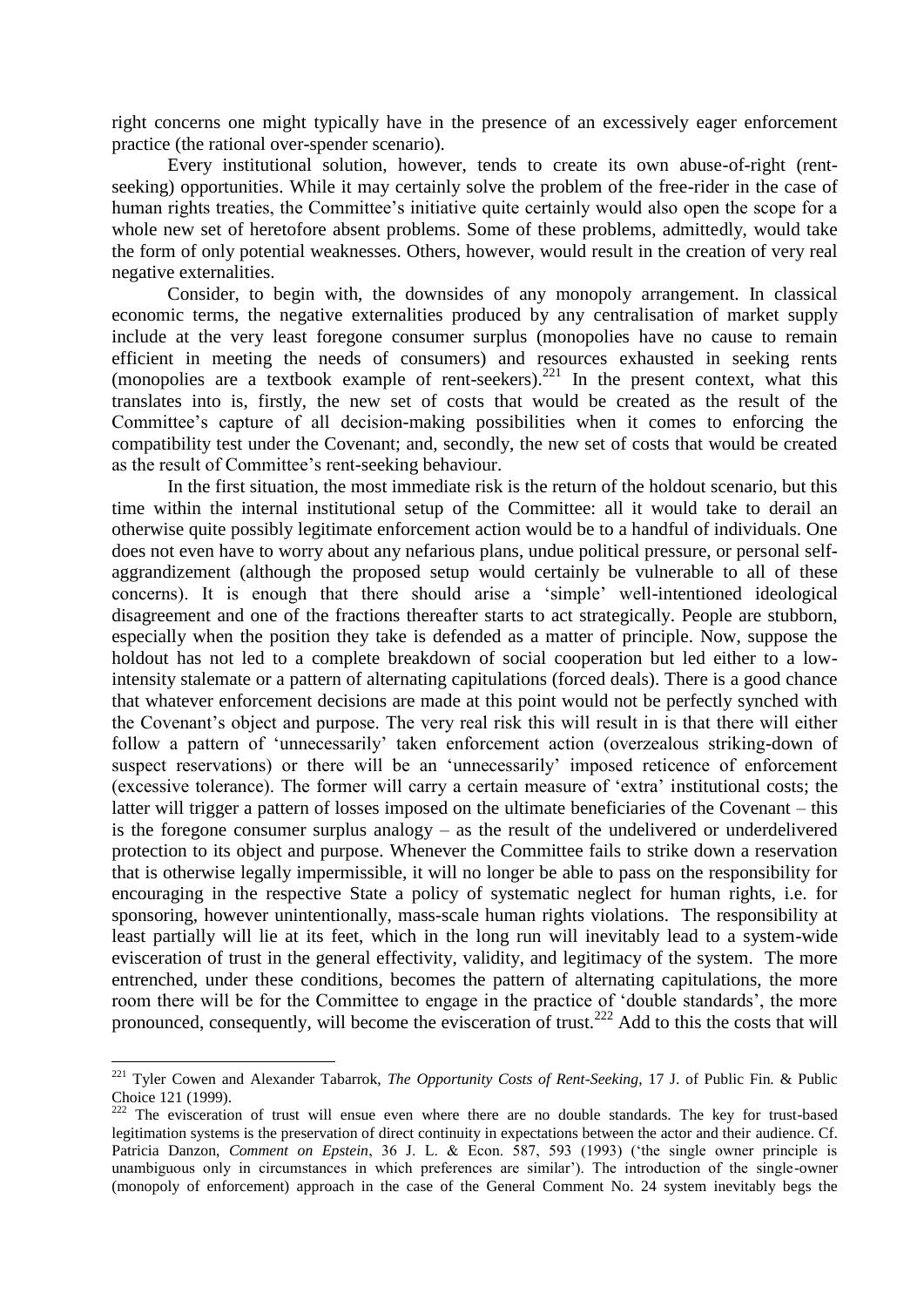be created in the process of effecting, denying, and dispelling rumours about the capture of the Committee by the various States and lobbying interests, not least the lost opportunities associated with expending all this energy and effort, and the classical effects of centralisation-induced inefficiencies are revealed in their full glory.

Let there be no misunderstanding: most of these scenarios are exceedingly unrealistic and most of these threats exist only on the paper. But, as a matter of legal-regime-design dynamics, there certainly remains a case to be made for the idea that the reassignment of absolute property rights over appraisal and validation from the contracting parties to a centralised decision-making organ not only resolves the problem of the free rider but also resurrects the problem of the holdout under the rubrics of 'bureaucratic rent-seeking' and 'capture by special interests'.

Viewed from this angle, the structural relationship between the Committee's vision and the doctrinal archive behind the modern law of reservations takes on the following form:



*c. General Conclusion*

<u>.</u>

On the basis of the aforegoing discussion, it seems possible to detect the following general pattern in the doctrinal genealogy of General Comment No. 24:

- (i) In the context of its relationship with the Vienna tradition, the Committee's vision bespeaks an attempt to combine the decisive return to the objectivist sensibility and the push for a higher degree of administrability with some form of normative fealty to the substantive dimension of the Vienna regime.
- (ii) The vision behind the model solution outlined in General Comment No. 24 exhibits a strong affinity not only with the traditional compatibility test approach but also, albeit to a lesser degree, the unanimity theory. This affinity is particularly noticeable in the institutional dimension of the model.
- (iii) The model consistently rejects the logic of the Pan-American approach and, with it, the modernist/late-objectivist sensibility in its application to the modern law of treaties.
- (iv) Recalling the general parallel established earlier between the modernist sensibility and the move to the Baudrillardian logic of simulation (see Section 3j), it may be possible to read the moving initiative behind the Comment as part of the broader trend of, in Baudrillard's language, representation attempting to absorb simulation in the law of voluntary obligations. The shadows of Darius and the conservative contract law movement tentatively emerge on the margins.

question of whose exact preferences as to what should be the acceptable level of exclusion or modification of the treaty's provisions by the reservation in question, the policy line adopted by the single owner (the Committee) should reflect, if, as is to be expected, the respective parties' (contracting States') preferences are going to differ.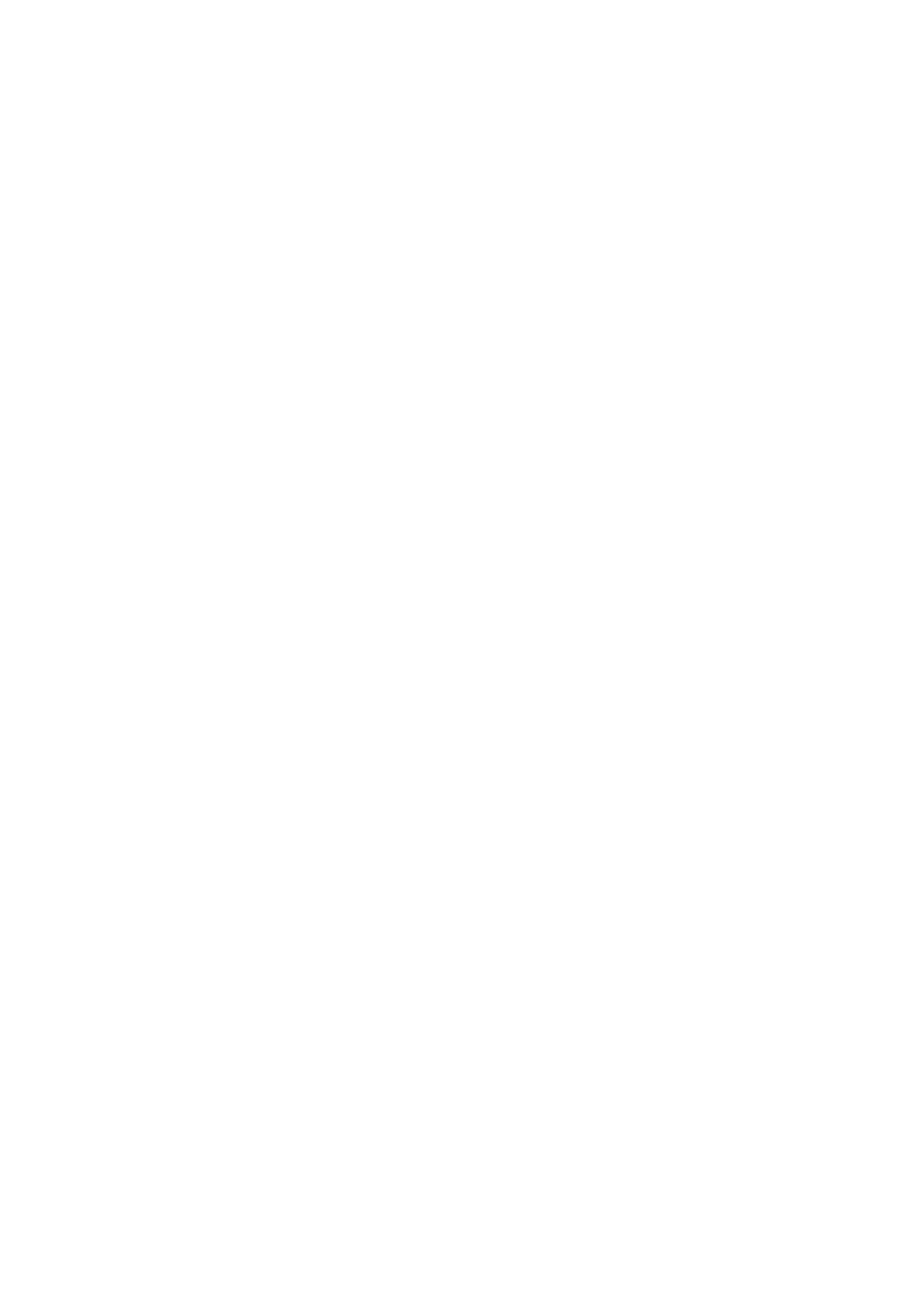## CONCLUSION: THE CASE FOR DOCTRINAL GENEALOGY

The study of doctrinal genealogy can only reveal so much about legal history. However rich it may be in details, the account it generates about any given legal-historical event will always remain incomplete. Nor, in all fairness, would it be wise to expect otherwise. Every method has its limitations.

The main strength of doctrinal genealogy – its capacity to zoom in on the internal logics of legal regimes, to take in the 'inner life of the law', as it were, in its basic legal-semiotic dimension – inevitably also constitutes the source of its main drawback. Like every intradisciplinary investigative enterprise, doctrinal genealogy suffers from a certain predilection for epistemological formalism and thus, by implication, legal fetishism. The concept of legal History it projects is essentially modelled on the traditional concept of intellectual History, which, as conventionally practised, far more often than not tends to become nothing more than a History of ideas *simpliciter*,<sup>223</sup> that is to say, a History of ideational constructs taken as objects-inthemselves, serenely floating, godlike, in splendid isolation from whatever political, economic, or cultural contexts may have generated, shaped, or conditioned their development. Unless supplemented by methodological assumptions imported from other analytical traditions, the enterprise of international legal historiography built on the model of doctrinal genealogy runs, thus, the very real risk of recasting the history of international law as though it were some kind of a quasi-Hegelian process: a mystical march of ideas driven by the internal logic of conceptual interactions between abstract legal doctrines.

Not that the proverbial grass has necessarily been any greener on the other side. Take, as an example, the typical methodological solution resorted to by most international law scholars writing about the history of international law today: international law is essentially made by States and, to some extent, international organisations; States and international organisations are political entities; everything they do is politics; hence, the key to any question of international legal history has to be sought in the history of 'international politics'.

At first sight, the notion of approaching the history of General Comment No. 24 in terms of a political conflict between the Human Rights Committee, the contracting parties, and the International Law Commission may seem intellectually rather attractive. It implies an essentially anti-determinist notion of history, which, of course, is always a 'good thing', unless one is an unreconstructed Stalinist or a religious fanatic. It allows one to recognise the cardinal importance of agency and contingency, while also driving home the allegedly critical point that law is, after all, a continuation of politics (by other means). Its analytical structures provide its users with a strong sense of intellectual immunity against any form of disciplinary solipsism, Hegelian mysticism, and legal fetishism. Its mode of explanation seems to be easily empiricisable, which means that its claims can always be subjected to the Popperian test of scientificity-asfalsifiability. Last but not least, it seems to be relatively easy to research which means that it should also be relatively easy to write.

All this is unquestionably important and one should certainly not deny the relevance of productive facility considerations. And yet even if any of the 'breakthroughs' listed above should still be considered a praiseworthy achievement at the beginning of the  $21<sup>st</sup>$  century, the analytical costs this approach imposes on its users quite obviously outweigh all of its benefits.

In the first place, this vision of legal history tends to reproduce the exact same set of flaws that every instrumentalist theory of law has been shown to suffer from in the last one hundred years since Hohfeld and Pashukanis: politicist monism, radical underappreciation of the constraining force of legal reasoning, absence of any ontological notion of the legal form, etc. By presenting international law as little more than a stage on which the game of international

1

<sup>223</sup> John Henry Schlegel, *The Line between History and Casenote*, 22 Law & Soc'y Rev. 969, 969 (1988).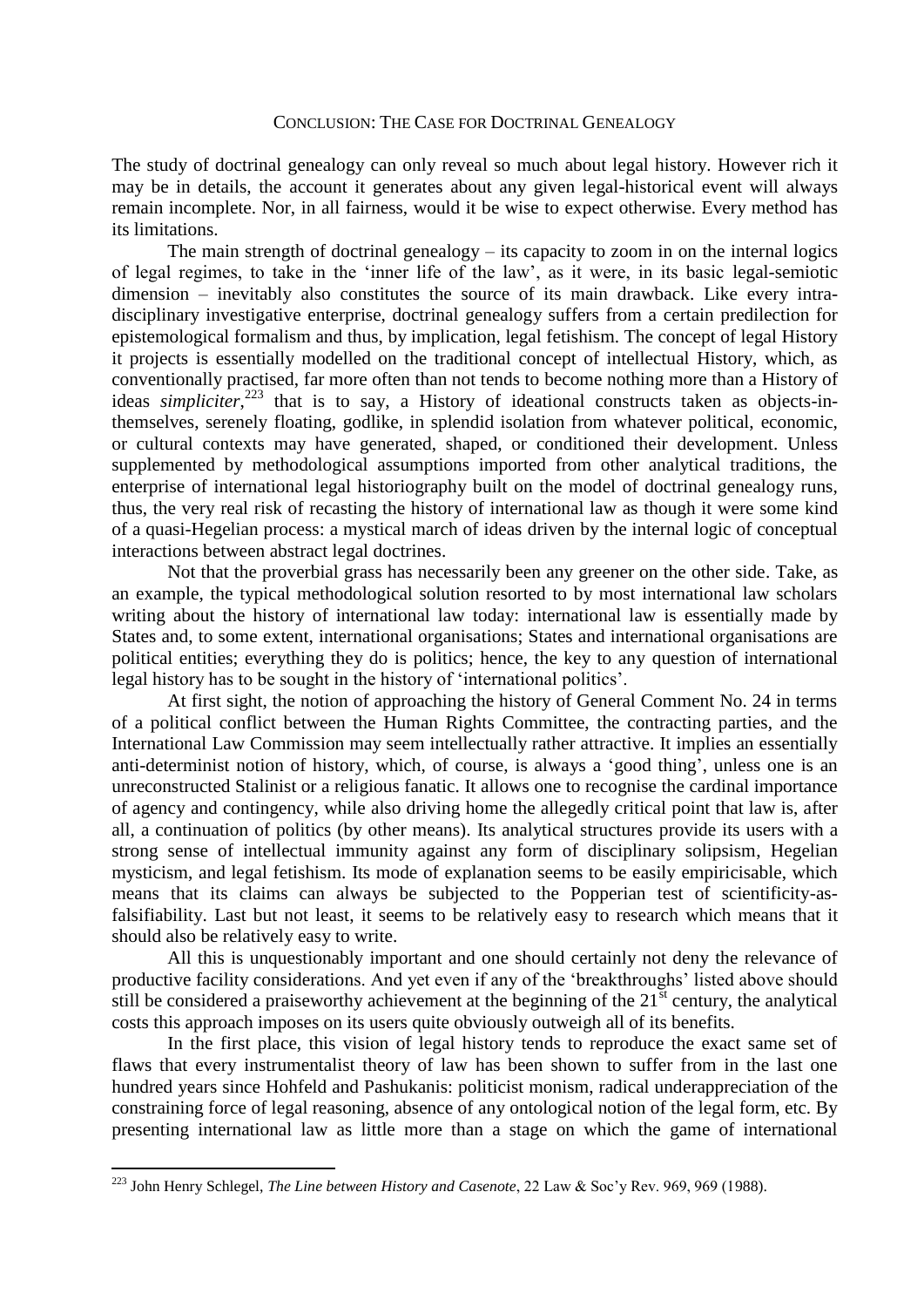politics is played out, it not only prevents the student of international law from learning how to recognise that which is specifically *legal* about international legal history, but also sets the enterprise of international legal studies as a whole a good several decades back by inducing it to 'forget' that law is not only a medium (for the pursuit of politics) but also a site; that every site has its own 'rules of gravity'; that even the most flexible medium tends, if not to 'shape', then at least to 'filter' the 'message', and so on and so forth.<sup>224</sup>

In the second place, and much more importantly, instead of actually solving the aforementioned question of legal fetishism, it simply relegates it from the domain of legal concepts to that of institutional and political concepts. The evolution of legal ideas, theories, and doctrines, on this view of things, comes to be understood as a function of the history of international institutions and diplomatic interactions. But what exactly then determines the course of this latter set of events? Where does the causational impetus behind diplomatic history come from? Surely, the logic of international diplomacy cannot be self-generating. The more one thinks about it, the more the sense of the black-box approach becomes difficult to ignore.

The downsides are only marginally less obvious if instead of a 'political history' one decides to write a 'social history' or opts for some form of the 'international law as a collection of biographies' project. Again, almost immediately one stumbles into the same problems of instrumentalism and relegation-instead-of-explanation mentioned earlier, with the added complication that, in the second case, one also runs the risk of erasing the generic boundary between history and hagiography. But, as Jack Schlegel so aptly reminds us, there is something else that is entirely new here too. The radical premise on which both of these modes of inquiry rest is that 'social actions are intelligible preliterately'.<sup>225</sup> That is to say, if one were to practice either of these enterprises in a methodologically coherent *fashion*, one would need to assume that the gravitation of different sectors of the 'invisible college' towards different projects (social history) and the making of professional life choices by various disciplinary luminaries (biographism) tend to happen *completely independently* not only of the discipline's internal landscape of ideas but also the actual contents of the various international legal regimes which the people in question worked for, with, despite, or against. An interesting hypothesis this may be to entertain, to be sure, but just how many international lawyers do you know who would actually fit this profile?

Naturally, one could dispense with the 'completely independently' part in one way or another, or at least relax it enough to be able to introduce some form of 'feedback effect' qualification or a multiple causation thesis. But the further one moves down that slope, the more one risks slipping into the everything-is-a-cause-of-everything mode of reasoning, and once you become happy with that kind of holistic fuzzy mysticism, why bother doing any history at all?

1

 $224$  This is not the best place, nor indeed the best occasion to offer any solutions to the classical antinomy between legal fetishism and legal instrumentalism. But the following note from Nicos Poulantzas made in a similar context seems to offer a promising point of departure: 'It should be understood of course that [the thesis of the relative autonomy of the state] cannot be taken in the sense of the state being the arbiter of inter-monopoly contradictions, nor the locus of a coherent and rational policy "external" to monopoly capital. If we reject the analysis of a "fusion of the state and the monopolies in a single mechanism", this is not at all in order to uphold the position of an "independence" of the state in relation to the monopolies, but to refute a problematic which, whether under the label of "fusion" or under that of "independence", poses the relation between the state and the hegemonic fraction as relations between separate entities, such that the state could "possess" its own "power", and that one side could "absorb" the other (take away its "power", leading to fusion) or "resist" it (leading to independence or arbitration). Moreover, by maintaining that there is today such a fusion, the conclusion must be drawn that in the past the state was independent or played the role of arbiter, which is just as false. The state does not have its own "power", but it forms the contradictory locus of condensation for the balance of forces that divides even the dominant class itself, and particularly its hegemonic fraction – monopoly capital.' (NICOS POULANTZAS, CLASSES IN CONTEMPORARY CAPITALISM 158-9 (trans. by David Fernbach; 1978).)

<sup>225</sup> Schlegel, supra n.223, 970.